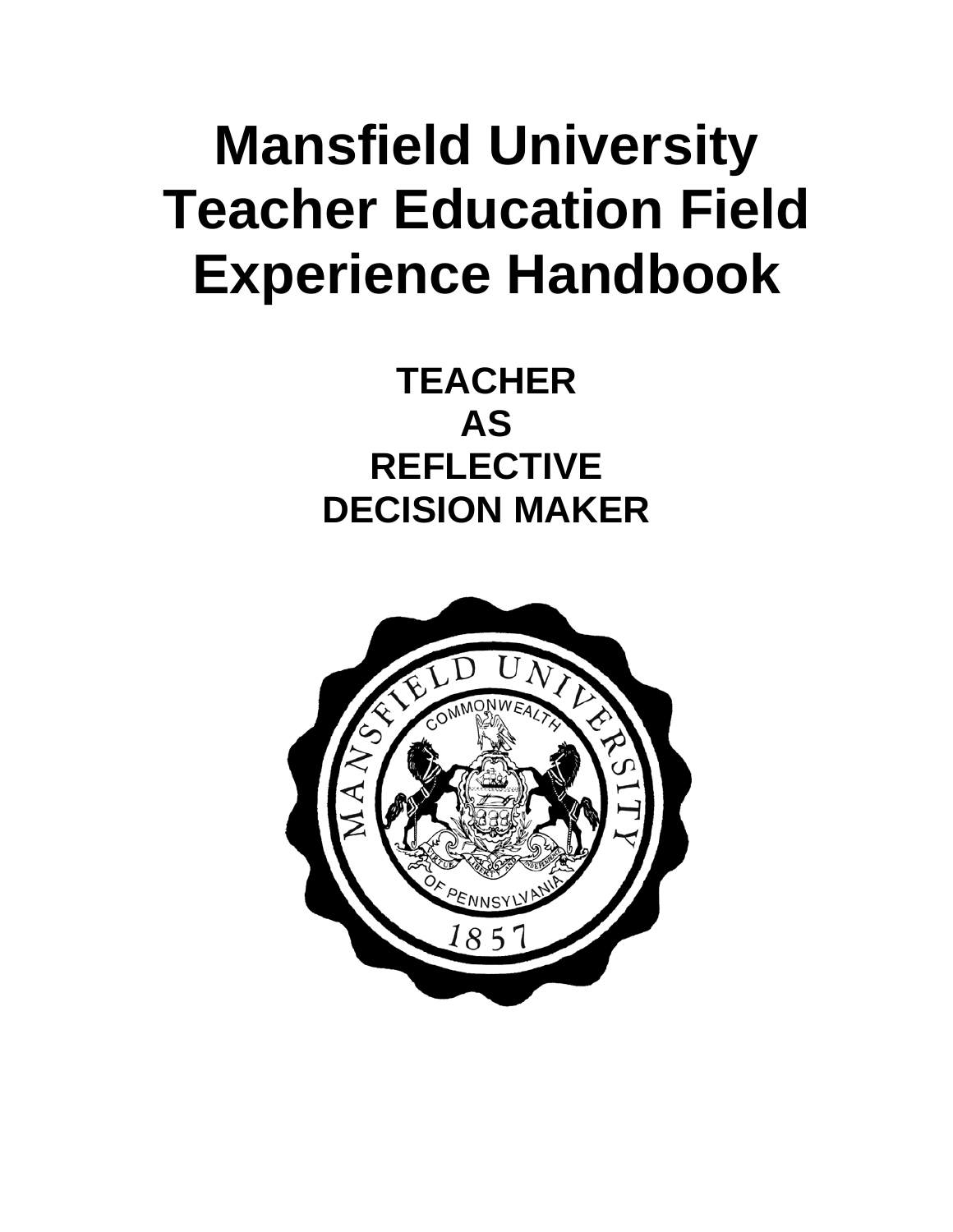# **Table of Contents**

| <b>Section 1</b> |  |
|------------------|--|
|                  |  |
|                  |  |
| $\bullet$        |  |
| $\bullet$        |  |
| $\bullet$        |  |
| $\bullet$        |  |
| $\bullet$        |  |
|                  |  |
| <b>Section 2</b> |  |
|                  |  |
|                  |  |
| $\bullet$        |  |
|                  |  |
| <b>Section 3</b> |  |
|                  |  |
| $\bullet$        |  |
| $\bullet$        |  |
| $\bullet$        |  |
|                  |  |
| <b>Section 4</b> |  |
|                  |  |
| $\bullet$        |  |
| $\bullet$        |  |
|                  |  |
| <b>Section 5</b> |  |
|                  |  |
| $\bullet$        |  |
| $\bullet$        |  |
| $\bullet$        |  |
|                  |  |
| <b>Section 6</b> |  |
|                  |  |
| $\bullet$        |  |
| $\bullet$        |  |
| $\bullet$        |  |
| $\bullet$        |  |
| $\bullet$        |  |
|                  |  |
| <b>Section 7</b> |  |
|                  |  |
|                  |  |
| $\bullet$        |  |
| $\bullet$        |  |
| $\bullet$        |  |
| $\bullet$        |  |
| $\bullet$        |  |
| $\bullet$        |  |
| $\bullet$        |  |
|                  |  |
| $\bullet$        |  |
| $\bullet$        |  |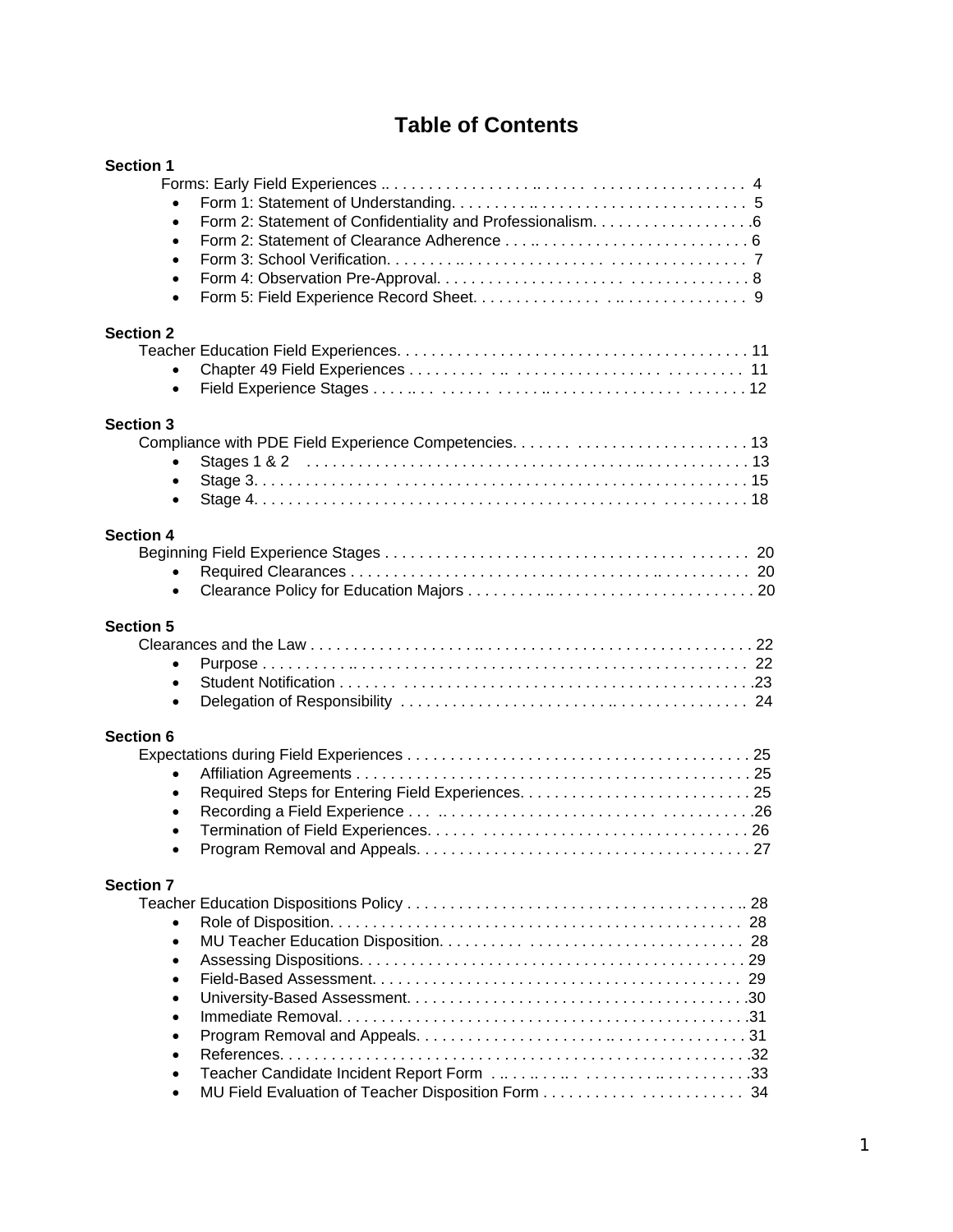# **Section 8**

|                   | Teacher Education Unit and Certification (taken from Education/Special ED Handbook) 36 |  |
|-------------------|----------------------------------------------------------------------------------------|--|
|                   |                                                                                        |  |
| $\bullet$         |                                                                                        |  |
| $\bullet$         |                                                                                        |  |
| $\bullet$         |                                                                                        |  |
| $\bullet$         | Policies and Processes of Teacher Preparation Program 41                               |  |
| $\bullet$         |                                                                                        |  |
| $\bullet$         |                                                                                        |  |
| $\bullet$         | PA Code of Professional Practice and Conduct  45                                       |  |
| $\bullet$         |                                                                                        |  |
|                   |                                                                                        |  |
| <b>Section 9</b>  |                                                                                        |  |
|                   |                                                                                        |  |
| $\bullet$         |                                                                                        |  |
|                   |                                                                                        |  |
| $\bullet$         |                                                                                        |  |
| $\bullet$         |                                                                                        |  |
| $\bullet$         |                                                                                        |  |
| $\bullet$         |                                                                                        |  |
| $\bullet$         |                                                                                        |  |
| $\bullet$         |                                                                                        |  |
| $\bullet$         |                                                                                        |  |
| $\bullet$         |                                                                                        |  |
| $\bullet$         |                                                                                        |  |
| $\bullet$         |                                                                                        |  |
| $\bullet$         |                                                                                        |  |
| $\bullet$         |                                                                                        |  |
| $\bullet$         |                                                                                        |  |
| $\bullet$         |                                                                                        |  |
| $\bullet$         |                                                                                        |  |
| $\bullet$         |                                                                                        |  |
| $\bullet$         |                                                                                        |  |
| $\bullet$         |                                                                                        |  |
| $\bullet$         |                                                                                        |  |
| $\bullet$         |                                                                                        |  |
| $\bullet$         |                                                                                        |  |
| $\bullet$         |                                                                                        |  |
| $\bullet$         | Voluntary Student Withdraw or Dropping Student Teaching. 53                            |  |
| $\bullet$         |                                                                                        |  |
| $\bullet$         |                                                                                        |  |
| $\bullet$         |                                                                                        |  |
| $\bullet$         |                                                                                        |  |
| $\bullet$         |                                                                                        |  |
| $\bullet$         |                                                                                        |  |
| <b>Section 10</b> |                                                                                        |  |
|                   |                                                                                        |  |
| $\bullet$         |                                                                                        |  |
| $\bullet$         |                                                                                        |  |
| $\bullet$         |                                                                                        |  |
|                   |                                                                                        |  |

Absences . . . . . . . . . . . . . . . . . . . . . . . . . . . . . . . . . . . . . . . . . . . . . . . . . . . . . . .57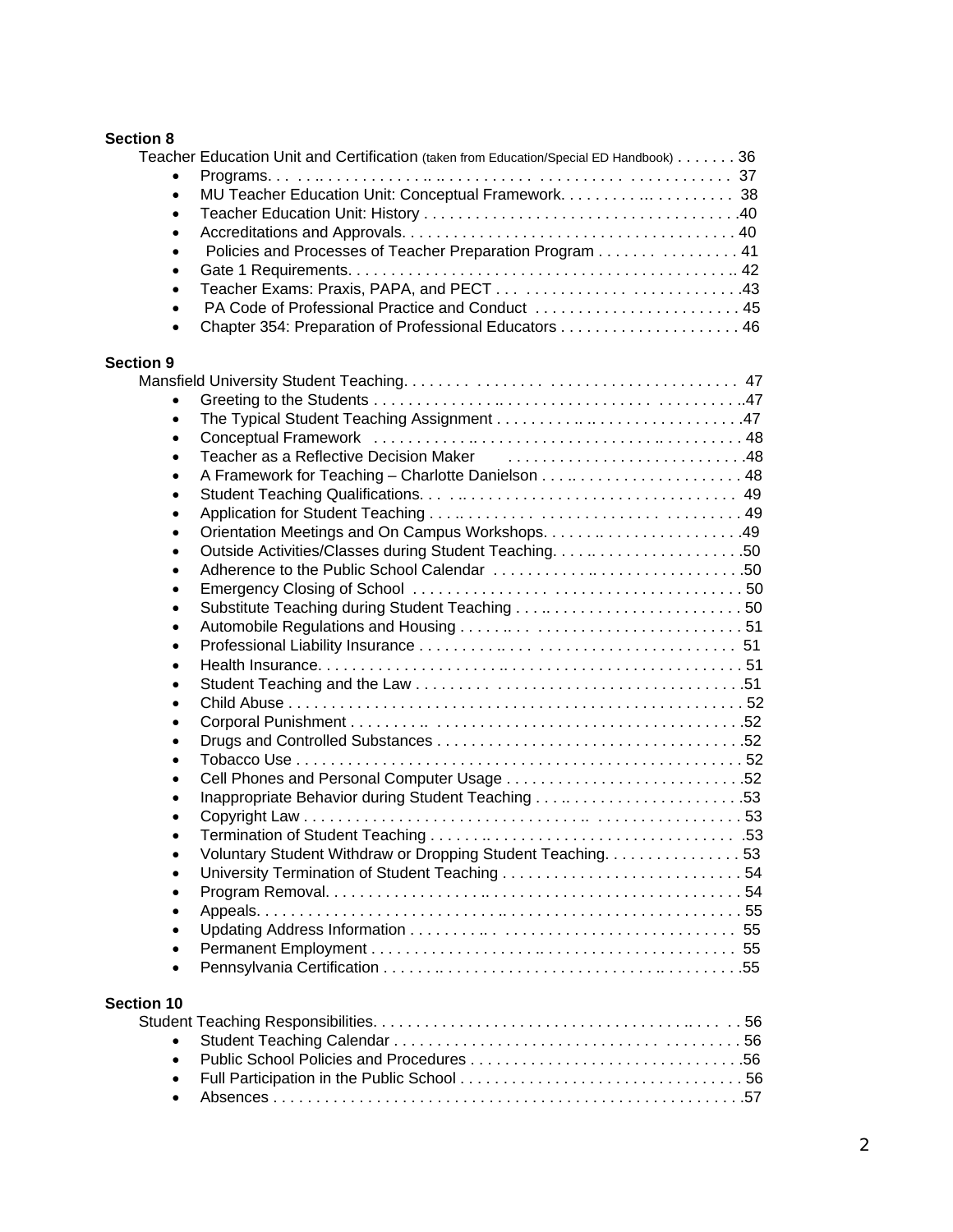| Student Teaching Activities and Responsibilities at the School 57<br>$\bullet$<br>$\bullet$<br>$\bullet$<br>$\bullet$<br>$\bullet$<br>$\bullet$<br>$\bullet$<br>$\bullet$ |  |
|---------------------------------------------------------------------------------------------------------------------------------------------------------------------------|--|
| <b>Section 11</b><br>$\bullet$<br>Special Education Experience/Multicultural Experience 62<br>$\bullet$<br>$\bullet$<br>$\bullet$<br>$\bullet$                            |  |
| <b>Section 12</b><br>$\bullet$<br>$\bullet$<br>$\bullet$<br>$\bullet$<br>$\bullet$<br>$\bullet$                                                                           |  |
| <b>Section 13</b><br>$\bullet$<br>$\bullet$<br>$\bullet$<br>$\bullet$<br>$\bullet$<br>$\bullet$<br>Working with a Student Placed in a Distant Placement 77<br>$\bullet$   |  |
| <b>Section 14</b><br>$\bullet$<br>$\bullet$<br>$\bullet$<br>$\bullet$<br>$\bullet$<br>$\bullet$<br>$\bullet$<br>$\bullet$<br>$\bullet$                                    |  |
| Chapter 235: Code of Professional Practice and Conduct for Educators 90                                                                                                   |  |
|                                                                                                                                                                           |  |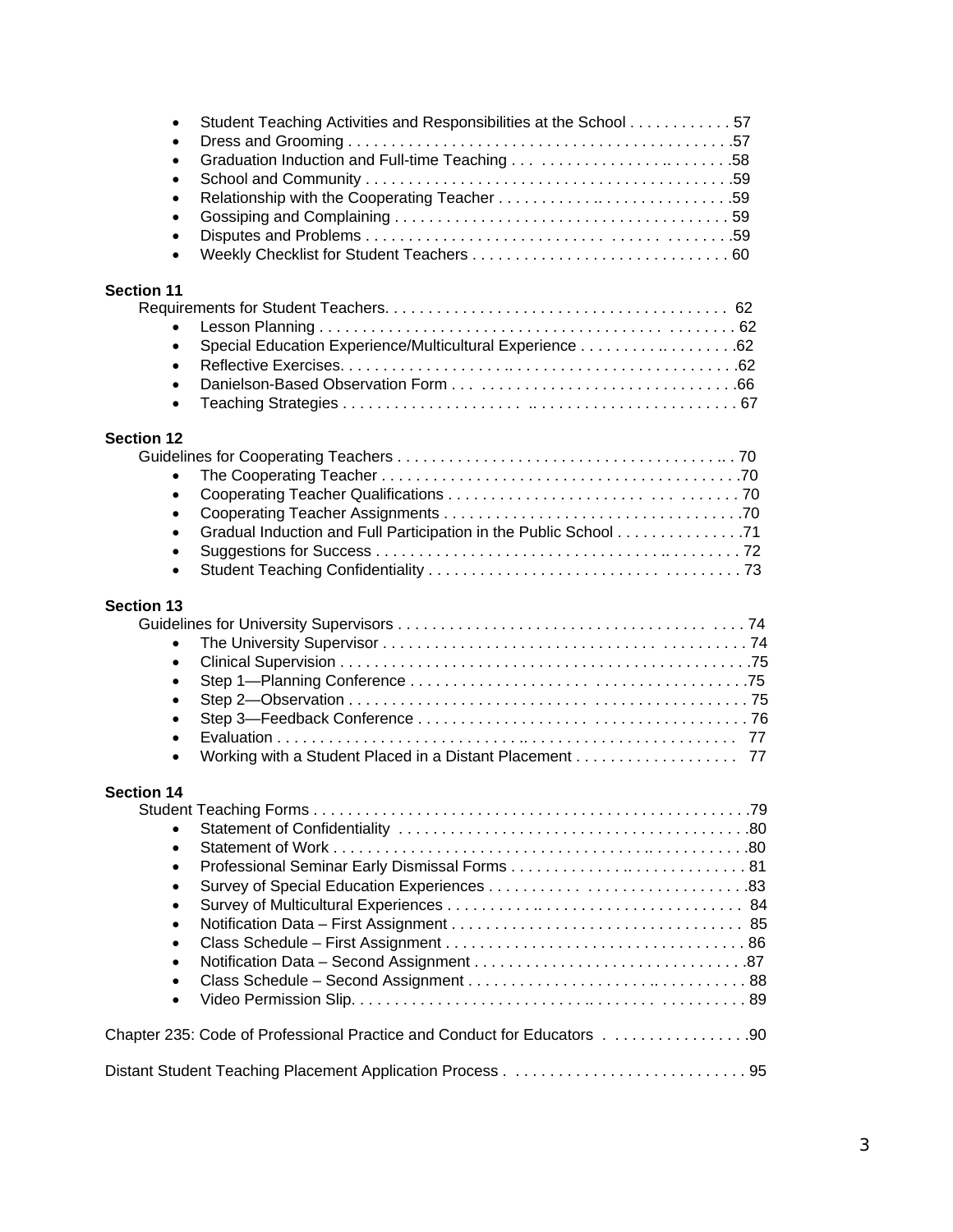# **Forms: Early Field Experiences**

- **Form 1: Statement of Understanding (required with clearances)**
- **Form 2: Statement of Confidentiality and Professionalism** (required with clearances)

\_\_\_\_\_\_\_\_\_\_\_\_\_\_\_\_\_\_\_\_\_\_\_\_\_\_\_\_\_\_\_\_\_\_\_\_\_\_\_\_\_\_\_\_\_\_\_\_\_\_\_\_\_\_\_\_\_\_\_\_\_\_

- **Form 2: Statement of Clearance Adherence** (required with clearances)
- **Form 3: School Verification** *(if required by participating school district)*
- **Form 4: Observation Pre-Approval** *(if required by professor)*
- **Form 5: Field Experience Record Sheet,** 2 page form *(provides proof of field work)*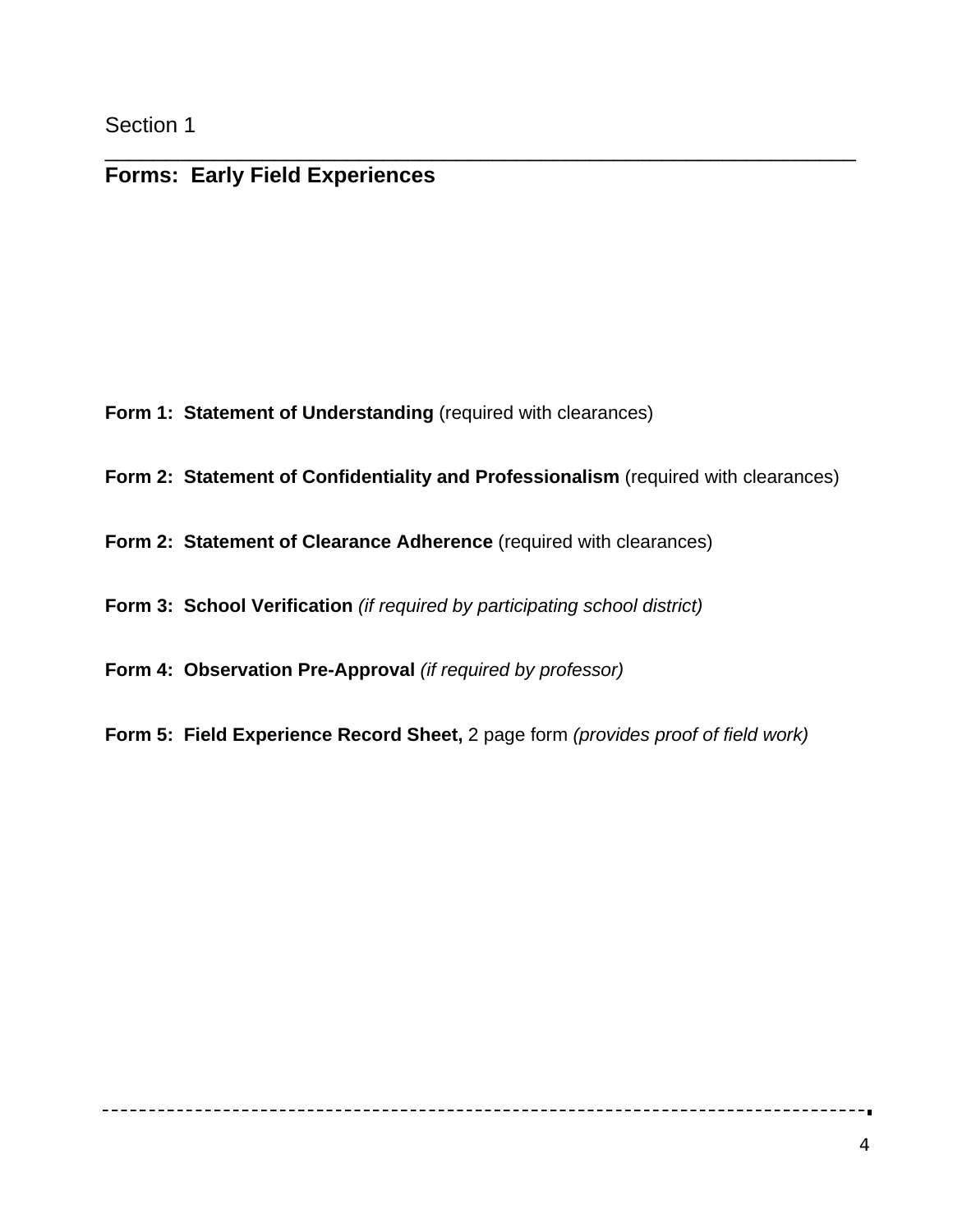*Welcome, Education Majors!* 

*Mansfield University has been training teachers since 1862. We are delighted to have you join our teaching legacy and to have you participate in our rich tradition of excellence in education.* 

*In preparation for the time you will spend in the Teacher Education Unit, please read this handbook, sign the form below and the form on the next page, and turn both in to The Field Experience Office (Retan 205). This is the first step in beginning the educational field component necessary to help you develop into a wonderful teacher. The content of this handbook will provide the direction you will need to begin the process of becoming a teacher. In addition, you will be able to register for additional course work after you have completed this first step. Please contact The Field Experience Office or your education advisor if you have questions or concerns about the details of this handbook.* 

*Best wishes, Teacher Education Unit* 

# **Form 1: Statement of Understanding**

As an education major at Mansfield University, I understand that there are many responsibilities to which I must attend in order to successfully complete the program and become a certified teacher in the Pennsylvania. I have read the *Teacher Education Unit Field Experience Handbook* carefully and understand the content. I have read the guidelines concerning clearance requirements, dispositions, field experience procedures, and the tracking of those field experiences. I understand that I must be proactive as I work to comply with the necessary field requirements outlined in this handbook in order to continue through the program. Failure to do so may result in removal from the teacher education program.

My signature below signifies my understanding and willful compliance with the policies and procedures established in this handbook including the following:

- Signed Statement of Confidentiality and Professionalism
- Signed *Statement of Clearance Adherence*
- Provided proof of one million dollars of professional liability insurance for every year in the education program
- Recognize MU's recommendation to secure health insurance

| Signature   | <b>Printed Name</b>         |
|-------------|-----------------------------|
| Major       | Date                        |
| Student ID# | Expected Date of Graduation |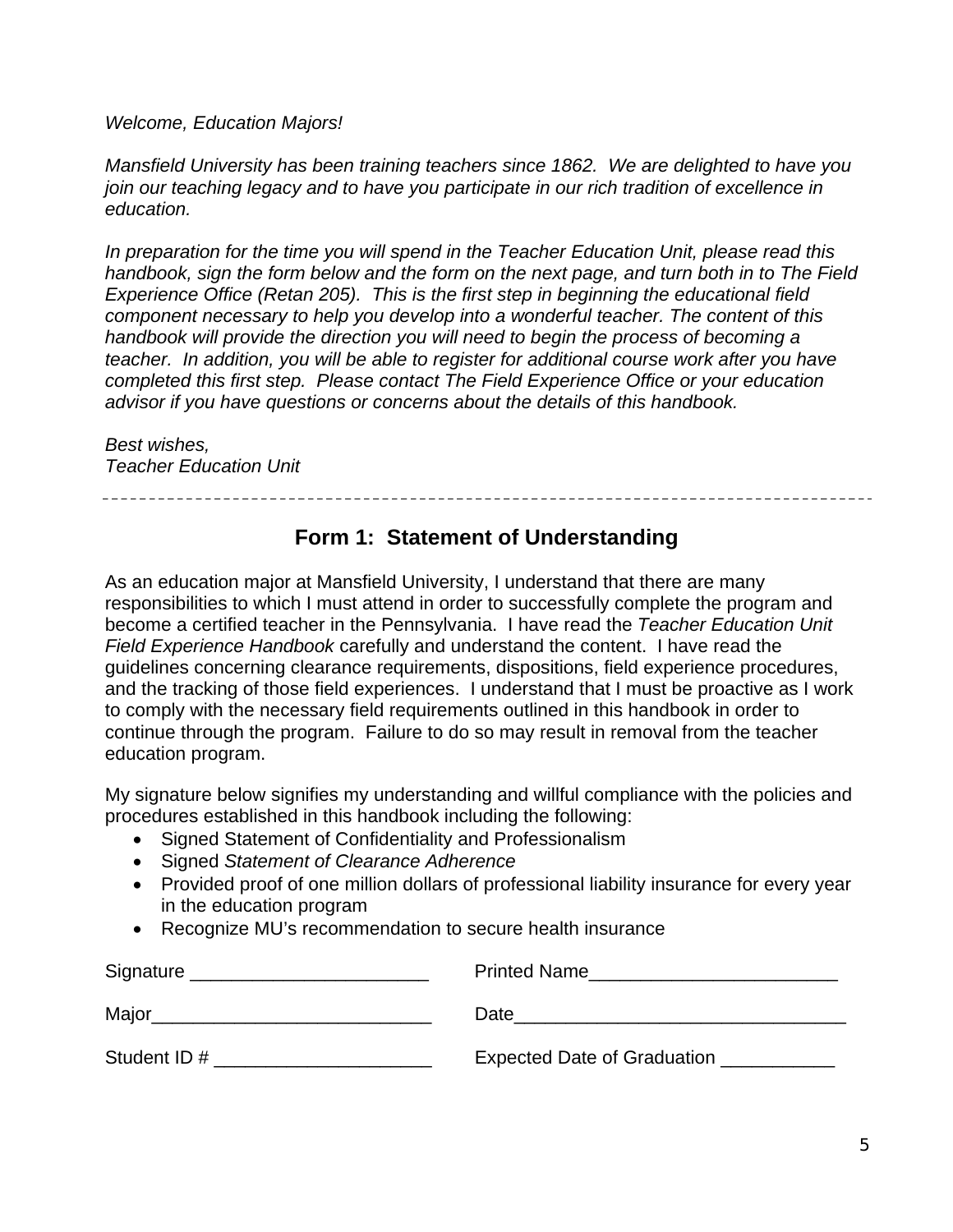# **Form 2: Statement of Confidentiality and Professionalism**

As an education student in Mansfield University's Education Unit, I understand that I will have access to privileged and confidential information while participating in field experiences. I agree to maintain confidentiality and professionalism in all circumstances relating to the people I meet in the field, the school districts with which I participate, and the information and data with which I am entrusted. This statement of confidentiality encompasses all communication venues including on-line medias such as email, Facebook, YouTube, Twitter, blogs, etc. I recognize the appropriate channels by which I can communicate concerns relating to my participation in the field. I understand that the director of Field Experiences, my department chair, or education faculty/supervisors are all appropriate professional resources and will welcome my questions and concerns. Because the consequences of breaching confidentiality are potentially very costly to the individuals involved and to the education program, I understand that my failure to abide by this statement may result in removal from the education program.

Student (Print): \_\_\_\_\_\_\_\_\_\_\_\_\_\_\_\_\_\_\_\_\_\_ Date:\_\_\_\_\_\_\_\_\_\_\_\_\_\_\_\_\_

Student Signature: \_\_\_\_\_\_\_\_\_\_\_\_\_\_\_\_\_\_\_\_\_\_\_\_\_\_\_\_\_\_\_\_\_\_\_\_\_\_\_\_\_

# **Statement of Clearance Adherence**

As an education student in Mansfield University's teacher education unit, I understand that obtaining clearances is a critical responsibility of mine, and I will adhere to the following clearance guidelines:

1. I am responsible to complete the clearance requirements as outlined by the University before entering a field experience. Without updated clearances on file in The Educational Field Experience Office in Retan 205, I may not participate in a field experience.

2. I am not permitted to participate in any field experience if activity of any kind shows on a clearance. In this case, I understand that it is my responsibility to work with the Director of Field Experiences to establish pre-approval for every required field experience.

3. I must have original clearances with me for all field experiences, and I must have my MU identification visible (lanyard) for each field experience.

4. I will not be permitted to register for additional education courses until I meet all clearance requirements for education majors.

5. I understand that my clearances may be shared with schools upon request.

6. I understand that I must communicate any change in my clearances after I have submitted the required documentation. (Act 24)

Failure to abide by this statement may result in removal from the teacher education program.

Student (Print): \_\_\_\_\_\_\_\_\_\_\_\_\_\_\_\_\_\_\_\_\_\_ Date:\_\_\_\_\_\_\_\_\_\_\_\_\_\_\_\_\_

Student Signature: \_\_\_\_\_\_\_\_\_\_\_\_\_\_\_\_\_\_\_\_\_\_\_\_\_\_\_\_\_\_\_\_\_\_\_\_\_\_\_\_\_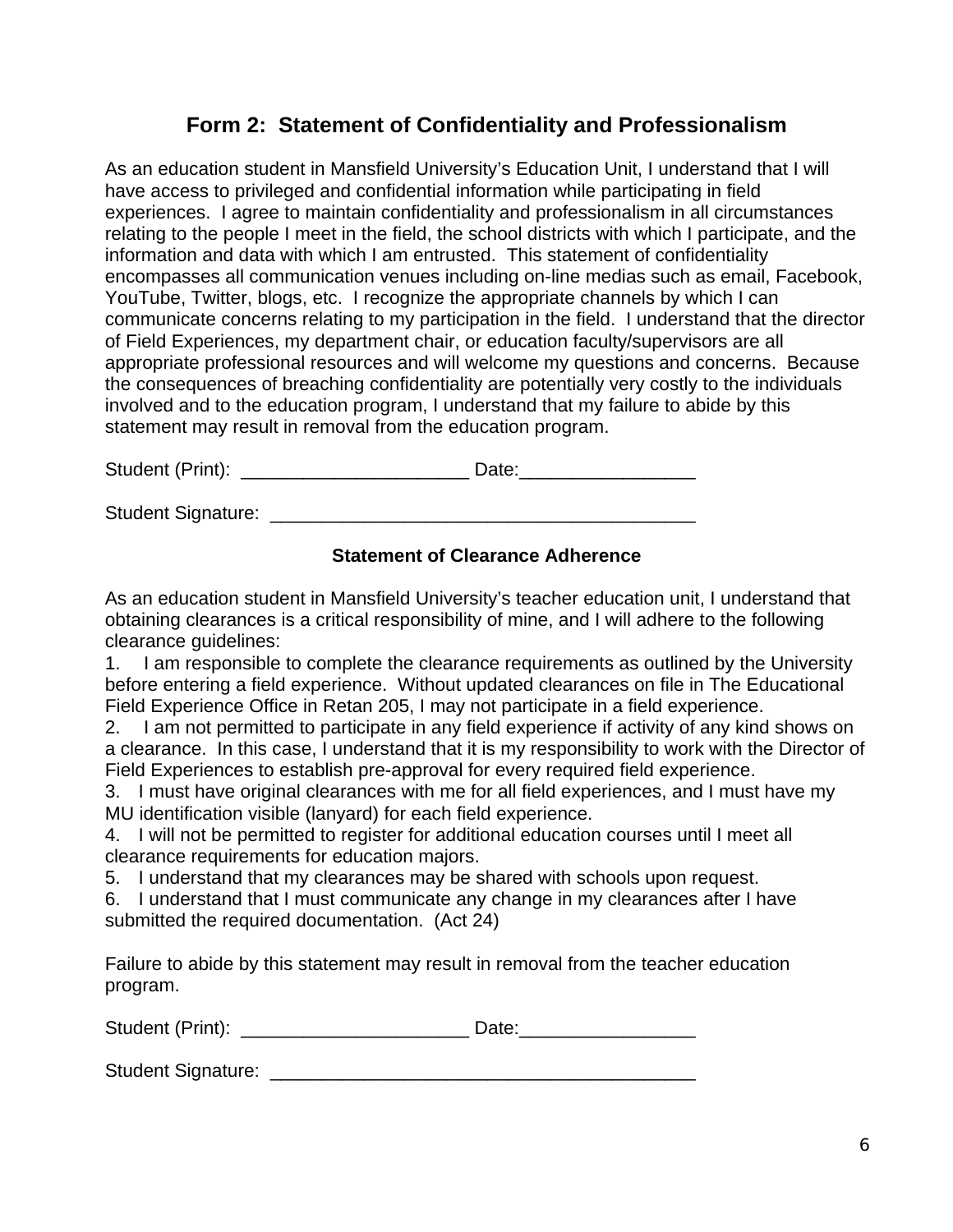# **Form 3: School Verification (if required by participating school district)**

Semester and Year

*\_\_\_\_\_\_\_\_\_\_\_\_\_\_\_\_\_\_\_\_* 

\_\_\_\_\_\_\_\_\_\_\_\_\_\_\_\_\_\_\_\_\_\_\_\_\_\_\_\_\_ Administrator / Teacher

\_\_\_\_\_\_\_\_\_\_\_\_\_\_\_\_\_\_\_\_\_\_\_\_\_\_\_\_\_ Name of School

City and State

Dear \_\_\_\_\_\_\_\_\_\_\_\_\_\_\_\_\_\_\_\_\_\_\_\_,

\_\_\_\_\_\_\_\_\_\_\_\_\_\_\_\_\_\_\_\_\_\_\_\_\_\_\_\_\_

\_\_\_\_\_\_\_\_\_\_\_\_\_\_\_\_\_\_\_\_\_\_\_\_\_\_\_\_\_ is a student at Mansfield University enrolled as a Teacher Education Major. After completing entry-level field experiences, taking foundation education courses, meeting the PDE required 3.0 GPA, and passing PDE's Praxis I exam, this student will become a Teacher Education Certification Candidate at Mansfield University. As part of this teacher education process, students are required to complete several hours of teacher observation. If it is convenient with your staff, I would appreciate your permission to allow our student to observe in your school. The student is not expected to engage in any formal activities while observing, but interaction with your students is at the discretion of the classroom teacher. In addition, our students have all met state clearance requirements and have them on record in The Educational Field Experience Office in order to participate in field experiences, 570-662-4024.

The observation of quality educators is an integral part of the teacher education process, and Mansfield University appreciates your assistance in this endeavor. Please feel free to contact me if you have any questions or concerns.

Sincerely,

\_\_\_\_\_\_\_\_\_\_\_\_\_\_\_\_\_\_\_\_\_\_\_\_\_\_\_\_\_\_\_\_\_\_\_\_\_\_\_\_\_ Professor's name, course, and contact information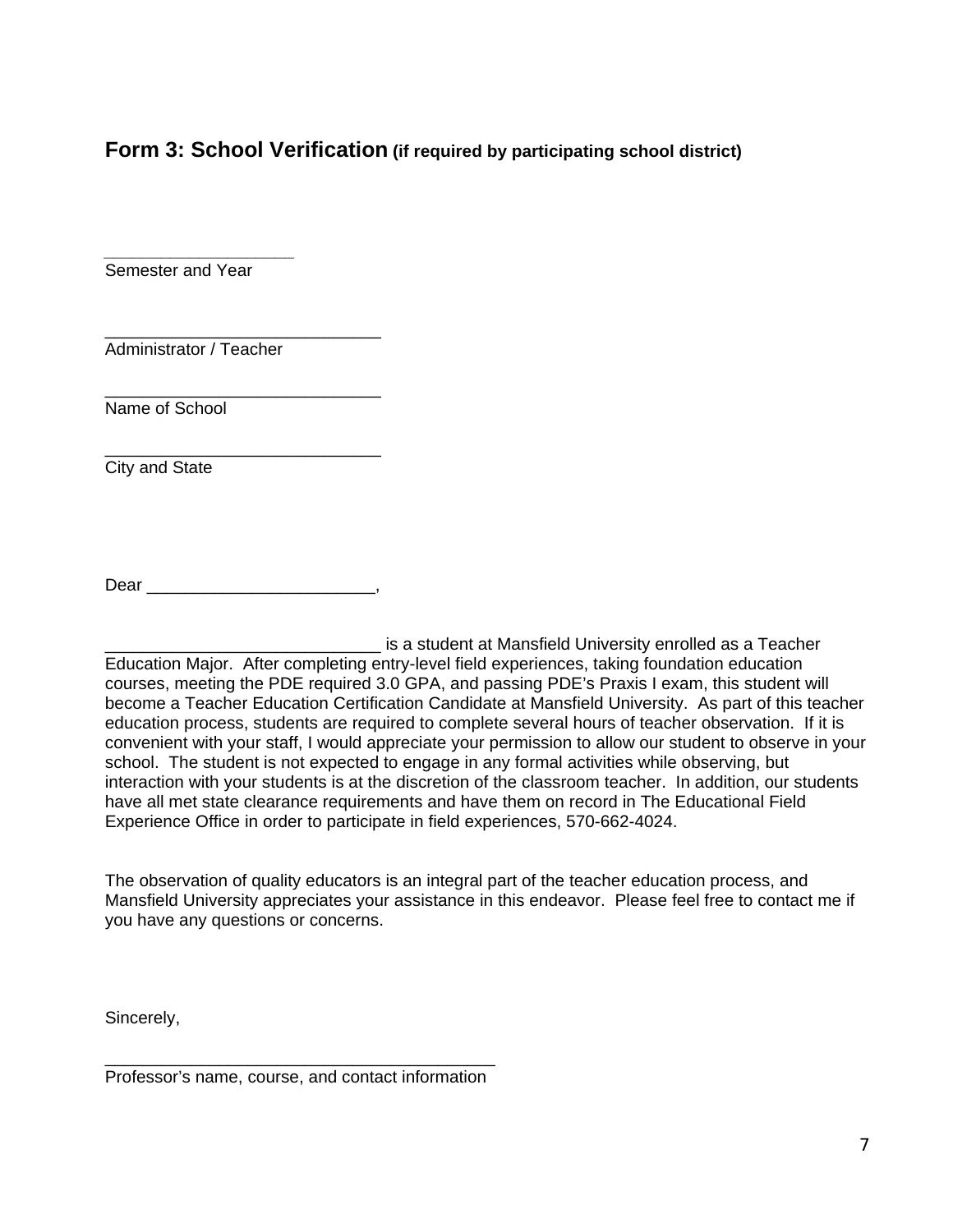# **Form 4: Observation Pre-Approval**

\*Please note: This form should be completed and approved by course Instructor **before** making contact or **completing** any field experience. All requests must be with Affiliation Agreement partners. Professors, please turn in these forms at the end of each semester.

#### STUDENT APPLICATION FOR OBSERVATION EXPERIENCES Teacher Education Unit

| <b>Student's Name:</b>                                                                   | Student ID # |
|------------------------------------------------------------------------------------------|--------------|
| College Phone / Cell Number:                                                             | Major:       |
| College Address:                                                                         |              |
| Circle the appropriate program - Art, Elementary, Music, Secondary, or Special Education |              |
| 1. Name of School or Institution                                                         |              |
| Address of School or Institution                                                         |              |
| Name & Title of Contact Person                                                           |              |
| 2. Name of School or Institution                                                         |              |
| Address of School or Institution                                                         |              |
| Name & Title of Contact Person                                                           |              |
| 3. Name of School or Institution                                                         |              |
| Address of School or Institution                                                         |              |
| Name & Title of Contact Person                                                           |              |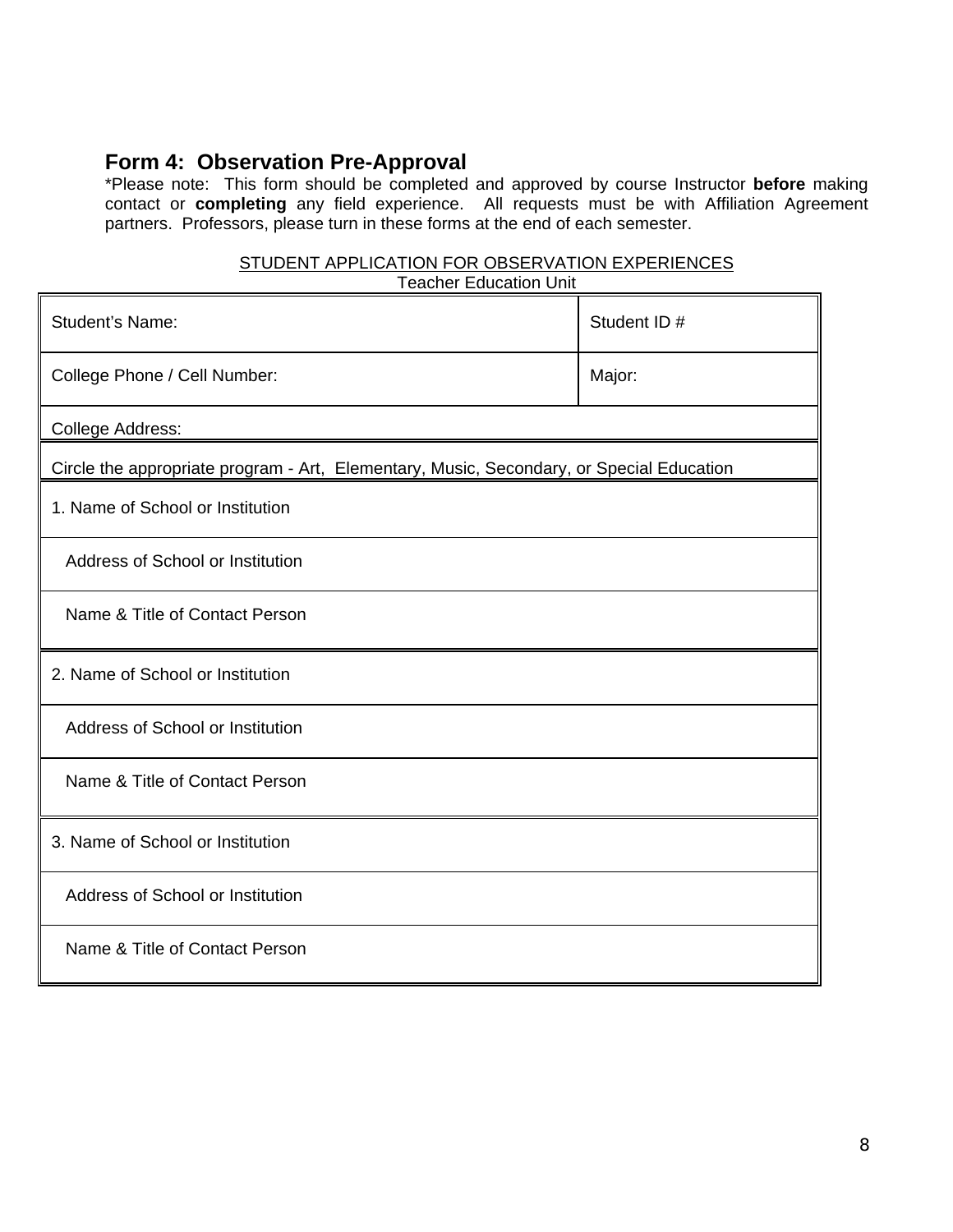# **Form 5: Field Experience Record Sheet Student's Name**

**Directions:** Complete all information required in the Student Description Section below, and then ask the participating teacher to complete and sign the Participating Teacher Signature Section. Complete the "Brief Description of the Field Experience" after the observation is over. Take the completed form (both pages complete with classroom teacher's signature) to obtain the signature from the professor supervising the field experience noting successful completion of the field experience, verification of the hours, and demonstration of professional dispositions. Scan the completed form with the two signatures into a PDF document. Attach the PDF document into your Live Text portfolio (unless directed differently). **\_\_\_\_\_\_\_\_\_\_\_\_\_\_\_\_\_\_\_\_\_\_\_\_\_\_\_\_\_\_\_\_\_\_\_\_\_\_\_\_\_\_\_\_\_\_\_\_\_\_\_\_\_\_\_\_\_\_\_\_\_\_\_\_\_\_\_\_\_\_\_\_\_\_\_\_\_\_\_\_\_\_\_\_\_\_**

**\_\_\_\_\_** (Participating Teacher Signature Section)

**Diversity Experiences** (Participating teacher: please check all which apply)**:** 

- \_\_\_Field experience included one or more students with IEPs
- \_\_\_ Field experience included one or more students who receive free or reduced lunches
- \_\_\_ Field experience included one or more students from diverse populations including, but not limited to, diversity related to race and ethnicity, medical conditions, cultural heritage, religious beliefs, etc. Field experience included one or more students receiving English Language Learner (ELL) services

**Participating Teacher Comments** (Optional):

# **Cooperating Teacher Signature:**

(Professor / College Supervisor Signature Section)

The candidate successfully completed this field experience as described below and demonstrated professional dispositions consistent with Pennsylvania's Code of Professional Practice and Conduct for Educators and Mansfield University's Teacher Education Dispositions Policy.

# **Professor / College Supervisor Signature:**

(Student Description Section)

| Dates:                                         | <b>Total Hours of this Experience:</b>                  |
|------------------------------------------------|---------------------------------------------------------|
| <b>School Name:</b>                            |                                                         |
| <b>School District Name (or Organization):</b> |                                                         |
| <b>Grade Level:</b>                            | <b>Teacher Name:</b>                                    |
| <b>Professor/Supervisor Name:</b>              | <b>MU Course Associated with this Field Experience:</b> |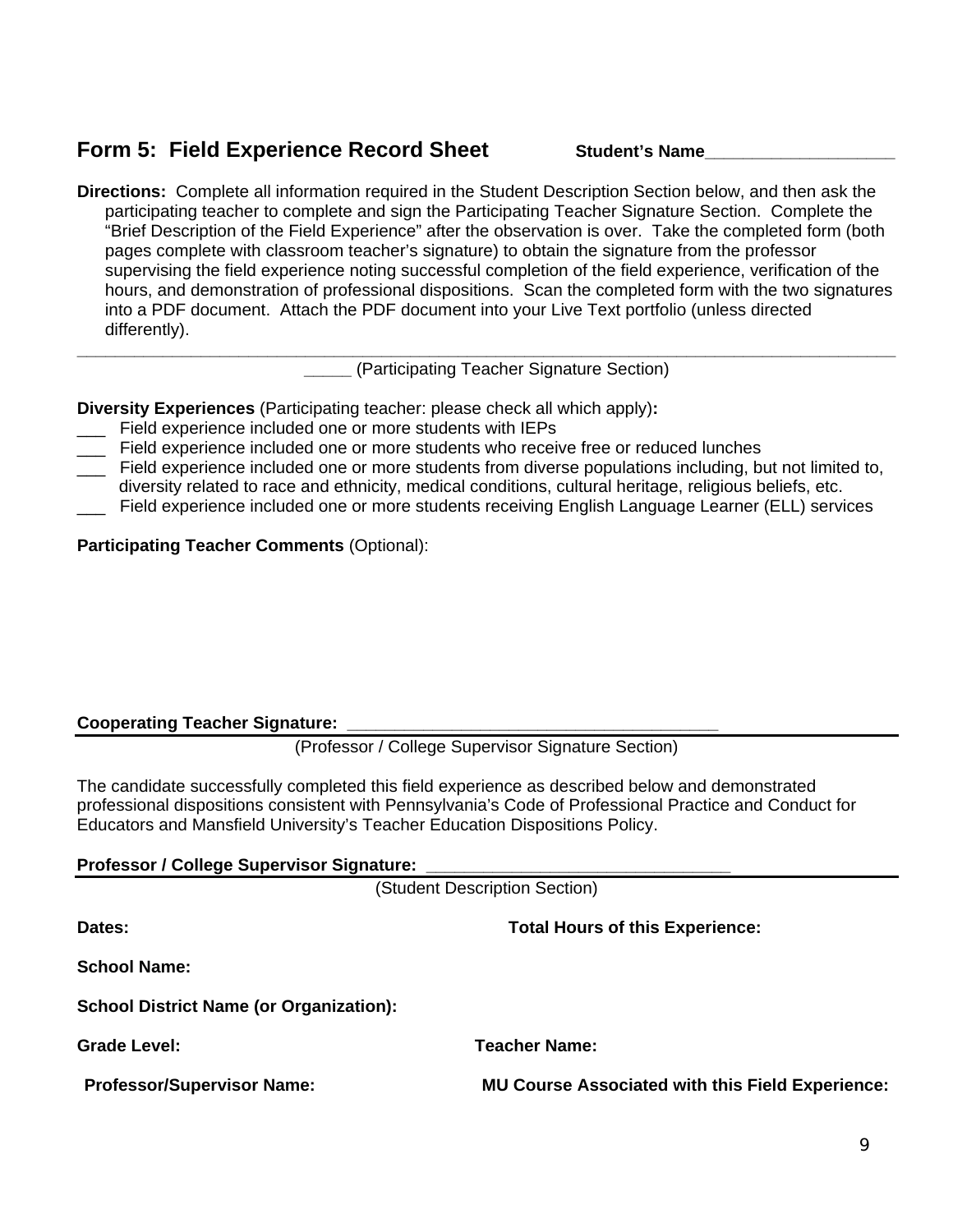#### **Page 2 of Form 5, Field Experience Record Sheet**

**Brief Description of the Field Experience** (Briefly describe below what you did and reflect on what you learned; Describe the classroom setting during the observation or participation, your level of involvement, numbers of students, subjects, etc.; To protect student confidentiality, use names such as Student A, Student B in any descriptions; Write and edit carefully -- this description will be read by the participating teacher and college supervisor and will be included in your professional portfolio); this form should be typed: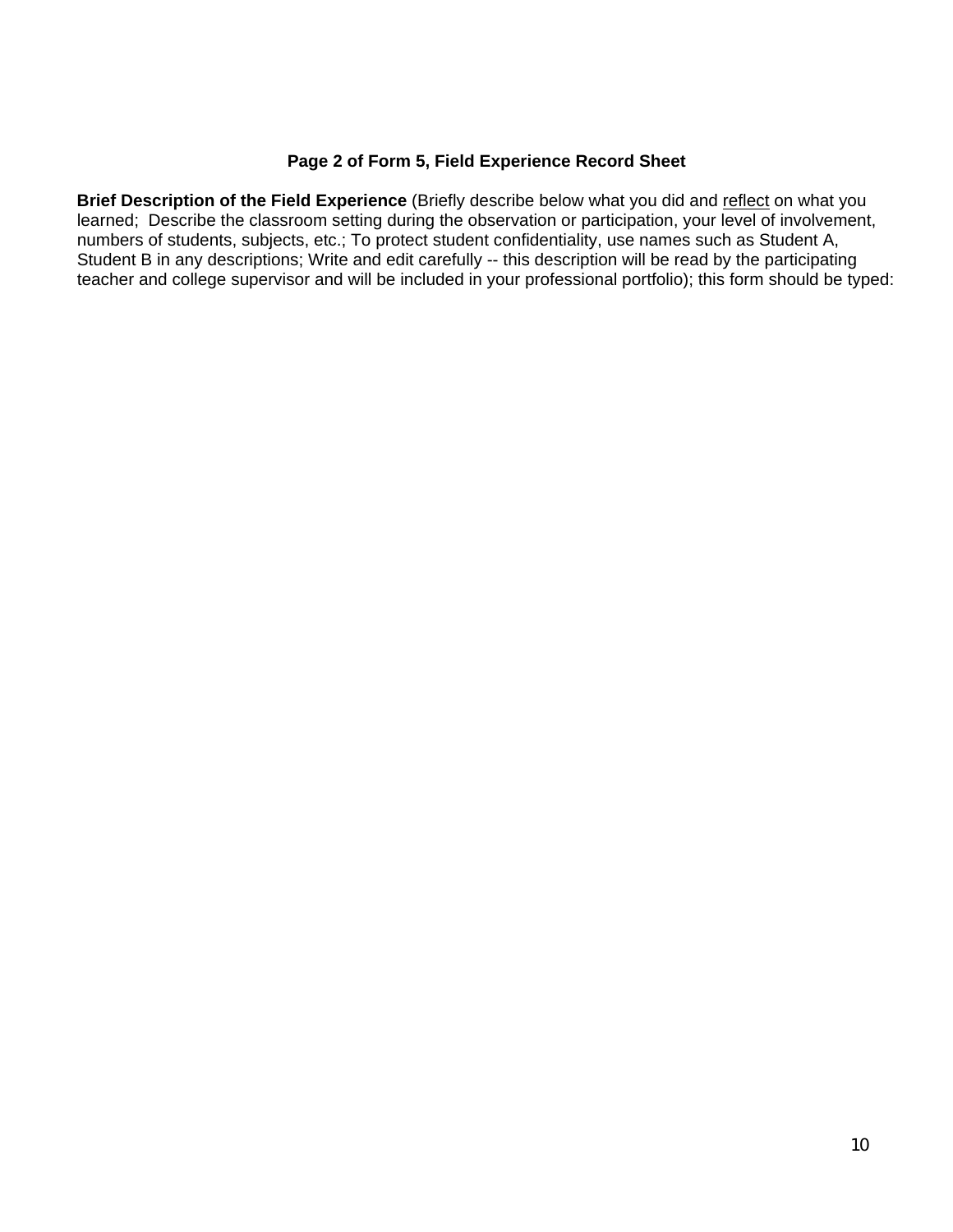# **Mansfield University Teacher Education Field Experiences**

# **Overview**

As students pursue an education degree at Mansfield University, they will be asked to meet a variety of course requirements as well as a series of field and professional requirements. This handbook is designed as a field guide for teacher candidates as they progress from entry- level courses through student teaching. Education students should closely review the information in this handbook and be proactive as they adhere to the guidelines established here. The handbook is designed to provide clarity concerning the following:

- Requirements for Chapter 49 field experiences
- Expectations during field experiences
- Policies and procedures for field work
- Guidelines and expectations for student teaching

### **Chapter 49 Field Experiences**

One important component of the teacher certification program is field experience. Pennsylvania Department of Education's (PDE) Chapter 49 has established competencies for field work and a specific structure for the completion of these requirements. All teacher certification programs include a four-stage structure. Each education student must demonstrate evidence of meeting the field experience competencies identified in each of the stages of learning. Course professors and University supervisors will provide official verification that each student has demonstrate the stateidentified competencies. The state of Pennsylvania will verify that each student has met the Chapter 49 field experience requirements before granting teacher certification. Although Mansfield University will provide sequential and developmental field experiences designed to meet state certification requirements, students are responsible for completing these field experiences.

Although all field experiences act as a powerful educational tool for a student's transition from educational theory to educational practice, it is important to note that Mansfield University education students will experience two types of field experiences throughout the course of their education. Some field components will be identified as Chapter 49, i.e. those courses housing field experiences that have the responsibility of verifying competency completion for state certification. Other courses will have field components that are only connected to course objectives, not state competencies, and therefore do not carry the responsibility of reporting to the state on the student's behalf. In both cases, field work is very important to the overall success and development of teacher candidates.

Chapter 49 courses can only be passed when a student successfully completes the field experience designed to demonstrate evidence of meeting state competencies. A student will not pass a Chapter 49 course until all competencies required in that course have been met. In a situation where a student has met the academic requirements of the course but cannot show evidence of meeting the field competencies of the course, the student's failing grade will trigger a meeting with the course professor and department chair. Please consult the *Teacher Education Dispositions Policy* for established protocol in the event of an unsuccessful field experience.

Students who entered education programs at Mansfield University between 2009 and 2012 have experienced great change. During this period of time, PDE upheld legislation requiring education students to provide proof of having had 190 hours of field work. In order to meet these state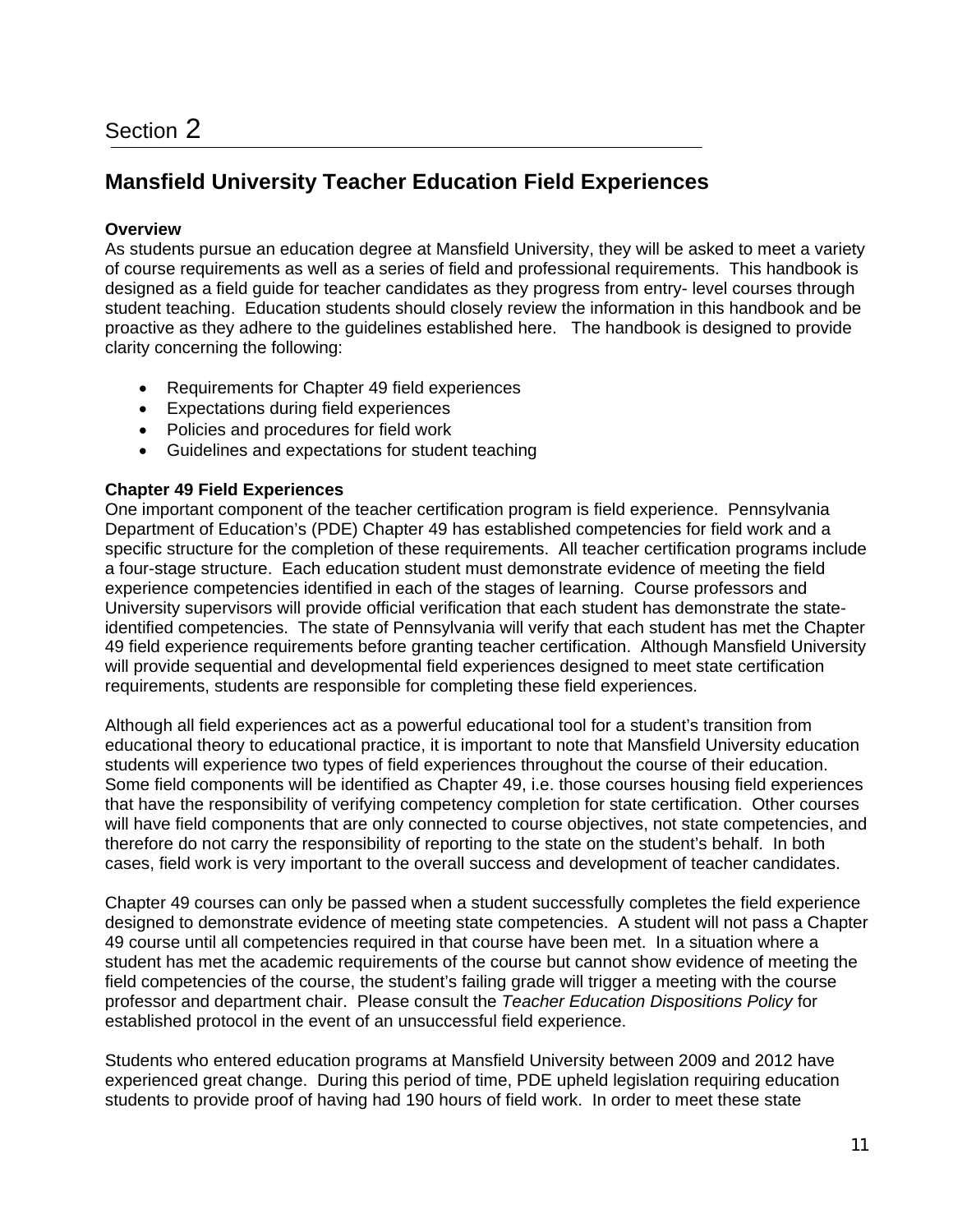requirements, Mansfield University created a tracking system. Students were required to complete a form called the *Field Experience Record Sheet* and the save this form in Live Text as a way of logging completed field work. Whether or not a professor asked students to record course specific field experiences, students were required to get in the habit of documenting each field experience using the *Field Experience Record Sheet*. This form was completed by the student, signed by the professor and the participating teacher, and then scanned into a PDF document and attached into the Live Text Field Experiences Log.

Now (fall 2012) that PDE has replaced Chapter 49's 190 hour field experience requirement with field competencies, Mansfield University is no longer requiring students to continue with the tracking system identified above. In replacement, professors will be evaluating each student's field performance and providing state verification on behalf of a student's successful completion of each identified field competency.

# **Field Experience Stages**

The PDE's Chapter 49 field experience competencies are divided into the following 4 Stages:

| <b>Stage</b>                                                         | Activities that help the candidate acquire Knowledge and/or skill in this<br>Stage.                                                                                                                                                                                                                                                                                                                                                                                           |
|----------------------------------------------------------------------|-------------------------------------------------------------------------------------------------------------------------------------------------------------------------------------------------------------------------------------------------------------------------------------------------------------------------------------------------------------------------------------------------------------------------------------------------------------------------------|
| Stage One:<br>(First & Second<br>Years)<br>Observation               | Students are observers in a variety of education and education-related<br>settings so that students have a broad experience and learn as much as<br>possible about the learner and educational philosophy.                                                                                                                                                                                                                                                                    |
| Stage Two:<br>(First & Second<br>Years)<br>Exploration               | This is an experience in which the candidate works under the teacher's<br>supervision during individual tutorials or with a small group of students.<br>Activities can include tutoring, subject matter experiences, small group<br>conversations, outdoor play, and monitoring classroom routines and<br>procedures.                                                                                                                                                         |
| Stage Three:<br>(Third & Fourth<br>Years)<br>Pre-Student<br>Teaching | Teacher candidates work with a district teacher and classroom students to<br>further develop knowledge of content areas and standards related to them;<br>knowledge of integrated curriculum; ability to plan, implement, assess and<br>reflect on lessons and educational activities; ability to communicate effectively<br>with students, peers, and supervisors. Students are expected to work with<br>materials they have prepared and created for classroom instruction. |
| Stage Four:<br>(Final Year)<br><b>Student Teaching</b>               | Teacher candidates successfully use knowledge, skills, and dispositions<br>gained in Stages one through three. There is a minimum of 12 weeks full-<br>time student teaching required (354.25(f).                                                                                                                                                                                                                                                                             |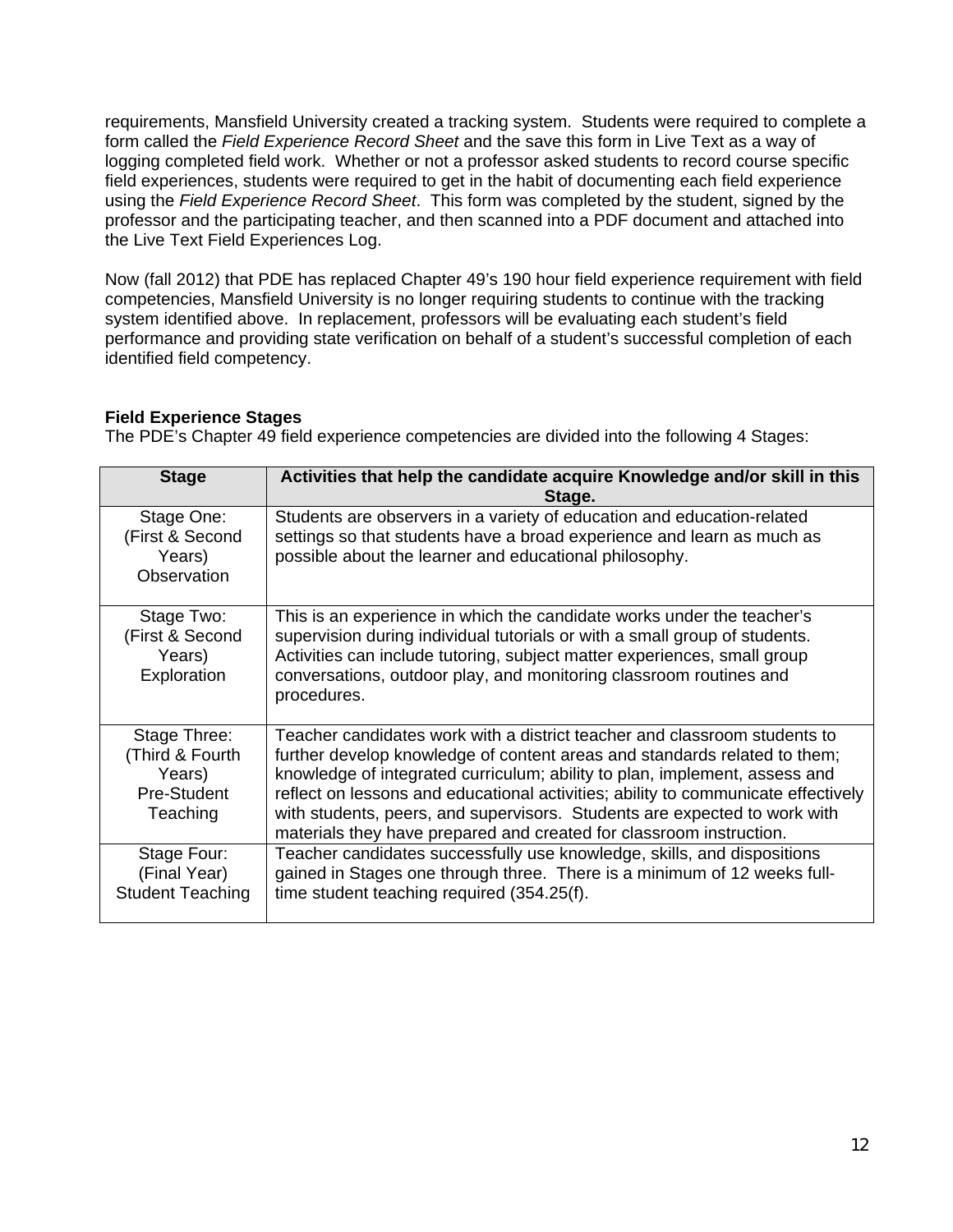# **MU Compliance with PDE Field Experience Competencies**

### **Stage 1 and 2 Field Experience Competencies**

Students will demonstrate evidence of having met the following Stage 1 and 2 competencies in these courses:

*Pre K – 4 and Special Education*: SPE 2276 English Language Learners, ELE 2800 Early Childhood Integrated Curriculum

*Secondary Education*: SPE 2276 English Language Learners, ED 2205 Educational Psychology

*Music Education*: MU 1100 Foundations of Music Education, SPE 2276 English Language Learners, ED 2205 Educational Psychology

*Art Education***:** SPE 2276 English Language Learners, ED 2205 Educational Psychology: ARE 2211 Introduction to Art Education

#### Planning and Preparation Competencies

- 1. Reflects on elements of planning and preparation from observations in educational settings.
- 2. Applies knowledge of Pa. Pre-K-12 Academic Standards to classroom observations.
- 3. Identifies ways in which the age and/or related characteristics of students observed in various learning were reflected in instructional planning.
- 4. Identifies how learning goals were developed to address individual student needs.
- 5. Identifies how various resources, materials, technology and activities engage students in meaningful learning based on the instructional goals.

#### Classroom Management Competencies

- Describes elements of effective classroom management observed in various educational settings.
- 2. Observes teacher-to-student and student-to-student interactions and reflects on those observations.
- 3. Observes how classroom resources are used to make adaptations and accommodations required to differentiate instruction for all learners.

#### Instructional Delivery Competencies

- 1. Observes and reflects on effective verbal and non-verbal communication techniques.
- 2. Observes and reflects on effective questioning and discussion techniques.
- 3. Identifies ways in which technology is used as a teaching and learning tool.
- 4. Reflects on the level of active student engagement during instructional delivery.
- 5. Observes methods of communication of instructional goals, procedures and content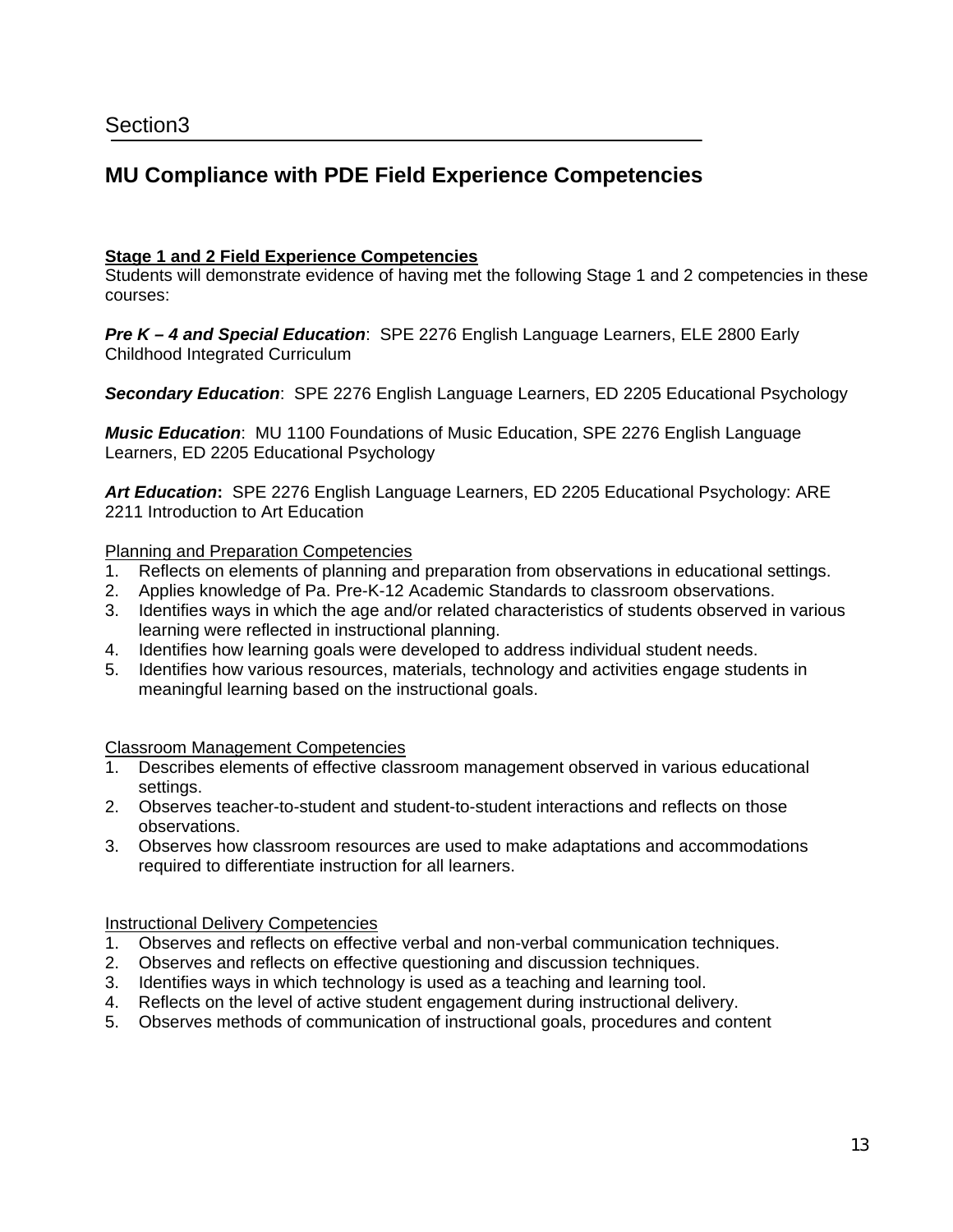# Professional Conduct Competencies

- 1. Represents integrity, ethical behavior and professional conduct as stated in the "PA Code of Professional Practice & Conduct for Educators," as well as local, state and federal laws and regulations.
- 2. Complies with school policies and procedures regarding professional dress, attendance and punctuality.

# Assessment Competencies

- 1. Identifies and reports on various kinds of assessments used in instruction.
- 2. Assesses their own professional growth through focused self-reflection.

# Knowledge of Diverse Learners Competencies

- 1. Reports on the unique characteristics and learning needs of diverse learners (age, gender, culture or ability) in the classroom.
- 2. Reports on effective practices and opportunities designed to communicate with and engage families, caregivers and the broader community.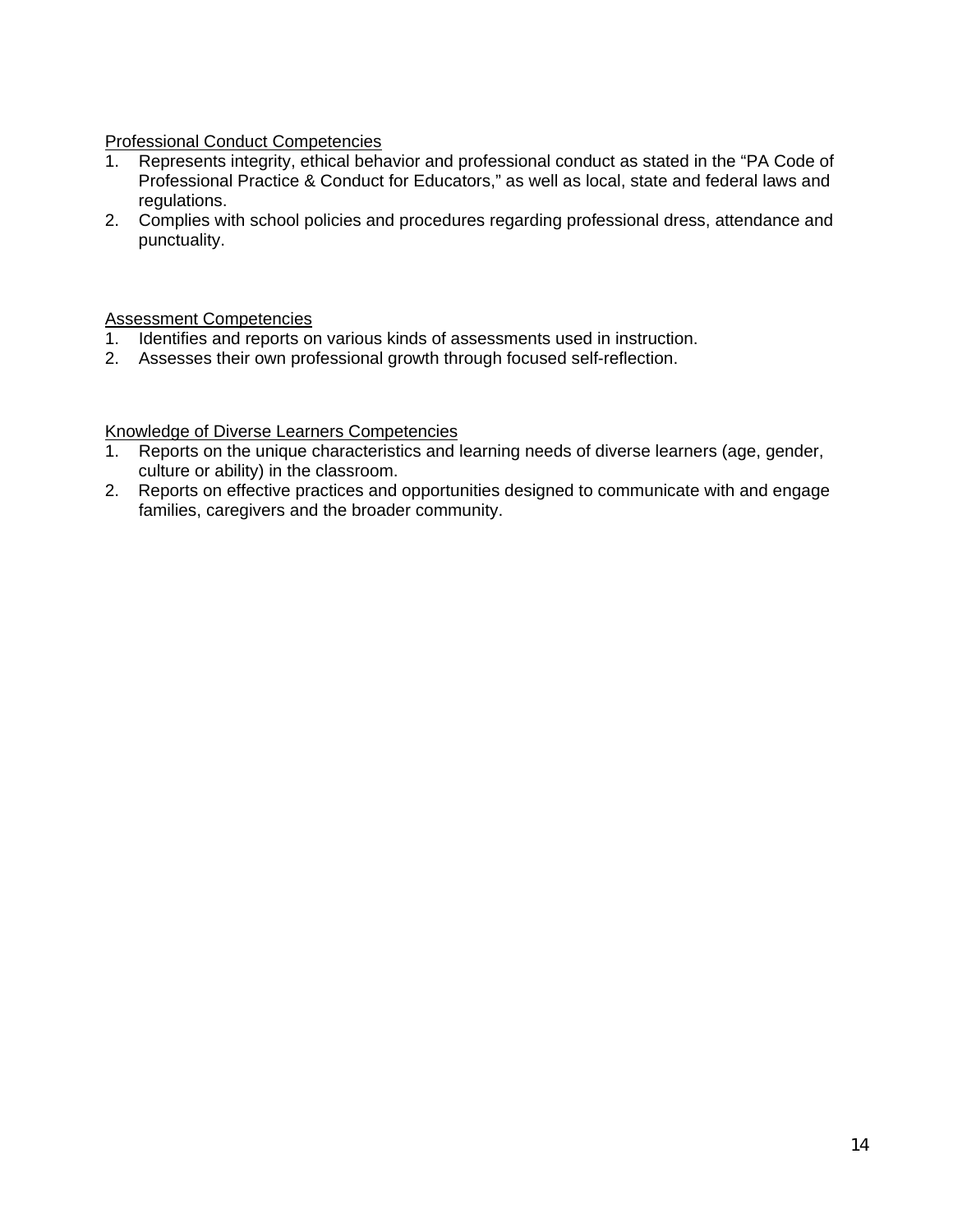# **Stage 3 Field Experience Competencies**

Students will demonstrate evidence of having met the following Stage 3 competencies in these courses:

*Pre K – 4 and Special Education*: SPE 3291 High Incidence Disabilities, ELE 3400 School Experiences, ELE 3383 Literacy Methods, ELE 3386 Social Studies Methods, ELE 3387 Science & Tech Methods, ELE 3388 Math Methods, ELE 4403 Lang Arts Methods

*Secondary Education*: SPE 3291 High Incidence Disabilities, ED 3320 Observation and Participation, ED 3310 Content Area Reading and Writing, ED 3312 Teaching Secondary English Language Arts, ED 3313 Teaching Secondary Science and Technology, ED 3314 Teaching Secondary Mathematics, ED HST 3316 Teaching Secondary Social Studies, ED 3317 Teaching Secondary Foreign Languages

*Music Education*: SPE 3291 High Incidence Disabilities, MU 3241/Lab General Music Methods, MU 4330 Choral Methods OR MU 4331 Instrumental Methods

*Art Education*: SPE 3291/ ARE 33291L (lab) High Incidence Disabilities, ARE 3390 Art curriculum and Teaching in Elementary Schools, ARE 3393 Art Curriculum and Teaching in Secondary Schools; ARE 4440 Art Education Field Experiences

Planning and Preparation Competencies

- 1. Adequate knowledge of content, and related research-based pedagogy, based on sound educational psychology principles.
- 2. Adequate knowledge of Pa. Pre-K-12 Academic Standards and the ability to use them to guide instructional planning.
- 3. Adequate knowledge of the age and/or related characteristics of their students and the ability to use this knowledge to plan instruction
- 4. The ability to use formative and summative assessments to adapt learning goals that match individual student needs.
- 5. The ability to plan instruction using appropriate resources, materials, technology and activities to engage students in meaningful learning based on their instructional goals.

Classroom Environment Competencies

- 1. Maintains a culture which values the development of meaningful, caring, and respectful relationships between teacher and students, and among students.
- 2. Recognizes and supports the role of the prepared classroom environment as a necessary element to support optimal learning opportunities.
- 3. Uses classroom resources to support equity and maximize learning opportunities, which are age-, gender-, individually-, culturally- and ability-appropriate.
- 4. Assesses classroom resources in order to make adaptations and accommodations required to differentiate instruction for all learners.
- 5. Identifies opportunities for productive family and community contact.
- 6. Demonstrates knowledge of and acts to support systems for student transitions, as well as procedures and routines for instructional and non-instructional responsibilities.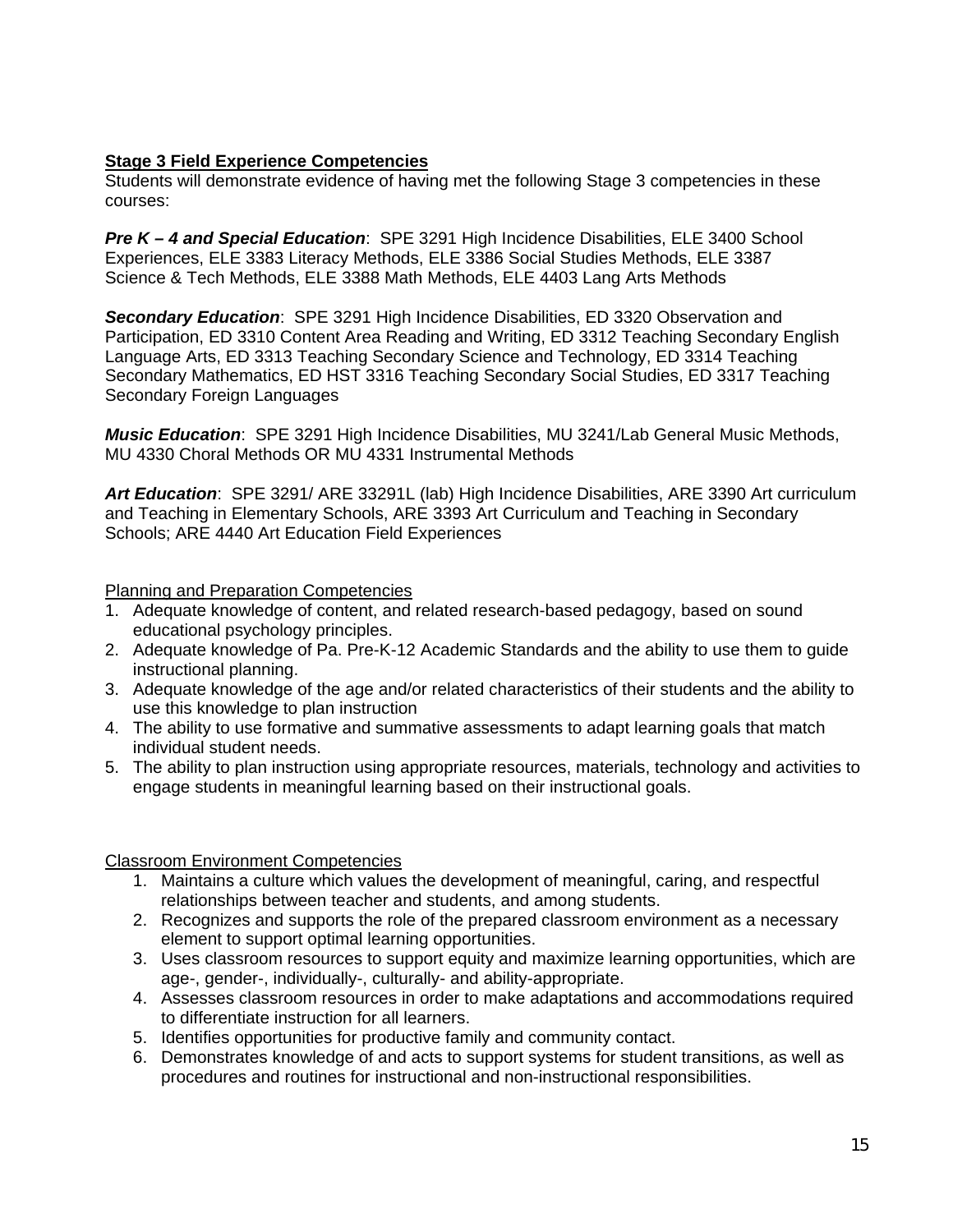Instructional Delivery Competencies

- 1. Uses effective verbal and non-verbal communication techniques.
- 2. Uses effective questioning and discussion techniques.
- 3. Uses a variety of age-, gender-, individually-, culturally-, ability- and skill-appropriate instructional strategies, which reflect evidence of student engagement, new learning and assessment.
- 4. Uses technology as an effective teaching and learning tool.
- 5. Provides appropriate progress feedback to students in a timely manner.
- 6. Uses active student engagement during instructional delivery.
- 7. Uses formal and/or informal assessment to measure student responsiveness to instruction.
- 8. Constructs thoughtful and accurate assessment of a lesson's effectiveness and the extent to which learning goals were achieved and can offer alternative actions if necessary. Clearly communicates instructional goals, procedures and content

### Professional Conduct Competencies

- 1. Initiates communication with the cooperating teacher regarding instructional and noninstructional record keeping, procedures and routines, and timelines; including, but not limited to, grading, attendance, lesson plans, parent communication, and inter-school needs.
- 2. Demonstrates knowledge of and participate in district, college, regional, state and/or national professional development growth and development opportunities.
- 3. Exhibits integrity, ethical behavior and professional conduct as stated in the "PA Code of Professional Practice & Conduct for Educators," as well as local, state and federal laws and regulations.
- 4. Applies safety precautions and procedures
- 5. Complies with school policies and procedures regarding professional dress, attendance, punctuality and the use of technology.
- 6. Develops and maintains professional relationships with school colleagues.

# Assessment Competencies

- *1.* Identifies and reports on various kinds of assessments used in instruction including formative, summative, benchmark, behavioral, diagnostic, cognitive, affective and psychomotor.
- *2.* Makes norm-referenced and criterion-referenced interpretations of assessment results.
- *3.* Applies interpretations to inform planning and instruction for groups and individual students.
- *4.* Applies interpretations of status (PSSA) and growth (PVASS) assessment models to inform planning and instruction for groups and individual students.
- *5.* Constructs assessments to match cognitive, affective, behavioral and/or psychomotor curricular goals.
- *6.* Constructs assessments to match curricular goals along a continuum of complexity (e.g. Bloom's taxonomy).
- *7.* Assesses their own professional growth through focused self-reflection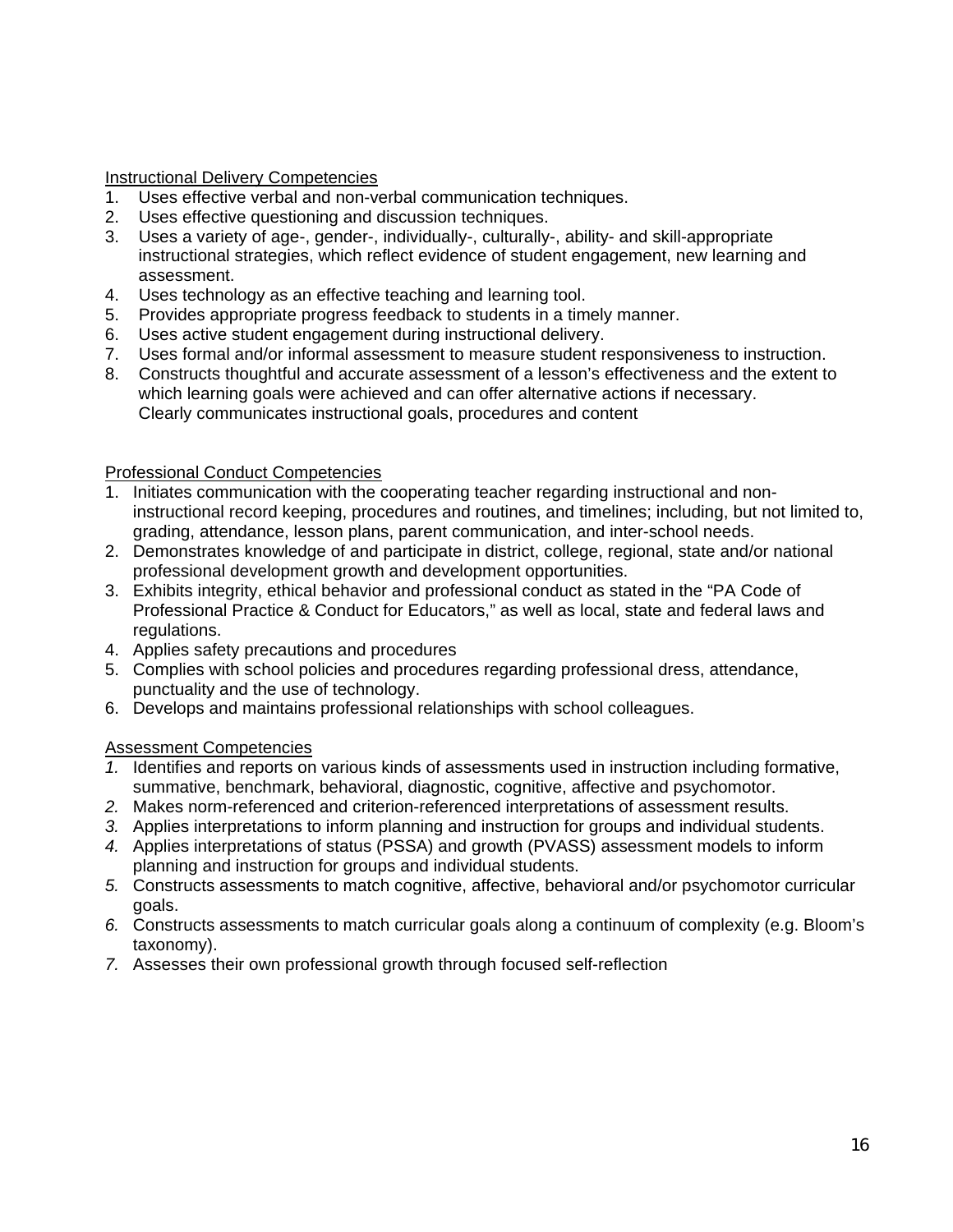Knowledge of Diverse Learners Competencies

- 1. Reports on the unique characteristics and learning needs of diverse learners (age, gender, culture or ability) in the classroom.
- 2. Recognizes and supports elements of a positive learning environment that values and models respect for all students.
- 3. Differentiates instruction to meet the needs of diverse learners that promotes successful educational performance.
- 4. Recognizes policies and procedures designed to ensure that all students, particularly those traditionally underserved, are valued in the school.
- 5. Reports on effective practices and opportunities designed to communicate with and engage families, caregivers, and the broader community.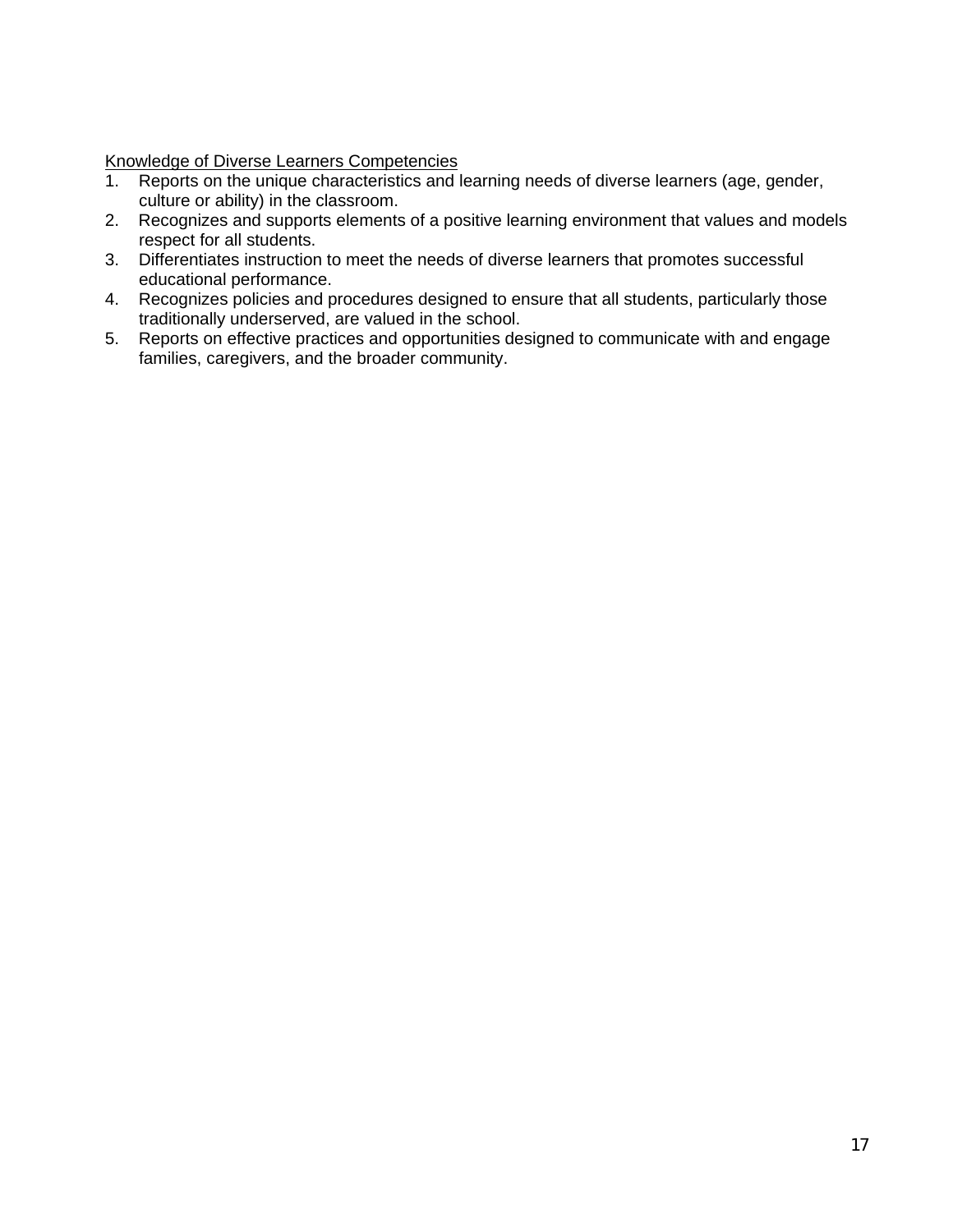# **Stage 4 Field Experience Competencies**

Students will demonstrate evidence of having met the following Stage 4 competencies in these courses:

# *Pre K – 4 and Special Education*: ELE 4400 and ELE 4400L

*Secondary Education*: ED 4400 and ED4400L

*Music Education*: MU 4400 and MU 4400L

*Art Education*: ART 4400 and ART 4403L

### Planning and Preparation Competencies

- 1. Links content to related research-based pedagogy based on sound educational psychology principles in short- and long-range instructional plans.
- 2. Constructs all instructional plans to align with Pa. Pre-K-12 Academic Standards.
- 3. Plans instruction that is responsive to the age and/or related characteristics of their students.
- 4. Uses multiple forms of formative and summative assessments to adapt learning goals that match individual student needs.
- 5. Plans short- and long-range instruction using appropriate resources, materials, technology and activities to engage students in meaningful learning, based on their instructional goals.
- 6. Assesses existing resources and creates and/or accesses additional instructional resources appropriate for learners under their responsibility.

# Classroom Environment Competencies

- 1. Maintains and promotes a culture which values the development of meaningful, caring, and respectful relationships between teacher and students, and among students.
- 2. Creates and maintains a prepared classroom environment as a necessary element to support optimal learning opportunities.
- 3. Uses classroom resources to support equity and maximize learning opportunities, which are age-, gender-, individually-, culturally- and ability-appropriate.
- 4. Assesses classroom resources in order to make adaptations and accommodations required to differentiate instruction for all learners.
- 5. Engages in proactive communication with families and community contacts.
- 6. Develops and/or supports systems for student transitions, as well as procedures and routines for instructional and non-instructional responsibilities

# Instructional Delivery Competencies

- 1. Uses effective verbal and non-verbal communication techniques.
- 2. Uses effective questioning and discussion techniques.
- 3. Uses a variety of age-, gender-, individually-, culturally-, ability- and skill-appropriate instructional strategies which reflect evidence of student engagement, new learning and assessment.
- 4. Uses instructional technology and assesses its impact on student learning.
- 5. Provides appropriate progress feedback to students in a timely manner.
- 6. Uses active student engagement during instructional delivery.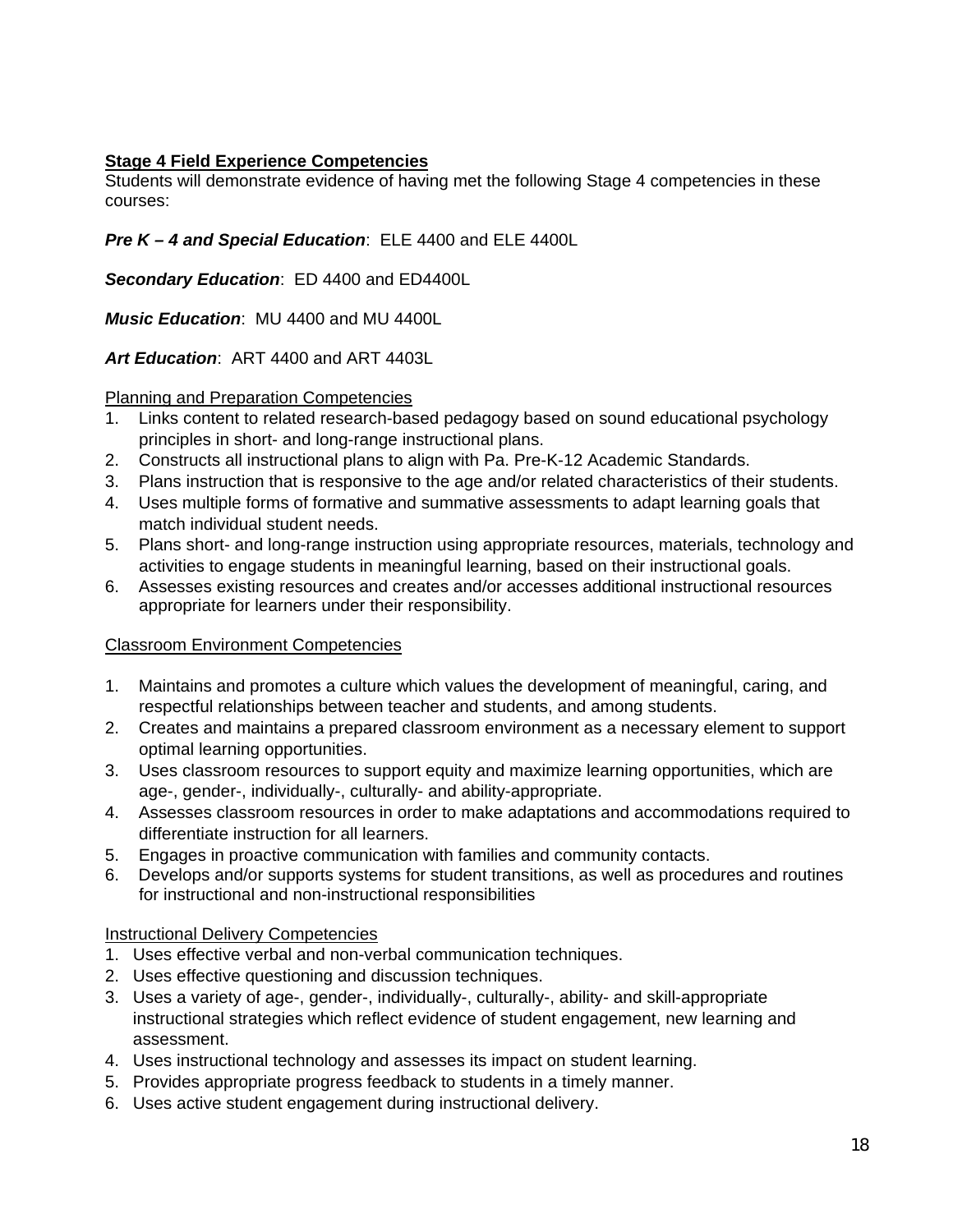- 7. Uses a variety of formal and informal assessments to measure student responsiveness to instruction.
- 8. Constructs a thoughtful and accurate assessment of a lesson's effectiveness and the extent to which learning goals were achieved and can offer alternative actions if necessary.
- 9. Actively seeks, and is responsive to, constructive feedback offered by the cooperating teacher and university supervisor.
- 10. Clearly communicates instructional goals, procedures and content.
- 11. Accesses communication technologies to communicate with families regarding student progress.

# Professional Conduct Competencies

- 1. Communicates with the cooperating teacher regarding instructional and non-instructional record
- 2. keeping, procedures and routines, and timelines; including, but not limited to, grading, attendance, lesson plans, parent communication, and inter-school needs and assumes these responsibilities as permitted.
- 3. Participates in district, college, regional, state and/or national professional development growth and development opportunities.
- 4. Exhibits integrity, ethical behavior and professional conduct as stated in the "PA Code of
- 5. Professional Practice & Conduct for Educators," as well as local, state and federal laws and regulations.
- 6. Avoids inappropriate relationships, conduct and contact with students.
- 7. Applies safety precautions and procedures.
- 8. Complies with school policies and procedures regarding professional dress, attendance, punctuality and the use of technology.
- 9. Cultivates professional relationships with school colleagues, families and the broader community; and avoids inappropriate relationships, conduct, and contact with colleagues, families and the broader community.

# Assessment Competencies

- 1. Uses various kinds of assessments in instruction, including formative, summative, benchmark, behavioral, diagnostic, cognitive, affective and psychomotor.
- 2. Makes norm-referenced and criterion-referenced interpretations of assessment results.
- 3. Applies interpretations to inform planning and instruction for groups and individual students.
- 4. Applies interpretations of status (PSSA) and growth (PVASS) assessment models to inform planning and instruction for groups and individual students.
- 5. Constructs assessments to match cognitive, affective, behavioral and/or psychomotor curricular goals.
- 6. Constructs assessments to match curricular goals along a continuum of complexity (e.g. Bloom's taxonomy).
- 7. Assesses their own professional growth through focused self-reflection.

# Knowledge of Diverse Learners Competencies

- 1. Appropriately responds to the unique characteristics and learning needs of diverse learners (age, gender, culture or ability) in the classroom.
- 2. Promotes a positive learning environment that values and fosters respect for all students.
- 3. Differentiates instruction to meet the needs of diverse learners that promotes successful educational performance.
- 4. Supports the growth and development of all students, particularly those traditionally underserved.
- **5.** Communicates with and engages families, caregivers and the broader community.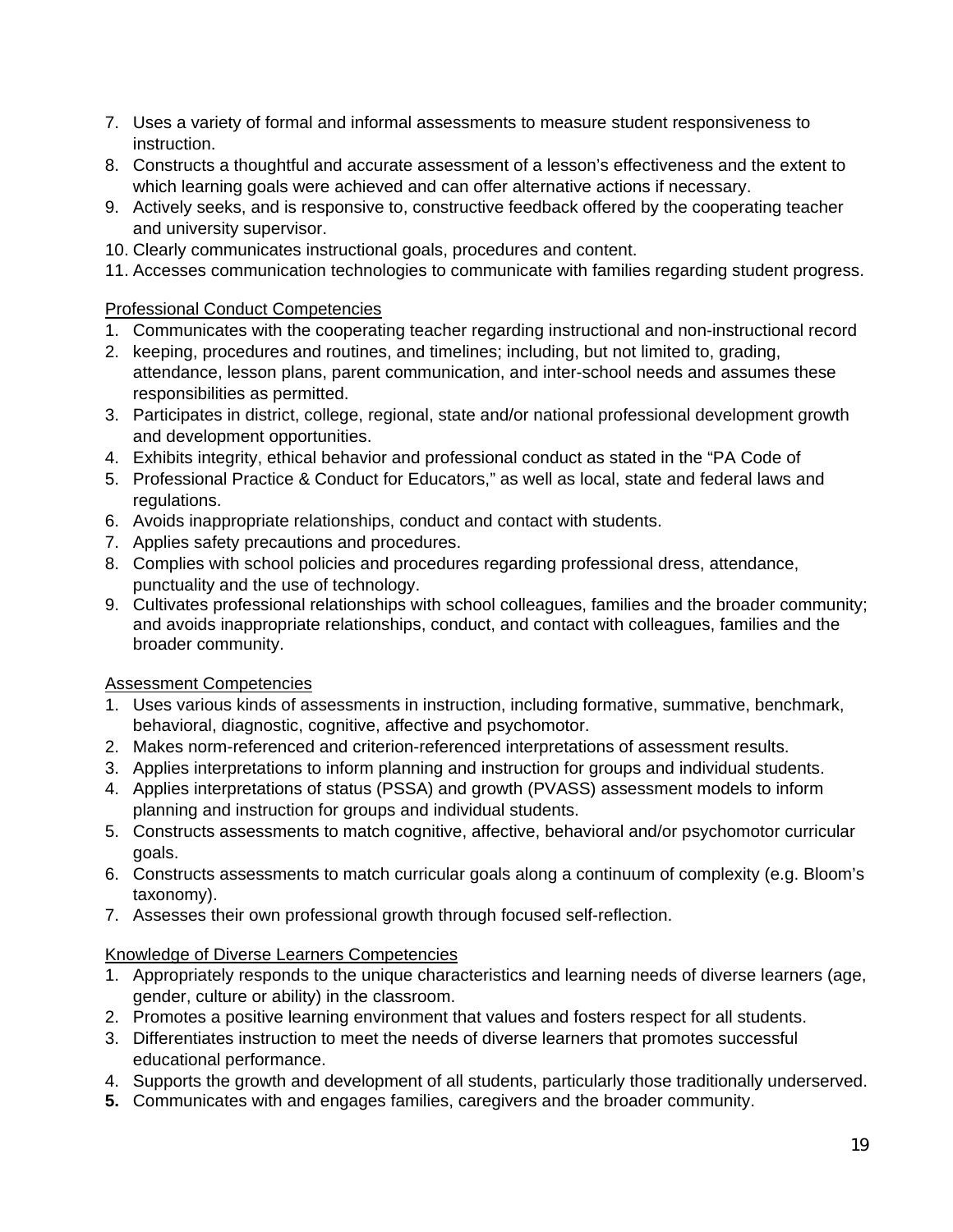# **Beginning Field Experience Stages**

The Pennsylvania Department of Education (PDE) and Mansfield University require all candidates to submit the following documents to The Educational Field Experience Office upon entrance into an education program and before entering a public school classroom: (See following process for documented offenses)

- Act 151 Clearance PA Child Abuse Clearance
- Act 34 PA Criminal Record Clearance
- PA FBI Clearance Federal Clearance
- TB (Mantoux) Test completed through Maple Clinic or personal physician
- One million dollars of professional liability insurance for each year at MU
- Act 24 Arrest or Conviction Report

In addition to clearances, Mansfield University requires completion of the following documents prior to completing any field work (in addition to required clearances):

- Signed Statement of Confidentiality and Professionalism and Statement of Clearance Adherence (both are on one form);
- Signed *Statement of Understanding* from this handbook; and
- Health insurance coverage is recommended.

### **Mansfield University's Clearance Policy for Education Majors**

As indicated in this handbook and Mansfield University's undergraduate and graduate catalogues, great care is taken to ensure that all education students have PDE- approved clearances in order to be teacher education majors upon acceptance into the program. Without appropriate clearances, students will be unable to successfully complete an education degree at Mansfield University and teaching certification in Pennsylvania. Students will not be permitted to register for additional education coursework without meeting clearance requirements.

It is the policy of Mansfield University (MU) that all Teacher Education Majors, upon acceptance into the program, must possess a current Pennsylvania Criminal Record Check (Act 34), Child Abuse History clearance (Act 151), a negative TB tine test, liability insurance, Act 24 Arrest or Conviction Report, and a current PA- FBI clearance. The process for securing the above mentioned clearances can be found at http://mansfield.edu/teacher/, and questions can be directed to Mrs. Beth McClure at 570-662-4024. Students will not be allowed to go into the field, under any circumstances, unless copies of current clearances are on file in The Educational Field Experience Office, 205 Retan. Students are obligated to share changes to their clearance history throughout the course of their study (Act 24).

As long as a student is continuously enrolled in an education program at Mansfield University, his/her clearances will be valid until student teaching. If a student decides to change majors or take a semester (or more) off, then he/she will be required to submit new clearances upon entrance back into the education program. All students will have to renew their clearances prior to student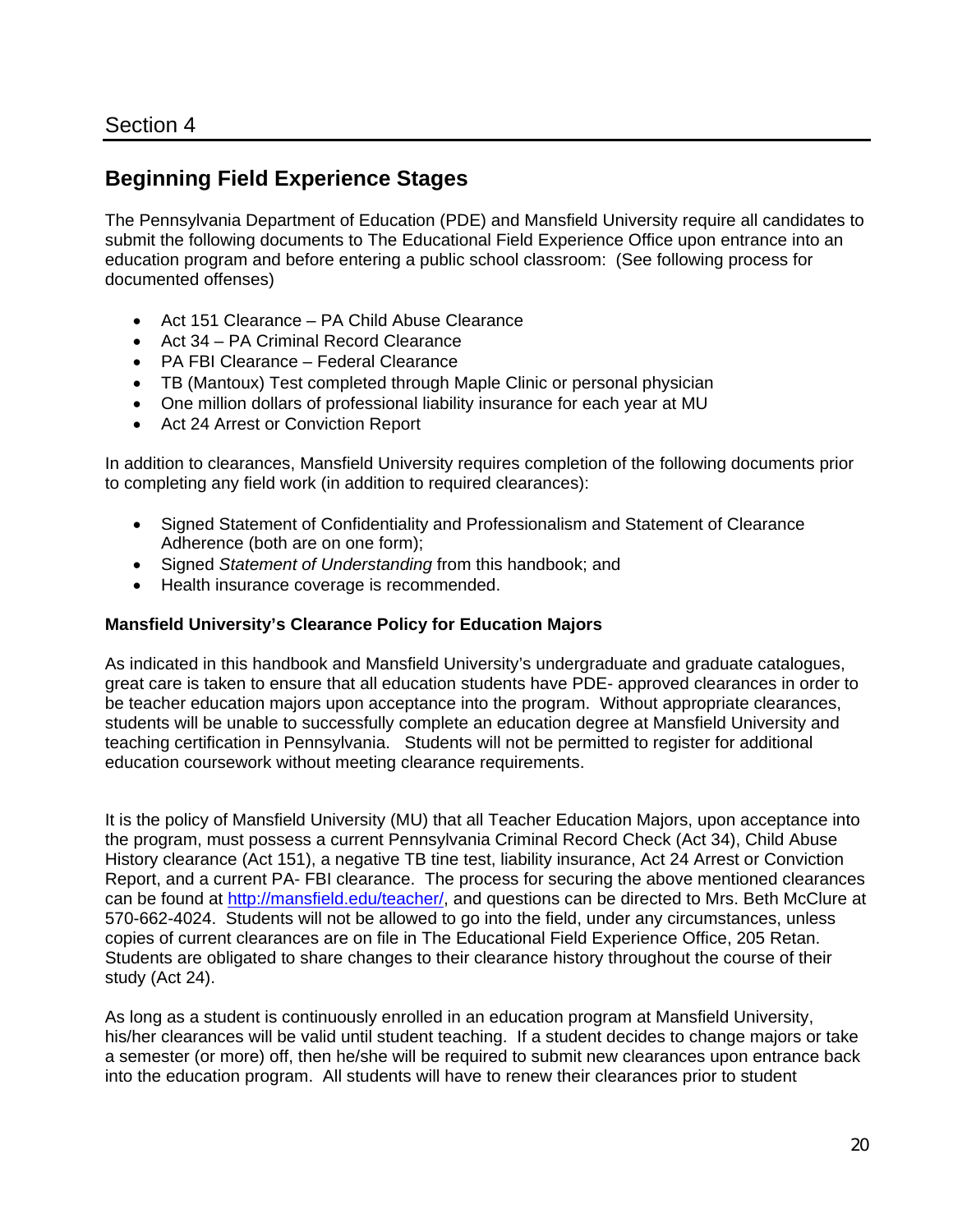teaching. The following specific requirements should be followed for student teachers renewing their clearances (Act 34, Act 151, PA FBI, TB Tine, Act 24, and liability\*):

*Fall Student Teachers*: Clearances must not be dated prior to February of the year that student teaching will take place. Copies of all renewed clearances must be turned into The Educational Field Experience Office in Retan Center no later than June 30th.

*Spring Student Teachers*: Clearances must not be dated prior to June 15th of the summer preceding student teaching. Copies of all renewed clearances must be turned into The Educational Field Experience Office in Retan Center no later than September 30th.

If activity of any kind appears on a clearance, then Mansfield University requires the following process:

- 1. Upon acceptance into any education program, the student must meet with the Field Experience Director to discuss his/her clearance situation, Pennsylvania law, and Mansfield University policy.
- 2. If the student is permitted/decides to continue as an education major, then the student must be willing to sign an agreement stating that he/she understands the possible challenges that might surface as a result of continuing to pursue certification. Students must be willing to allow MU the freedom to share their clearance history with field partners.
- 3. The student must be willing to allow Mansfield University to share his/her clearances with any school providing a field experience for the student. The student may only pursue field experiences through the direction of The Educational Field Experience Office.

Graduate students must meet the same clearance requirements as undergraduate students. The only exception to this policy is reserved for graduate students who are certified, practicing teachers or professionals who have already met the state clearance requirements necessary to work with children in their current position. For these students, an official verification letter from their placement superintendent, principal, or direct supervisor will be acceptable as long as it verifies that (1) the student is a current employee and (2) has met all the clearance requirements necessary to work with children in his/her current position. A sample verification letter is available at http://mansfield.edu/teacher/initial-clearance-instructions/public-school-employee---clearance-letter/). Graduate students should also ensure that they have adequate professional liability insurance for field work outside of their expected job responsibilities. For example, if a NY teacher is working with a PA reading camp, then will he be professionally covered in the event of litigation? Graduate students are encouraged to secure proof of coverage in writing or err on the side of caution and attain professional liability insurance through one of the organizations listed at http://mansfield.edu/teacher/.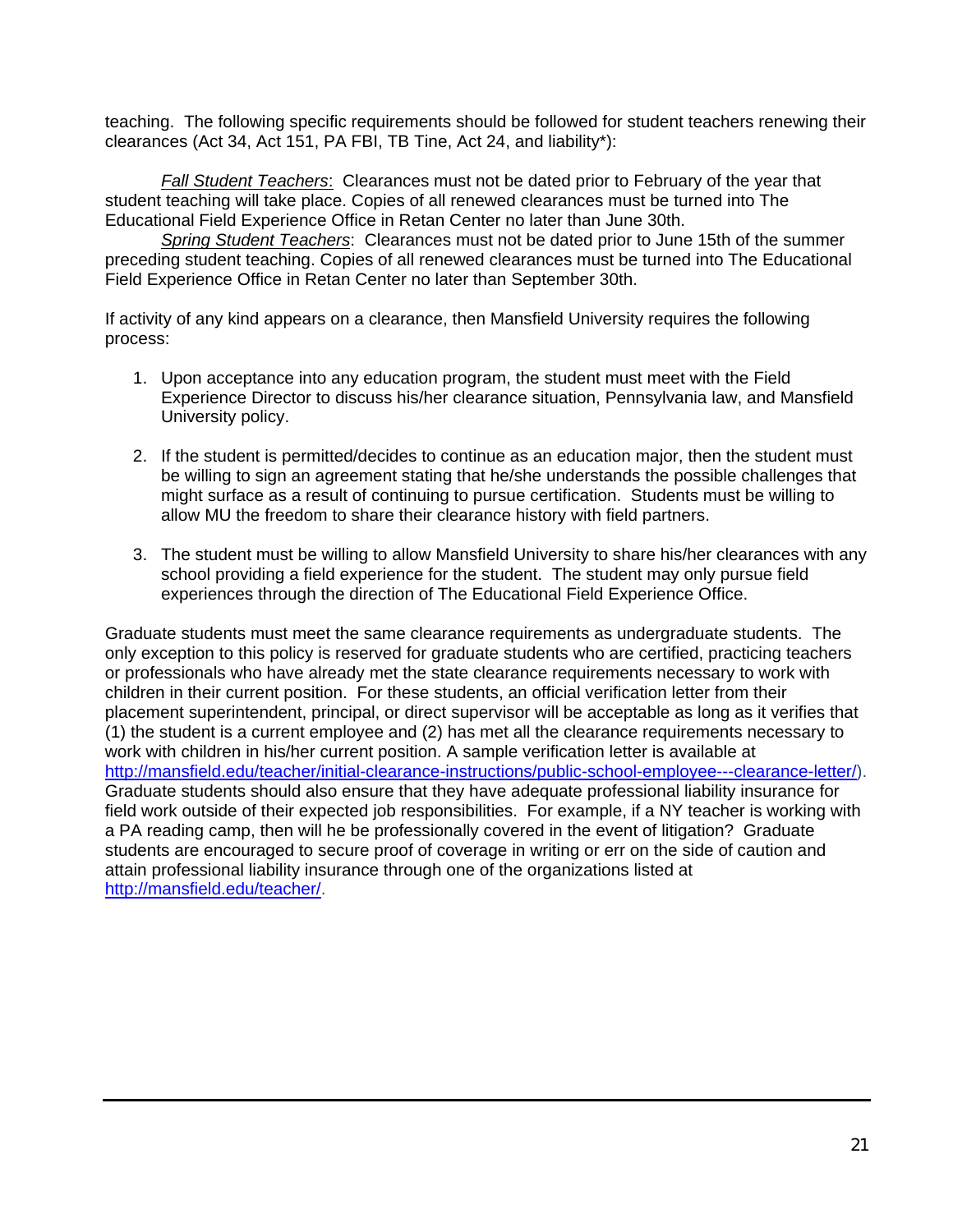# **Clearances and the Law**

#### **1. Purpose**

The Teacher Education Unit at Mansfield University prepares teachers for P-12 classrooms of the Commonwealth of Pennsylvania by providing programs of preparation that include, among other activities, early field experiences and student teaching experiences in P-12 classrooms in partnership with local public and approved private school programs. These programs lead to teacher certification in Pennsylvania.

Teacher education candidates are required by law to acquire a Pennsylvania State Criminal History Record, 1985 (Act 34), Federal (FBI) Criminal History Report, 2006 (Act 114), and Child Abuse Report, 1994 (Act 151) prior to the start of their first field experience, and they are expected to maintain up-to-date background checks throughout their preparation until such time MU recommends them to PDE for teaching certification.

No persons shall be employed in a public or private school, intermediate unit or area vocationaltechnical school where the report of criminal history record information indicates the applicant has been convicted, within five (5) years immediately preceding the date of the report, of any of the following offenses: (24 P.S. 1-111 (e) )

- 1. An offense under one or more of the following provisions of Title 18 of the Pennsylvania Consolidated Statutes:
- Chapter 25 (relating to criminal homicide).
- Section 2702 (relating to aggravated assault).
- Section 2709 (relating to harassment and stalking).
- Section 2901 (relating to kidnapping).
- Section 2902 (relating to unlawful restraint).
- Section 3121 (relating to rape).
- Section 3122.1 (relating to statutory sexual assault).
- Section 3123 (relating to involuntary deviate sexual intercourse).
- Section 3124.1 (relating to sexual assault).

#### PA Act 34 (1985)

- Section 3125 (relating to aggravated indecent assault).
- Section 3126 (relating to indecent assault).
- Section 3127 (relating to indecent exposure).
- Section 4302 (relating to incest).
- Section 4303 (relating to concealing death of child).
- Section 4304 (relating to endangering welfare of children).
- Section 4305 (relating to dealing in infant children).
- A felony offense under section 5902(b) (relating to prostitution and related offenses).
- Section 5903(c) or (d) (relating to obscene and other sexual materials and performances).
- Section 6301 (relating to corruption of minors).
- Section 6312 (relating to sexual abuse of children).

2. An offense designated as a felony under the act of April 14, 1972 (P.L. 233, No. 64), known as "The Controlled Substance, Drug, Device and Cosmetic Act."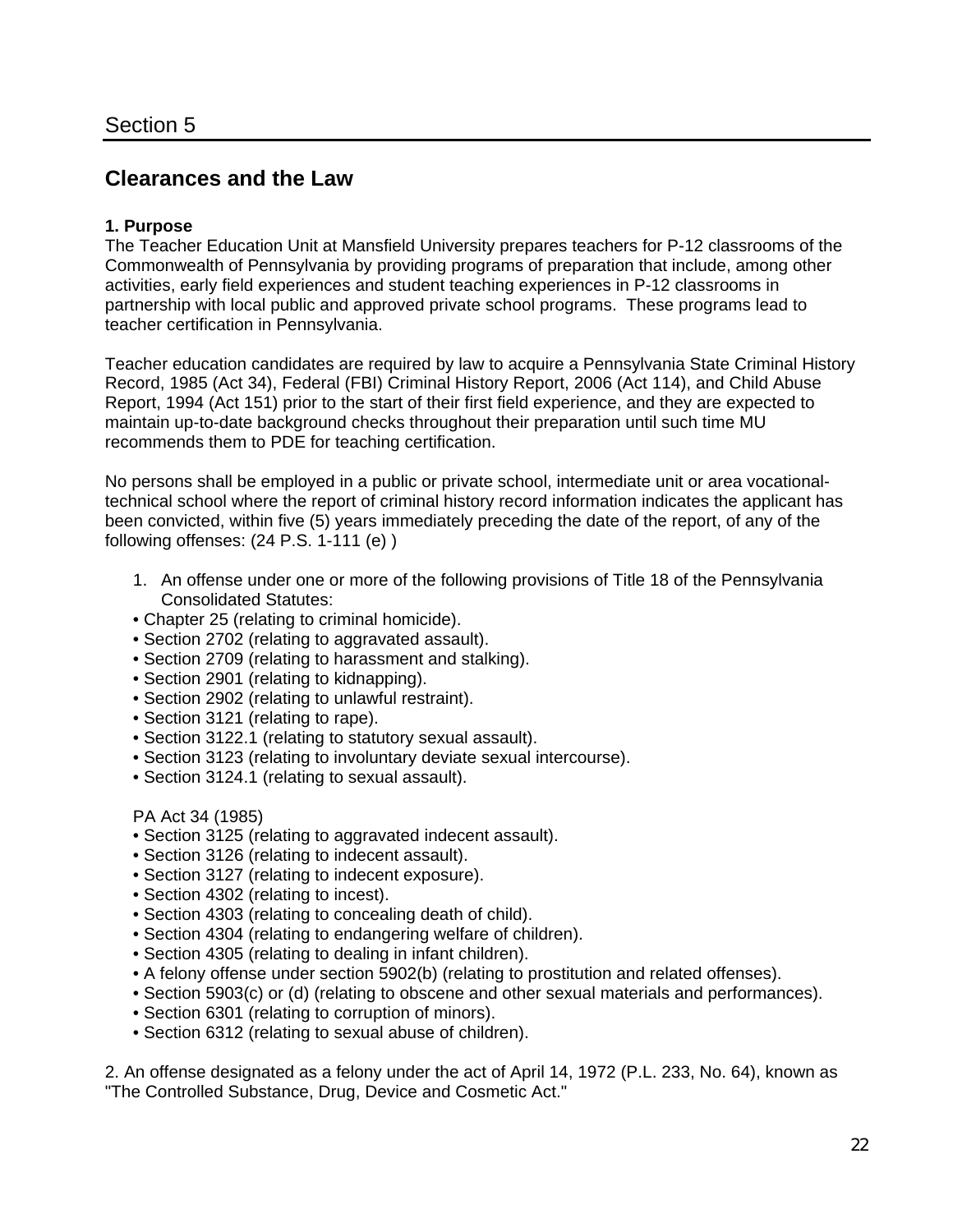3. An out-of-State or Federal offense similar in nature to those crimes listed in clauses (1) and (2).

Student teacher candidates, defined as individuals participating in a classroom teaching, internship, clinical or field experience who, as part of a program for the initial or advanced preparation of professional educators, perform classroom teaching or assist in the education program in a public or private school, intermediate unit or area vocational-technical school under the supervision of educator preparation program faculty, may not participate in any classroom teaching, internship, clinical, or field experience if, under 24 P.S. 1-111 (e), they would be prohibited from being employed by the school entity. [reference, 24 P.S. 1-111 (a.1) (3) and 24 P.S. 1-111 (a.1) (5)]

The Teacher Education Unit at Mansfield University receives the criminal history reports and will note teacher education candidates each semester who have criminal convictions as indicated by the Act 34, 114, and 151 clearances.

The Teacher Education Unit has legal and ethical responsibilities to (a) maintain the safety, wellbeing, and intellectual and emotional development of P-12 students, (b) candidates at Mansfield University, and (c) to protect the partnership it has established with P-12 schools in order to prepare teachers for the Commonwealth of Pennsylvania.

The Teacher Education Unit intends to carry out its responsibilities as described in the event that teacher education candidates have histories of criminal convictions by adhering to the following policies.

### **2. Student Notification**

1. As required by law, the Teacher Education Unit will,

1.1. require teacher education candidates to secure criminal background clearances and child abuse clearances.

1.2. collect, examine, and maintain copies of these criminal background clearances and child abuse clearances

2. The Teacher Education Unit will prohibit teacher education candidates from participating in early field experiences and student teaching experiences, as is required by the statute, if they have been convicted of crimes outlined in 24 P.S. 1-111 (e).

3. The Teacher Education Unit will not prohibit otherwise qualified teacher education candidates from participating in practicum experiences and student teaching experiences if they have been convicted of crimes other than those outlined in 24 P.S. 1-111, since there is no statutory basis for doing so. However, the following provisions pertain to these cases:

3.1. Copies of the criminal history reports of a teacher education candidate will be made available to school district personnel at the time requests for placements for field experience and/or student teaching experiences are made on behalf of that individual.

3.2. A written Statement of Understanding stating that the teacher education candidate with a conviction history may be viewed as less desirable by potential employer School Districts in the Commonwealth of Pennsylvania, despite the fact that they may be legally eligible for such a position under the law, will be issued and signed by the teacher education candidate and the Director of Educational Field Experiences or designee. The candidate's signature will acknowledge that the student received and read the form.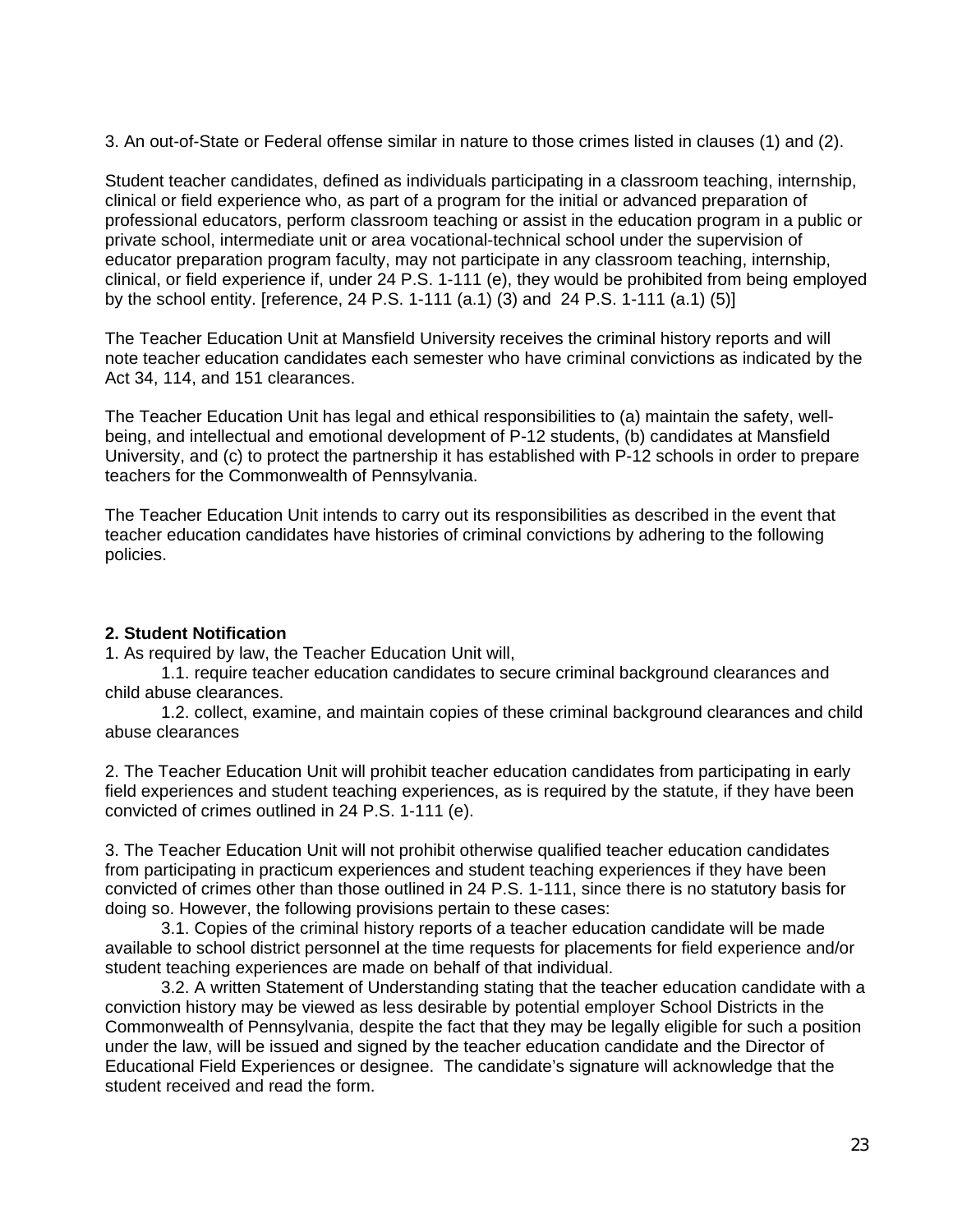# **3. Delegation of Responsibility**

1. The Director of Educational Field Experiences will designate responsibility for the collection and examination of, and the maintenance of, files containing criminal history clearances, as required by law.

2. The Director of Educational Field Experiences in collaboration with the department Chair (and if not resolved the Associate Provost/Dean) is to determine, based on this policy, the disposition of cases involving teacher education candidates with criminal records as evidenced on the Pennsylvania State Criminal History Record (Act 34), Federal (FBI) Criminal History Report (Act 114), or Child Abuse Report (Act 151) under the following circumstances:

2.1. The Director of Educational Field Experiences or designee will meet with teacher education candidates who have been convicted of crimes outlined in 24 P.S. 1111; inform them that they are prohibited, under the statute, from participating in practicum experiences and student teaching experiences; and direct them to sign the "Statement of Criminal Convictions under 24 P.S. 1-111."

2.2. The Director of Education Field Experiences or designee will meet with a teacher education candidate who has been convicted of crimes other than those outlined in 24 P.S. 1-111 and direct them to sign a Statement of Understanding indicating that the teacher education candidate may be viewed as less desirable by potential employer School Districts in the Commonwealth of Pennsylvania, despite the fact that they may be legally eligible for such a position under the law. Used by permission from West Chester University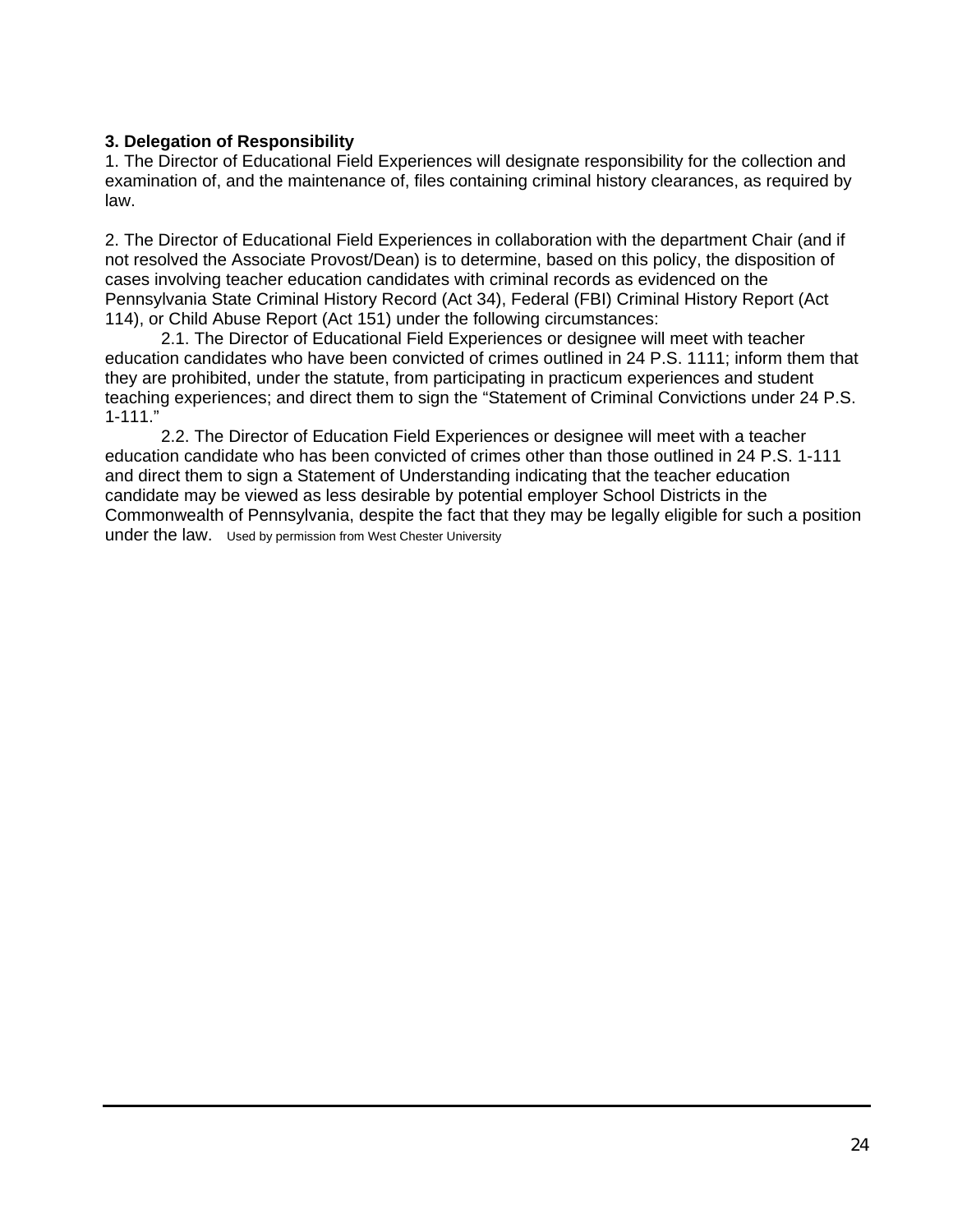# **Expectations during Field Experiences**

**Affiliation Agreement***s*: The Teacher Education Unit is proud to have strong partnerships with over a hundred participating school districts and agencies. The legal agreements allowing Mansfield University students to spend time learning in our partners' educational sites are called **Affiliation Agreements** (AA). It is important that all Mansfield University field experiences be completed with AA partners only. It is a violation of Mansfield University policy for participation in field experiences to fall outside of the approved AA partnerships. For a complete list of approved AA sites, please see http://mansfield.edu/teacher/ or The Field Experience Office. All Chapter 49 courses will have predetermined field experiences. Field experiences for additional courses should be discussed with the instructor of the course.

#### *Required steps for Entering a Field Experience*

- 1. Provide proof of clearances (copies) and required documents to Retan 205, The Educational Field Experience Office.
- 2. If the field experience is not pre-determined through Chapter 49, please receive approval of placement site from the professor of the course using form 4. Students may not enter a field experience without prior approval from the professor. Failure to adhere to this policy may result in a failing grade and may also affect a student's ability to continue with the teacher education program at Mansfield University. Placements must be arranged in AA districts.
	- Due to the large volume of students currently placed in local schools, the University has agreed not to send students to Warren L. Miller Elementary School or Mansfield High School for early observations and/or participation. These sites are only reserved for students who are graduates of these schools (unless other arrangements are made through the professor). Observations must be approved through building principals.
- 3. Unless otherwise directed, at least two weeks before the expected observation, students should write or telephone the school principal to ask for permission. Explain Mansfield University's field requirement and ask about the possibility of planning an observation. Work with the principal to secure permission to work with a specific teacher. If official notification is necessary, please work with the course professor to complete the letter, see form 3. Please be sure that all communication with the school is professional. Texting is not professional and should not be utilized. All emails should be used with caution; and in all cases, emails should be written in standard written English using a professional letter format.
- 4. Please follow school protocol concerning visitors. It is important that each Mansfield University student be professional. If a school asks a student to leave or not return, then Mansfield University will assess the student's dispositions and decide what further action may be taken. This may include, but not be limited to, removal from the education program. Please see the Teacher Education Disposition Policy in this handbook for specific details.
- 5. The following professional guidelines should be followed in the field:
	- Arrive early for the observation. Introduce self to the secretary and the principal if he/she is available. Express gratitude for the experience. Sign the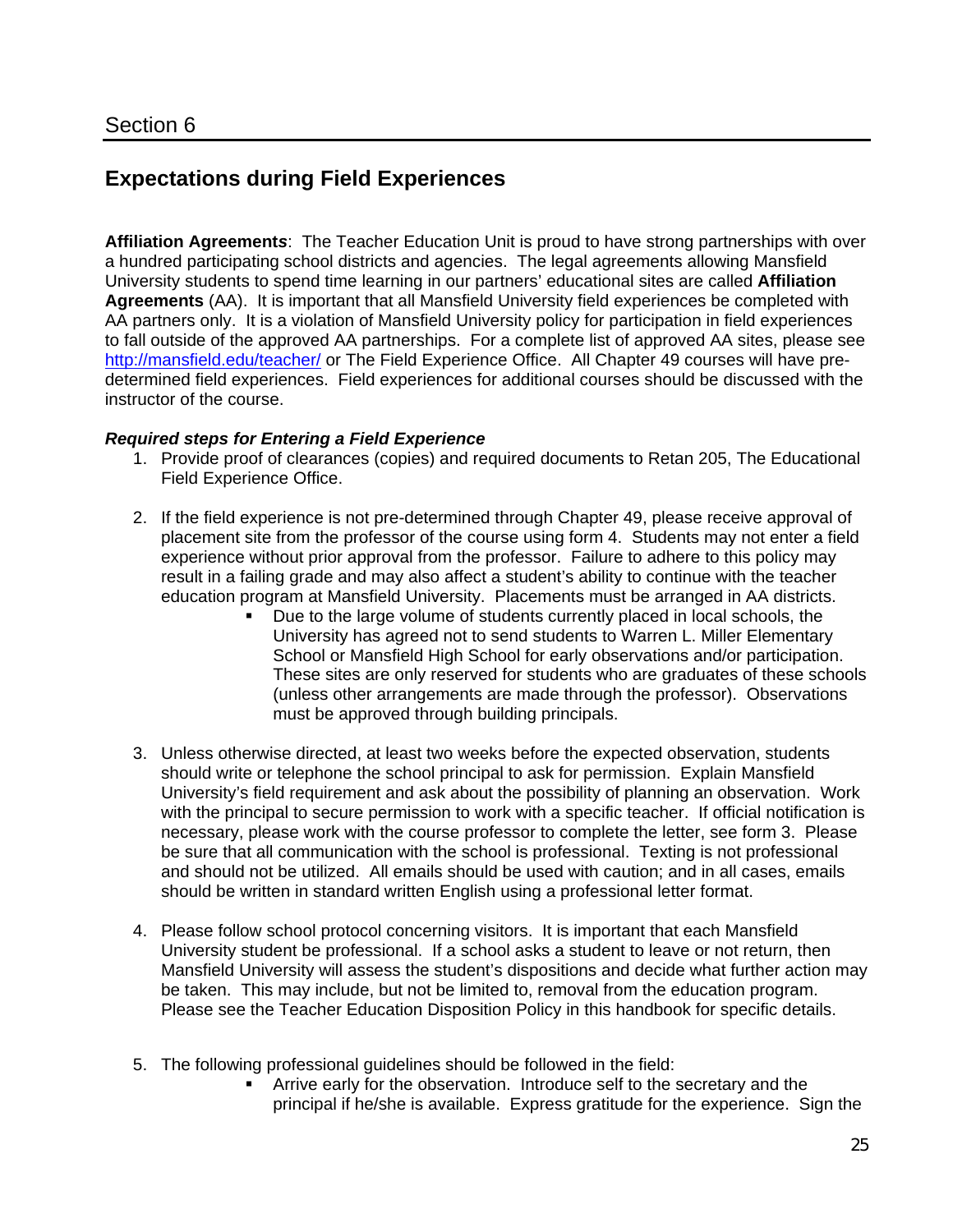Visitor's Sheet in the office. The verification letter (form 3) could be presented at this time as well.

- Speak in a clear, professional manner, and use good eye contact. Greet people with whom contact is made. Smile. Get excited about the experience!
- Leave cell phones in the car. Cell phones are prohibited in all Mansfield University field experiences.
- **Present original clearances. Make sure entrance into any field setting is** always accompanied by personal clearances**.** In addition, it is important to wear a Mansfield University identification card in a lanyard so that school administrators, teachers, and office personnel will easily be able to verify identity as a Mansfield University student.
- Dress professionally. Men should have a shirt, tie, dress pants, dress shoes, and appropriate socks, belts, etc. Do not wear a hat into the building. Women need to be in loose-fitting dress slacks or skirts. Shirts should not be formfitting, revealing, or low cut. No midriffs should be showing. Dress shoes, not flip flops, are required. All clothing should be clean and ironed. Facial jewelry, unnatural hair color, and visible tattoos are not allowed. In short, all education students are required to look like a professional teacher when they enter the field. Help with professional dress is available at the Career Development Office (Alumni).

http://career.mansfield.edu/media/files/ProfClothesClosetLink.pdf

- Call the school if the scheduled appointment must be changed or if the timing has changed (running late, etc.). Be sure to explain the situation and apologize. Ask to reschedule the appointment. Alert the course professor about the change and the professional way in which the change was handled.
- **Bring the appropriate forms necessary to secure the cooperating teacher's** signature and verify the field experience.
- 6. Sign out of the building before leaving the field experience. Be sure to thank the participating teacher, the secretary, and the principal (if available) for the opportunity to learn in their building. Send a thank you note to the participating teacher and to the principal after the experience. Please be sure the note is professional, without errors.

### *Recording a Field Experience*

1. Complete form 5, Field Experience Record Form, for each field experience completed. Follow the directions on this form. It is important to execute the field experience recording expectations established by your professor. If the professor of the course does not require you to document the course field experience, you are encouraged to document each field experience using the *Field Experience Record Sheet (form 5)* by scanning it into your Live Text portfolio. This practice will ensure that you have created a permanent record of all of your field work and will provide valuable information for the future (certification, employment, etc.).

### **University Termination of Field Experiences**

If a student is found to be acting in a way that endangers children, is in violation of school and/or university policies, is in violation of the law, or shows disrespect and insubordination towards local public school or university personnel, he/she may be removed / terminated from field experiences at the discretion of the university. The following conditions provide examples of (but are not limited to) what constitutes reasons for an unscheduled removal: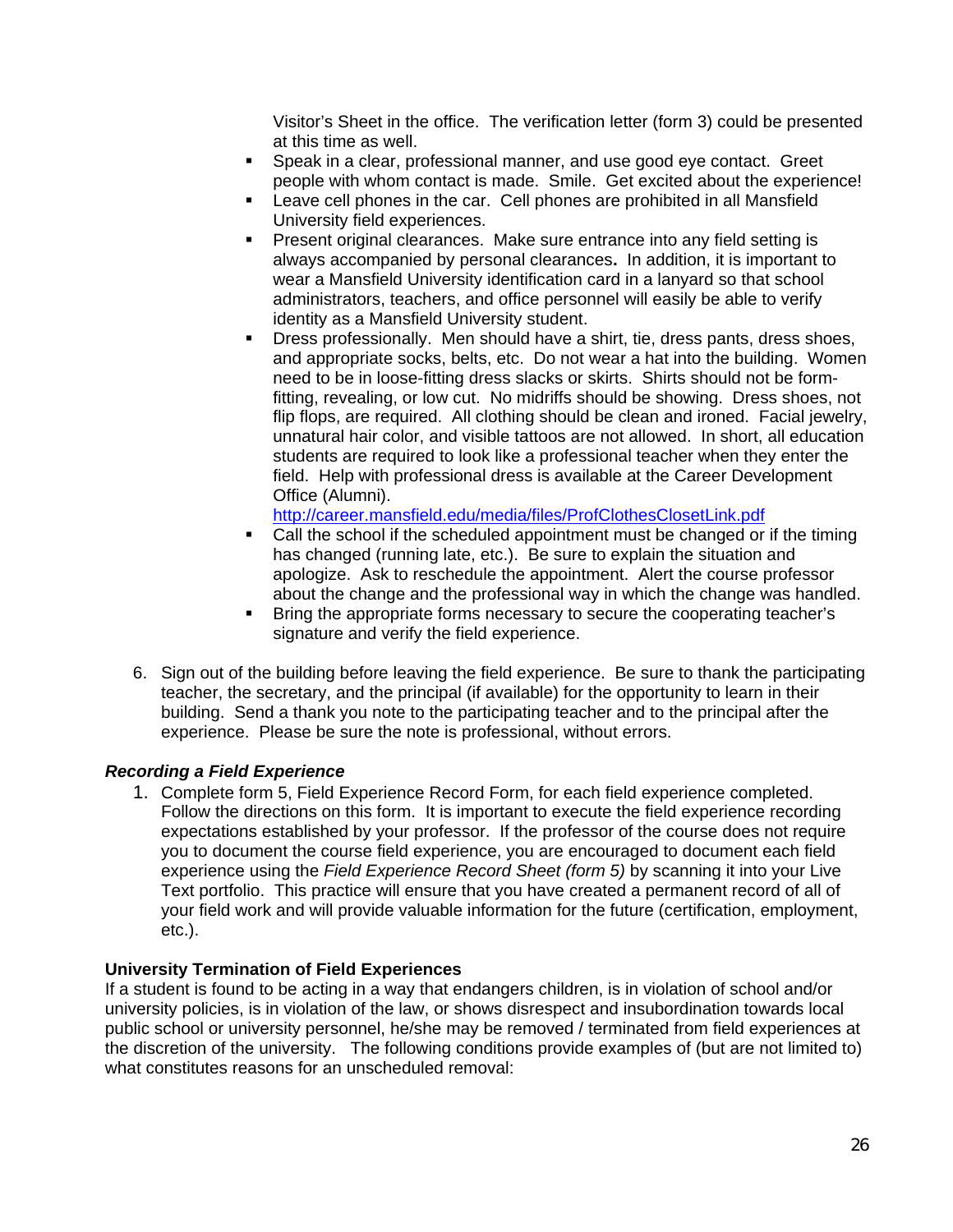- the student's disregard for the Pennsylvania Code of Professional Practice and Conduct for Educators (PDE, 1991),
- the student's failure to abide by the field experience guidelines established by the Teacher Education Unit
- the student's failure to demonstrate appropriate teaching dispositions as established by Mansfield University Teacher Education Dispositions Policy,
- the student's disregard for the policies, protocols, and procedures established by the host school district,
- the student's inability to build and maintain a positive relationship with the hosting school or participating teacher
- the student's breach of confidentiality
- the student's unsatisfactory academic performance within a school district
- the student's inappropriate use of technology, including on-line activity

An unscheduled removal is a very serious matter and a student may be asked to leave (or not return to) a field placement or course experience without prior notice. If a situation arises that could possibly be grounds for a student being removed from a course experience or field experience, the TEC Chairperson, relevant Department Chairperson(s), and the Field Director (or designees) will work to assess the situation, create a plan of action for changing behaviors that have been questioned, or remove the student from the experience. Where applicable, a student may be temporarily suspended from a field experience or course of study until the necessary coordination of a meeting can be arranged within five University business days.

**Program Removal**: A student may be dismissed from an education program as a result of his/her termination from a field experience or from a course. In rare situations such as this, the student will not be allowed to readmit to education programs at Mansfield University.

**Appeals:** Procedural appeals may be made in writing to the Dean of Education, Professional, and Graduate Studies within five (5) University business days from the date they were notified of the decision.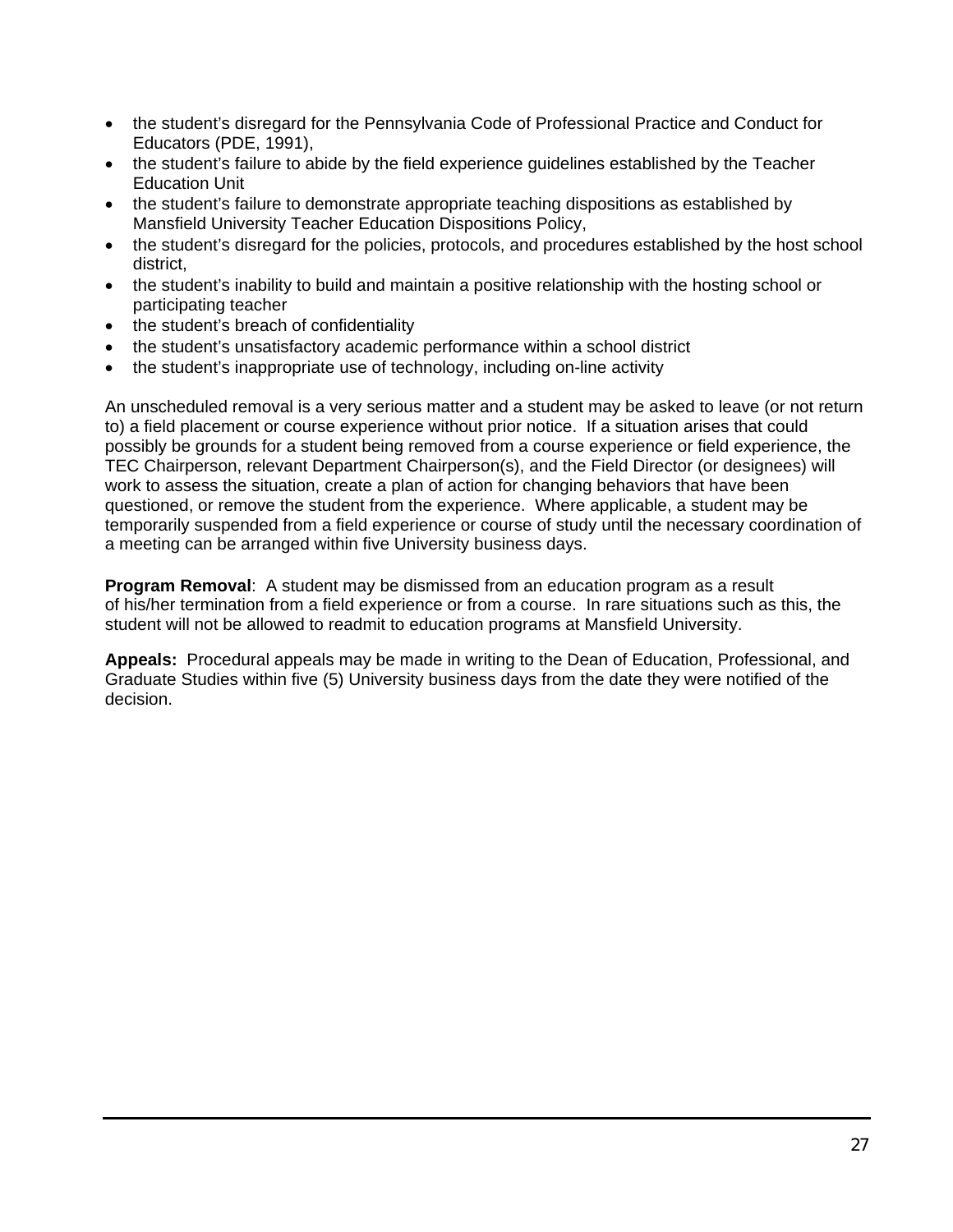# **Teacher Education Dispositions Policy**

### **Role of Dispositions**

Teaching involves more than effective planning, instructional knowledge, and teaching skills. It also extends to professional dispositions. Dispositions are similar to professional beliefs or values systems, but they are more than that. Dispositions extend to professional modes of conduct and the ways in which beliefs and attitudes are displayed by teachers' actions in and out of the classroom. Teachers with positive professional dispositions tend to act in ways that elevate the profession of teaching in the eyes of others. (Ros-Voseles & Moss, 2007) An emphasis on developing positive professional dispositions is consistent with the Mansfield University Mission Statement which values "Character" as one of the four cornerstones of a Mansfield education.

Teacher education programs bear a responsibility to convey, model, and promote positive standards of professional conduct. They also should maintain screening and assessment procedures to assure that teacher candidates with negative dispositions at odds with professional standards are not permitted to persist in teacher education programs. Mansfield University teacher education programs have earned accreditation from The National Council for Accreditation of Teacher Education (NCATE). That national accrediting group requires that member teacher education colleges and universities assess their candidates' knowledge, skills, and *dispositions*. Teaching dispositions also extend to maintaining the ethical standards of teachers' professional societies (for example, Council for Exceptional Children, National Council of Teachers of Mathematics, etc.). (NCATE, 2006)

The Pennsylvania Department of Education (PDE) requires pre-service and in-service teachers in Pennsylvania to act in accordance with *Pennsylvania's Code of Professional Practice and Conduct for Educators* (PDE, 1991). The PDE program evaluation guidelines include "Professionalism" as a required attribute of *all* teacher education candidates and note that programs must provide evidence that their students possess and demonstrate professionalism in keeping with the Pennsylvania Code. (PDE, 2001)

Mansfield University teacher education has identified 11 dispositions that should be possessed by program graduates. Through the actions of the Teacher Education Council (TEC), a set of procedures have been established to promote and assess teacher education candidate dispositions and to respond to candidates displaying negative dispositions and unprofessional conduct. Authority for enforcing the dispositions procedures resides within academic departments and is directed by the Department Chairperson.

### **Mansfield University Teacher Education Dispositions**

If sincerely held, dispositions should lead to actions and patterns of professional conduct. Teachers should be role models and model positive behaviors for their students. The eleven dispositions briefly described below have been aligned to the domains and components of the Danielson Framework for Teaching (2007) that forms the core of the knowledge base within the teacher education unit conceptual framework.

 **Reflection** – Teachers should recognize that professional reflection combined with experience leads to professional growth. Teachers should be thoughtful about their teaching, critically examine their teaching practices, and strive for ongoing professional improvement. (Danielson 4A, 4E)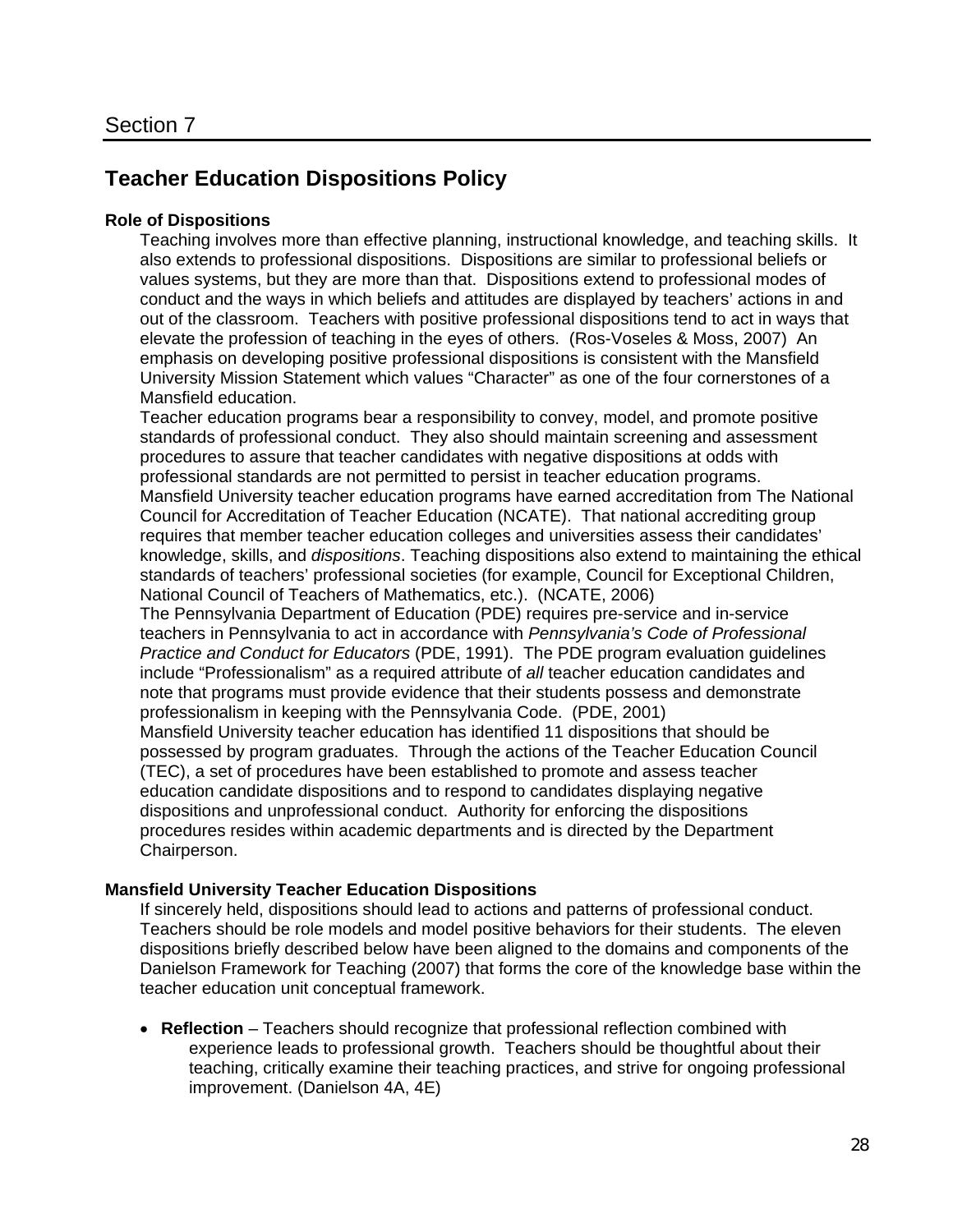- **Professional conduct**  Teachers should exercise sound judgment and ethical professional behavior, including online activity. Teachers should represent positive role models for their students and be supportive colleagues with other professionals and paraprofessionals. Teachers should maintain complete confidentiality in all aspects of the learner and the learning environment. (Danielson 2C, 4D, 4F)
- **Respect for diversity** Teachers should be sensitive to individual differences among students and promote understanding of students' varied cultural traditions and learning strengths and needs. (Danielson 1B)
- **High expectations** Teachers should believe that all their students can learn and should set high, yet realistic goals for student success. Teachers should communicate those high expectations to all their students in positive ways. (Danielson 1C, 2B, 3A)
- **Respect for others** Teachers should develop and maintain classroom communities marked by student respect for other students and free from bullying and belittling behaviors. Teachers should interact with their students, fellow teachers, administrators, parents, and other community members with courtesy and civility. Respect is also demonstrated by pre-service teachers in the professionally appropriate ways in which they address fellow students, staff, faculty members, and administrators. (Danielson 2A, 2D, 4C, 4D)
- **Compassion** Teachers should demonstrate professional friendliness, warmth, and genuine caring in their relationships with students. Teachers should attempt to establish studentteacher relationships characterized by respect and rapport. (Danielson 2A)
- **Advocacy** Teachers should work to promote positive changes in schools and communities that benefit the welfare of their students. Teachers should work to assure that their students are afforded the services they need. (Danielson 4D, 4F)
- **Curiosity** Teachers should promote and support curiosity in their students and encourage active inquiry. Teachers should be professionally active lifelong learners and seek opportunities for professional development. (Danielson 3C, 4D, 4E)
- **Dedication** Teachers should be committed to the profession of teaching and to the betterment of their schools, communities, and students. Dedication is also demonstrated by pre-service teachers by class attendance, participation, completion of outside readings and assignments, and overall performance in teacher education courses. (Danielson 4D, 4E)
- **Honesty**  Teachers should model personal and academic integrity by their actions. Teachers should be forthright in their interactions with others and uphold high standards of trust, character, and academic integrity. (Danielson 4F)
- **Fairness** Teachers should promote social justice, treat students equitably, maintain appropriate standards of confidentiality, and exercise fairness in academic assessment. Teachers should promote fairness in students' interactions with others. (Danielson 1F, 2A, 3D, 4B, 4F)

# **Assessing Dispositions**

**Field-Based Assessment**: Mansfield University adheres to NCATE standards in assessing professional dispositions for all teacher education candidates. "Professional dispositions are not assessed directly; instead the unit assesses dispositions based on observable behavior in educational settings." (NCATE, 2008, 22) Field experiences are a developmental and sequential part of each teacher education program. Dispositions are observed in field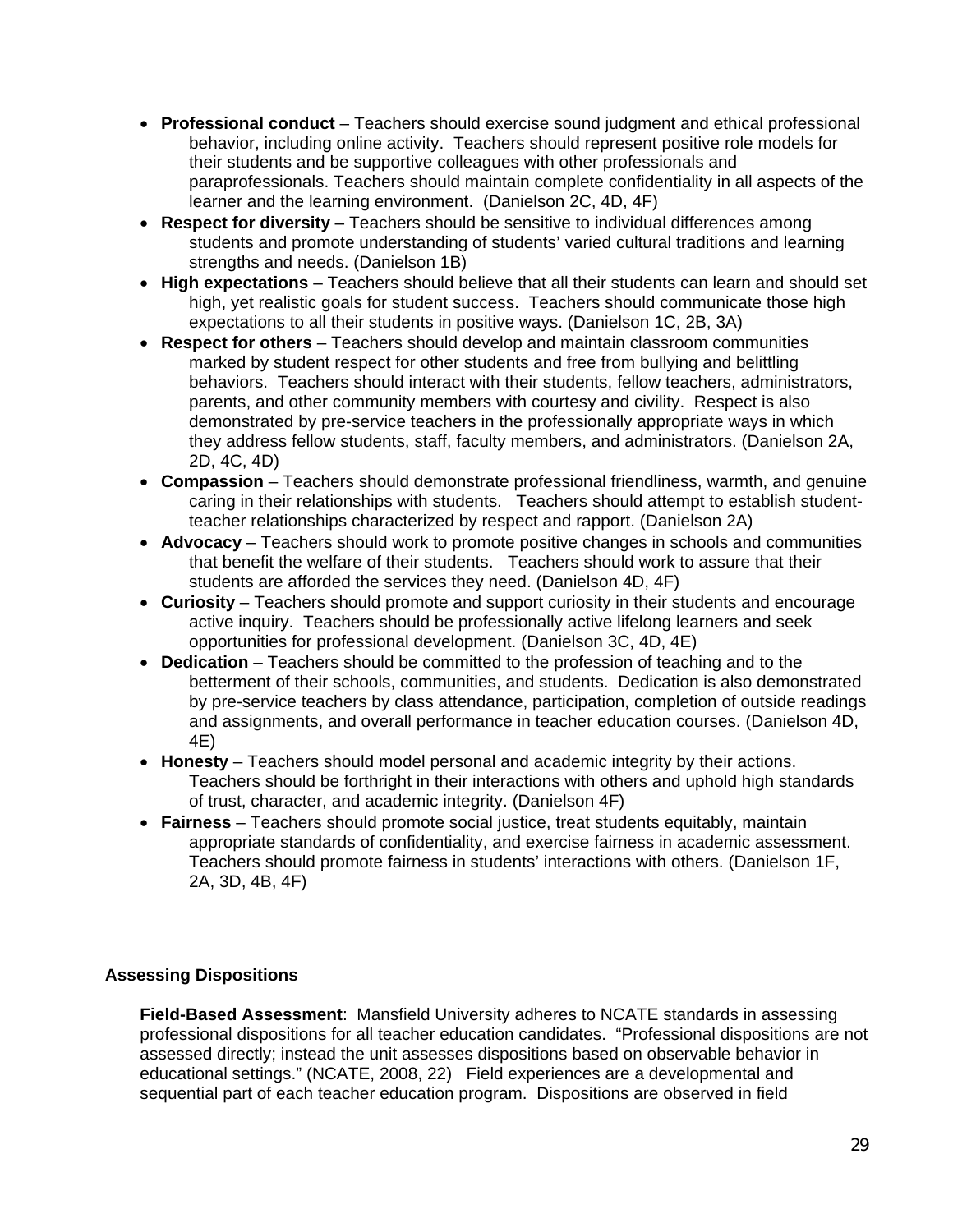experiences by both the Pre-K-12 teacher and the University professor/supervisor through the use of an evaluative scale. In keeping with established assessment principles and practices, the assessments are in varied field settings, multiple, and spread throughout the teacher education program.

Responding to Negative Dispositions / Professional Conduct in Field-Based Assessment

- "Unsatisfactory" evaluation on a first Field-Based Assessment: Conference with the faculty member supervising the field experience; If concerns remain after the conference, referred to the Department Chairperson(s) for a conference
- "Unsatisfactory" evaluation on a second Field-Based Assessment Conference with the college supervisor in which the "unsatisfactory" is recorded; Notice of the "Unsatisfactory" evaluation is forwarded to the Department Chairperson(s) and Director of Field Experiences; If concerns remain, the Department Chairperson(s) may develop a plan of action for changing behaviors that have been questioned or may recommend removal from teacher education

Note: Students receiving an "Unsatisfactory" PDE 430 evaluation in any domain or overall on the summative evaluation cannot be recommended to PDE for certification; to gain a "Basic" level or above evaluation following an "Unsatisfactory" evaluation, student teaching would need to be successfully repeated

**University-Based Assessment**: Dispositions and standards of professional conduct should be *continually* maintained throughout the pre-service and in-service educator's career. As a result, the Mansfield University dispositions procedures also include provisions for concerns that are expressed by teacher education faculty members. For example, low grades in required teacher education courses provide cause for concern. Other examples include aggressive or disrespectful behaviors or language directed toward faculty members, staff, or students. Breaches of school-age student confidentiality or inappropriate communications or images online also represent occasions for concern. And, there are other forms of inappropriate, unprofessional, or negative behaviors that would also give rise to concerns. In situations such as this,

- Faculty members should direct their concerns about a student's professional dispositions to the Chairperson of the Education and Special Education Department. The content Chairperson will collaborate with the Education and Special Education Chairperson when applicable.
- The Education and Special Education Department Chairperson will file a *Teacher Candidate Incident Report* at any point in the teacher education program when there are concerns about a student's professional dispositions or concerns about a student's conduct. The final paperwork will officially reside in the Educational Field Experience Office; however, the content Chairperson will also retain a copy of the filed report.
- When concerns are raised, the student will be notified by the respective Department Chairperson(s) and given an opportunity to discuss the concern.
- When indicated, a plan of action with opportunity to address the area(s) of concern will be developed. If after a plan of action is attempted, and the area(s) of concern continue, further actions, including dismissal, will be considered.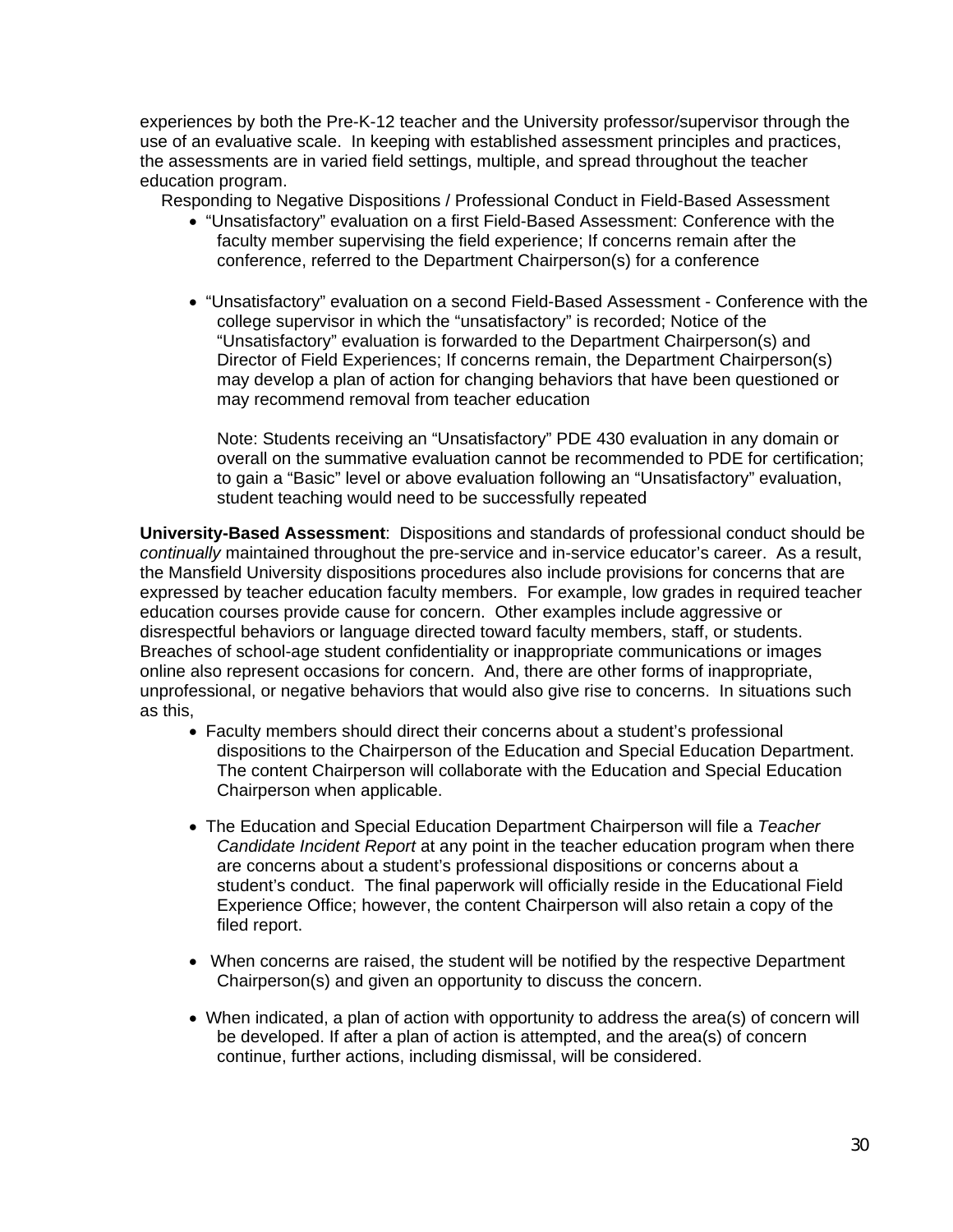**Immediate Removal**: Students are expected to behave in a professional manner and in ways that uphold their responsibilities to be positive role models for the students that they teach. Students in field experiences are guests in the host schools and participation in field experiences carry important responsibilities to act in a professional manner.

In unusual circumstances, it may be necessary to remove a student from a field experience or course experience. The following conditions provide examples of (but are not limited to) what constitutes reasons for an unscheduled removal:

- the student's disregard for the Pennsylvania Code of Professional Practice and Conduct for Educators (PDE, 1991),
- the student's failure to abide by the field experience guidelines established by the Teacher Education Unit
- the student's failure to demonstrate appropriate teaching dispositions as established by Mansfield University Teacher Education Dispositions Policy,
- the student's disregard for the policies, protocols, and procedures established by the host school district,
- the student's inability to build and maintain a positive relationship with the hosting school or participating teacher
- the student's breach of confidentiality
- the student's unsatisfactory academic performance within a school district
- the student's inappropriate use of technology, including on-line activity

An unscheduled removal is a very serious matter and a student may be asked to leave (or not return to) a field placement or course experience without prior notice. If a situation arises that could possibly be grounds for a student being removed from a course experience or field experience, the TEC Chairperson, relevant Department Chairperson(s), and the Field Director (or designees) will work to assess the situation, create a plan of action for changing behaviors that have been questioned, or remove the student from the experience. Where applicable, a student may be temporarily suspended from a field experience or course of study until the necessary coordination of a meeting can be arranged within five University business days.

**Program Removal**: A student may be dismissed from an education program as a result of his/her termination from a field experience or from a course. In rare situations such as this, the student will not be allowed to readmit to education programs at Mansfield University.

**Appeals:** Procedural appeals may be made in writing to the Dean of Education, Professional, and Graduate Studies within five (5) University business days from the date they were notified of the decision.

This dispositions assessment policy pertains to Mansfield University initial teacher education programs and candidates. Advanced programs will assess dispositions using separate procedures that are consistent with the professional standards of their individual subject area disciplines.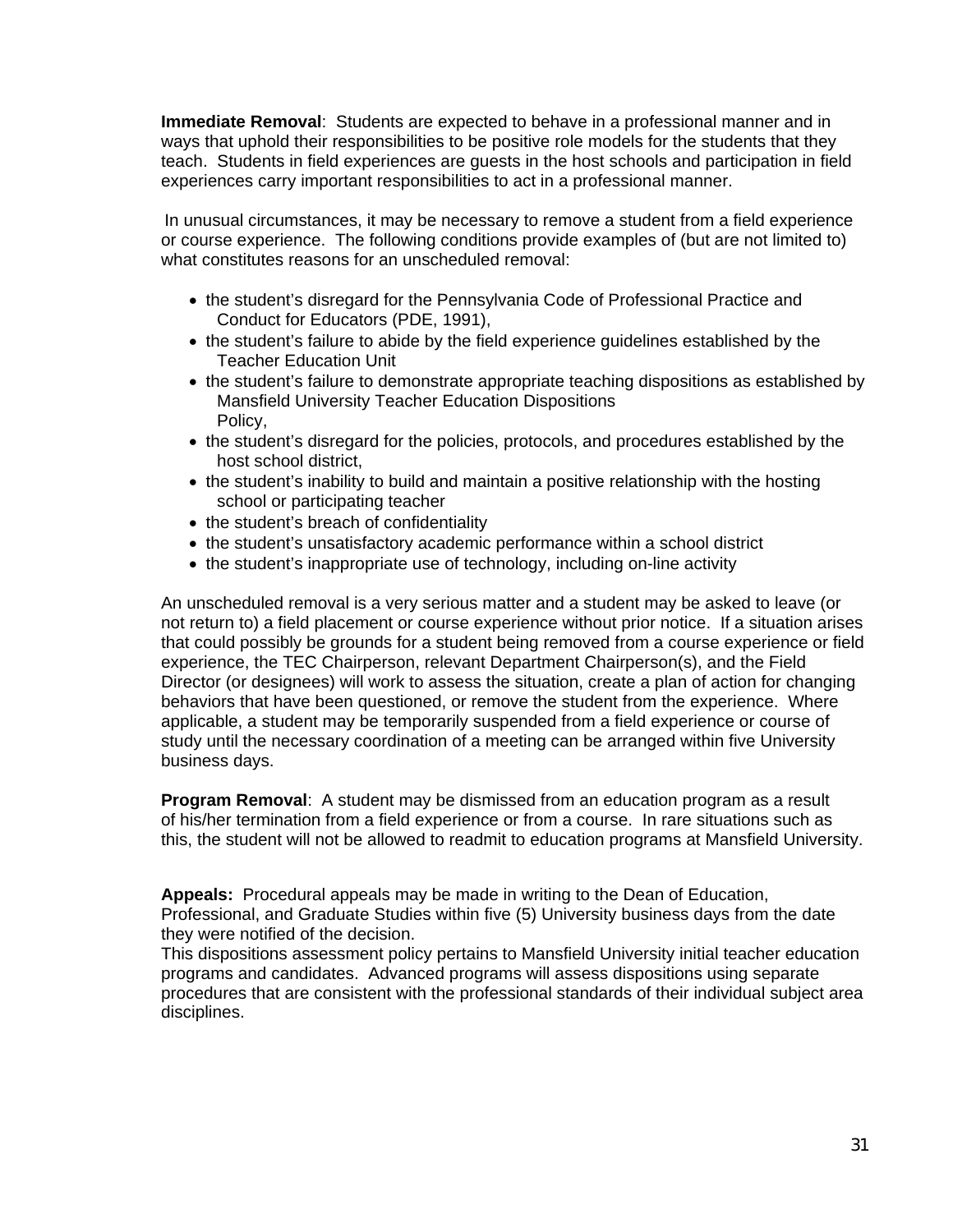#### References:

- Danielson, C. 2007. *Enhancing professional practice: A framework for teaching*. Alexandria, VA: Association for Supervision and Curriculum Development.
- NCATE (National Council for Accreditation of Teacher Education). 2006. *Standards, procedures and policies for accreditation of professional education units*. Washington DC: author.
- NCATE (National Council for Accreditation of Teacher Education), 2008. *Professional standards for the accreditation of teacher preparation institutions*. Washington DC: author.
- PDE (Pennsylvania Department of Education). 2001. General standards and specific program guidelines for state approval of professional educator programs. PDE Bureau of Teacher Certification and Preparation.
- PDE (Pennsylvania Department of Education). 1991. *Pennsylvania's code of professional practice and conduct for educators*. PA Code 22 235.1-235.11 Online: http://www.pde.state.pa.us/pspc/lib/pspc/code\_of\_conduct.pdf
- Ros-Voseles, D., & Moss, L. 2007. The role of dispositions in the education of future teachers. *Young Children 62* (5): 90-98.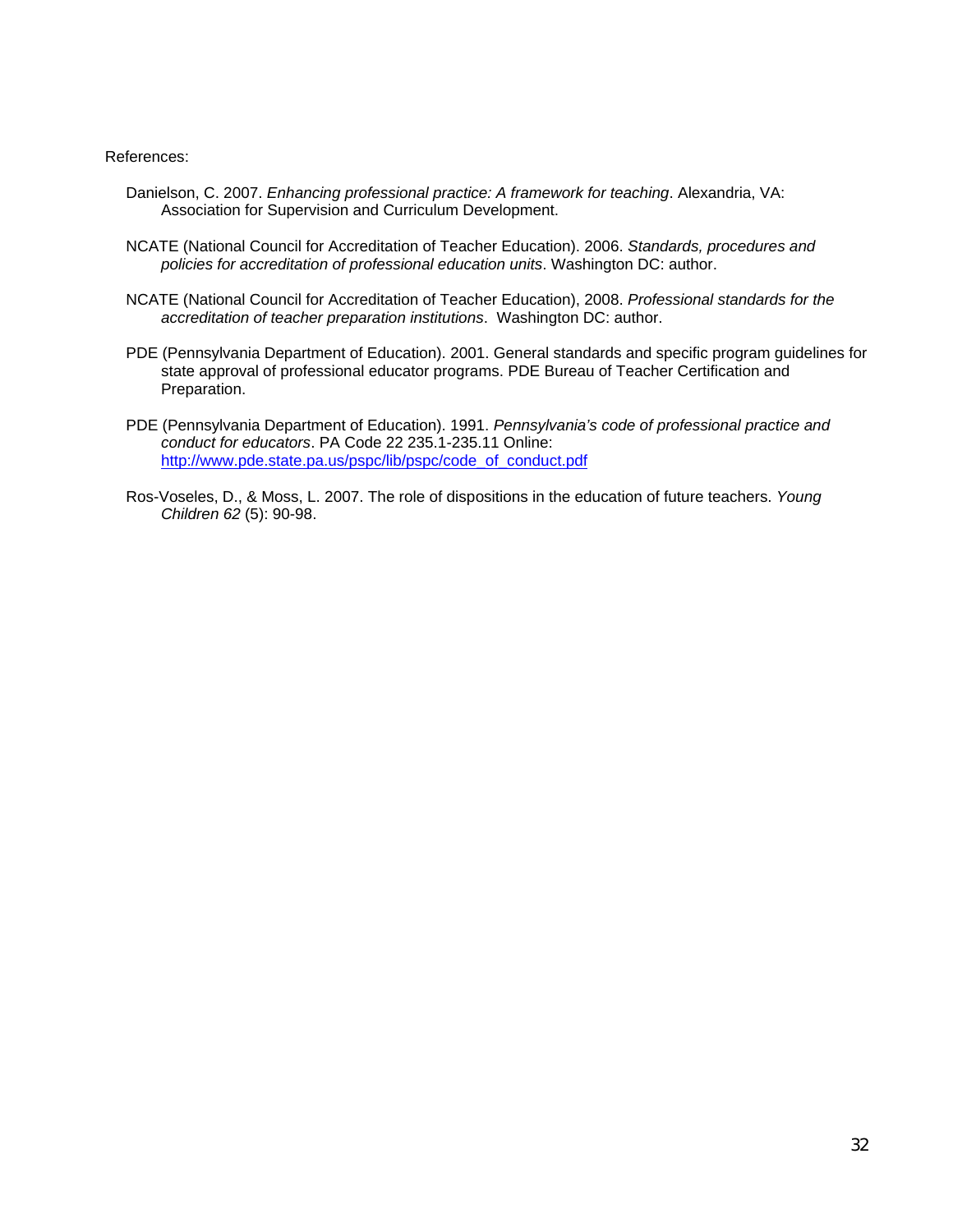# **Teacher Candidate Incident Report**

| <b>Student Candidate:</b>                                                                                                                                               |                                                                        |                                   |
|-------------------------------------------------------------------------------------------------------------------------------------------------------------------------|------------------------------------------------------------------------|-----------------------------------|
| Student's Major:                                                                                                                                                        | Date of Incident:                                                      |                                   |
| Disposition(s) of Concern (check all which apply to this incident):<br>Reflection<br><b>Professional Conduct</b><br><b>Respect for Diversity</b><br>- High Expectations | <b>Respect for Others</b><br>_ Compassion<br>___ Advocacy<br>Curiosity | Dedication<br>Honesty<br>Fairness |

Basis of Concern: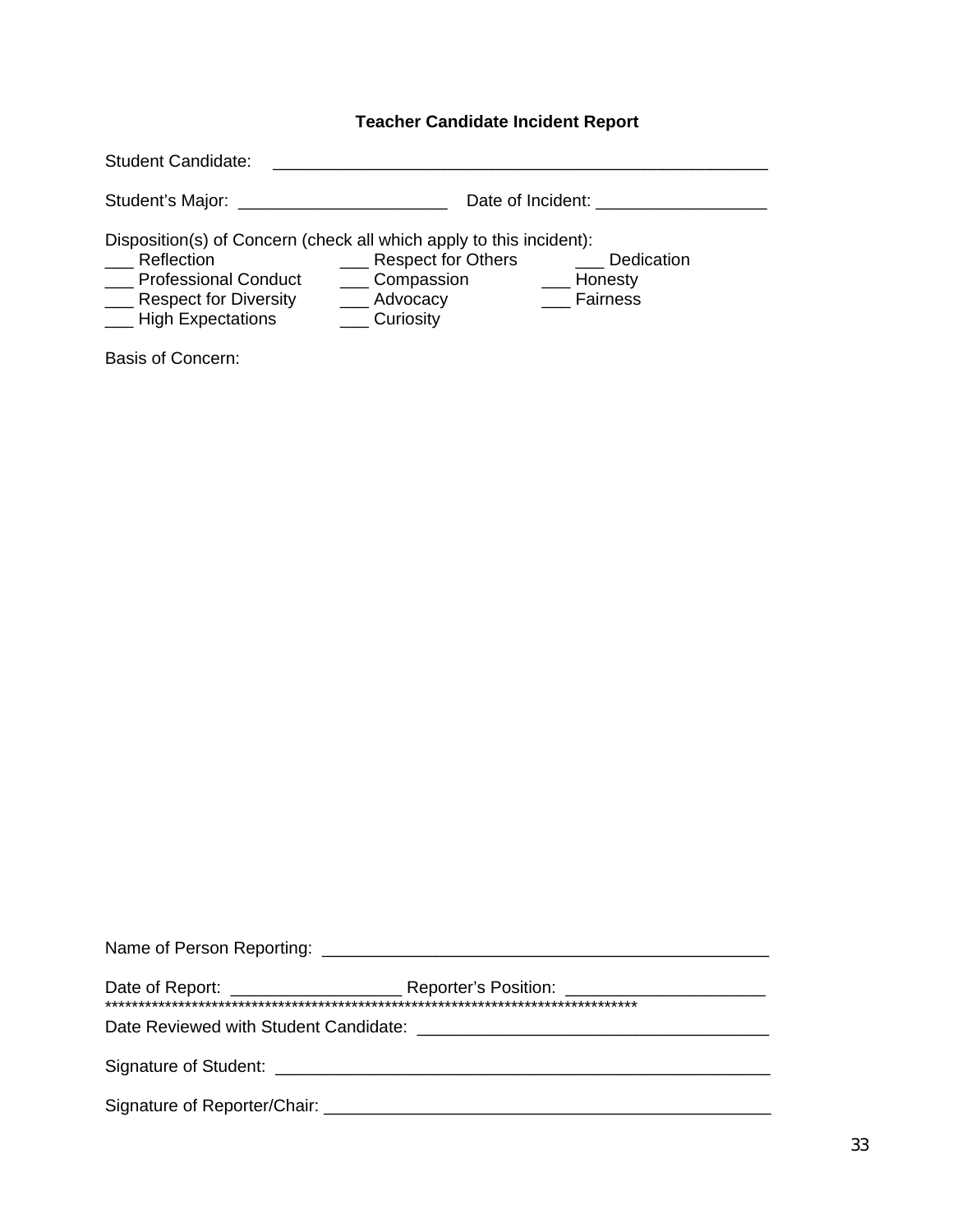# **Mansfield University Field Evaluation of Teacher Dispositions**

| Teachers should be role models and model positive behaviors for their students. The eleven dispositions briefly described below have been                                                                                         |  |  |   |       |  |
|-----------------------------------------------------------------------------------------------------------------------------------------------------------------------------------------------------------------------------------|--|--|---|-------|--|
| aligned to the domains and components of the Danielson Framework for Teaching (2007) that forms the core of the knowledge base within                                                                                             |  |  |   |       |  |
| Mansfield University's teacher education unit conceptual framework. In an effort to help Mansfield University foster dispositions in students that                                                                                |  |  |   |       |  |
| will lead to actions and patterns of professional conduct as future teachers, please check the box that best reflects each of the eleven dispositions                                                                             |  |  |   |       |  |
| as demonstrated by the student in this field experience. When completed, this form may be returned with the student, fax (570-662-4335), or mail                                                                                  |  |  |   |       |  |
| (Retan 205, Mansfield, PA 16933). Thank you.                                                                                                                                                                                      |  |  |   |       |  |
| Name of Student: ___________________________________Date of Student Observation: _____________Course/Professor Requiring<br>Observation_____________________________Name of Pre-K-12 Teacher Completing Evaluation: _____________ |  |  |   |       |  |
|                                                                                                                                                                                                                                   |  |  |   |       |  |
|                                                                                                                                                                                                                                   |  |  |   |       |  |
|                                                                                                                                                                                                                                   |  |  |   |       |  |
| 4- Demonstrated 3-Developing 2*-Unsatisfactory (Documentation Needed Below) 1-No Opportunity to Observe 4                                                                                                                         |  |  | 3 | $2^*$ |  |
| • Reflection – Teachers should recognize that professional reflection combined with experience leads to                                                                                                                           |  |  |   |       |  |
| professional growth. Teachers should be thoughtful about their teaching, critically examine their                                                                                                                                 |  |  |   |       |  |
| teaching practices, and strive for ongoing professional improvement. (Danielson 4A, 4E)                                                                                                                                           |  |  |   |       |  |
| • Professional conduct – Teachers should exercise sound judgment and ethical professional behavior,                                                                                                                               |  |  |   |       |  |
| including online activity. Teachers should represent positive role models for their students and be                                                                                                                               |  |  |   |       |  |
| supportive colleagues with other professionals and paraprofessionals. Teachers should maintain                                                                                                                                    |  |  |   |       |  |
| complete confidentiality in all aspects of the learner and the learning environment. (Danielson 2C,<br>4D, 4F)                                                                                                                    |  |  |   |       |  |
|                                                                                                                                                                                                                                   |  |  |   |       |  |
| Respect for diversity - Teachers should be sensitive to individual differences among students and                                                                                                                                 |  |  |   |       |  |
| promote understanding of students' varied cultural traditions and learning strengths and needs.                                                                                                                                   |  |  |   |       |  |
| (Danielson 1B)                                                                                                                                                                                                                    |  |  |   |       |  |
| High expectations - Teachers should believe that all their students can learn and should set high, yet                                                                                                                            |  |  |   |       |  |
| realistic goals for student success. Teachers should communicate those high expectations to all their                                                                                                                             |  |  |   |       |  |
| students in positive ways. (Danielson 1C, 2B, 3A)                                                                                                                                                                                 |  |  |   |       |  |
|                                                                                                                                                                                                                                   |  |  |   |       |  |
| <b>Respect for others</b> – Teachers should develop and maintain classroom communities marked by student                                                                                                                          |  |  |   |       |  |
| respect for other students and free from bullying and belittling behaviors. Teachers should interact<br>with their students, fellow teachers, administrators, parents, and other community members with                           |  |  |   |       |  |
| courtesy and civility. Respect is also demonstrated by pre-service teachers in the professionally                                                                                                                                 |  |  |   |       |  |
| appropriate ways in which they address fellow students, staff, faculty members, and administrators.                                                                                                                               |  |  |   |       |  |
| (Danielson 2A, 2D, 4C, 4D)                                                                                                                                                                                                        |  |  |   |       |  |
|                                                                                                                                                                                                                                   |  |  |   |       |  |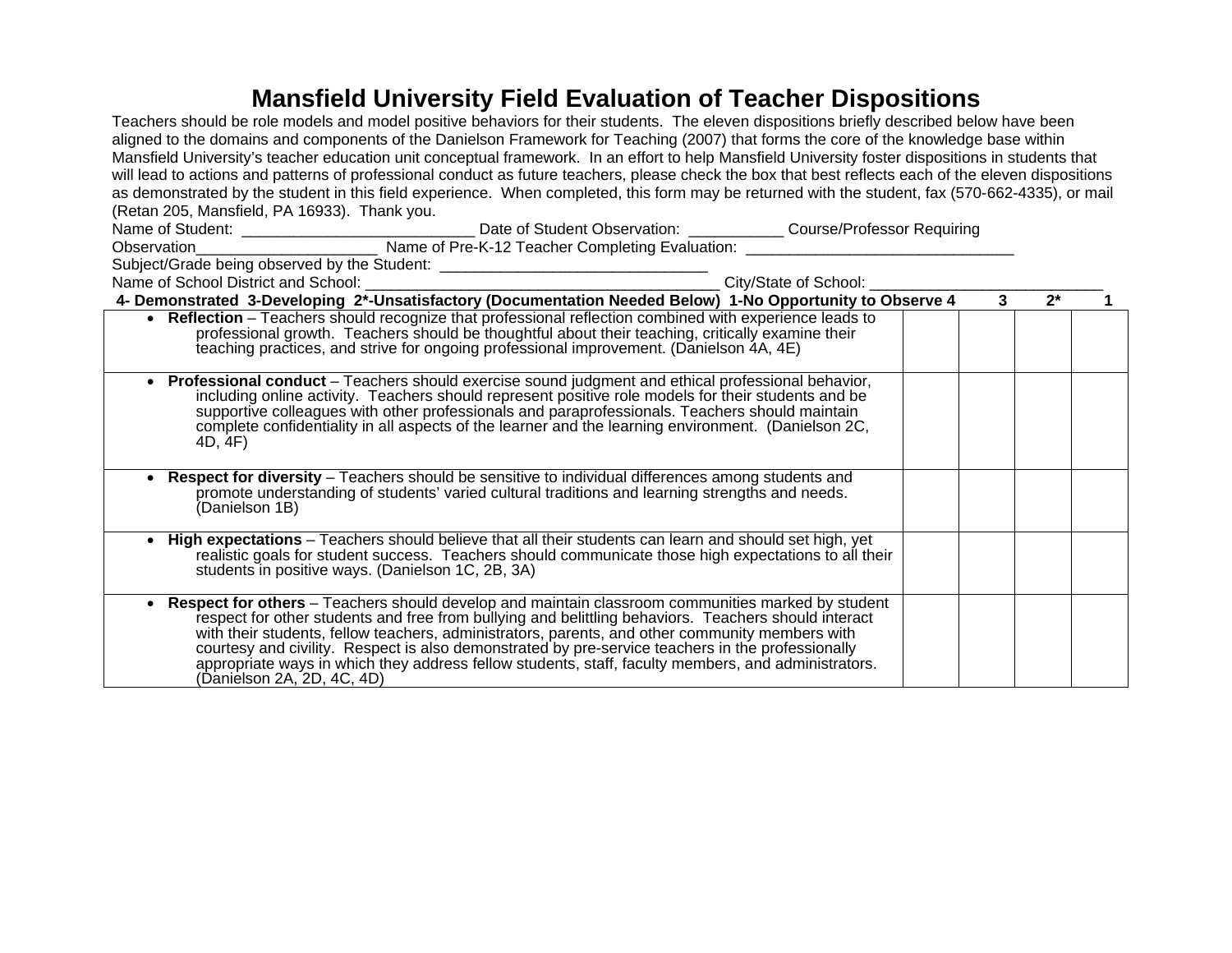| 4- Demonstrated 3-Developing 2*-Unsatisfactory (Documentation Needed Below) 1-No Opportunity to Observe 4                                                                                                                                                                                                                                                                | 3 | $2^{\star}$ |  |
|--------------------------------------------------------------------------------------------------------------------------------------------------------------------------------------------------------------------------------------------------------------------------------------------------------------------------------------------------------------------------|---|-------------|--|
| • Compassion - Teachers should demonstrate professional friendliness, warmth, and genuine caring in<br>their relationships with students. Teachers should attempt to establish student-teacher relationships<br>characterized by respect and rapport. (Danielson 2A)                                                                                                     |   |             |  |
| Advocacy - Teachers should work to promote positive changes in schools and communities that benefit<br>$\bullet$<br>the welfare of their students. Teachers should work to assure that their students are afforded the<br>services they need. (Danielson 4D, 4F)                                                                                                         |   |             |  |
| <b>Curiosity</b> – Teachers should promote and support curiosity in their students and encourage active<br>inquiry. Teachers should be professionally active lifelong learners and seek opportunities for<br>professional development. (Danielson 3C, 4D, 4E)                                                                                                            |   |             |  |
| Dedication - Teachers should be committed to the profession of teaching and to the betterment of their<br>schools, communities, and students. Dedication is also demonstrated by pre-service teachers by<br>class attendance, participation, completion of outside readings and assignments, and overall<br>performance in teacher education courses. (Danielson 4D, 4E) |   |             |  |
| Honesty - Teachers should model personal and academic integrity by their actions. Teachers should be<br>forthright in their interactions with others and uphold high standards of trust, character, and academic<br>integrity. (Danielson 4F)                                                                                                                            |   |             |  |
| Fairness - Teachers should promote social justice, treat students equitably, maintain appropriate<br>standards of confidentiality, and exercise fairness in academic assessment. Teachers should<br>promote fairness in students' interactions with others. (Danielson 1F, 2A, 3D, 4B, 4F)                                                                               |   |             |  |
| Comments: *Please document specifics (dates, quotes, etc.) if a student receives a 2, Unsatisfactory. Feel free to use the back of this form<br>as well.                                                                                                                                                                                                                 |   |             |  |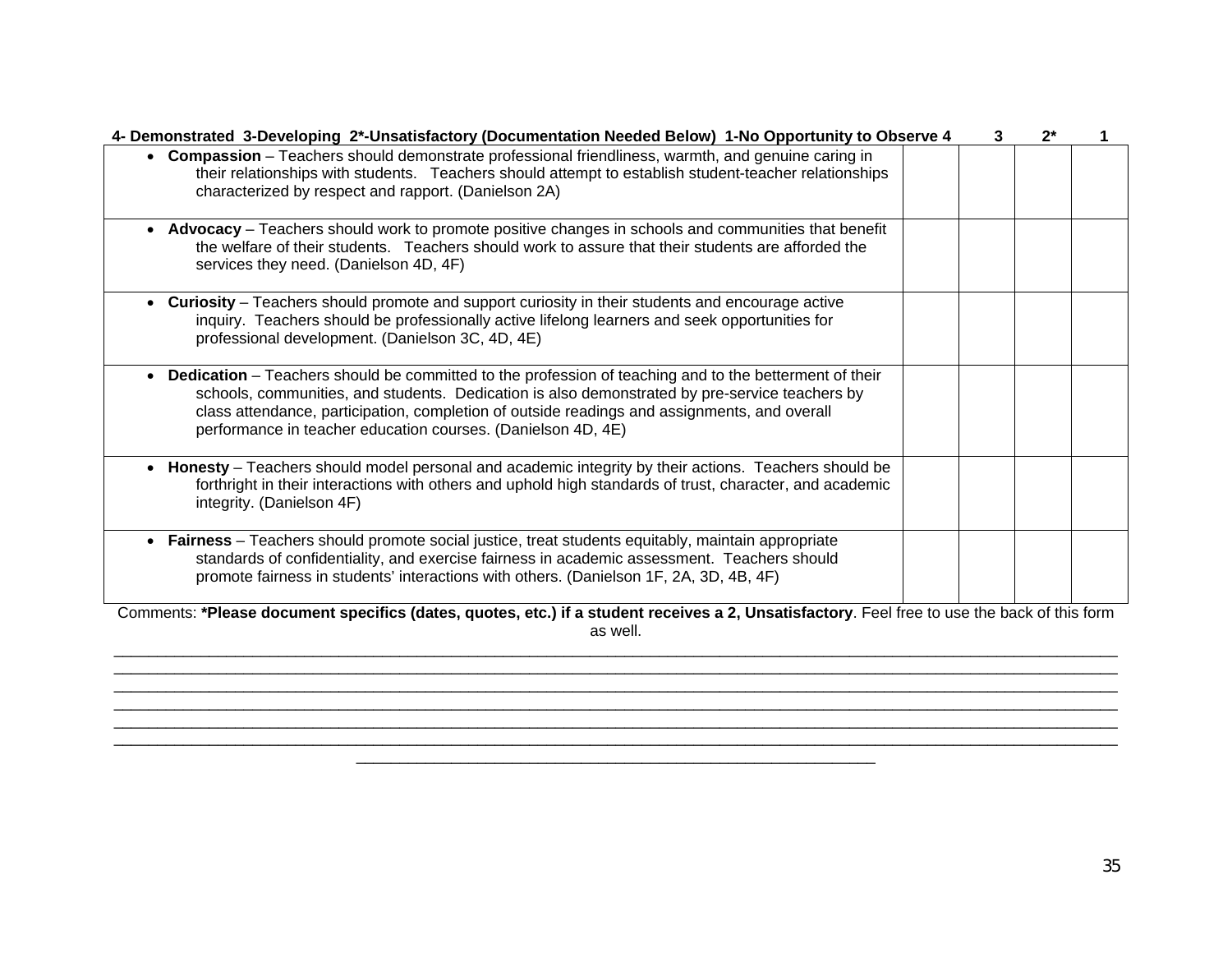# Section 8

# **Teacher Education Unit and Certification**

Section 8 has been reproduced from the *Education and Special Education Handbook*

The Teacher Education Unit is responsible for all teacher certification programs at Mansfield University regardless of the department that houses the program. The Unit is nationally accredited by the National Council for the Accreditation of Teacher Education (NCATE) at both the undergraduate and graduate level. The Unit prepares teachers who have the knowledge, skill, and dispositions to meet the demands of public education in the twenty-first century.

The mission of the education unit at Mansfield University is to prepare educators who will make reflective decisions based on accepted theory, research and practice as they serve our region, the Commonwealth of Pennsylvania, and the nation. In addition to its centrality in the mission, the goal of "reflective decision-making" is the guiding concept in the framework of the Mansfield University Teacher Education Program. As reflective decision-makers, the graduates of our program will be able to provide effective instruction to their students and use their skills in assessment, reflection, and self-evaluation to make positive changes in their own teaching and curriculum. To become reflective decision-makers, students must develop and engage thinking skills and positive dispositions; these two central elements form the core of the conceptual framework. Thus, the core is both affective and cognitive in its nature, the two elements of it are interdependent, and both are essential in a teacher preparation program. This core of dispositions and thinking skills is in place to strengthen four essential functions in teaching: Planning and Preparation, Classroom Environment management, Instruction, and Professionalism. These domains, as characterized by Charlotte Danielson (2007) form the outer layer of the framework, what is visible (observable) and for which teachers are accountable. The materials used to create this framework are developmentally appropriate teaching and learning, diversity, and technology. The use of these materials ensures that students are the focus; their current needs, strengths, and differences are being considered; and their future success is in the picture as the faculty plan how best to prepare them. Teacher candidates at Mansfield University will be asked to attend to each part of the framework during their program, using each course and field experience to develop and sharpen their ability to make reflective decisions in what is surely one of the most important professions in the world.

Although the Teacher Education Unit oversees all teacher certification programs, Mansfield University is not responsible for individual student certification. The responsibility of meeting established state certification guidelines falls to each education student. Students seeking Pennsylvania certification will have to meet state requirements upon the completion of successfully meeting degree demands and state demands. Students will need to meet state certification submission requirements in order to secure certification. Please use the following web link for information to applying for Teacher Certification in Pennsylvania: A Guide for Mansfield University Students to navigate the TIMS Online System –

http://esd.mansfield.edu/media/files/TIMS%20User%20Guide%20v1%20120615.pdf.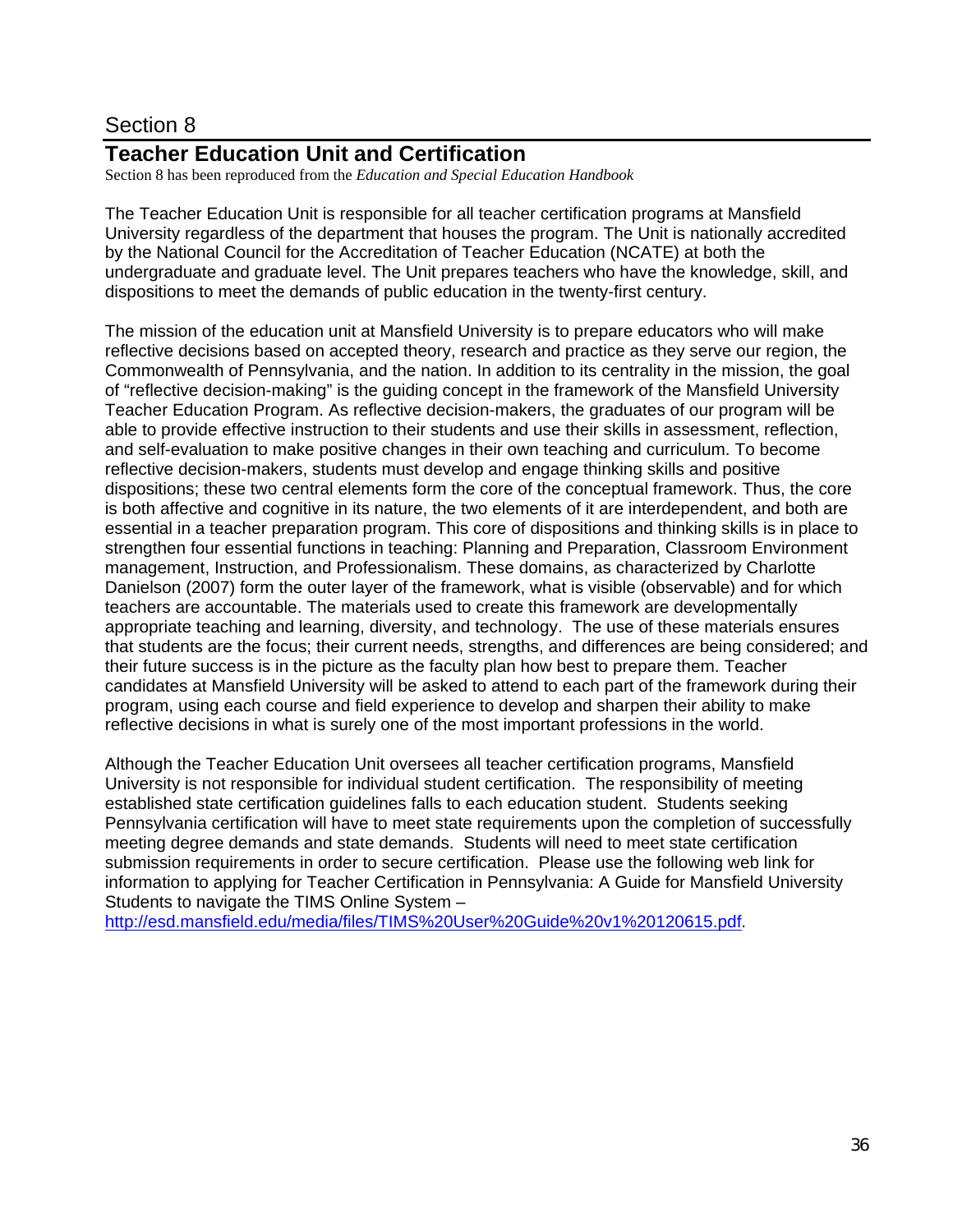# **The Programs:**

Under the new regulations, teacher education unit programs will be structured as follows:

| Program                       | <b>Home Department</b>       | <b>Type of Certification</b> |
|-------------------------------|------------------------------|------------------------------|
| Art Education B.S.Ed          | Art                          | K-12 Art Education           |
| Early                         | <b>Education and Special</b> |                              |
| Childhood/Elementary          | <b>Education</b>             | Pre-K-4                      |
| <b>Education B.S.Ed</b>       |                              |                              |
| Earth and Space Science       |                              | 7-12 Earth and Space         |
| <b>B.S.Ed</b>                 | <b>Geography and Geology</b> | <b>Science Education</b>     |
| English B.S.Ed                | <b>English and Modern</b>    | 7-12 English Education       |
|                               | Languages                    |                              |
| Mathematics B.S.Ed            | <b>Mathematics</b>           | 7-12 Mathematics             |
|                               |                              | Education                    |
| <b>Music Education BM</b>     | <b>Music</b>                 | K-12 Music Education         |
| <b>Social Studies-History</b> |                              |                              |
| B.S.Ed                        | <b>History and Political</b> | 7-12 Social Studies          |
|                               | <b>Science</b>               |                              |
| <b>Special Education</b>      | <b>Education and Special</b> | <b>Added Certification</b>   |
|                               | <b>Education</b>             | (Must be added to an         |
|                               |                              | initial certification.)      |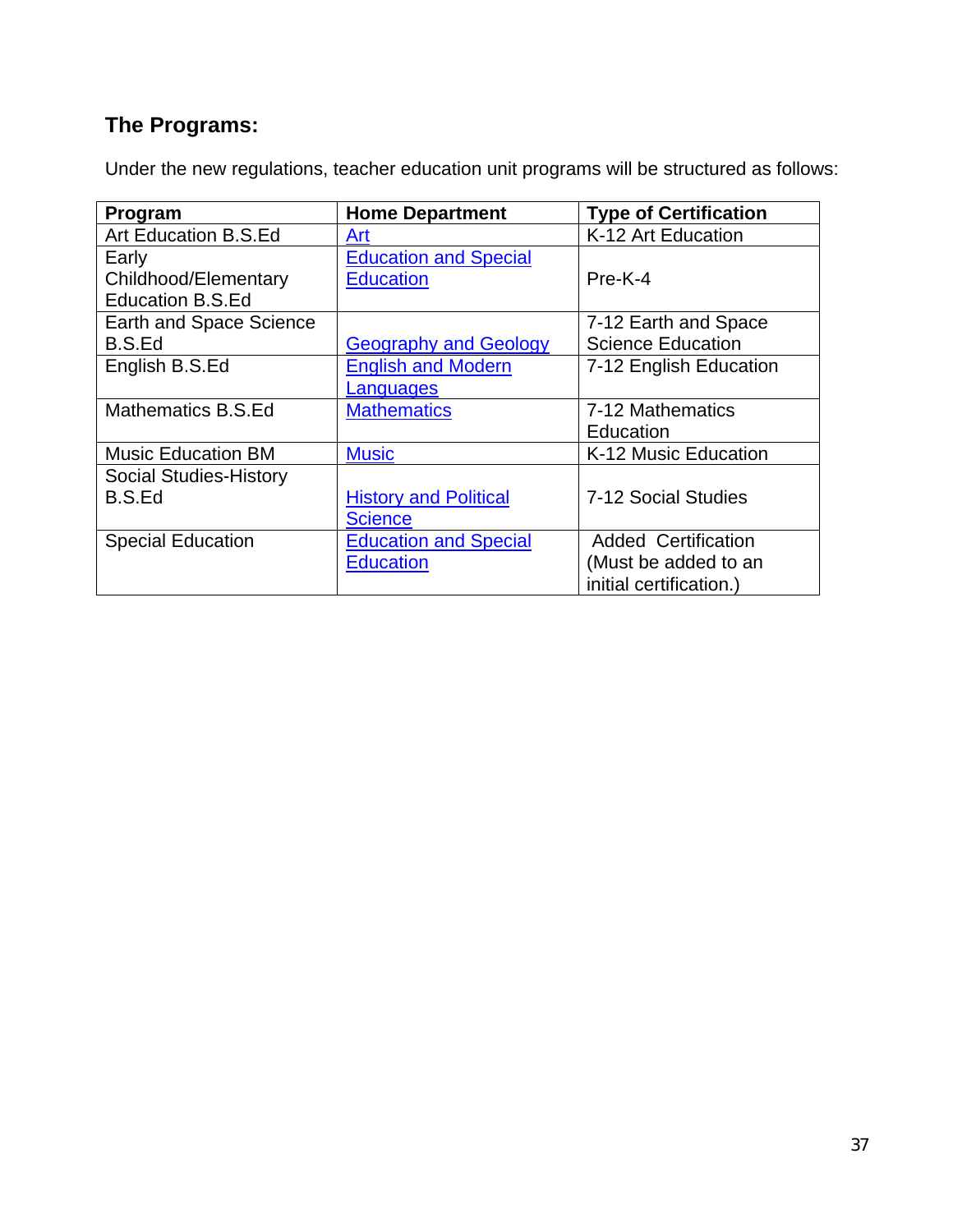# **MU Teacher Education Unit Conceptual Framework**

The goal of "reflective decision-making" is the guiding concept in the framework of the Mansfield University Teacher Education Program. As reflective decision-makers, graduates of our program will be able<br>to provide effective instruction to their students and use their skills.<br>in assessment, reflection, and self and their students and use their skills. to provide effective instruction to their students and use their skills in assessment, reflection, and self-evaluation to make positive changes in their own teaching and curricula. To become reflective decision-makers, students must develop and engage thinking skills and positive dispositions, the two central elements that form the core of the conceptual framework.

These elements also serve to strengthen four essential functions in teaching, as presented by Charlotte Danielson (2007; 2009): *Planning and Preparation, Classroom Environment, Instruction, and Professionalism*. The materials used to create this framework are developmentally appropriate teaching and learning, diversity, and technology. The use of these materials ensures that students are the focus, that their current needs, strengths, and differences are being considered, and that their future success is the intended outcome as the faculty plan how best to prepare them.



Teacher candidates gain knowledge and skills relevant to each domain as they progress through the program, with each course and field experience designed to cultivate their thinking skills and positive dispositions in the larger context of reflective decision-making. Advanced teacher education programs continue the focus on reflective decision-making to prepare graduates with the knowledge, skills, and dispositions to be effective teachers and dynamic leaders. The graduate programs are guided by state, national, and international standards. Through coursework, reflection, fieldwork, and internships or practicums, advanced teacher education graduates successfully demonstrate the competencies and standards identified by various professional associations.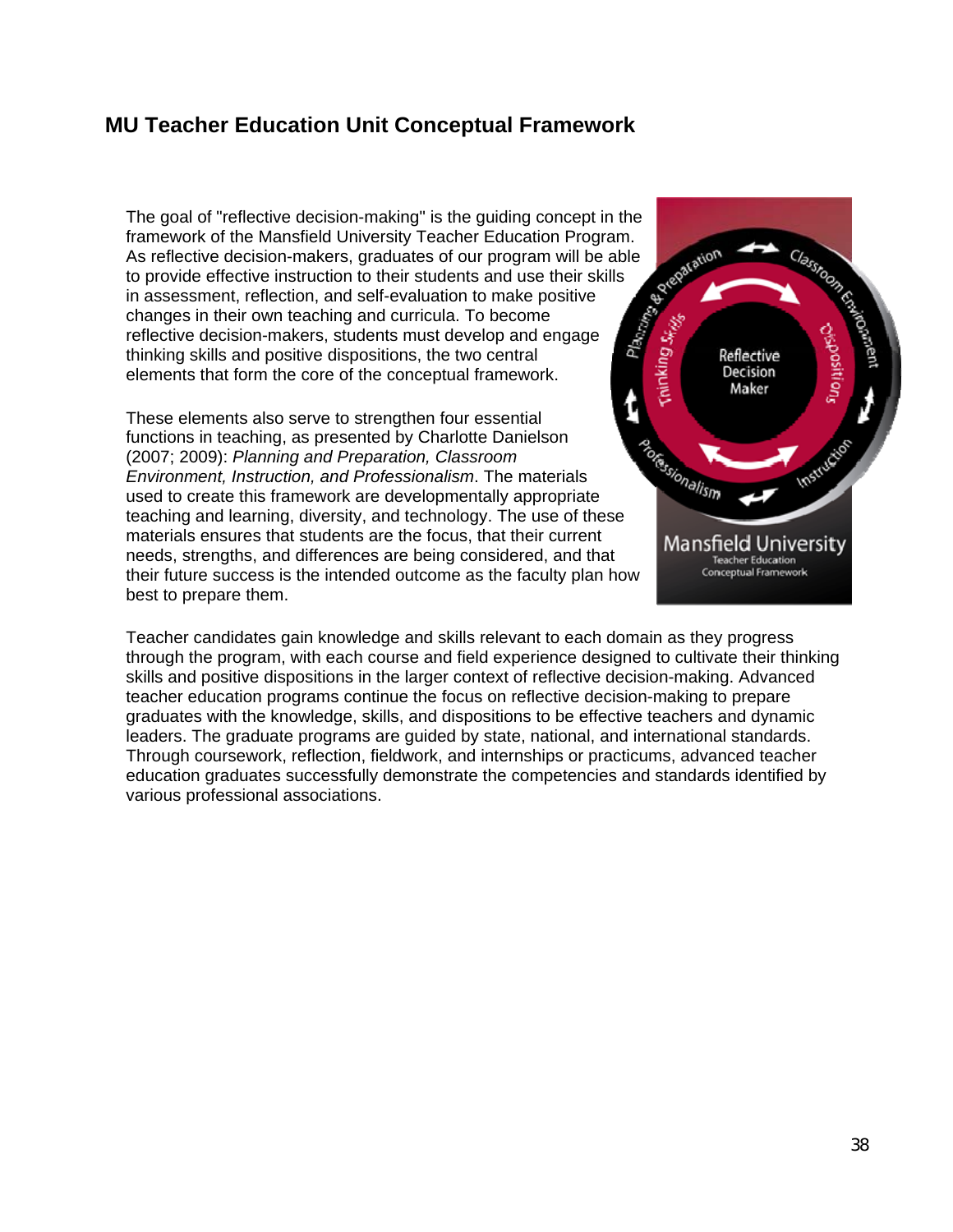# Teacher Education Unit Mansfield University

## **History**

Mansfield University has strong roots in teacher education, and the Education and Special Education Department is one of the university's largest departments. In 1863 Mansfield Classical Seminary became the state's third normal school (schools established for the specific training of teachers), and in 1927 Mansfield was the first institution of higher education in the state to be designated as a state teachers college.

In 1866, Mansfield Normal School celebrated its first commencement, and 14 men and women received diplomas. Since then, thousands of elementary, secondary, and special education teachers have graduated from Mansfield University and gone on to make important contributions to the education of children and adults in Pennsylvania and throughout the United States. The faculty members of the Education and Special Education Department are proud of the Department's history and the Department's outstanding concentrations in Early Childhood/Elementary, Early Childhood/Elementary with added certification in Special Education and Secondary.

Mansfield University teacher education certification programs are approved by The Pennsylvania Department of Education (**PDE**). Mandated changes in certification guidelines came into effect for students entering programs in Fall 2009 and for any other students who will not complete their programs of study and receive certification by August 2013. Elementary Education (K-6) and Special Education (N-12) are the programs most affected by the PDE changes. Beginning with students certified after August 2013, Early Childhood/Elementary Education will include the grades Pre-K-4. Special Education certification will include grades Pre-K-8 and will no longer be a standalone certification. Instead, Special Education will only be available as a dual certification with any of the other teacher certification programs. Therefore, it is very important that entering students check for program change updates and work closely with their advisors because these mandated changes will be implemented through a phase-in process.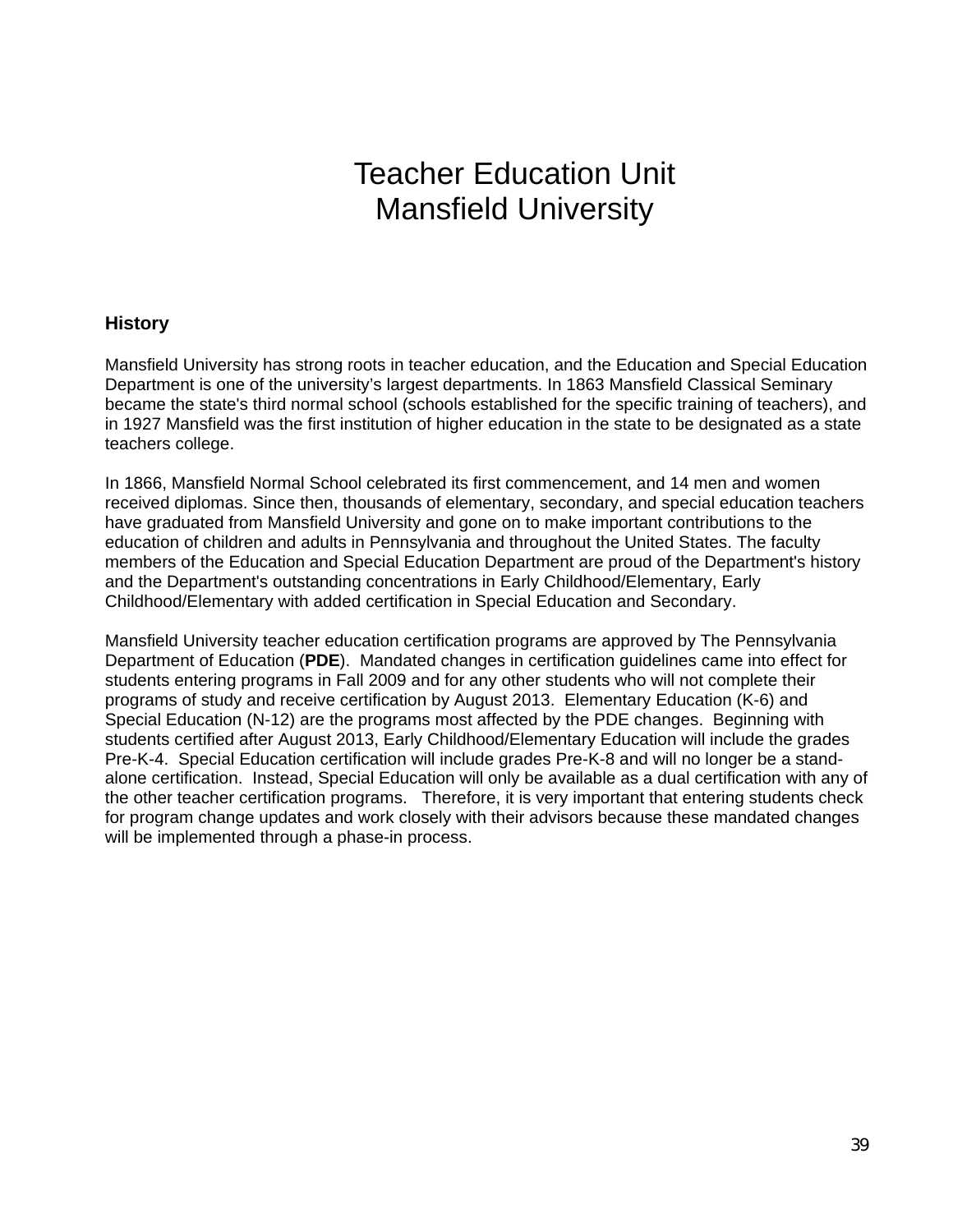# **Accreditations and Approvals: How You Can Be Sure the Program is Excellent**

The Teacher Education Unit is accredited by the National Association for the Accreditation of Teacher Education (**NCATE**). The Early Childhood/Elementary, Early childhood/Elementary with Special Education certification, and secondary baccalaureate degree programs as well as the art and music programs at Mansfield are accredited by the Middle States Association of Colleges and Secondary Schools (**MSA**) and are approved by their professional associations as well (**CEC, NAEYC, NCSS, NCTE, NCTM, NSTA** – see department handbooks for associations not listed here)**.**  In addition, these programs are approved by the Pennsylvania Department of Education (**PDE**). The approval processes are rigorous, requiring careful self-assessments, including a meticulous process of proving adherence to the many sets of standards required; narrative explanations of processes, policies, and programs; and an evaluation visit from an accreditation team in each case.

In spring, 2006, the NCATE review team arrived in Mansfield for their scheduled accreditation visit. NCATE explains their goals in the following description:

NCATE is the profession's mechanism to help establish high quality teacher preparation. Through the process of professional accreditation of schools, colleges and departments of educations, NCATE works to make a difference in the quality of teaching and teacher preparation today, tomorrow, and for the next century. NCATE's performance-based system of accreditation fosters competent classroom teachers and other educators who work to improve the education of all P-12 students. NCATE believes every student deserves a caring, competent, and highly qualified teacher.

Mansfield University is finalizing preparations for the accrediting team from the Middle States Association, who will be visiting the campus in March 2012. Meanwhile, in anticipation of the 2015 NCATE accreditation visit, the TEU faculty and staff are currently undergoing the self-assessment process.

#### **Information Sources:**

For more information about these programs, please visit the individual department websites.

For application information about Mansfield University's undergraduate teacher-education programs, please visit the website for Admissions.

For information about graduate programs in the department of Education and Special Education Department can be found on the Graduate Programs website, and/or contact the Graduate Admissions Office at 570-662-4806.

For information about **NCATE** can be found on their website.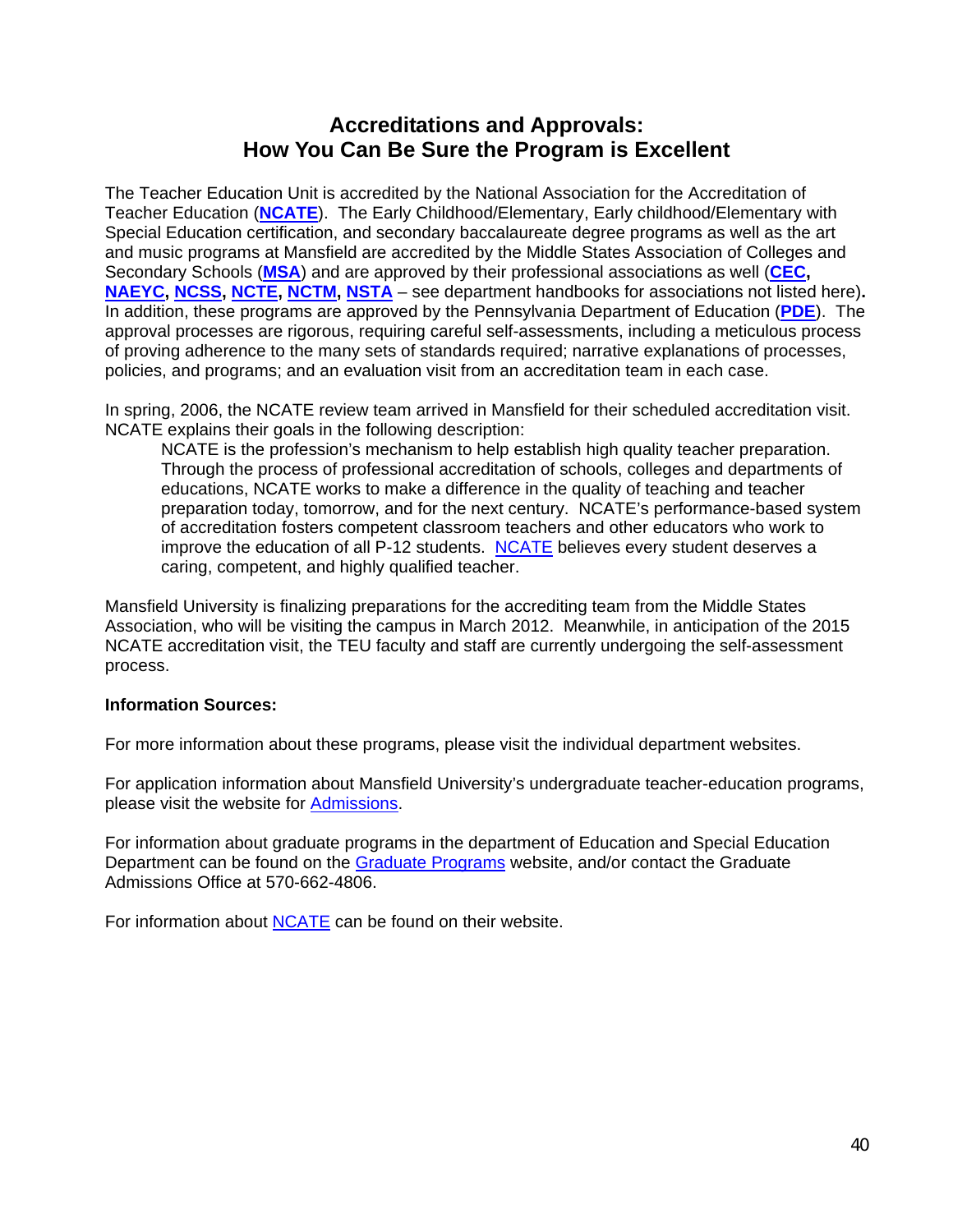# **The Teacher Preparation Program at Mansfield University: Policies and Processes**

#### **Chapter 354 from the Pennsylvania Department of Education (PDE):**

A directive known as Chapter 354 Preparation of Professional Educators was issued to all teacher preparation programs in Pennsylvania by PDE in October, 2000. Chapter 354 provides outlines standards for students entering an initial certification program at MU and for proceeding through the program. The various points in the program for which specific requirements are set are referred to as "Gates." Guidelines for admittance and for each subsequent Gate are detailed in this section and deal with clearances, certain course or credit-hour requirements, dispositions, and testing requirements.

#### **Admittance and Gates:**

Statewide regulations governing teacher education in Pennsylvania require that admission and retention in teacher education programs be carefully monitored. Mansfield University teacher education programs must meet the admissions standards developed by PDE and NCATE. Both of these organizations require teacher education programs to screen teacher education candidates to assure that only those individuals with the requisite dispositions and abilities for successful teaching are admitted to programs and advanced to certification.

The Pennsylvania regulations, known as Chapter 354, require a two-tier system for teacher education programs. Students may be admitted to the university as majors within early childhood/elementary, secondary, art, or music education, but they must satisfy certain requirements to advance to upper division course work numbered 3000 and above. Further information can be found on the PDE website.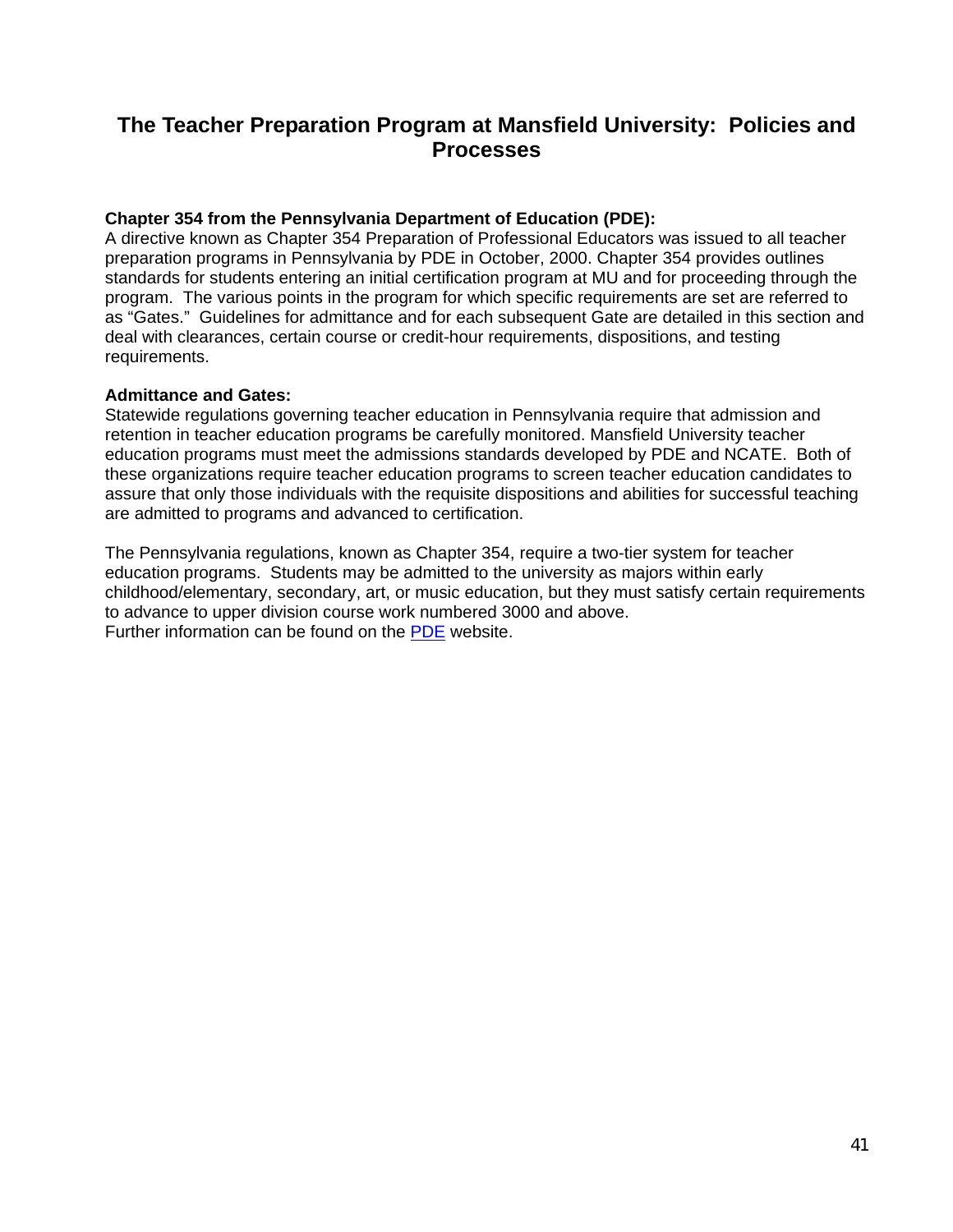# **EDUCATION GATE ONE REQUIREMENTS**

*Undergraduate BSE & BM.ME. Programs* 

*~please consult individual department handbooks for specific content areas not represented here~* 

**All Gate One requirements must be met BEFORE students are allowed to take upper level education courses numbered 3000 and above (courses with prefixes ED, ELE, SPE, ARE, and some MU). Students who complete Gate One are designated Teacher Education Certification Candidates (TECC). Gate One is evaluated during the semester in which the student will complete 48 credit hours.** 

**Math and English classes**: (complete in first 48 hours or before admission to upper level education courses):

 $\square$  6 credits math (taken in freshman year if possible) (MA 0090 does not count)

- $\square$  3 credits English composition (taken in freshman year if possible) (ENG 0090 does not count)
- $\square$  3 credits English literature (any course with "literature" in the title)

#### **Certification tests:**

All teacher education candidates must pass two exams issued by PDE before certification will be granted. Beginning April 2, 2012, new guidelines will be in effect. Please see **"TEACHER EXAMS: Praxis and PAPA"** below**.**

#### **Education Class:**

Pass Introduction to Education (ED1102). Students must be BSE majors to register for any education classes. Transfer students meeting all other Gate One requirements have a one semester grace period to complete ED1102.

#### **Clearances:**

Pennsylvania Criminal Record Check (Act 34), Child Abuse History clearance (Act 151), Act 24, a valid TB tine test, liability insurance, and a current PA- FBI check (regardless of state from which student is from). Please see earlier section of the handbook concerning clearance specifics.

#### **Complete 48 Hours of Coursework**:

Total hours for transfer students are calculated on a combination of transfer credit and earned MU credit.

#### **GPA:**

3.0 GPA on 48 hours of credit. GPA for transfer students is calculated on a combination of transfer credit and earned MU credit.

**Please Note**: Students who do not have a 3.0 GPA or all Gate One requirements met when they reach 48 hours cannot continue with their education program because they will not be eligible for upper level courses.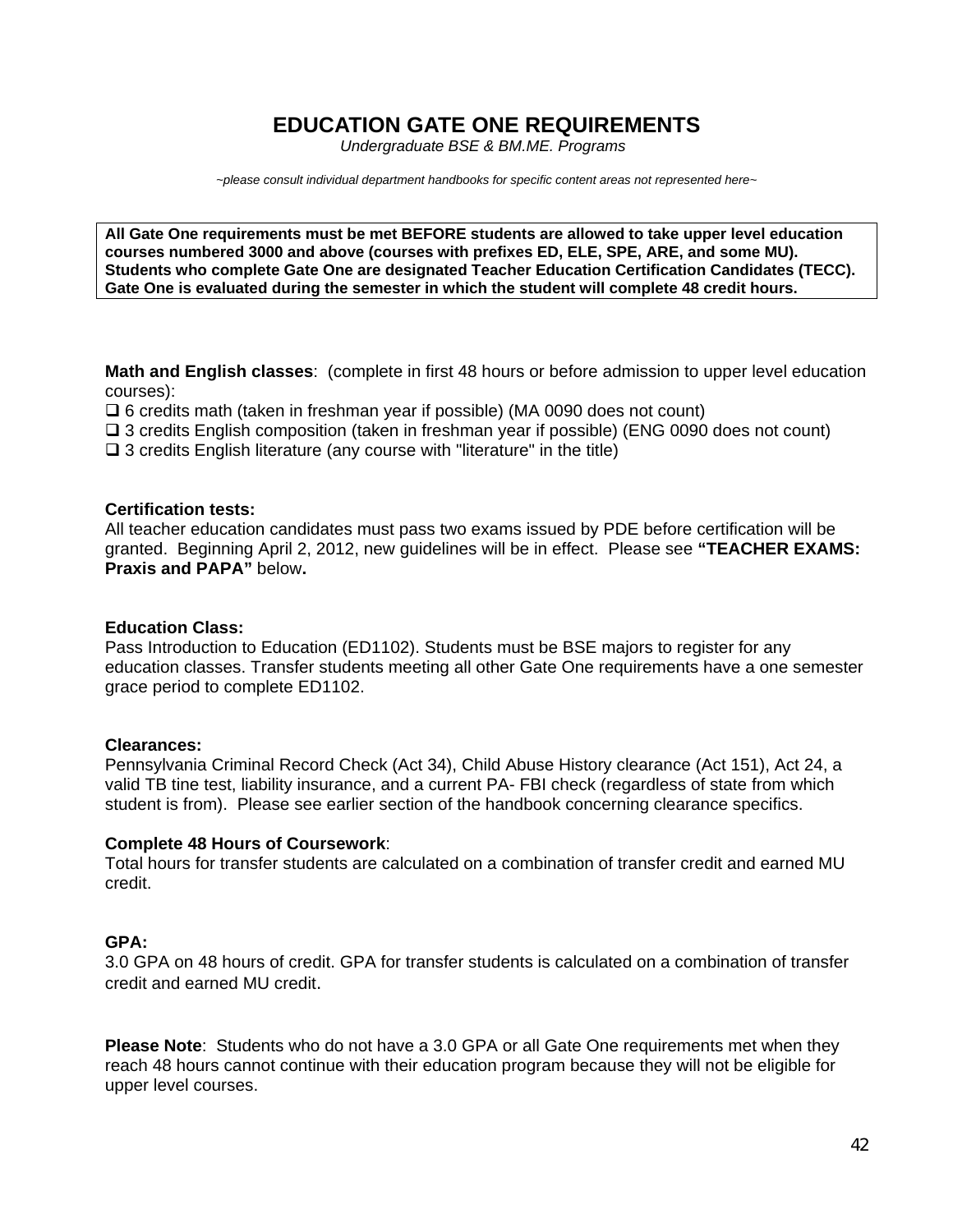#### **Advancing in the Teacher Certification Program**

Students entering the university select an education program and are admitted as a major in that program. For example a freshman or transfer student might choose to be an English Education major in the English and Modern Languages Department. Once the student has chosen a major, then he or she progresses through the gates in the program. Education majors are evaluated at three stages in their program. Mansfield evaluates student preparation based on national standards and Pennsylvania Act 354 requirements. The student must complete all three gates to be recommended for certification. Students will receive written confirmation that they have met Gates One and Two. Gate One must be completed before taking upper level (courses numbered 3000 and above) education courses. Gate Two must be completed before beginning student teaching. Gate Three must be completed before recommendation for certification. Each department may have additional requirements specific to their specific Education program. See the individual program descriptions in the catalog or contact your education program advisor for more information.

## **TEACHER EXAMS: Praxis, PAPA, and PECT**

The Pennsylvania Department of Education is currently making changes to its requirements for certifying teachers. One of these changes to note has to do with the state's required tests - what we have known as Praxis I and Praxis II.

#### **THE CHANGES:**

*Beginning in April 2012, the PECT Pre-service Academic Performance Assessment (PAPA) will be the means of assessing reading, mathematics, and writing skills for undergraduate candidates seeking a state-approved Pennsylvania educator preparation certificate. All undergraduate candidates for initial certification will be required to pass the PAPA as well as the test corresponding to the specific certification area. Post-baccalaureate candidates for initial certification are not required to take the PAPA. Post-baccalaureate candidates must take the specific certification area test(s). If you are already certified and adding another certificate, you only have to take the test(s) corresponding to the new certification area.* 

(Quoted from the Pennsylvania Educator Certification Tests web site)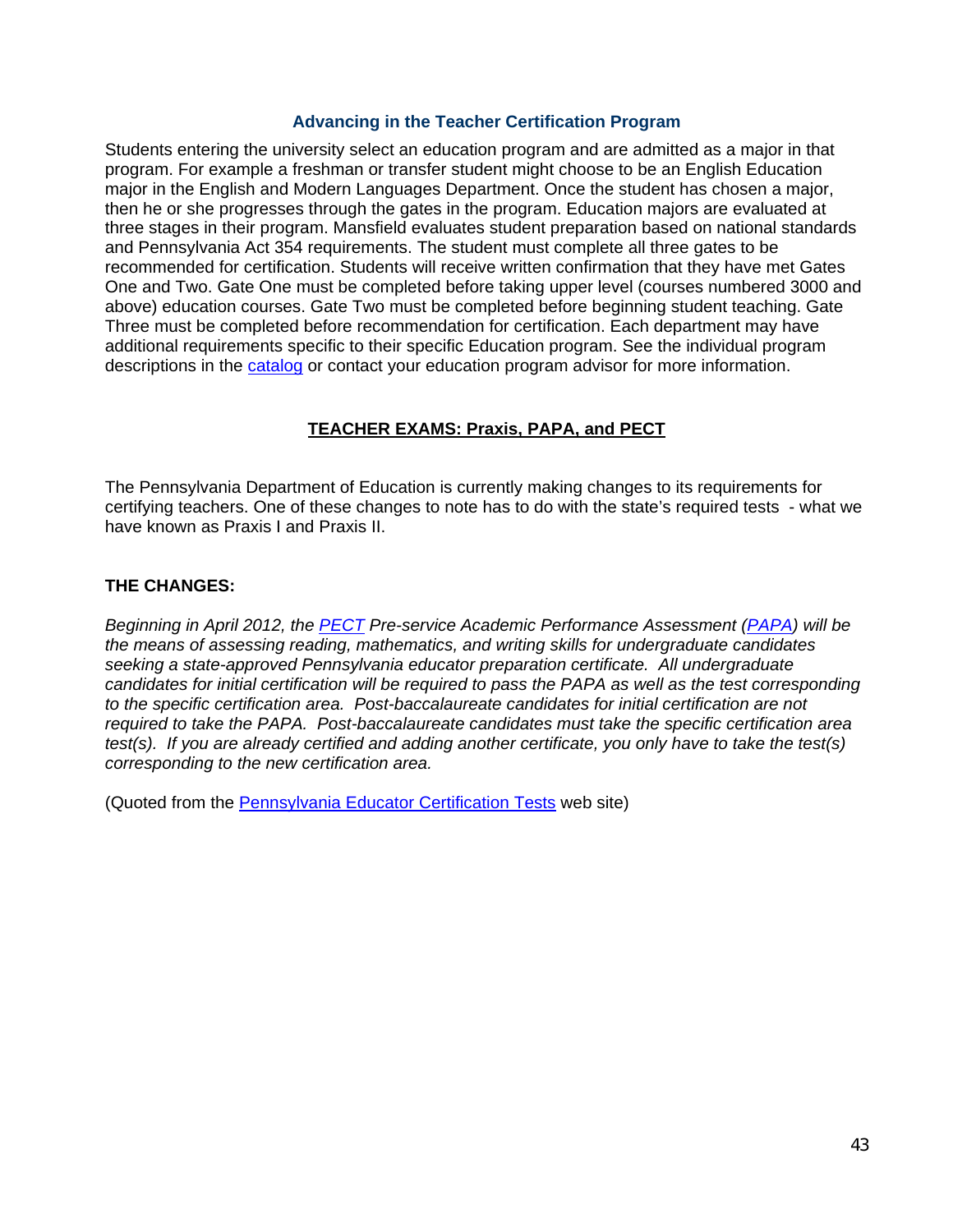#### HOW WILL THESE CHANGES IMPACT **YOU**:

These changes will affect students in various programs differently, as follows:

#### **Secondary, Art, and Music Majors:**

*If you have already taken Praxis I:* There are no changes for you at this time. Therefore, as you anticipated, you will take the Praxis II test.

*If you have not yet taken Praxis I:* You will take the new PAPA test in place of Praxis I and then you will take Praxis II.

#### **PreK-4 and Special Education:**

*If you have already taken Praxis 1:* It *will* count. The next test you take will be the new **test** required for specific certification areas in place of Praxis II.

*If you have not yet taken Praxis I:* Take Pre-service Academic Performance Assessment (PAPA) plus the appropriate certification area.

**Pre-Service Academic Performance Assessment (PAPA) Test Information and test required for specific certification areas and registration:** Candidates may now register for the PAPA via the PECT web site.

**Praxis I:** The Praxis I (Pre-Professional Skills Test) is a three-part set of exams in the following areas: PPST Reading, PPST Writing, and PPST Math. These exams assess basic skills in these three areas that are considered part of general professional knowledge required for education majors. The Praxis I tests do not test teacher educational course material. The Pennsylvania Department of Education (PDE) requires that students pass the Praxis I (all three PPST exams) to be eligible to take upper-level education courses. **It is important for students to plan their testing so that they have passed the Praxis I Exam when they are eligible to meet other Gate One requirements.** Therefore, students should speak with their advisors as soon as possible about scheduling and preparing for the Praxis I exam. In addition, students are advised to become knowledgeable about test content and prepare for these tests. See websites below for information about the Praxis exams, registration, required tests, testing dates, score requirements, and fees. When you schedule your Praxis I exams, you may take all three (PPST Reading, PPST Writing, and PPST Math) on the same testing day.

**Praxis II:** The Praxis II exam(s) assess students' teacher preparation covered in their professional education courses and should be taken close to the end of their educational programs. Each program (Elementary Education, Special Education, Secondary Education subjects, etc.) has its own specific exam(s). Information about which Praxis II exam(s) to take can be found on the Educational Testing Service website.

Information and registration for Praxis I and Praxis II exams can be obtained from the ETS website or at the Praxis Corner (between the Retan Computer Lab and the student lounge), the Praxis poster (outside 203 Retan).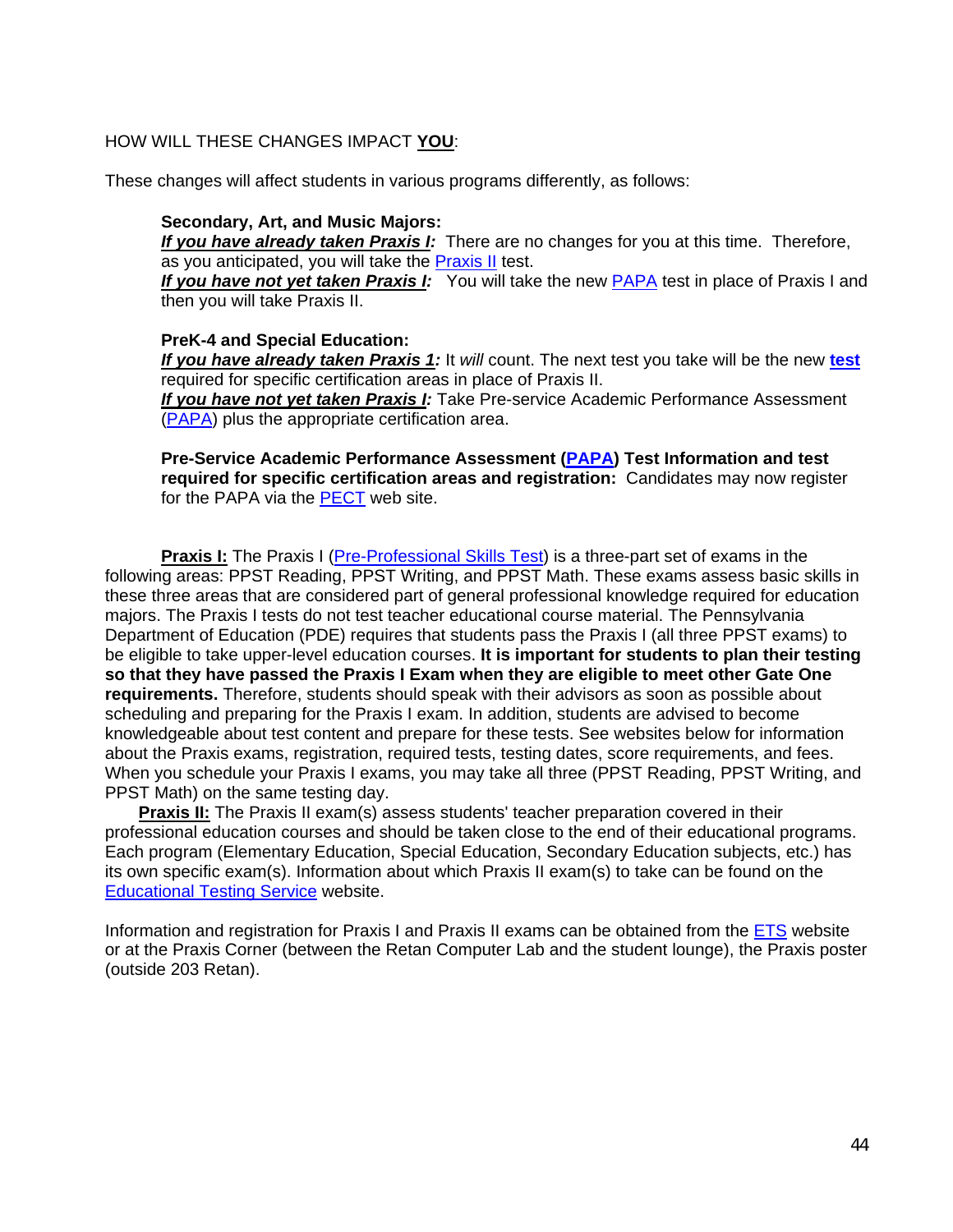# **Professional Knowledge and Skills for Beginning Teachers**

"Despite longstanding criticisms of teacher education, the weight of substantial evidence indicates that teachers who have had more preparation for teaching are more confident and successful with students than those who have had little or none. . . . One of the great flaws of the "bright person myth" of teaching is that it presumes that anyone can teach what he or she knows to anyone else. However, people who have never studied teaching or learning often have a very difficult time understanding how to convey material that they themselves learned effortlessly or almost subconsciously."<sup>1</sup>

#### **Pennsylvania's Code of Professional Practice and Conduct for Educators**

Five propositions from The National Board for Professional Teaching Standards (nbpts) are embedded in the Mansfield University teacher-education knowledge base. These propositions were important in the development of the "Teacher as Reflective Decision Maker" model and are currently being used as underlying principles as the Department continues to revise its knowledge bases. More information can be found at the nbpts website.

- Teachers Are Committed To Students and Learning.
- Teachers Know the Subjects They Teach and How to Teach Those Subjects to Students.
- Teachers are Responsible for Managing and Monitoring Student Learning.
- Teachers Think Systematically about Their Practice and Learn from Experience.
- Teachers are Members of Learning Communities.

 $\overline{a}$ 

*Please note: This entire document is reproduced in the back of this handbook.*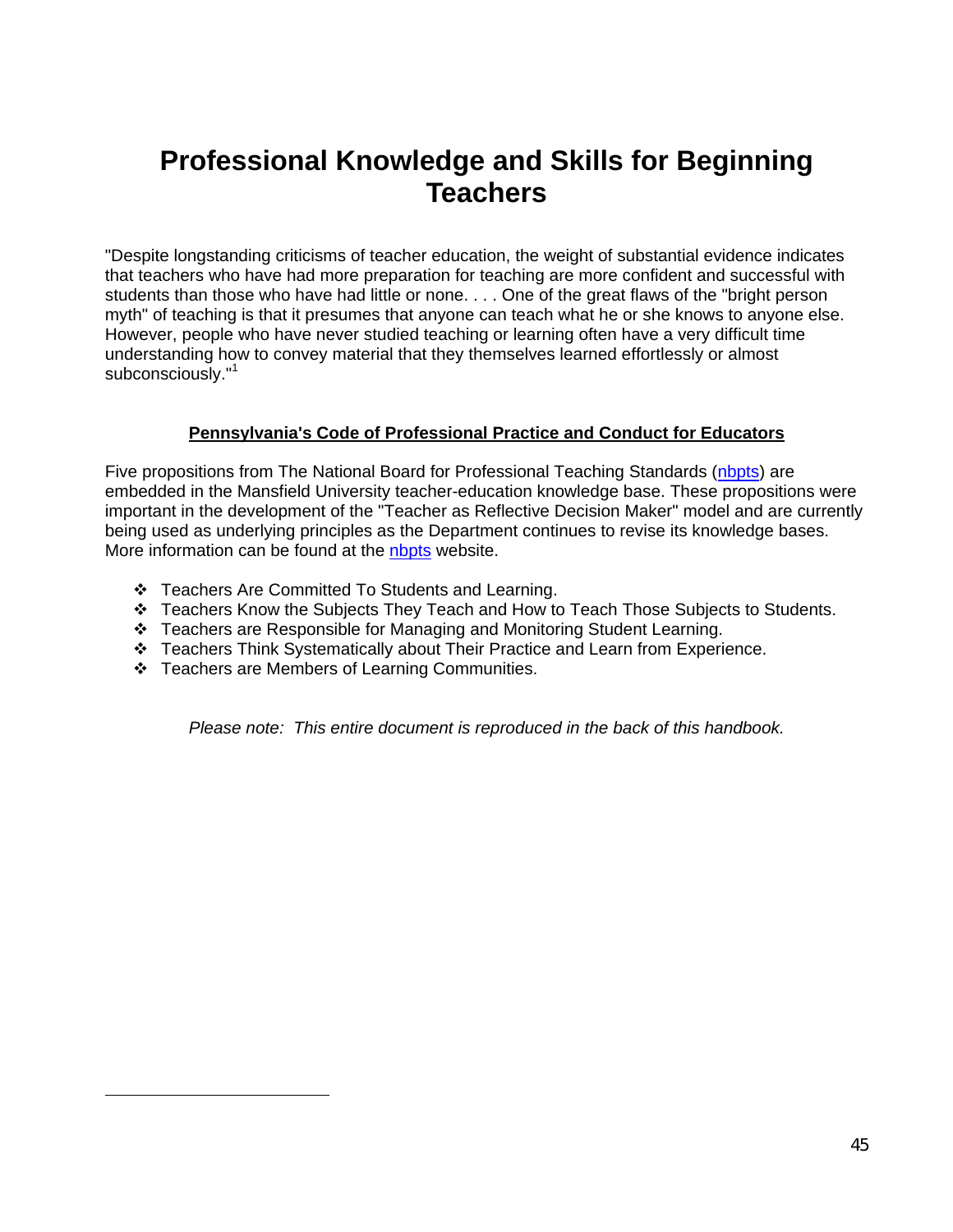# **Learning Principles: Chapter 354 - Preparation of Professional Educators**

On October 7, 2000, the Commonwealth of Pennsylvania adopted "Chapter 354-General Standards and Procedures for Institutional Preparation of Professional Educators." Chapter 354 includes the following learning principles which have become important parts of the framework that the Education and Special Education Department uses as it proceeds with review and revisions of knowledge bases and assessment procedures. These principles (A through J below) are found in § 354.33 Professional competencies:

(retrieved May 24, 2007)

#### (i) *Instructional.*

 (A) The teacher understands the central concepts, tools of inquiry, and structures of the discipline the teacher teaches and can create learning experiences that make these aspects of subject matter meaningful for all students.

 (B) The teacher understands how all children learn and develop, and can provide learning opportunities that support their intellectual, social, career and personal development.

 (C) The teacher understands how students differ in their ability and approaches to learning and creates opportunities that foster achievement of diverse learners in the inclusive classroom.

 (D) The teacher understands and uses a variety of instructional strategies, including interdisciplinary learning experiences, to encourage students' development of critical thinking, problem solving and performance skills.

 (E) The teacher uses an understanding of individual and group motivation and behavior to create a learning environment that encourages positive social interaction, active engagement in learning and self-motivation.

 (F) The teacher uses knowledge of effective verbal, nonverbal and media communication techniques supported by appropriate technology to foster active inquiry, collaboration and supportive interaction in the classroom.

 (G) The teacher plans instruction based upon know- ledge of subject matter, students, the community and curriculum goals.

 (H) The teacher understands and uses formal and informal assessment strategies to evaluate and ensure the continuous intellectual, social and physical development of the learner.

 (I) The teacher thinks systematically about practice, learns from experience, seeks the advice of others, draws upon educational research and scholarship and actively seeks out opportunities to grow professionally.

 (J) The teacher contributes to school effectiveness by collaborating with other professionals and parents, by using community resources, and by working as an advocate to improve opportunities for student learning.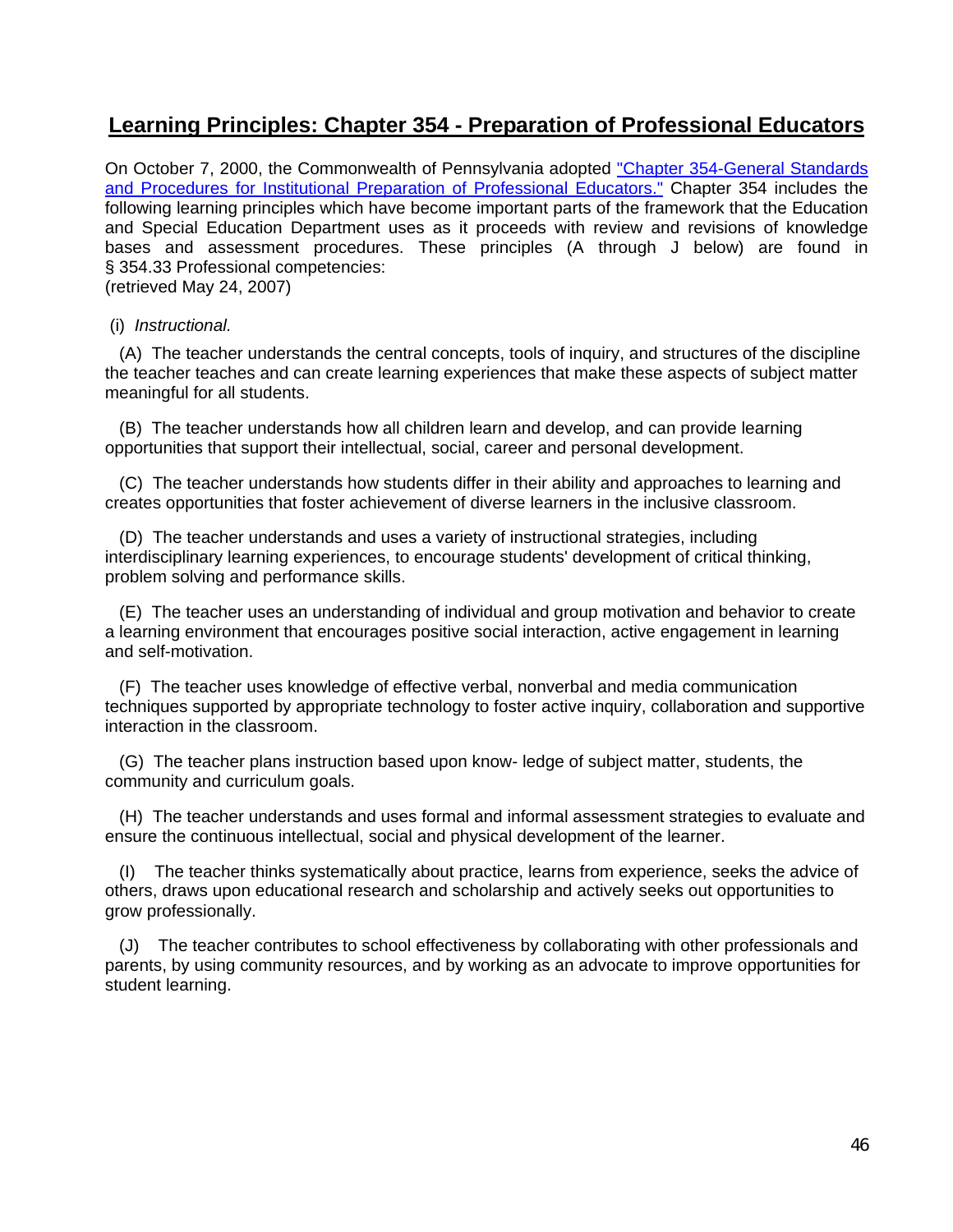# **Mansfield University Student Teaching**

#### **Greeting to the Students**

Many practicing teachers say that student teaching was one of the most important steps in learning to be a teacher. At Mansfield University the teacher education faculty developed student teaching as the capstone experience in the teacher preparation program. Pennsylvania Department of Education values the student teaching experience as an important piece of teacher certification.

The academic semester promises to be one of change and challenge. Many factors influence each of our daily professional lives. The challenges as a student teacher are especially significant. Student teachers must demonstrate:

- Ability to act as a reflective decision maker, taking into account many factors;
- Ability to engage students in learning;
- Ability to recognize and address individual and cultural differences among students;
- Knowledge of content area standards;
- Ability to manage a classroom to assure that learning takes place;
- Knowledge and skill with educational technology;
- Professional ethics and dispositions as outlined by Pennsylvania Code, Mansfield University affiliated school districts, and by Mansfield University.

Student teachers will grow this semester in ways difficult to envision at first. During this semester students will have the opportunity to apply the knowledge, skills, and theories learned during classroom studies at Mansfield and to measure long-term student academic progress in the classroom. It will be challenging, exciting, and fulfilling! The faculty and staff of the Teacher Education Unit wish each student teacher success in this semester of challenge and growth.

## **The Typical Student Teaching Assignment**

Assignments: The Mansfield University 12 credit student teaching experience is divided into two assignments which are at different grade levels and in different schools. In all instances, Mansfield University strives to place student teachers in diverse settings with cooperating teachers who are recognized as outstanding master teachers. In addition, students are placed in settings where they are ensured new experiences and continued educational growth.

- Students in the elementary education program are assigned to two different grade levels between pre-school and fourth grade, in two different schools.
- Students in K-12 certification programs--art, music and special education--receive two assignments that provide experience with elementary through secondary level students.
- Students in secondary education programs receive assignments in the relevant subject area and are often scheduled in middle or junior high school as well as a senior high school.
- Students working on dual certification are given an assignment in each of the two certification areas.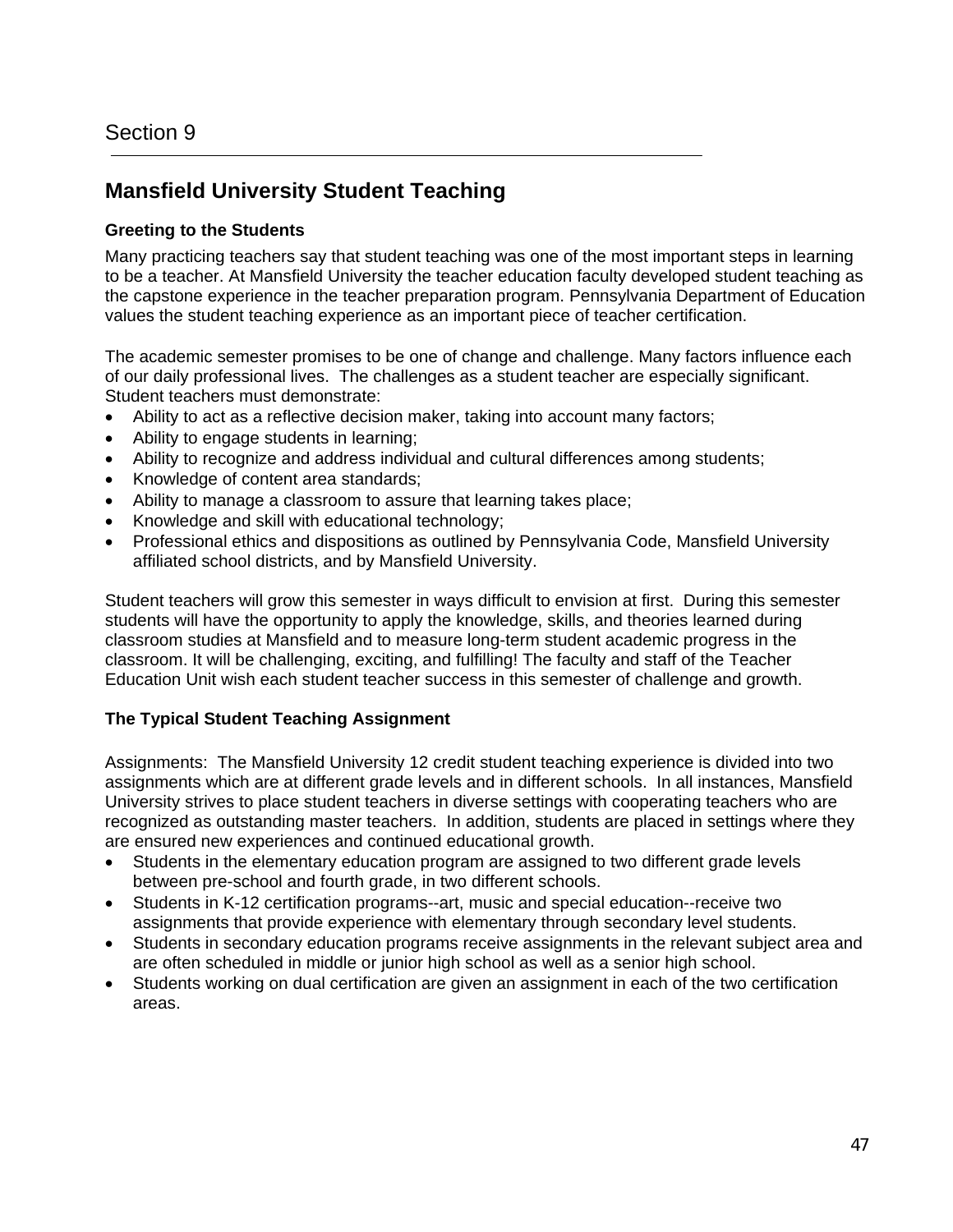University policy requires that students be placed within approximately 50 miles of Mansfield University. Students choosing to live out of the Mansfield area should prepare to have a considerable commute. Relocation for the semester may be necessary.

Mansfield University student teaching assignments are based on faculty assessment of the student's educational and professional development, available participating schools, supervision availability, and special considerations in rare situations. Candidates for student teaching may not be assigned within schools or school districts wherein they:

- 1. have attended or graduated;<br>2. have children (whether natur
- have children (whether natural parent or guardian) or member of their immediate family attending;
- 3. have members of the immediate family or "significant other" employed in any capacity;
- 4. have members of the immediate family serving on the Board of Education;
- 5. have members of family or their "significant other" attending or working;
- 6. have financial or pecuniary ties. (Policy Passed By the Teacher Education Council of Chairpersons, April, 1998)

Great care is put into assigning placements that offer the best possible learning experiences in educationally enriching and diverse settings.

#### **Conceptual Framework**

The Mansfield University Teacher Education Unit offers certification programs that are grounded in a conceptual framework and knowledge base with the guiding principle of "Teacher as Reflective Decision Maker." The Teacher Education Unit has adopted Charlotte Danielson's Framework for Teaching as the conceptual framework and core knowledge base to support the development of the knowledge, skills, and dispositions necessary for a teacher to become a reflective decision maker.

Two texts are recommended to student teachers related to the core concept and framework. (Note: the Danielson text is a required textbook in ED 1110, Foundations of Education, and Posner's text is optional.)

- Danielson, C. 2007. *Enhancing professional practice: A framework for teaching*. Alexandria, VA: Association for Supervision and Curriculum Development.
- Posner, G. J. 2009. Field experience: A guide to reflective teaching. Prentice Hall.

#### **Theme--Teacher as Reflective Decision Maker**

The core concept and guiding principle of "Teacher as Reflective Decision Maker" serves as a focus throughout all teacher education programs, beginning in the freshman semester with Foundations of Education. Students are required to reflect often as they continue through the process of becoming a teacher. After students become professional teachers, the goal is for them to continue to use reflection as a tool to help them grow into seasoned, master teachers.

#### **A Framework for Teaching--Charlotte Danielson**

Charlotte Danielson's framework, as articulated in *Enhancing Professional Practice: A Framework for Teaching* (Danielson, 2007), is based on a body of research that seeks to identify principles of effective practice and classroom organization. The framework is grounded in a constructivist approach to learning and teaching. Engaging students in learning and applying understanding is the unifying thread that runs through the entire framework. The teacher's role is to create an environment for productive learning in which teacher and students participate in generating and sharing knowledge. Danielson's framework is a structure that educators can use to research their actions. In the framework, the activity of teaching is clustered into four domains of teaching responsibility divided into 22 components.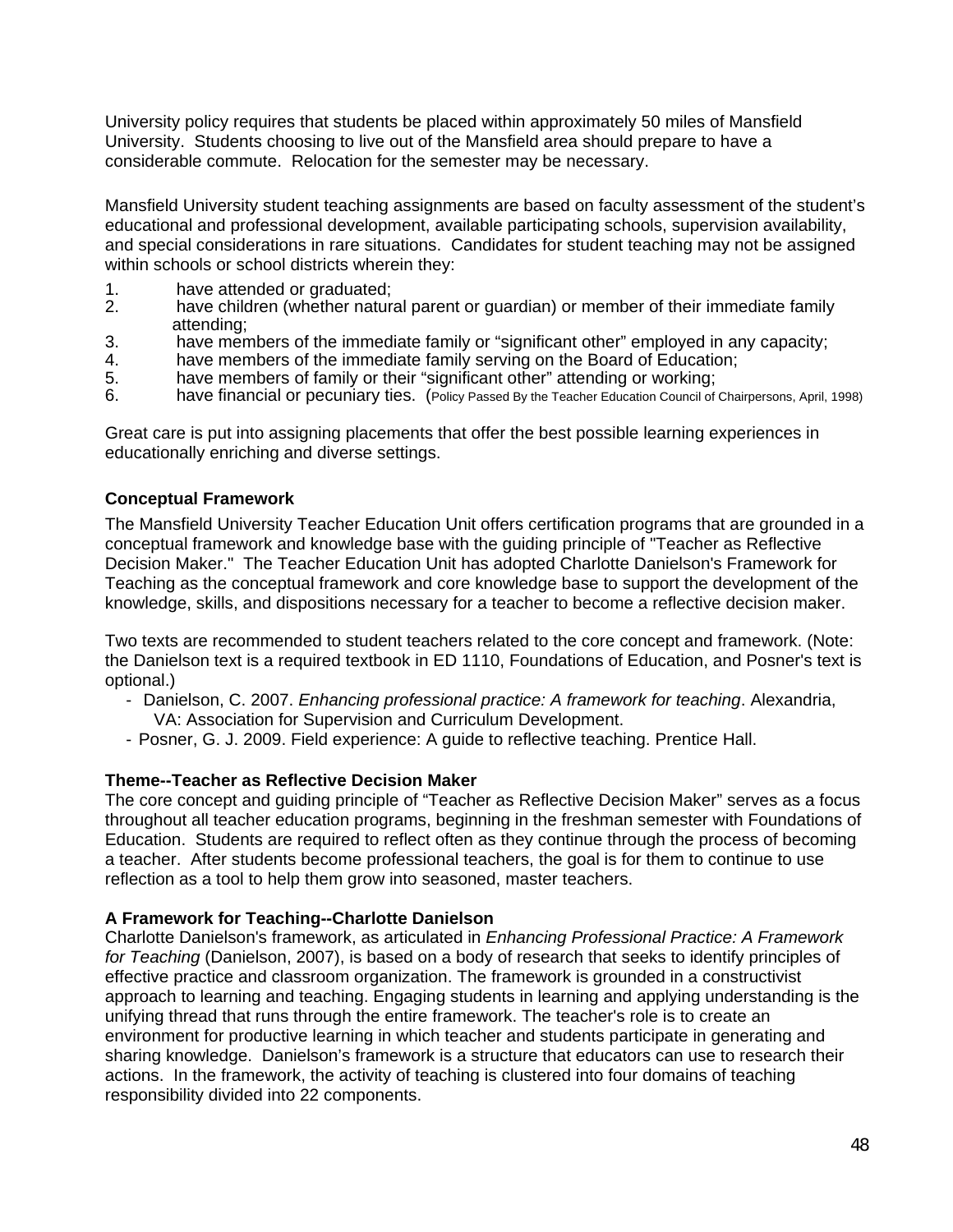#### **Student Teaching Qualifications**

To qualify for Student Teaching, a student must meet the following requirements:

- 1. Successful adherence to Chapter 354 guidelines/gates.
- 2. Application to enter student teaching one year in advance of the anticipated student teaching experience. Application meetings are held in September of the academic year preceding student teaching. See The Educational Field Experience Office in Retan 205 for details.
- 3. Completion of sufficient semester credit hours necessary to be able to graduate within the academic year during which student teaching is planned.
- 4. Adherence to academic standards as outlined in Mansfield University's "Policies and Procedures" handbook, "Student Guide and Academic Programs" booklet, and individual department handbooks.
- 5. Meet state requirements as established through Chapter 49.
- 6. Successful completion of all courses. All Incomplete grades must be completed in order to student teach.
- 7. Completion of the appropriate teaching method courses from Mansfield University related to the student's area of specialization; as well as the successful completion of all prerequisites as outlined in the student teaching application packet and departmental guidelines.
- 8. Approval for student teaching by the chair or the appropriate department chair.
- 9. Submission of a current negative tuberculosis test, proof of an Act 34 Criminal Record Check, Act 151 Child Abuse Clearance, Act 24, proof of a PA FBI background check, and proof of one million dollars of professional liability insurance. Please note the following: **fall student teachers'** clearances must NOT be dated prior to **February 1st** of the year that student teaching will take place. In addition, all clearances MUST be turned into The Educational Field Experiences Office in Retan Center no later than **June 30th**. **Spring student teachers'** clearances must NOT be dated prior to **June 15th** of the year prior to student teaching. In addition, all clearances MUST be turned into The Educational Field Experience Office in Retan Center no later than **September 30th**. Failure to comply with these critical dates will delay student teaching.

**Application for Student Teaching:** Student teaching should be carefully planned. A year in advance of student teaching, students will complete a formal application process through The Educational Field Experience Office. Students who do not apply for student teaching at the required time will need to plan to student teach at a later date. In situations beyond the student's control, the student's advisor can advocate that the student receive special consideration. The typical timeline is as follows:

- 1. Attend the September meeting (a year in advance of student teaching) designed to teach students about the application process and the steps that follow.
- 2. Complete the Student Teaching Application and turn into The Educational Field Experience Office in Retan 205 in October.
- 3. Attend the spring meeting discussing tentative student teaching assignments and the next steps to the process.
- 4. Receive confirmed assignments about 6 weeks before student teaching and complete the additional requirements necessary to begin the experience.

#### **Orientation Meetings and Other On-Campus Workshops**

Orientation meetings for student teachers are held at the beginning of the fall and the spring semesters to review student teaching policies and procedures. All student teachers are required to attend these meetings and may be dismissed from student teaching or receive a grade deduction of 10 points without appropriate prior approval and/or documentation for an emergency.After the initial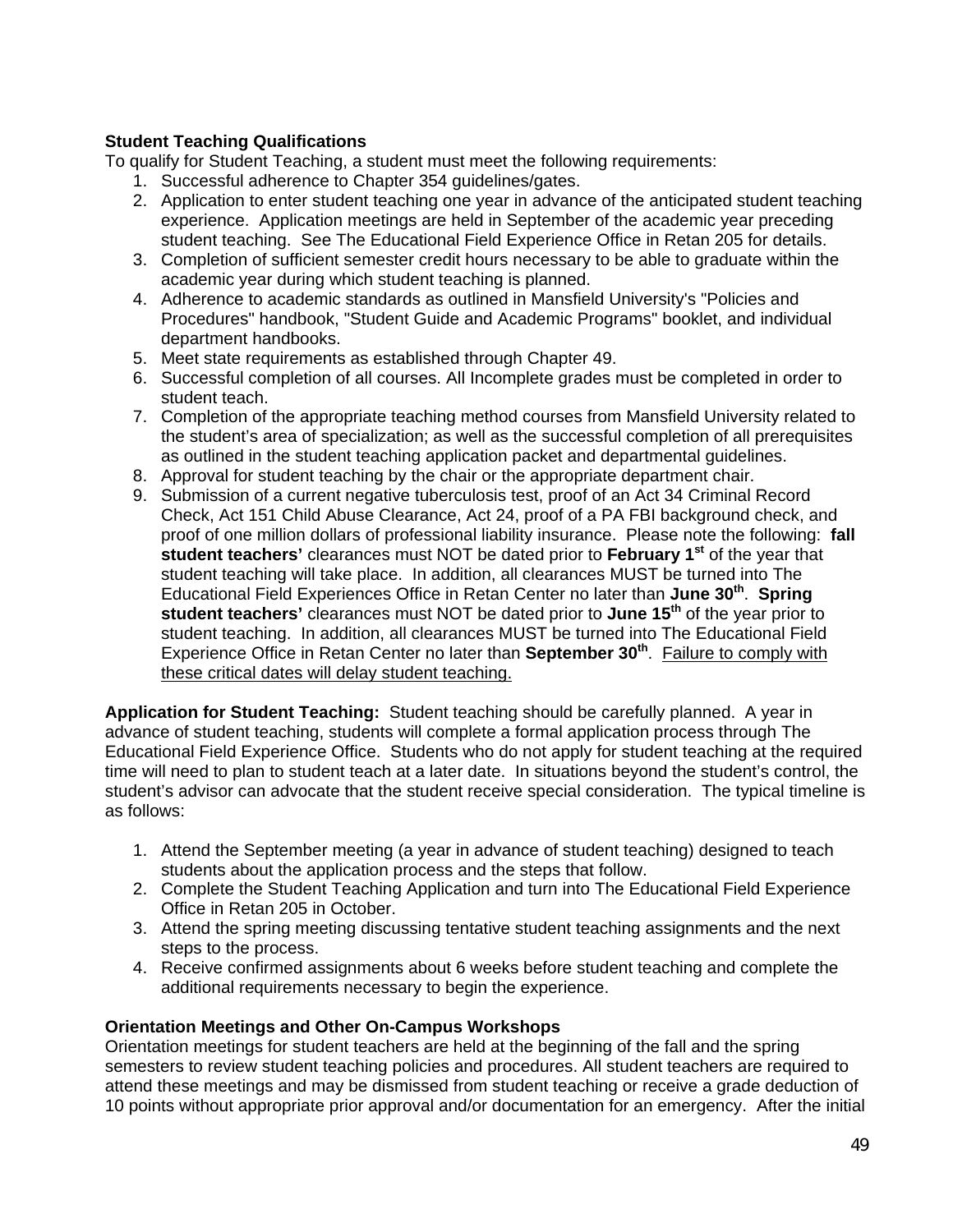orientation meeting, student teachers have the opportunity to meet with other university personnel and their university supervisors. If public schools are open, student teachers report to their cooperating teachers as the student teaching calendar directs. Professional dress is required at all on-campus workshops.

#### **Outside Activities/Classes during Student Teaching**

Student teachers are permitted to take a professional seminar course during student teaching. Since professional seminar class is held at Mansfield University, students must leave their school and travel to the university. Students are instructed to allow enough time for travel to the university plus 30 minutes or "travel time plus 30 minutes". Please discuss this procedure with each cooperating teacher and then complete the appropriate documentation forms in the back of this handbook. Permission to enroll for additional coursework is made in extreme cases and only for 3 credits (or less) that are necessary for graduation or certification. Students must submit the request (http://mansfield.edu/teacher/media/files/petition.pdf) the semester before student teaching on a petition form and get approval (well in advance) from the advisor, appropriate department chairperson, and the director of Field Experiences. Questions concerning this policy should be discussed with education advisors. Student teachers are strongly discouraged from holding a job while student teaching. If a student decides to work during student teaching, then he/she should complete the Work Statement in the back of this handbook and turn it into your university supervisor on the opening day of the semester. In extreme situations, if a conflict arises between the responsibilities of student teaching and the job, student teachers may have to choose between the two.

#### **Adherence to the Public School Calendar**

The student teaching semester begins and ends according to the university's calendar. During the semester, however, student teachers follow the calendar for the school district(s) to which they are assigned. The calendars of many school districts do not correspond to the Mansfield University calendar. Please take the time to review your assigned school district's on-line calendar and the student teaching on-line calendar.

- At the beginning of each student teaching assignment, students should review the university's calendar and the public school's calendar with the assigned university supervisor and cooperating teacher.
- Students are expected to make arrangements with the cooperating teacher to attend workshops or seminars that are scheduled by the university. Since these on-campus workshops are required, please discuss possible travel dispensation with the supervisor and the cooperating teacher if the placement is a considerable distance from the university.
- Attendance is required at all school district in-service programs offered during student teaching.
- Please check the Field Experience website for the calendar- http://mansfield.edu/teacher/

## **Emergency Closing of School**

Students must inform the university supervisor in the event of the emergency closing of the assigned school. During a strike or work stoppage, students should not report to the school to teach or participate in school activities. Students must contact the university supervisor immediately.

#### **Substitute Teaching during Student Teaching**

Student teachers may not serve as substitute teachers while they are student teaching. Student teachers normally do not hold the appropriate teaching certificate to substitute teach and are not protected by workman's compensation or school district liability insurance policies. If a student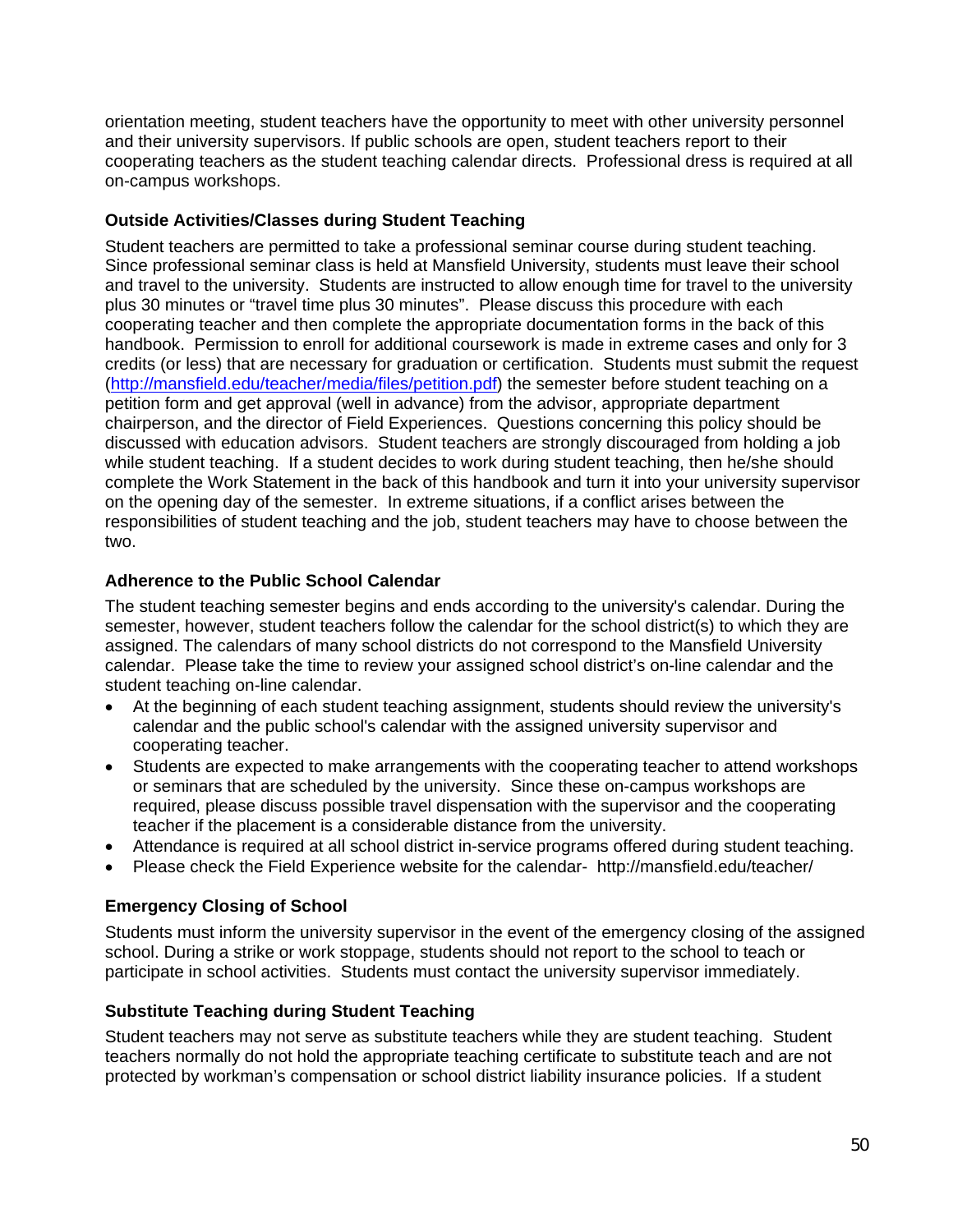teacher is asked to substitute teach, he/she should state that it is against Mansfield University policy and notify the university supervisor immediately. Let the supervisor handle the situation from there.

#### **Automobile Regulations and Housing**

It is each student's responsibility to arrange dependable transportation to the school. If a student drives or rides in a car for the purpose of student teaching, he/she should know the university's automobile regulations and follow them. If a student plans to use a car on campus at any time during the semester, the car must be registered with the University's Department of Police Services and Safety. Student teachers are often given preferred parking on campus for the student teaching semester. Never transport a student in a vehicle.

Students are responsible for securing housing during student teaching. Please use good judgment in obtaining acceptable housing and understand that university regulations relative to off-campus living are binding. Lists of possible residences may be obtained from local school authorities, newspaper listings, or local realtors.

#### **Professional Liability Insurance**

Student teachers must have one million dollars of professional liability insurance to participate in student teaching since they could be liable for negligence even when a certified teacher is present in the classroom. Students may obtain professional liability insurance by becoming (or by paying an additional fee, depending upon which organization you use) a member of a professional organization such as the Student Pennsylvania State Education Association (SPSEA) or the Council for Exceptional Children (CEC) or The National Association for Music Education (MENC). Students must provide evidence of liability insurance through one of these organizations or through their own insurance provider (personal insurance must guarantee professional liability coverage up to a million dollars). Applications for the SPSEA, CEC, MENC are available at http://mansfield.edu/teacher/.

#### **Health Insurance**

While it is unlikely, occasionally injury or illness occurs during student teaching. It is highly recommended that you carry health insurance while you are student teaching. You are not covered by workman's compensation while you are at the public school, nor are you covered by Mansfield University. You are responsible for any medical expenses, regardless of cause, that may occur during student teaching. For more information on health insurance, please go to http://www.bollingerinsurance.com/mansfield/

## **Student Teaching and the Law**

Student teachers are not a professional employee of the school district and do not have the same legal rights, responsibilities, or protections as a teacher employed by the school district.

- Students should follow local school district policies related to classroom discipline and other issues.
- It is the student's responsibility to obtain copies of the school's discipline policy and other policy handbooks from the cooperating teacher or school administration.
- Students should carefully review such handbooks and discuss critical policies with the cooperating teachers during the early days of each student teaching assignment.
- If a student should become involved or threatened with prosecution as a result of any activity to do with student teaching, he/she must contact the university supervisor and the Field Experience Office immediately.
- Student teachers should uphold the Code of Professional Practice and Conduct for Teachers as well as the Teacher Education Disposition Policy (both are printed in the back of this handbook).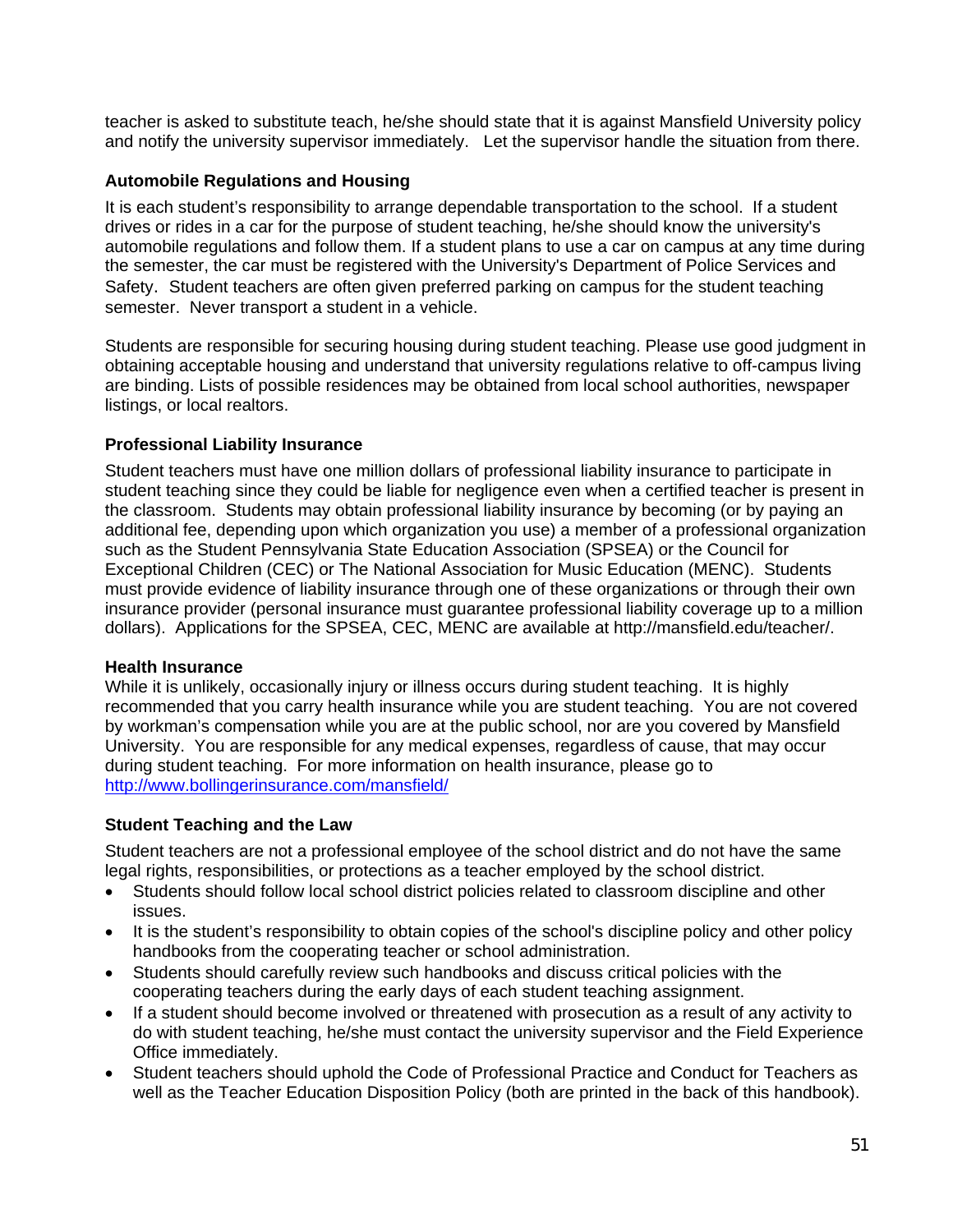Possible removal from student teaching may occur if there are problems concerning these policies.

#### **Child Abuse**

The goal of the Child Protective Service Law is to protect children from abuse, ensure their opportunity for healthy growth and development and, whenever possible, to preserve and stabilize family life.

- School personnel, along with student teachers, have a legal obligation to make a "good faith" report of suspected child abuse.
- Each school or district should have procedures for making reports of abuse. Student teachers are responsible for becoming familiar with the procedures for responding to child abuse in the school district and acting accordingly.
- If a student teacher suspects abuse, it must be reported to the cooperating teacher at once and followed up with a written statement regarding the suspected abuse. Keep a copy of the written statement for future records. Student teachers should also discuss the suspected abuse with the university supervisor.

## **Corporal Punishment**

Mansfield University's policy strongly prohibits student teachers from using corporal punishment.

- Students should be familiar with and follow the discipline policies of the student teaching district(s).
- Students should never be involved in administering corporal punishment to a student.
- Positive reinforcement and teaching the desired behavior (APL) should be utilized.

#### **Drugs and Controlled Substances**

Student teachers who are found to use or possess controlled substances can be charged with a felony. This also includes supplying to or participating in drug or alcohol-related activities with students or minors. If a student engaged in such activities the following could occur:

The student could

- Establish a criminal record.
- Be suspended immediately from student teaching pending investigation and resolution of charges. Conviction for a drug related felony will result in termination of student teaching and removal from Teacher Education Certification Candidacy.
- Be dismissed from Mansfield University with loss of right to a tuition refund.
- Be ineligible for a teaching certificate in the Commonwealth of Pennsylvania and most likely in other states and territories of the United States.

## **Tobacco Use**

Student teachers may not take any form of tobacco products onto school grounds, nor may a student supply or participate in tobacco use with public school students or minors. Engaging in these activities may result in suspension or termination of student teaching.

## **Cell Phones and Personal Computer Usage**

Time spent in schools during student teaching is not personal time. Student teachers have a professional job to do, and total attention must be given to the learning and teaching environment. As a result, personal activity is prohibited, unless otherwise approved. School computers are for professional use only. Student teachers should not be accessing personal social networks or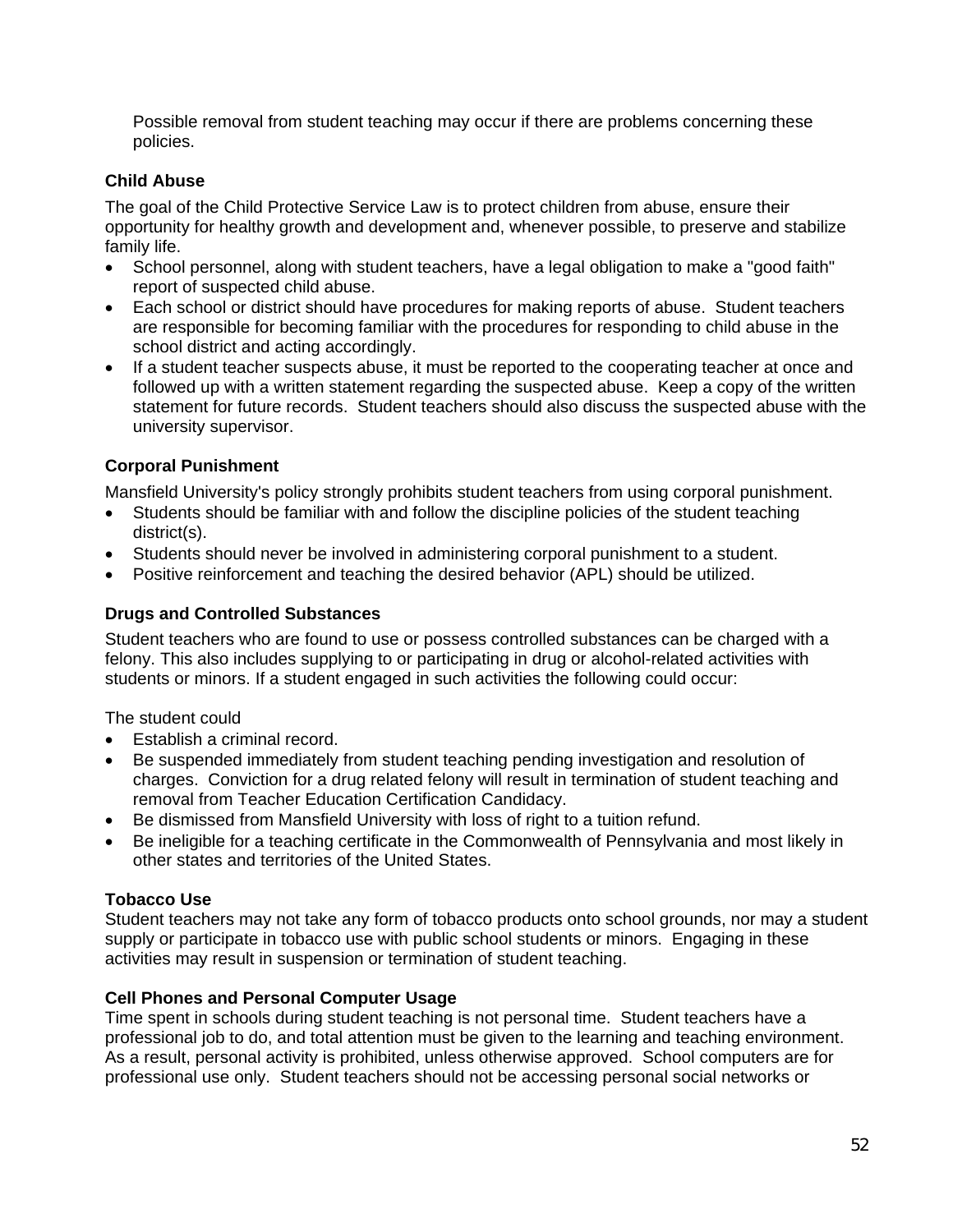personal sites for any reason. Cell phones (texting) are also not allowed. Please leave cell phones at home or in the car.

#### **Inappropriate Behavior during Student Teaching**

The university recognizes that it is a privilege for its student teachers to work in area public schools. Student teachers are expected to behave in a professional manner at all times, whether on or off school grounds. The Code of Professional Practice and Conduct for Teachers and Teacher Education Disposition Policy, both published in the back of this handbook, should be used to guide appropriate behavior. Student teachers may not share private life activities with students on or off school grounds. This is to include personal web pages, chat room activity, blogs, Twitter, etc. If the cooperating teacher, principal, supervisor, or other authorities report unprofessional conduct on the part of a student teacher, such reports will receive prompt attention by university officials and appropriate action will be taken. Suspension or termination of student teaching without a tuition refund may result.

## **Copyright Law**

Student teachers must adhere to copyright laws pertaining to the use by teachers of photocopies, videotapes, and computer software programs. Under fair use doctrine, the law allows teachers to make single copies of copyrighted material for teaching or research but is more restrictive in the use of multiple copies. Short works can be copied. Poems or excerpts cannot be longer than 250 words, and copies of longer works cannot exceed 1,000 words or 10 percent of the work (whichever is less). The law limits the use of copies to one course and limits the material copied from the same author, book, or magazine during the semester. Citations for the purpose of attribution should be used when materials have been copied, adapted, or excerpted from a published piece. For more information and a chart outlining copyright requirements for various types of documents, including materials from the web go to: http://home.earthlink.net/~cnew/research.htm#Teachers%20and%20Fair%20Use

## **Termination of Student Teaching**

Though rare, occasionally a student teaching assignment will be terminated by either the student or the university.

## **Voluntary Student Withdrawal or Dropping Student Teaching**

The decision to withdraw from student teaching is a major decision with severe consequences. Without student teaching, you cannot complete an education degree or state certification. Such a decision should not be made quickly or lightly.

- Student teaching is a course and as such, it follows the same drop dates as on-campus courses.
- Students should discuss in person the decision to drop student teaching with the university supervisor and the cooperating teacher before actually dropping student teaching. If a student fails to do so and wishes to student teach in a later semester it will create problems.
- If a student drops student teaching in the middle of an assignment, he/she should say good-bye to the children before leaving. Public school students often become attached to student teachers and are confused and hurt when one leaves abruptly.
- A student who has dropped out of student teaching and wishes to complete student teaching in a later semester must reapply for student teaching and receive permission to retake student teaching from the Teacher Education Council (TEC).
- If a student decides to leave the teaching field, he/she should contact an advisor to discuss options for completing other degrees.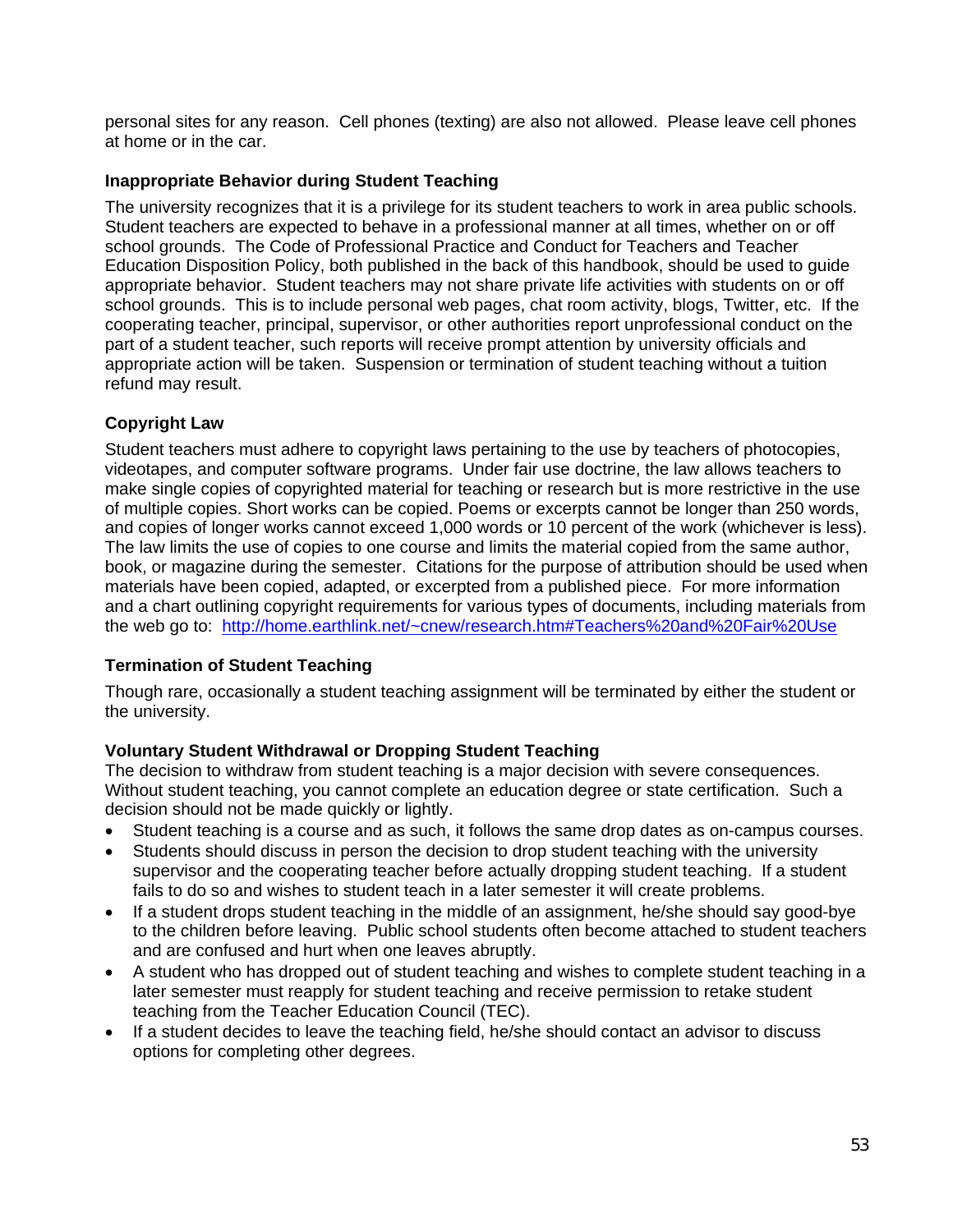#### **University Termination of Student Teaching**

If a student is found to be acting in a way that endangers children, is in violation of school and/or university policies, is in violation of the law, or shows disrespect and insubordination towards local public school or university personnel, he/she may be removed / terminated from student teaching at the discretion of the university. The following conditions provide examples of (but are not limited to) what constitutes reasons for an unscheduled removal:

- the student's disregard for the Pennsylvania Code of Professional Practice and Conduct for Educators (PDE, 1991),
- the student's failure to abide by the field experience guidelines established by the Teacher Education Unit
- the student's failure to demonstrate appropriate teaching dispositions as established by Mansfield University Teacher Education Dispositions Policy,
- the student's disregard for the policies, protocols, and procedures established by the host school district,
- the student's inability to build and maintain a positive relationship with the hosting school or participating teacher
- the student's breach of confidentiality
- the student's unsatisfactory academic performance within a school district
- the student's inappropriate use of technology, including on-line activity

An unscheduled removal is a very serious matter and a student may be asked to leave (or not return to) a field placement or course experience without prior notice. If a situation arises that could possibly be grounds for a student being removed from a course experience or field experience, the TEC Chairperson, relevant Department Chairperson(s), and the Field Director (or designees) will work to assess the situation, create a plan of action for changing behaviors that have been questioned, or remove the student from the experience. Where applicable, a student may be temporarily suspended from a field experience or course of study until the necessary coordination of a meeting can be arranged within five University business days.

- Student teachers must complete both assignments to receive a grade in Student Teaching. Therefore, early removal of a student from student teaching leads to either a grade of "F" or an Incomplete. The assigning of an incomplete grade is at the discretion of the university supervisor in consultation with the department chairperson and the director of Field Experiences. A student receiving an Incomplete must write a formal request to the Teacher Education Council (TEC) explaining the situation, discussing the actions he or she has taken to rectify the situation, and planning for future success. In addition, the student must request another placement to finish the student teaching assignment. TEC will decide whether or not a student will be granted a second placement to remove the Incomplete grade or whether the Incomplete will revert to an "F."
- If a student teacher receives an "F" in student teaching and would like to repeat student teaching, he/she must present a request before the Teacher Education Council. The decision to readmit a student to the program and allow the student to student teach is at the discretion of this council.
- If a student decides to leave the teaching field, he/she should contact an advisor to discuss options for completing other degrees, such as the Liberal Studies degree. Also, contact the Career Development Office for further help in redirecting course study.

**Program Removal**: A student may be dismissed from an education program as a result of his/her termination from a field experience or from a course. In rare situations such as this, the student will not be allowed to readmit to education programs at Mansfield University.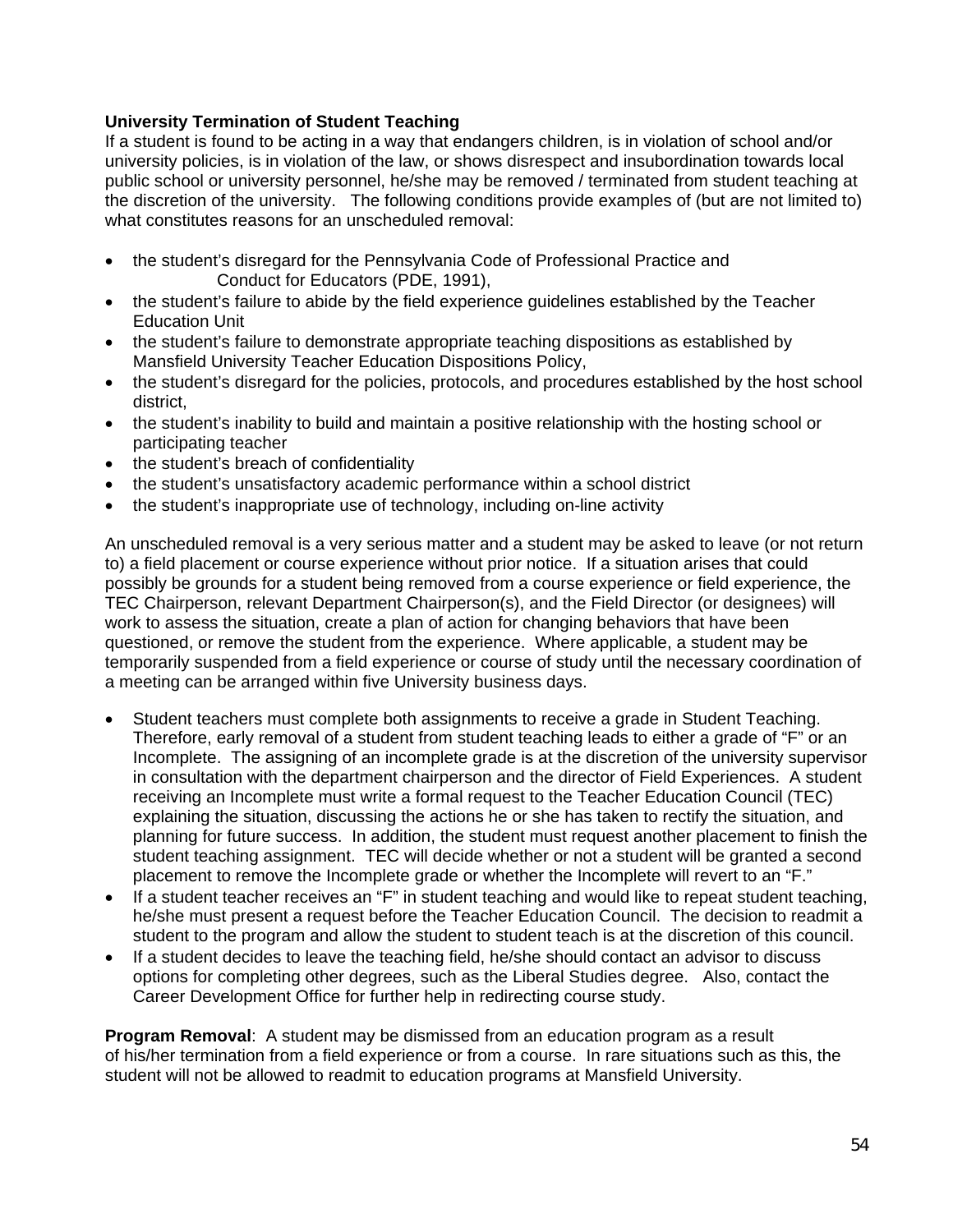**Appeals:** Procedural appeals may be made in writing to the Dean of Education, Professional, and Graduate Studies within five (5) University business days from the date they were notified of the decision.

#### **Updating Address Information**

It is absolutely vital that all students, including student teachers, update their addresses with the appropriate offices on campus so they can receive important information (including Commencement information) that university staff has to send to them throughout the semester. All students should follow the included guidelines:

- If the student teacher is residing at home during their assignment, and lived in a dorm or some other type of local, off-campus housing during the previous semester, then he or she should contact Bonnie Phelps at 662-4934 in the Housing Office prior to the start of the semester. All university correspondence will then be sent home during the semester, as the home address will become the default local address for the university. If the student teacher is residing at home and he or she needs to change his or her home address due to a move, he or she should contact the Registrar's Office, either in person, through a phone call, or by going to the Registrar's Office home page to print off a Change of Address form to mail or drop off.
- If the student teacher is residing in a dorm or some other type of local, off-campus housing other than home – even if this housing is an hour away from Mansfield – as long as it is not "home," the student should contact Housing if their local address is changing during their student teaching semester. All correspondence from the university will then be sent to this local address.
- If the student teacher has only ever resided at home during their university experience, and he or she is going to also live at home to student teach, then the student should contact the Registrar's Office only if his or her home address has changed due to a move.

#### **Permanent Employment**

School districts wishing to hire a student teacher who has met all state and university requirements, including Professional Seminar, for certification and graduation may make individual requests from the appropriate department and The Educational Field Experience Office to have a student released from student teaching to secure permanent employment. Each case will be reviewed on an individual basis with the best interest of the student in mind.

#### **Pennsylvania Certification (TIMS)**

Student teachers will need to meet state certification submission requirements in order to secure certification after the successful completion of student teaching. Please use the following web link for information concerning applying for Teacher Certification in Pennsylvania: A Guide for Mansfield University Students to navigate the TIMS Online System –

http://esd.mansfield.edu/media/files/TIMS%20User%20Guide%20v1%20120615.pdf.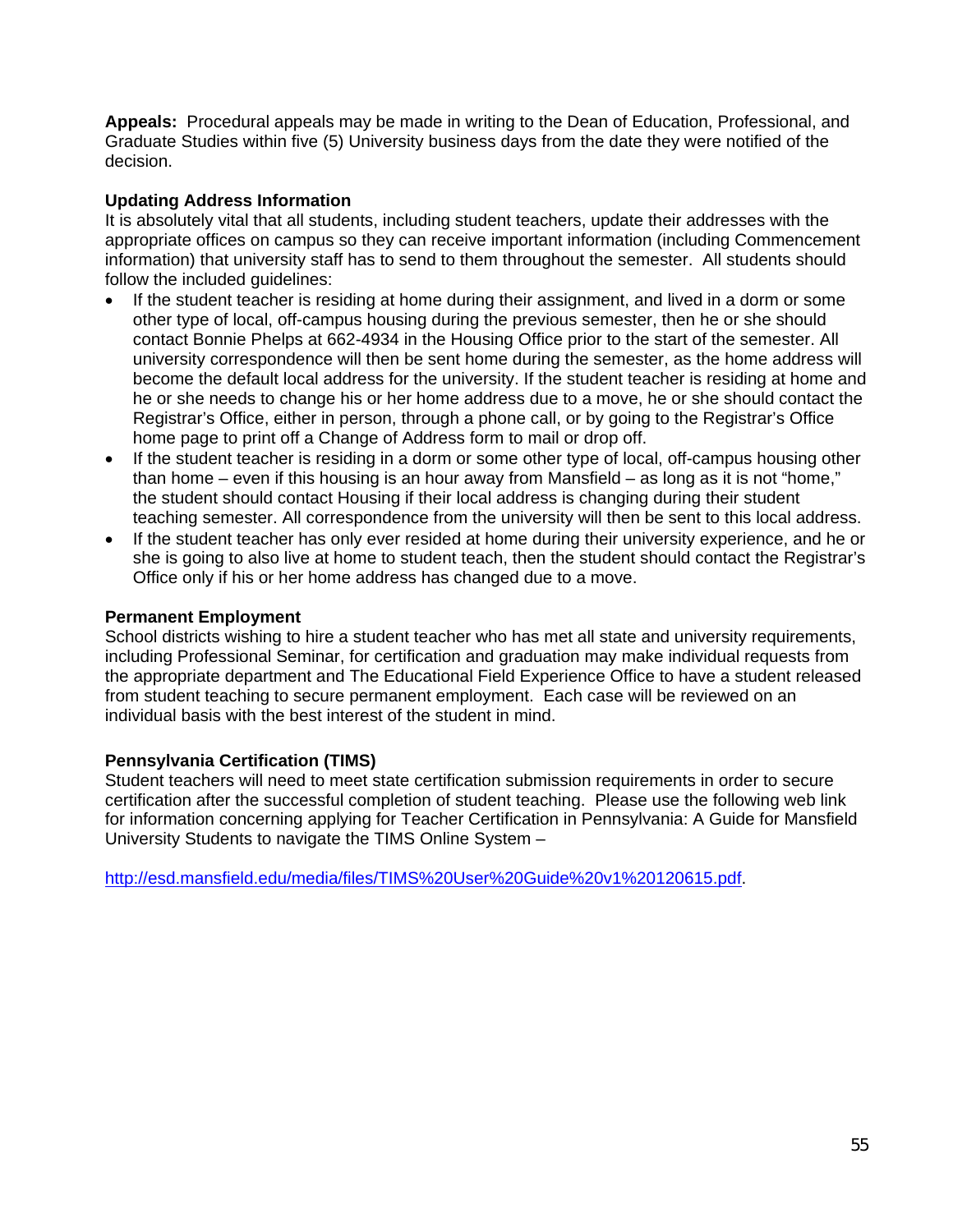#### \_\_\_\_\_\_\_\_\_\_\_\_\_\_\_\_\_\_\_\_\_\_\_\_\_\_\_\_\_\_\_\_\_\_\_\_\_\_\_\_\_\_\_\_\_\_\_\_\_\_\_\_\_\_\_\_\_\_\_\_\_\_\_\_\_\_\_\_\_\_\_\_\_\_\_\_\_\_\_\_\_\_\_\_\_\_\_\_ **Student Teaching Responsibilities**

#### **Student Teaching Calendar**

A student teaching calendar of in-service activities during the student teaching semester is prepared by The Educational Field Experience Office in conjunction with the Field Experience Committee, an ad hoc committee from Teacher Education Council (TEC).

- Student teachers must follow the Student Teaching calendar in conjunction with the School District calendar. Student teaching calendars are available through The Educational Field Experience web page. Fall and spring breaks, if any, are to be taken according to the public school district calendar, not the Mansfield University calendar.
- On-campus programs are required. Please make arrangements with the cooperating teacher to be absent from the school site to attend these. Please discuss travel provisions with both your supervisor and your cooperating teacher if your placement is a considerable distance from the university and special dispensation is necessary. Also, please organize your life around these dates. Schedule all interviews, doctor appointments, and classroom activities around these mandatory meetings. Professional dress and attitude are expected during these workshops. Failure to abide by these standards may adversely affect your ability to continue student teaching or revert in a grade reduction.
- The student teaching calendar and other information is available on the web at: http://mansfield.edu/teacher/

#### **Public School Policies and Procedures**

A student teacher participating in a school district is acting as a professional educator, and regulations governing a regular teacher in the school apply also to the student teacher. It is each student teacher's responsibility to obtain a copy of all school policies and procedures which a teacher is required to follow including, discipline, illness, safety, crisis plans, emergency plans, etc.

## **Full Participation in the Public School**

The ultimate goal of student teaching is for the student teacher to experience the broadest possible range of teacher activities and responsibilities.

- Student teachers are expected to be in the cooperating teacher's classroom for the full school day unless an exception has been approved by the cooperating teacher and the university supervisor.
- Student teachers should plan the semester's schedule (i.e., travel arrangements, etc.) so that they can participate in the full program of professional activities in the assigned school, including extracurricular and other non-instructional responsibilities that would normally be the responsibility of the cooperating teacher.
- When approved by the principal and the cooperating teacher, student teachers are encouraged to participate in parent-teacher meetings, teacher committee meetings, staff meetings, in-service programs, and school projects.
- Student teachers may not be excused by the cooperating teacher from school or student teaching activities except in case of illness or an emergency. If a student wishes to plan to be absent from student teaching for some reason, he/she must obtain permission from the university supervisor, in addition to the cooperating teacher, in advance of the anticipated date of the absence.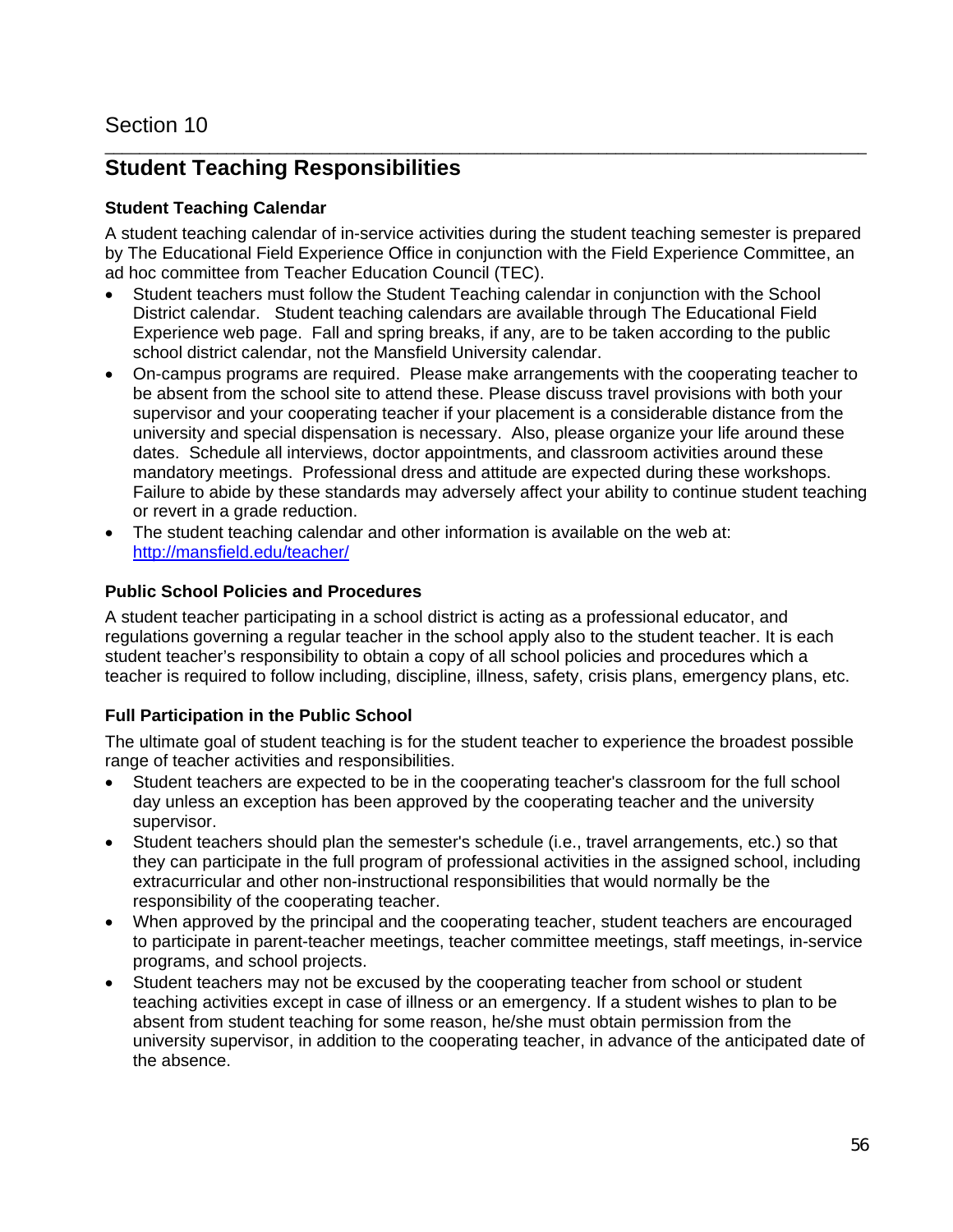#### **Absences**

For any absence, planned or unplanned, student teachers must notify the cooperating teacher and the university supervisor (and in some cases the school office). **Advanced** permission is needed from the university supervisor to miss any student teaching obligations because of campus or outside commitments or activities. Appropriate verification is required.

#### **Emergency absences**

- Illnesses: Students should handle absence due to illness in the same manner as is required of a teacher in that district. Make sure the cooperating teacher has all lesson plans, photocopies, notes, etc. needed to execute the plans for the day. Make sure BOTH the cooperating teacher and supervisor are called ASAP. Please make sure appropriate doctor verification is available.
- Road and weather conditions: Absences related to road and weather conditions are acceptable when approved by local school authorities. In all cases, however, student teachers should exercise caution and use best judgment.
- Accidents and transportation breakdown: Student teachers should report late arrivals due to transportation as soon as possible to school authorities in the manner prearranged with the university supervisor and cooperating teacher. (Please note: Problems related to transportation should not occur regularly. It is your responsibility to arrange for dependable transportation to the school.)
- Death in the immediate family: Student teachers may be absent because of a death or funeral in the immediate family; students should notify the cooperating teacher and university supervisor as soon as possible when such a situation occurs. Please prepare to have verification available.

#### **Absences requiring prior approval**

In the case of planned absence for such events as job fairs, professional conferences, and interviews, students should request approval from the university supervisors and cooperating teacher to be absent from student teaching duties well in advance of the event. Approval of both parties is necessary. In addition, students must ensure that the cooperating teacher has lesson plans and anything else needed to execute lessons throughout the day.

## **Student Teacher Activities and Responsibilities at the School**

Mansfield University student teachers are expected to complete all requirements described in this handbook, plus any additional requirements of their department or university supervisor. Student teachers should discuss any questions they have with their university supervisor and cooperating teachers. This essential need for communication rests with the student teacher.

## **Dress and Grooming**

- Student teachers must be well groomed and wear professional attire. Dress as formally as possible, for dress and demeanor are important factors in eventual recommendations and referrals. Dress for the job you want, and remember that the cooperating teacher already has a job. Consequently, the cooperating teacher may dress less formally than the student teacher should dress. Student teachers should dress in accordance with the norms of the (professional) local community. For both sexes, display of body, face, and tongue piercings or tattoos are not permitted. In addition, unusual colored eye contacts, hats, blue jeans, or other nonprofessional attire is not acceptable. Tight, low-cut, or revealing clothing are unprofessional and should be avoided. Displaying undergarments or midriffs is also prohibited.
- If in doubt about what is appropriate, students should discuss what to wear with the university supervisor and cooperating teacher.
- If the cooperating teacher or university supervisor feels attire is inappropriate, students will be asked to change. Suspension or termination from student teaching may result if the warning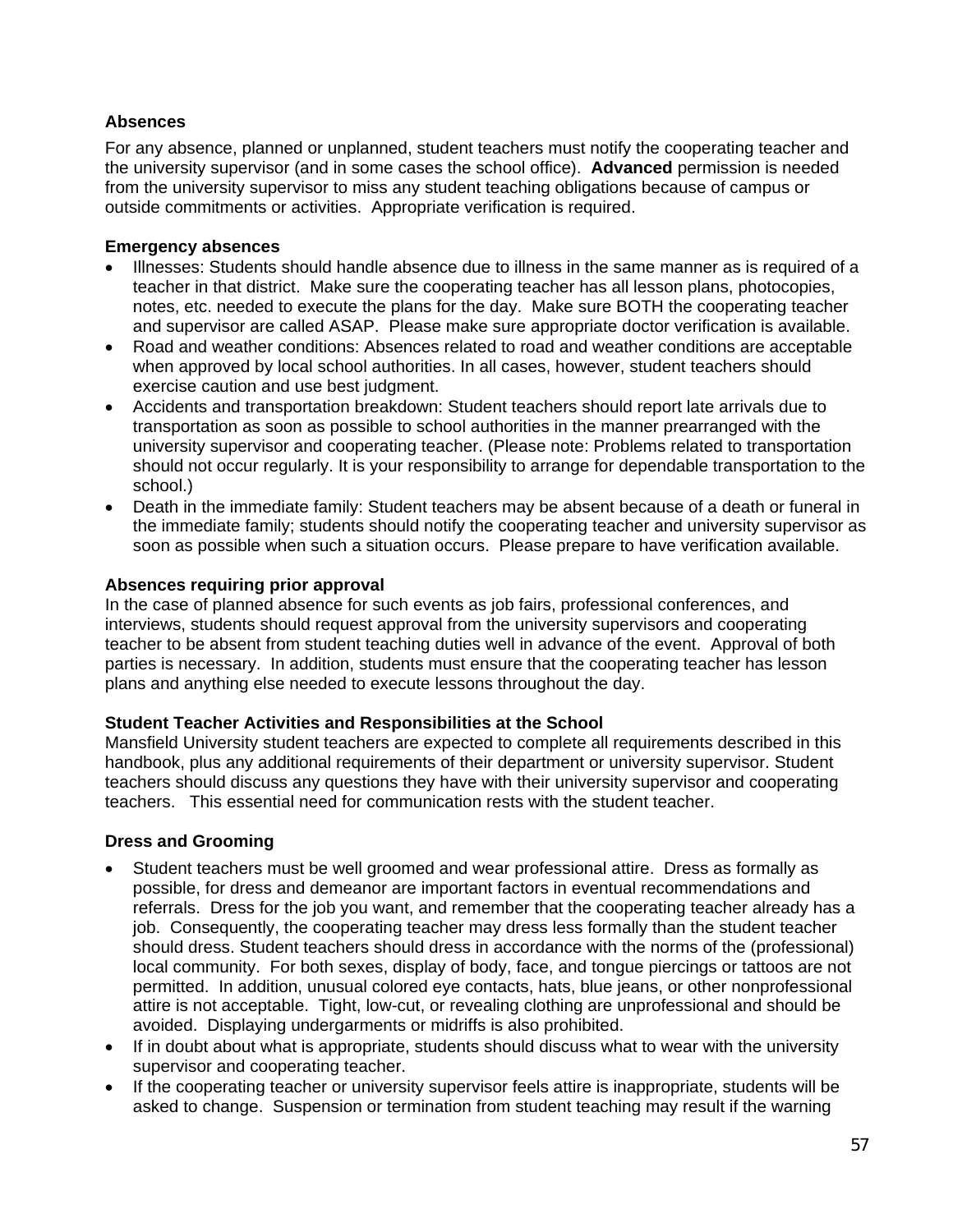goes unheeded. Teachers are part of a professional career and should represent the strongest possible positive role model for children.

 Many schools participate in a "Dress-Down Day." Student teachers are encouraged to participate; however, care must be exercised to maintain a level of professionalism even while "dressed down." Dress in a manner that clearly defines you as the teacher. Never look like the students. So, instead of wearing jeans, a t-shirt, and sneakers on "dress down day," wear khakis and a polo shirt or nicely pressed, good-quality jeans with a blazer and dress shoes.

#### **Gradual Induction and Full-time Teaching**

- Students should begin student teaching assignment by spending time observing the cooperating teacher's classroom to learn students' names, become familiar with classroom routines, and develop an understanding of the cooperating teacher's expectations for the students. Ask for a copy of the faculty and student handbooks in order to study them.
- Students will gradually begin to team teach with the cooperating teacher and then slowly begin to teach different classes until (by the end of the experience) the student is able to manage teaching the cooperating teacher's whole day for a short time. Students will not be expected to begin teaching the first week of student teaching. It will be a gradual induction. In addition, the cooperating teacher will be available to help students through any difficulty he/she may have. ASK for help. The cooperating teacher may have students begin teaching by tutoring or teaching a small group of students in a familiar subject area. Look for ways to help the cooperating teacher. Try to circulate around the room and answer questions or help a student who doesn't understand. Find ways to get involved. Be proactive. Don't wait for the cooperating teacher to initiate, but approach the cooperating teacher and ask how to get started. Cooperating teachers want to see a student teacher's initiative, high energy, and enthusiasm for teaching.
- Students should be prepared for high levels of stress and physical exertion during student teaching. The demands of planning and executing productive learning activities for all of your students can leave you exhausted, confused, and discouraged. This is normal, especially during the first student teaching assignment.
- Student teachers must be able to maintain a classroom in which learning can take place. Students should understand the cooperating teacher's policies in regard to classroom management and discipline and strive to be consistent with those guidelines. Remember, student teachers are a guest in this teacher's classroom. Students may not agree completely with the philosophy of education adopted by the cooperating teacher; however, the student teacher should be respectful and execute his/her responsibilities as directed. Student teachers will have plenty of time to develop their own ideas as a teacher when they have their own classroom. Watch and learn. There is much to learn from a veteran teacher.
- It is customary for student teachers to assume full responsibility for most duties of the cooperating teacher for a few days/weeks in each student teaching experience. The cooperating teacher, in consultation with the university supervisor, will determine the best time to begin fulltime teaching and how long the student teacher will have full teaching responsibilities. Students may be asked to relinquish full-responsibility of teaching before the end of the assignment to allow the cooperating teacher to smoothly resume most of the teaching before the student leaves.
- In some cases, the cooperating teacher and the university supervisor may decide that student teacher is not ready to handle full responsibilities. When this occurs, it is usually reflected in the final evaluation grade. In rare situations, the student teaching assignment may be suspended or terminated.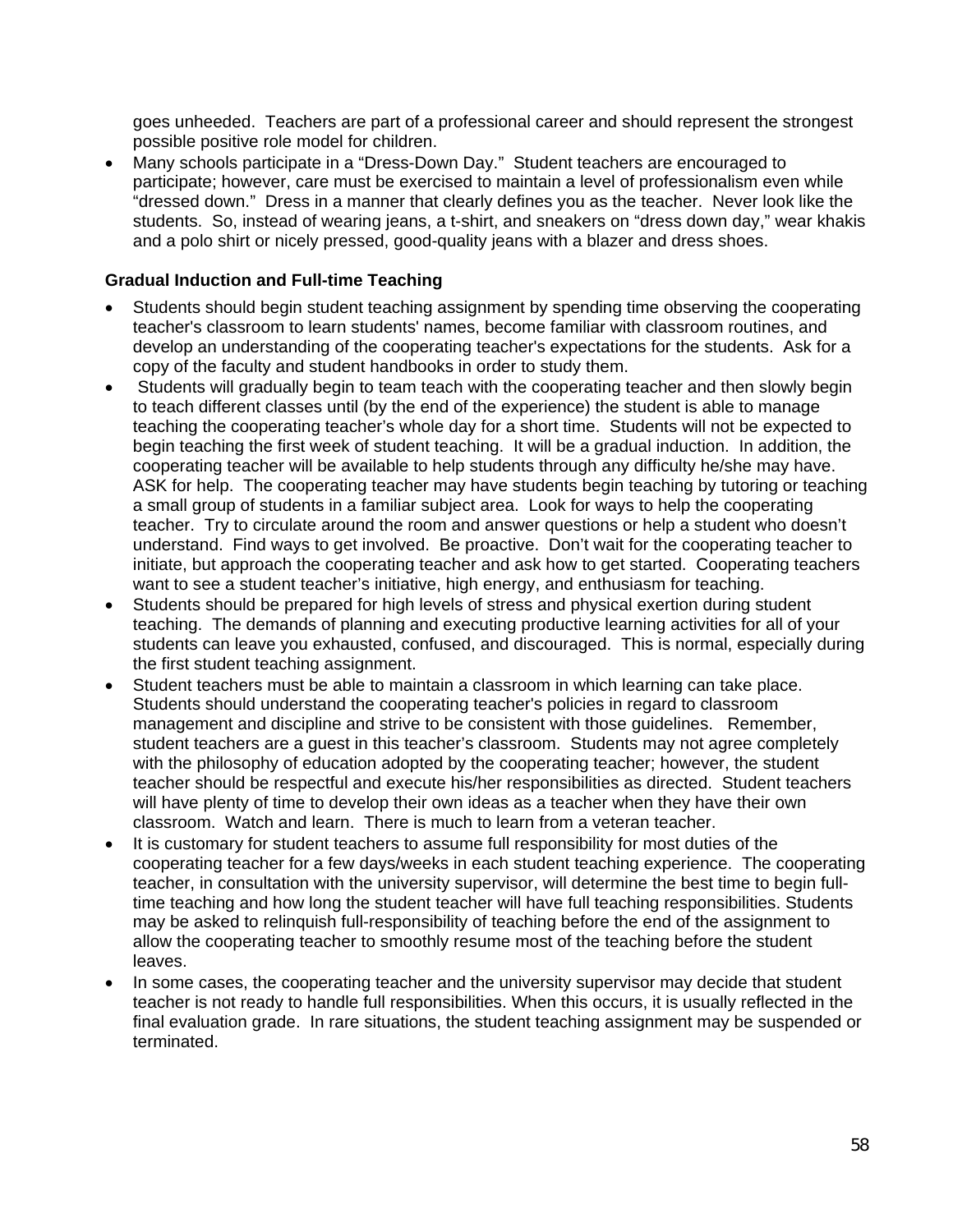## **School and Community**

Student teachers should learn as much as possible about the operations of the school and the nature of the surrounding community.

- Students' professional responsibilities do not end when they leave school property. As a student teacher, each will be watched by parents and teachers who will judge whether or not they will be a positive influence on their children. It is up to each student to understand this reality and respond to it in a positive fashion.
- Student teachers should take advantage of the opportunities to learn as much as possible about the classroom teacher's entire responsibilities including attending PTA meetings, sitting in on parent conferences (with permission), participating in faculty and team meetings, and taking part in extracurricular activities.
- In the school, student teachers must be familiar with the cooperating teacher's weekly schedule, the school's emergency and fire procedures, the services of the school media/technology center, where teaching supplies are stored, etc.

## **Relationships with the Cooperating Teacher**

It is extremely important for you to establish good working relationships with your cooperating teachers. Student teachers should

- Attempt to set up regular times during the week when you can meet to talk with the cooperating teacher. These meetings should remain professional at all times.
- Take the initiative in assisting the cooperating teacher in managing the classroom and in teaching.
- Try to be consistent with the cooperating teacher's classroom management and discipline.
- Not argue with your cooperating teacher. Rather attempt to come to an understanding or discuss the matter with your university supervisor.
- Not assume that because you learned a different way to accomplish something that it is the only way or the best way. Be flexible and draw on the cooperating teacher's years of experience.
- Remember that you are a guest in the school. You are not there to change or criticize the cooperating teacher or the school system.

## **Gossiping and Complaining**

"Don't …Schools are small communities of their own with their own measure of gossip and rumor".

- Student teachers should scrupulously avoid becoming involved in such counter-productive activities. The admonition to avoid gossip extends beyond the school building.
- As professionals, student teachers bear a responsibility to refrain from criticizing school personnel with others outside of the school.

## **Disputes and Problems**

Although student teachers undoubtedly do a great deal of teaching in the classroom, they must remember that they are guests of the school system.

- The ultimate responsibility for the students in the classroom rests with the cooperating teacher and the school administration.
- If a student teacher finds herself in a beginning dispute with a parent or an administrator, she should let the cooperating teacher intercede.
- Student teachers should notify the university supervisor immediately if any incident occurs. The cooperating teacher and the university supervisor may choose to involve the student directly in resolving such matters, but it is the cooperating teacher's responsibility to prevent the problem from becoming larger.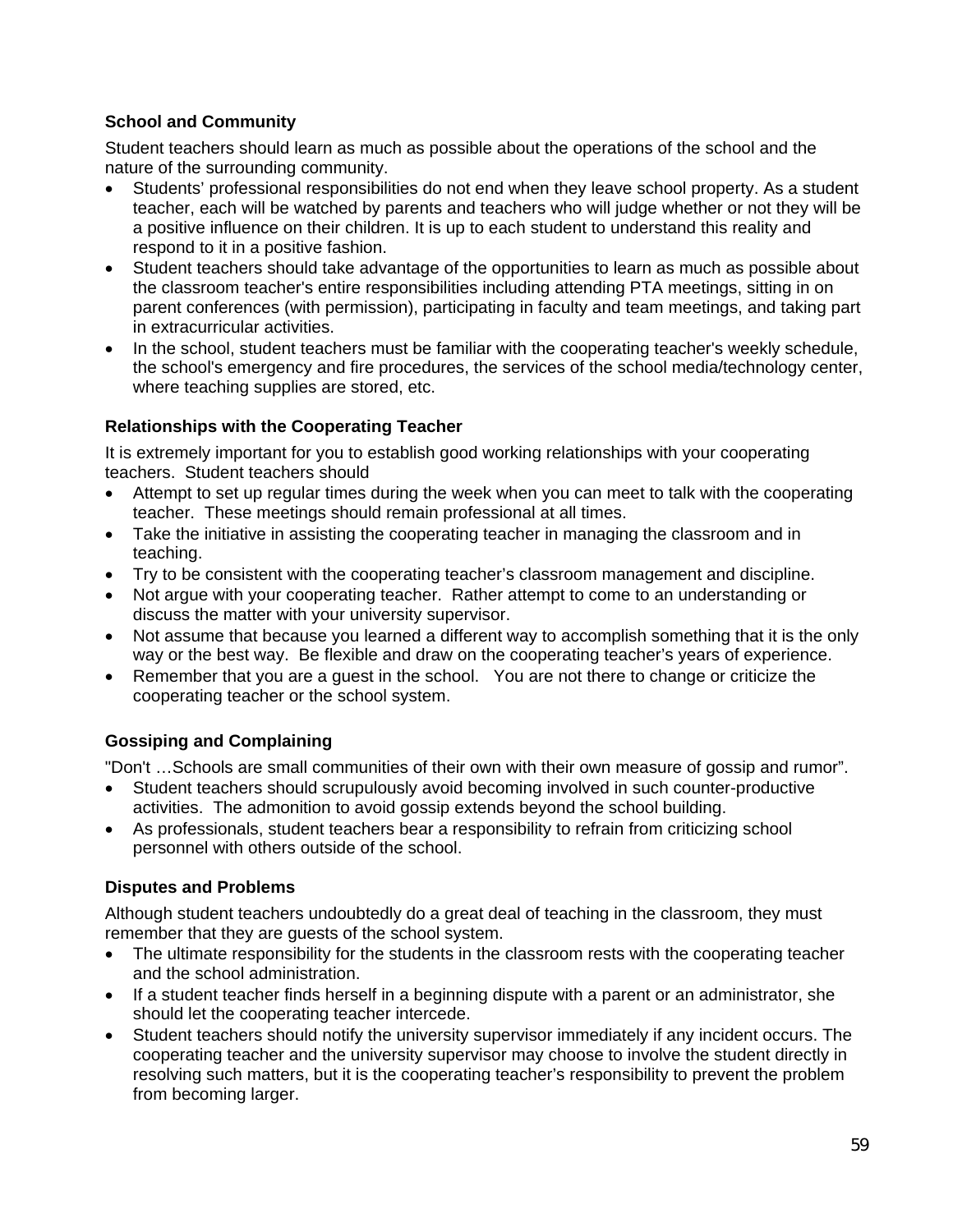## **A Weekly Checklist for Student Teachers**

The Teacher Education Unit recommends student teachers use the following checklist during their student teaching assignments:

## **Before Student Teaching Begins**

- Secure proof of clearances.
- Arrange housing and transportation.
- Prepare a professional wardrobe.
- Contact the first cooperating teacher by telephone or letter.
- Review the *Mansfield University Teacher Education Field Experience Handbook*.
- Visit the Mansfield University Career Development Office.
- Prepare a student teaching notebook or set of folders.
- Start a journal. Begin some of the reflective exercises.

#### **Week 1**

- On your first day bring clearances with you to give to the principal.
- Wear MU identification badge to school at all times.
- Get acquainted with the school building and the community.
- Meet the principal, teachers, special teachers, librarian, and staff.
- Draw a floor plan of your classroom; develop a seating chart and learn students' names.
- Observe and discuss with your cooperating teacher about his or her classroom management system.
- Offer assistance (e.g., working with individual students, housekeeping, grading, creating a bulletin board).
- Take systematic notes while observing your cooperating teacher. Ask questions about occurrences that you do not understand.
- Begin to develop very complete plans for your first lessons. Have these lessons critiqued and approved by your cooperating teacher.
- Write in your journal.

#### **Week 2**

- Continue Week 1 activities, including observations and other orientation activities.
- Continue your lesson planning.
- Set up a regular meeting time with your cooperating teacher to discuss teaching and classroom management issues.
- Complete the reflective exercise, "Setting Specific Goals".
- Remember that you are expected to participate in the tasks and activities that your cooperating teacher does (e.g., hall duty, after-school activities).
- Write in your journal.

## **Week 3**

- On the bottom of each lesson plan, reflect in writing about each lesson you teach. What would you repeat and what would you change? Why?
- Begin planning a unit of instruction.
- Remember the requirement for a multicultural lesson.
- Remember the requirement for two special education experiences. (Special education student teachers should include two regular education experiences.)
- Continue classroom observations of your cooperating teacher and other teachers.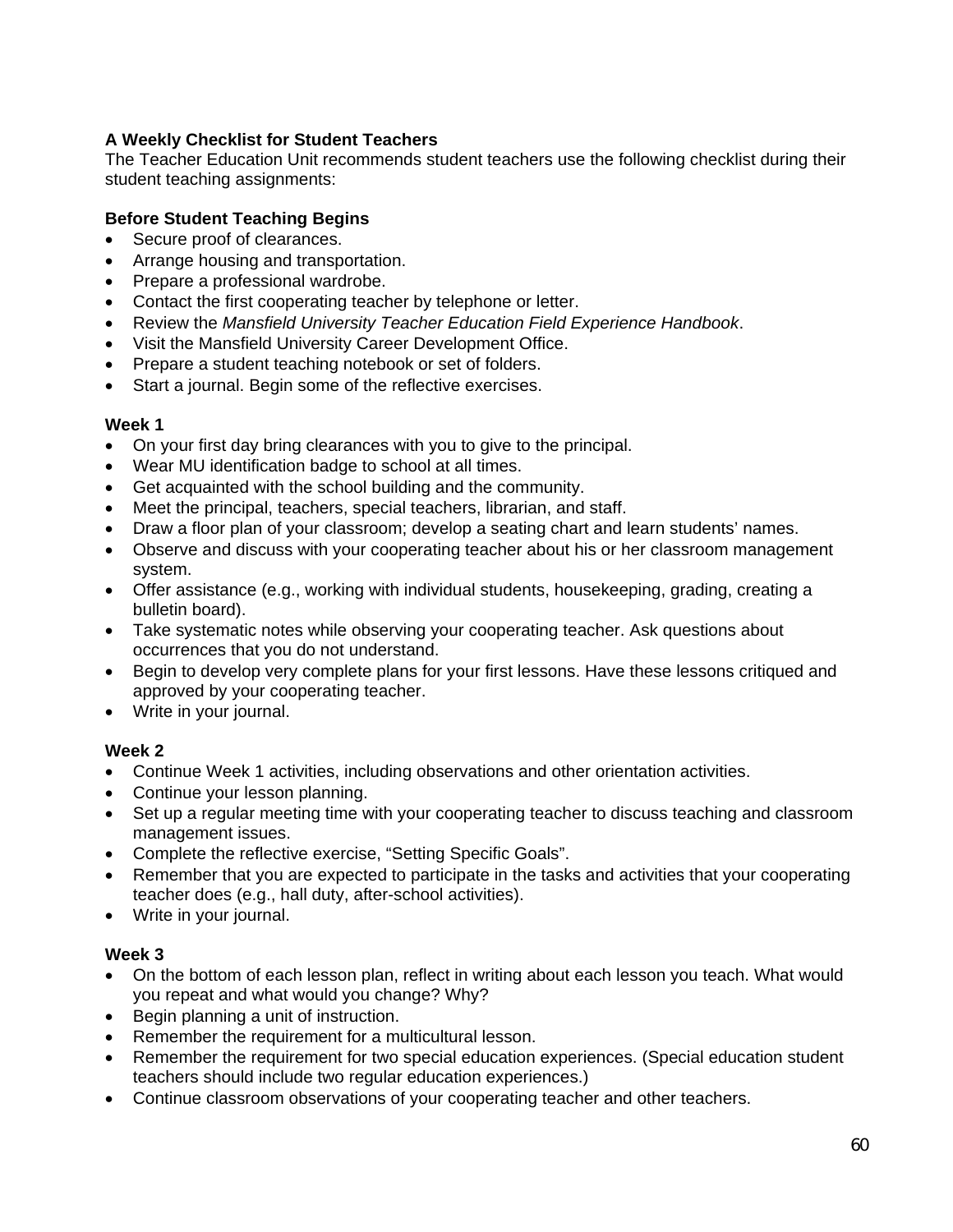Write in your journal.

# **Weeks 4 and 5**

- Contact your second cooperating teacher.
- Most student teachers should be teaching three periods or classes.
- Ask your cooperating teacher for a mid-experience assessment using your department's "Student Teacher Evaluation Report".
- Ask your cooperating teacher about sending home a permission letter to videotape students. (A videotape and a written analysis of it are a required activity for art, elementary, secondary, and special education student teachers.)
- Check that you have completed all the reflective exercises required by your university supervisor for the first experience.
- Write in your journal.

# **Weeks 6-8**

- Assume all responsibilities of your cooperative teacher for a period of time. The amount of fullresponsibility teaching varies. In some cases, supervisors prefer that the student teacher return most teaching responsibilities to the cooperating teacher with a few days remaining in the experience, allowing time for the student teacher to observe other teachers and providing for a smooth transition as the student teacher prepares to depart.
- Submit all required reflective exercises to your university supervisor for evaluation on the date requested. (Some supervisors prefer that these be submitted as a portfolio.)
- Consider asking the principal to observe you (especially during the second experience).
- Plan with the cooperating teacher for a smooth transition as you depart.
- Ask your cooperating teacher for a letter of recommendation.
- Thank everyone: students, cooperating teacher, faculty, staff, and administrators.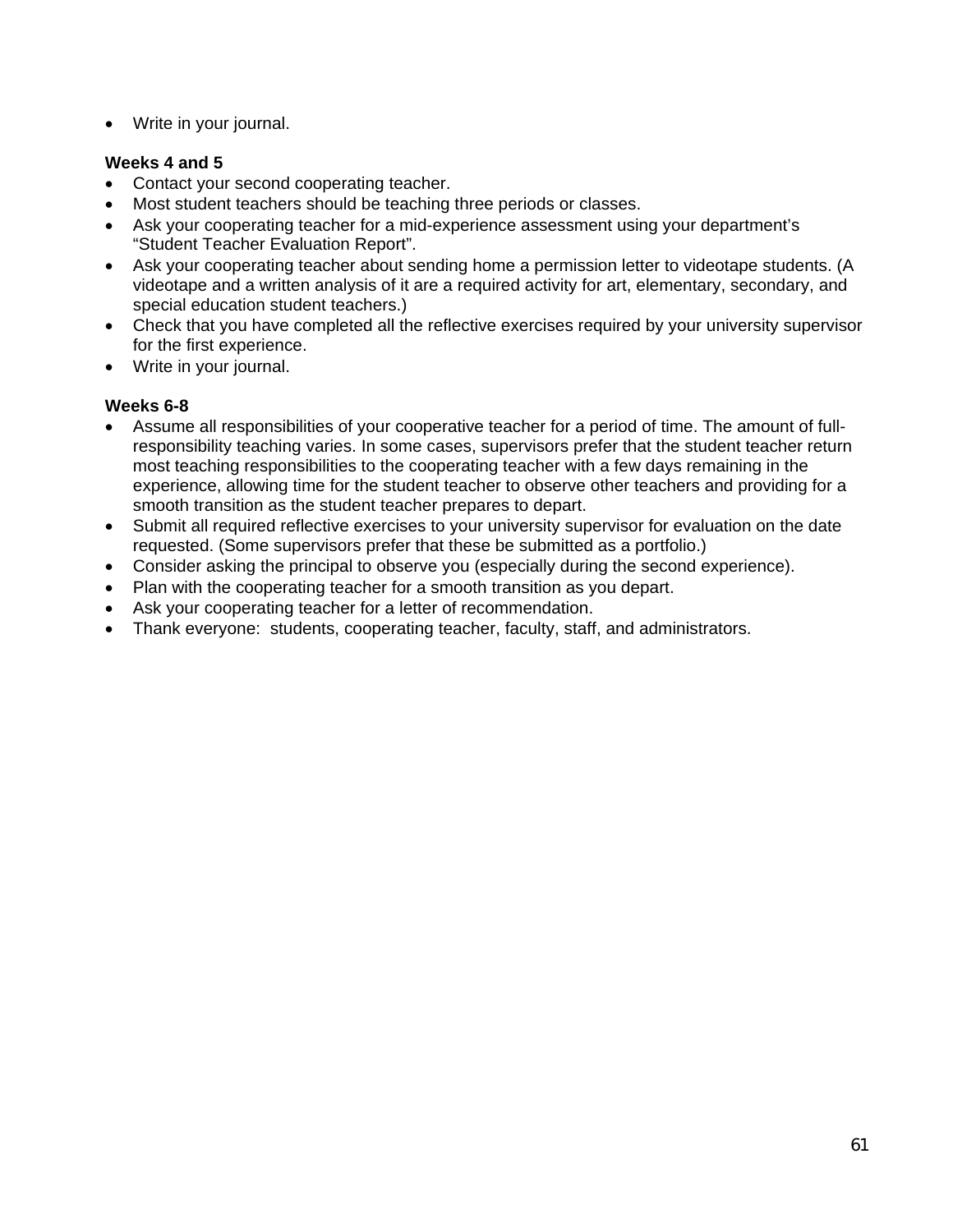# **Requirements for Student Teachers**

#### **Lesson Planning**

 **Student teachers must have lesson plans for all lessons taught**. Please note that this is a university standard policy. It is true that each supervisor may direct the format of the lesson plan; however, every student teacher MUST have a lesson plan for each lesson taught regardless of the supervisor. Please consult with your supervisor to determine the format in which the lesson plan should present.

\_\_\_\_\_\_\_\_\_\_\_\_\_\_\_\_\_\_\_\_\_\_\_\_\_\_\_\_\_\_\_\_\_\_\_\_\_\_\_\_\_\_\_\_\_\_\_\_\_\_\_\_

- Lesson plans should be written and submitted to your cooperating teacher at least one to two days before the lesson or according to a schedule established with your university supervisor and cooperating teacher.
- Student teachers must develop at least one lesson plan during the semester that addresses cultural diversity. The North Hall Library is a rich resource for developing multicultural-focused lesson plans.
- Student teachers should expect to invest many hours of outside preparation in developing lessons. LiveText is an excellent resource. Please consult the many lesson plan templates available.
- Student teachers should incorporate a variety of teaching strategies in your interesting, studentcentered lesson plans. See Dr. Craig Cleland's comments at the end of Section 4.

#### **Special Education Experience during Student Teaching**

 Student teachers are expected to document experiences with special needs students during student teaching. The university supervisor will collect the "Survey of Special Education Experiences" form (located in the back of this handbook, the "forms" section) from student teachers at the end of the semester.

#### **Multicultural Experiences during Student Teaching**

 Student teachers are expected to document multicultural experiences during student teaching. The university supervisor will collect the "Survey of Multicultural Experiences" form (located in the back of this handbook, the "forms" section) from the student teacher at the end of the semester.

#### **Reflective Exercises (Part II of the STER: Student Teacher Evaluation Record)**

- Student teachers are required to complete a series of reflective exercises that are intended to provide opportunities to demonstrate professional growth through reflection. Students should discuss formatting and other requirements for these reflective exercises with the university supervisor. (See Part II of the Student Teaching Evaluation Report – available on-line or through the University supervisor) In these Reflective Exercises, student teachers are required to
	- 1. Set **Student Teaching Goals**, keep a **Student Teaching Journal**, complete **Classroom Observations**,
	- 2. **Videotape** themselves and write an **analysis** of the taped lesson,
	- 3. Write a **Summary Report** that addresses the student's **goals** and provides a **Professional Development Plan** for the future,
	- 4. Provide written evidence of their ability to positively influence their students' learning by teaching a unit of instruction, **P-12 Student Learning Project.** (See following pages for clarification/guidelines)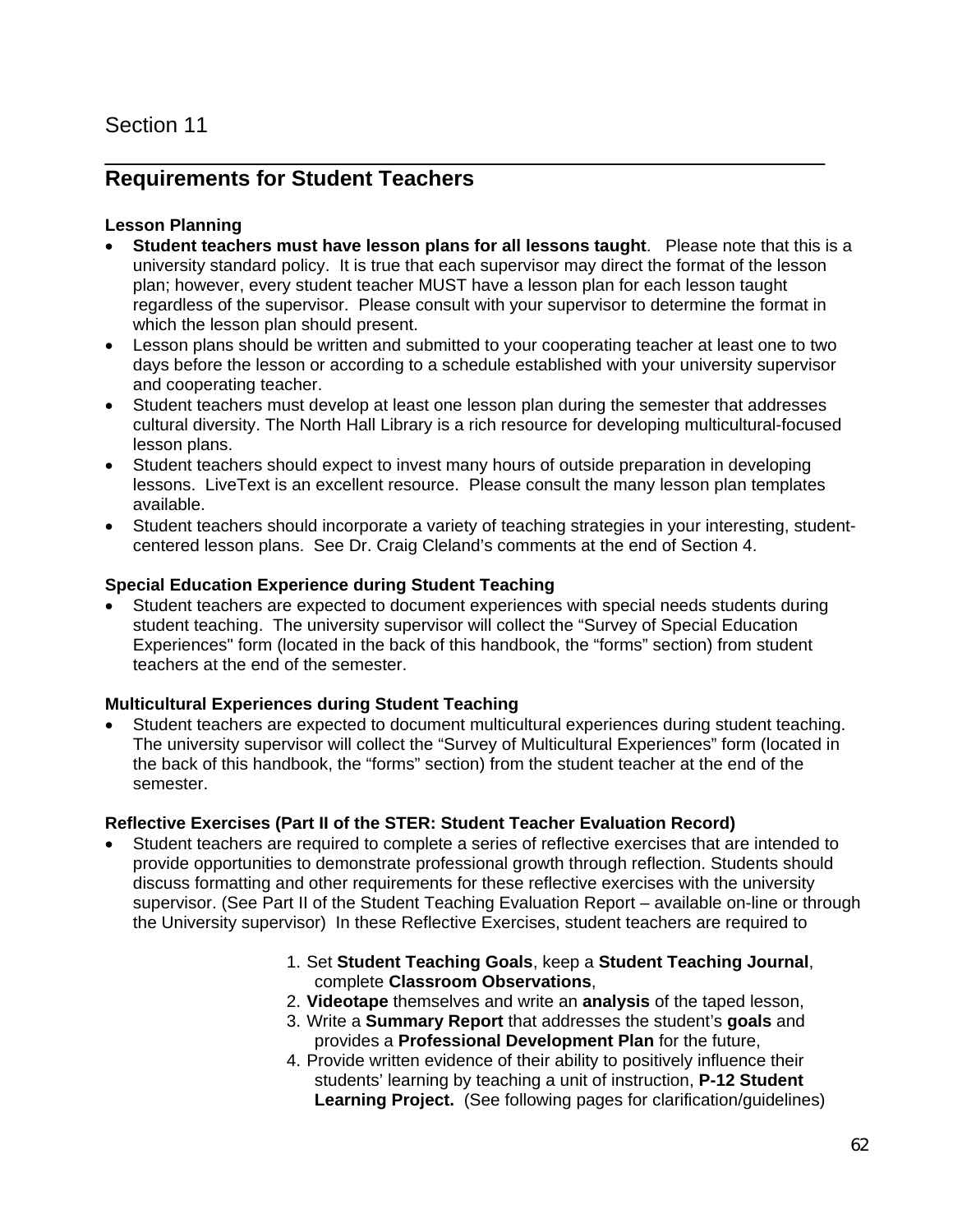#### **P-12 Student Learning Project Guidelines**

#### Teacher Education Student Learning Outcome

• To deliver effective and appropriate instruction that leads to student learning as evidenced by Domain Three artifacts in professional portfolios and Domain Three evaluations in the Student Teaching Evaluation Report (STER), the P-12 Student Learning reflective exercise (STER), and Category Three of the PDE 430 assessment

#### Introduction:

It's not enough to say, "I taught it, so my students must have learned it." The purpose of this reflective exercise is to convincingly demonstrate that your teaching resulted in student learning. You will demonstrate P-12 student learning in the form of a written paper with multiple parts. The P-12 Student Learning reflective exercise can be completed in either the first student teaching assignment or the second assignment, but many student teachers choose to include it in their first assignments, so that they can have an opportunity of re-doing it if they are not satisfied with their first attempts. In consultation with your cooperating teacher and college supervisor, you will select a unit to plan, pre-assess, teach, and post-assess. Or, you will design a behavior intervention and baseline the pertinent behaviors, design and implement a behavioral assessment, and measure and assess the results of the behavioral intervention. You will document the experience in a P-12 Student Learning written paper.

This written paper will be included in your portfolio as an artifact, so please write it carefully with attention to detail (content, organization, editing/proofreading). Because it will be included in your portfolio and may be read by others, please also be careful to protect student confidentiality. One means of maintaining student confidentiality is to use a letter or number system (for example, Student A or Student 1). In writing the paper, attempt to strike an optimistic, student-oriented tone that affirms the belief that student achievement is a teacher's responsibility.

The written paper will include the following five components. 1) You will briefly introduce the focus of your P-12 Student Learning project and the importance of the unit you will teach or the behavioral intervention you will design. You will also write measurable instructional or behavioral objectives to guide your teaching and assessment. 2) You will include some pre-test measure of the students' level of knowledge or performance prior to your unit of instruction or behavioral intervention. 3) Then, you will describe what was taught and the steps you took to try to make sure that all of your learners achieved (with descriptions of how you adapted the instruction to meet the needs of diverse learners including learners with special needs). 4) Next, you will include a post-test measure of student performance that demonstrates what they learned from your teaching or behavioral intervention. 5) Finally, you will graphically demonstrate both group and individual achievement and analyze the results in thoughtful, reflective detail.

Include the following five subheadings to lend organization to your P-12 Student Learning written paper.

#### Written Paper Section Guidelines:

1) Introduction. Describe the unit you will teach or the behavioral intervention you will design. Explain why the focus of your P-12 Student Learning project represents something important for students to learn or be able to do. Present instructional or behavioral objectives for your teaching unit or behavioral intervention. State your objectives in measurable terms. How will you objectively and conclusively know that your objectives were achieved?

Units can be designed for whole class or small group teaching. Most units feature a succession of linked lessons delivered over a time period ranging from several days to several weeks, depending on the grade level and curriculum. An example of this type of unit would be a three week science unit based on Electricity. However, units may also focus on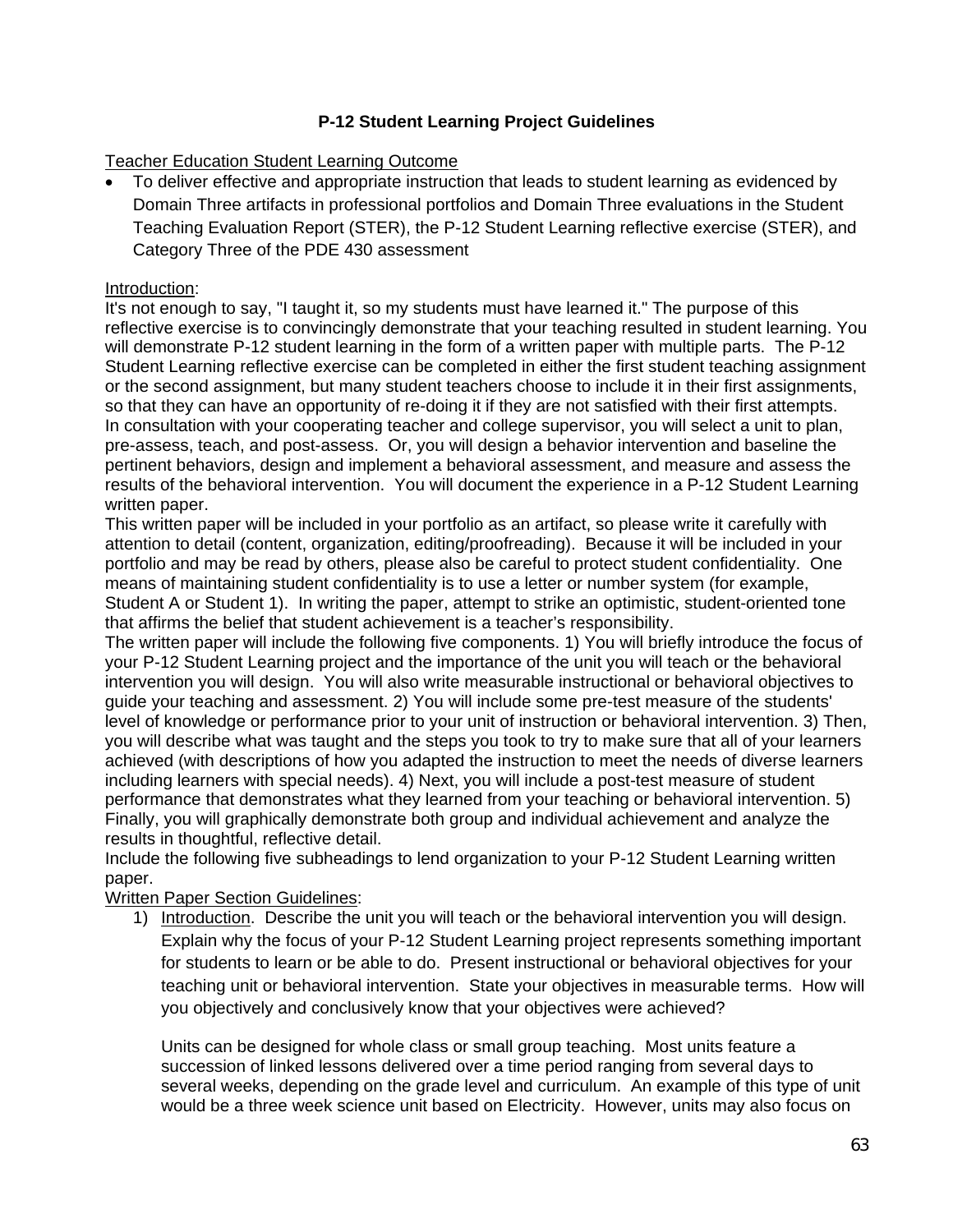content or skills taught repetitively over time. For example, in a kindergarten classroom, a student teacher might base a P-12 Student Learning project on the students' mastery of counting to 30 and the names of the days of the week and months of the year being taught through the calendar portion of the daily morning meeting.

Behavioral interventions may be designed for use with the whole class, small groups, or individuals. Student teachers completing dual certification in special education may especially want to consider designing, implementing, and assessing behavioral interventions as the focus of their P-12 Student Learning projects.

2) Pre-Assessment. Prior to teaching the unit or implementing the behavioral intervention, the student teacher must pre-assess the students' levels of knowledge, skills, or behaviors. The pre-assessment has two purposes. It will give you important information to help you in planning your unit or intervention. And, it will give you baseline data against which to measure student learning after the unit has been taught or the behavioral intervention has been completed.

Although it is not the only way to assess students, many student teachers find that a form of pre-test and post-test design works well to measure student achievement. When teaching units, most student teachers choose to assess learning by designing tests, structured interviews, or performance tasks (such as recording individual student performance to flashcard presentations). But, the pre-tests and post-tests do not necessarily have to involve tests. They might also include other alternative forms of demonstrated student learning. It will be up to you to decide what you will assess and how you can best design the assessments. In the case of behavioral interventions, it will be important to record baseline data of the frequency and severity of the problem behaviors of interest. Usually, instead of using a pretest and post-test design, student teachers will want to record ongoing assessments of the behaviors throughout the intervention period to determine whether the intervention is producing the intended effect of reducing or eliminating the problem behaviors. Please include actual copies of your pre-assessments and post-assessments. Please also include any checklists or rubrics used in evaluating student performance. (You may find that they can be briefly described in the text of your written paper and then included in their entirety in an appendix.)

3) Unit or Intervention Description. Describe the content and methodology of your unit or behavioral intervention. The description of the unit or intervention may take whatever form you would like. Some student teachers include actual lesson plans that guided the teaching of the unit. Others carefully describe their teaching using a paragraph style.

Your unit or intervention should be clearly centered on promoting student learning. Units should be designed using the assumption that all students can learn when appropriately taught. So, it will be important for you to describe the ways in which you adapted instruction to meet the learning abilities and needs of your students including, but not limited to, your students with special needs and English Language Learners.

Please describe your unit in sufficient detail so that a reader can clearly understand the duration of the unit, what you taught, and the various methodologies, materials, technologies, and grouping strategies you employed. In the case of a behavioral intervention, please describe the length and nature of the intervention, the ways in which it might have evolved over time, and the system of rewards you designed.

4) Post-Assessment. As was the case with the pre-assessment, describe your postassessment of student learning and include an actual copy of any tests, structured interviews, etc. that you used to assess the outcomes of your teaching. When a pre-test and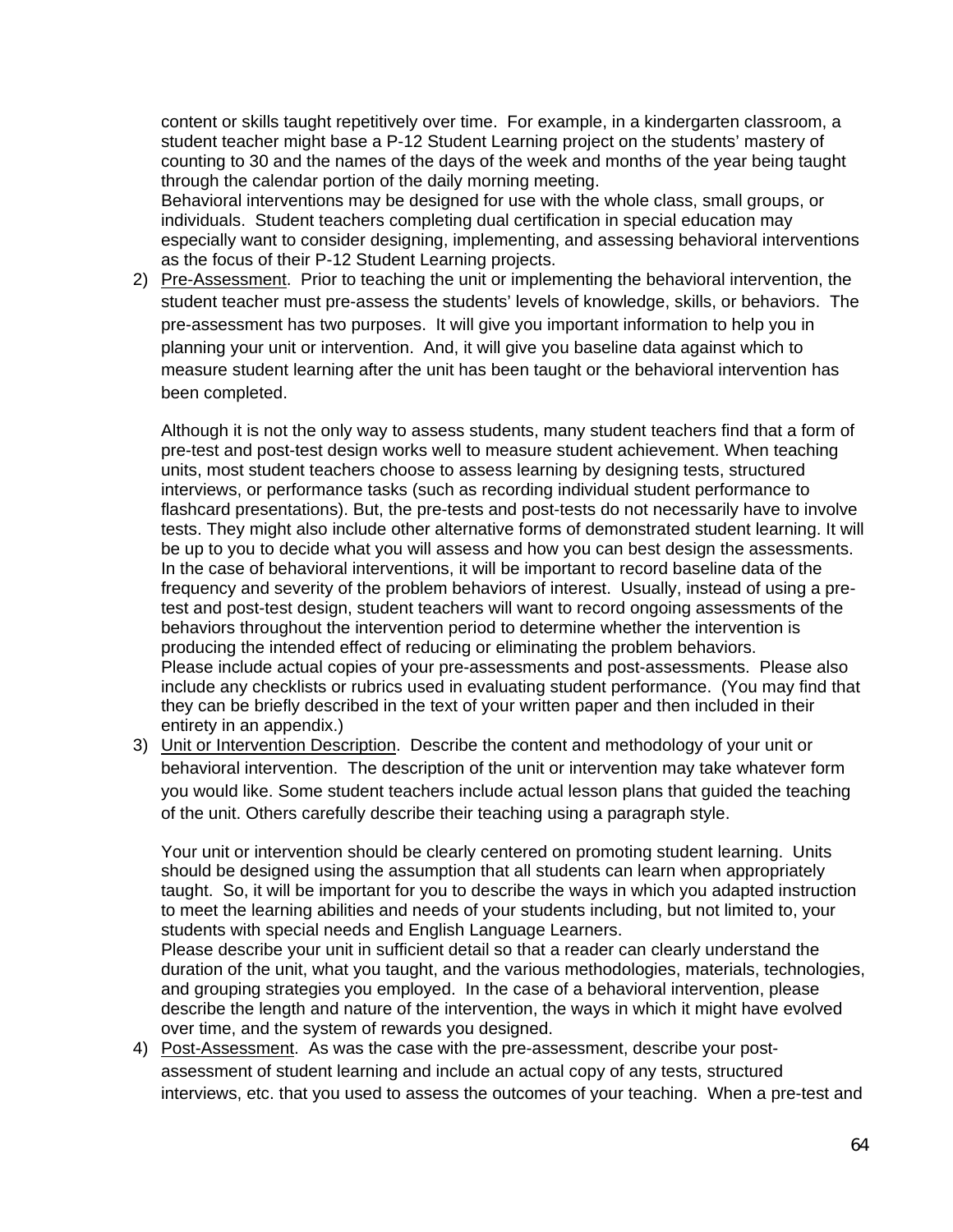post-test design is employed, it is acceptable to use a single test given both before and after unit teaching to measure student learning.

5) Results and Analysis. The results and analysis section is the most important section of the entire P-12 Student Learning written paper, so carefully consider the ways in which you can best demonstrate the student learning that resulted from your teaching. You will need to present your students' pre- and post-teaching performances in ways that will permit comparisons and which demonstrate their learning growth.

Many student teachers use frequency charts, pie charts, and/or bar graphs to report score gains of the group and the score gains of each individual student. It will be up to you to decide how you can do this most clearly and convincingly. Then, in paragraph form you should analyze the data and discuss the results. How well did your students learn and how do you know? If you designed and implemented a behavioral intervention, how did your student(s)' behaviors improve over the course of your intervention? It will also be important to discuss any instances where the group or selected students either failed to learn or did not meet your expectations. Why might that have happened or what factors might have contributed to the lower than expected results? What could you have done differently to have gotten a better result? If selected students under-performed, describe what you might have done to re-teach the material or assist students in coming up to mastery levels. Even if you did not have time or an opportunity to actually implement the re-teaching, present a plan that details what you might have done. We never want to say,

"Oh well, most of my students learned it, so that's good enough."

Include a closing paragraph in which you briefly summarize your P-12 Student Learning project and highlight the ways in which your results clearly demonstrate that you positively affected student learning.

~ Student Teachers may find it helpful to consult the on-line STER (Student Teaching Evaluation Records) for additional Part II Reflective Exercise details ~

 *Please check with your individual University supervisor to ensure that deadlines and requirements for the P-12 Learning Project are clear. Every supervisor has his/her own way of handling this Part II Reflective Exercises.*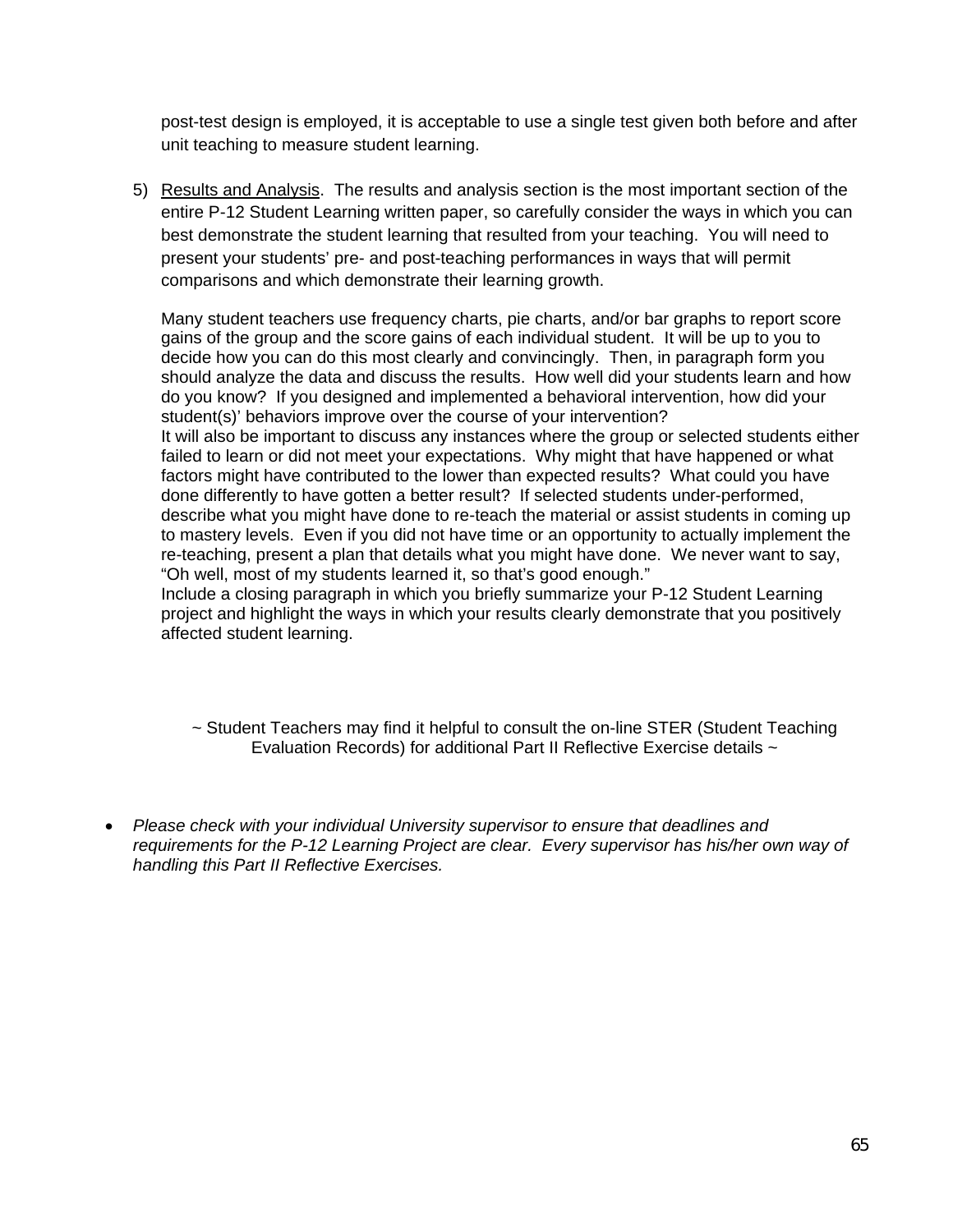#### **A Danielson-Based Classroom Observation Record**

Adapted from Danielson (1996), p. 44

| <b>Classroom Observation Record</b>                                      |                                                                     |  |  |
|--------------------------------------------------------------------------|---------------------------------------------------------------------|--|--|
|                                                                          |                                                                     |  |  |
| Grade Level ________ Subject ________________________ School Year ______ |                                                                     |  |  |
|                                                                          |                                                                     |  |  |
| Component 2a: Creating an Environment of<br><b>Respect and Rapport</b>   | Component 3a: Communicating Clearly and<br>Accurately               |  |  |
| Component 2b: Establishing a Culture for<br>Learning                     | Component 3b: Using Questioning and<br><b>Discussion Techniques</b> |  |  |
| Component 2c: Managing Classroom<br>Procedures                           | Component 3c: Engaging Students in Learning                         |  |  |
| Component 2d: Managing Student Behavior                                  | Component 3d: Providing Feedback to<br><b>Students</b>              |  |  |
| Component 2e: Organizing Physical Space                                  | Component 3e: Demonstrating Flexibility and<br>Responsiveness       |  |  |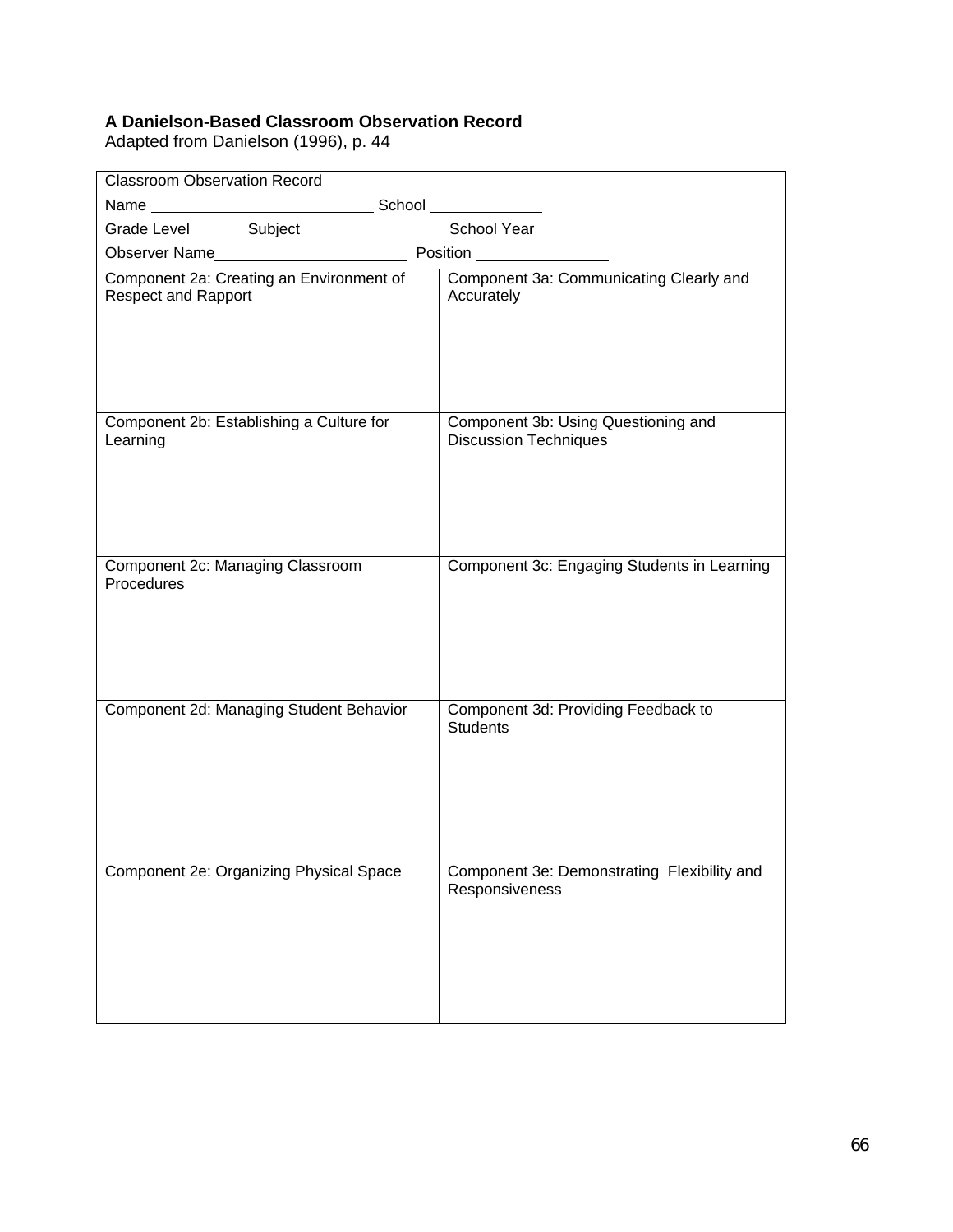#### **Teaching Strategies**

Successful teachers employ a wide variety of effective teaching strategies to match the needs of their students and the subject matter being taught. This section will review the nature, goals, and common features of effective strategies. It will also review several major teaching strategies that may be adapted to many different classroom teaching situations. Teaching tools and resources will be briefly discussed.

#### **Nature of Strategies**

In any enterprise, a strategy is a plan for successfully getting something done. Teachers must select strategies that effectively promote learning. It can be difficult to select effective strategies because there are an astonishing variety of teachers, learners, and classroom situations. Teachers vary widely in dispositions, expectations, philosophies, subject matter specialties, and classroom situations. Therefore, strategies that fit one teacher's style and setting may not be entirely right for another teacher. Similarly, learners vary widely in their levels of need and abilities. Differences also exist in schools. An elementary classroom is likely to be different in many regards from a secondary classroom and science teaching may differ in important aspects from English teaching. Teachers, therefore, must be reflective decision-makers who are knowledgeable and skilled in selecting appropriate teaching strategies for their students.

#### **Goals of Strategies**

What are the goals of strategies? Simply stated, a strategy is judged to be effective if it promotes independent student learning in its many forms. There are two major forms of strategies: teaching strategies and learning strategies. Teaching strategies are those strategies used by teachers to help students learn. Learning strategies are those selected by students and used independently. Although the purpose of this section is to discuss teaching strategies, learning strategies will also be briefly examined.

Many different teaching strategies may be selected to promote different forms of learning, but all strategies help students construct meaning by relating new learning to something in their prior knowledge. Teachers assist active knowledge construction by assessing what students know, and then helping students organize the new information and relate it to their daily lives. Effective strategies encourage the development of critical thinking, problem solving, and memory retrieval abilities.

Learning strategies place an emphasis on metacognition - conscious awareness of one's thought processes and ability to act accordingly. Students need learning strategies that enable them to monitor and control their learning.

#### **Common Features of Effective Strategies**

Although teaching strategies vary widely, many effective strategies share one or more of the following four characteristics:

- 1. Modeling. Students learn what is modeled more readily than what is told to them. Effective strategies incorporate teacher modeling and demonstrations of learning techniques.
- 2. Active Involvement. Active student involvement helps promote learning. Too often in the past, teachers resorted to a teaching style that placed a premium on lecturing. When students are more actively involved in hands-on learning and discussion, they tend to learn more quickly and retain information longer.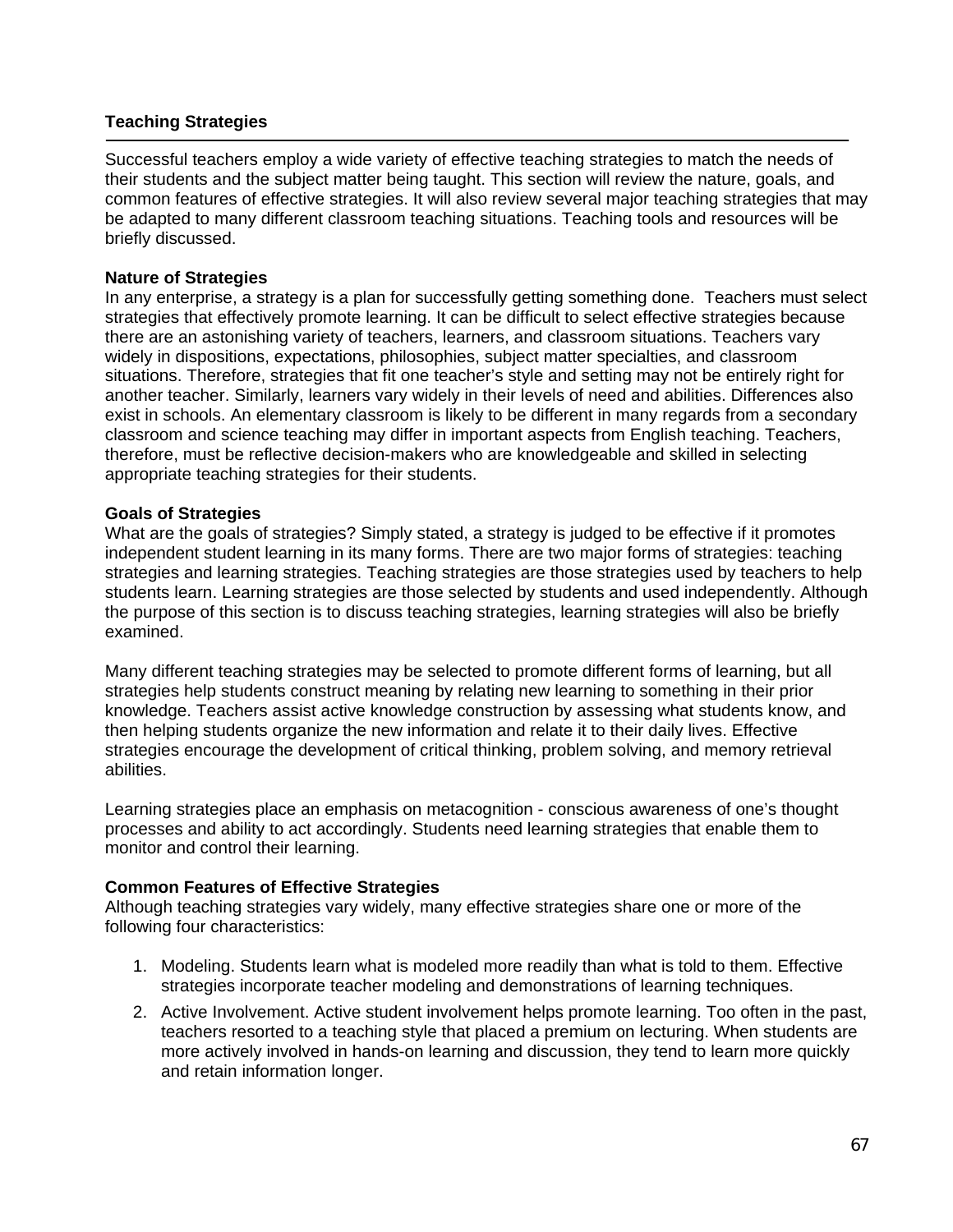- 3. Schema Formation. When students are shown ways to organize what they are learning, the information is more readily stored in memory and is more readily available for retrieval. Schema formation is enhanced through attention to prior knowledge and through the use of graphic organizers, such as concept maps.
- 4. Student Self-Knowledge. Students need to know how, why, and when to use what they are learning. Teachers should assist students in understanding what they are learning and in seeing relevancy to their lives. When students are able to apply knowledge, they gain personal ownership of their learning.

#### **Major Teaching Strategies**

Effective teaching is both an art and a science. Teaching is a creative endeavor because it requires teachers to inspire, motivate, and challenge others. Teachers must also adapt their instruction to meet the individual needs of their students. Teachers in the course of daily teaching make hundreds of decisions related to content, learner characteristics, and teaching behaviors. They constantly ask themselves how well their students are learning and how they can better promote understanding. Teaching is also a science. Teachers must be knowledgeable about their subject area, but also find ways to communicate that knowledge in ways that students understand. This requires that teachers be skilled at assessment and be able to apply principles of teaching and learning.

Teachers must select teaching strategies that help them to achieve their own teaching objectives. In most cases, this will require teachers to use a varied repertoire of teaching strategies. Some major strategies follow:

- 1. *Cooperative learning*. Students often learn well when they are grouped with others. Cooperative learning can be undertaken in pairs or small groups, but it is important that all group members have an active role in the endeavor. Many teachers find, when groups have clearly defined tasks to complete, there is greater focus to the learning.
- 2. *Direct instruction / Guided and independent practice*. In some instances, it is useful for a teacher to teach information directly to students. Teachers need to possess strong verbal and nonverbal communication abilities and convey an enthusiasm about the subject matter. When direct instruction is used, it is important to consider the prior knowledge of the students, provide demonstrations, and plan for both guided and independent practice of the new learning.
- 3. *Discovery learning.* Discovery learning is based on the motivational potential that is inherent in student curiosity. When teachers succeed in having students say,

"I wonder if . . . ," learning often follows. In different areas of the curriculum, discovery learning is achieved in different ways. In science teaching, for example, a teacher may stage a discrepant event and then invite students to speculate about the force at work. In other areas of the curriculum, it may involve student initiated research.

4. *Discussion.* Experienced teachers know that it is rarely easy to maintain a high quality, focused, student discussion; it takes conscious effort on the teacher's part. One of the important aspects of learning a discussion is considering the likely degree of prior knowledge about the subject that the students bring to the group. Some discussions are led through skillful teacher questioning and others may be promoted through non-questioning techniques. Master teachers tend also to be master questioners, adept at asking a wide variety of questions that go beyond literal levels of understanding, and encourage students to relate the discussion ideas to their daily lives. Wait time is also involved. When teachers ask a provocative question, they need to allow students sufficient time to consider the question and frame a thoughtful response. Other types of discussions are effectively maintained through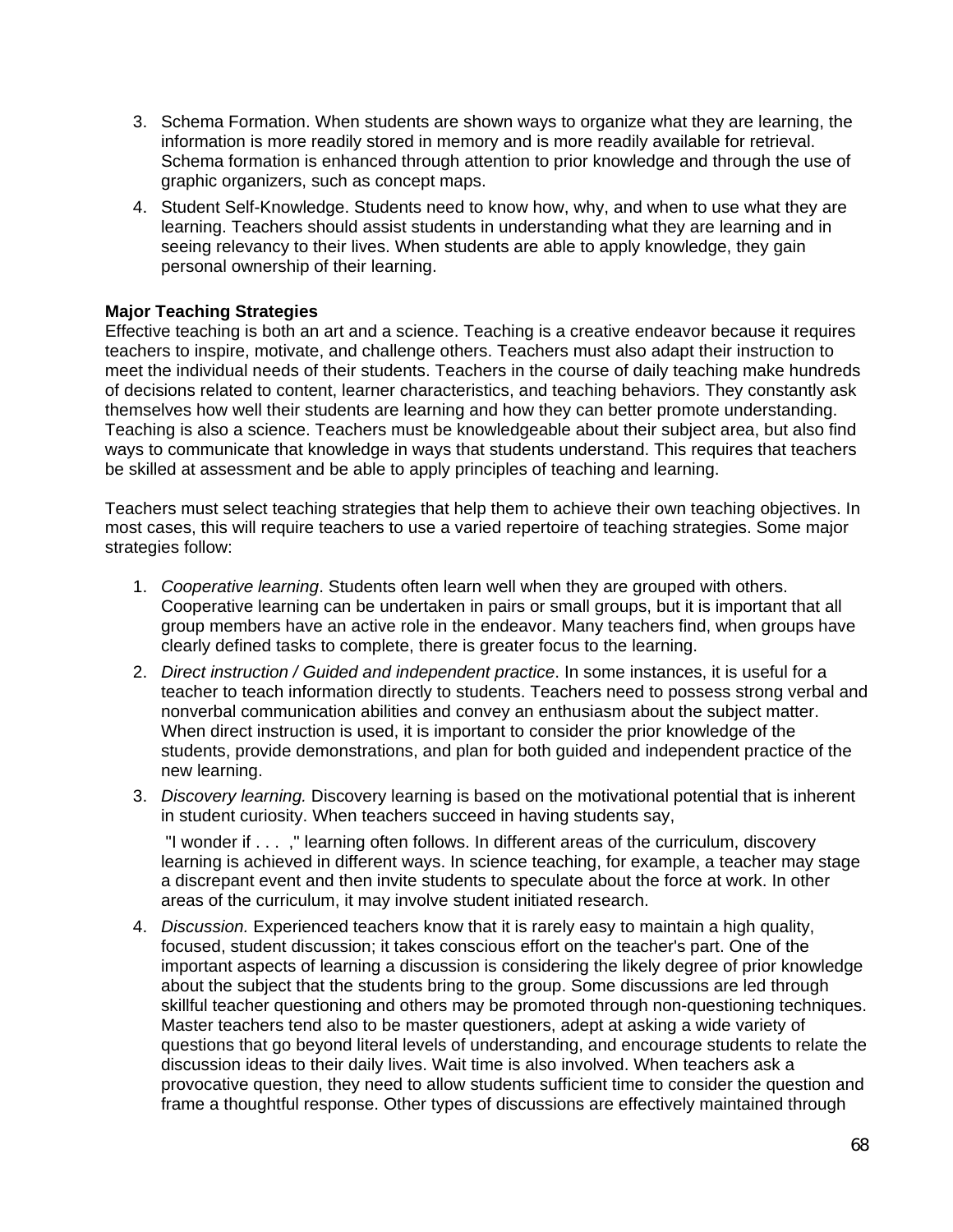non-questioning techniques, such as semantic webbing or group tasks that require active discussion for their successful completion.

5. *Interdisciplinary learning.* In the real world, learning often depends on drawing information from varied sources to solve problems. In school, however, students often view their learning as departmentalized and fail to connect what they are learning in one subject to what they are learning in another. To combat this fragmenting of the curriculum, teachers should attempt to integrate subject learning in one area with learning in other areas. Reading and writing connections can often be used to advantage, as well. For example, a student in science or math might be encouraged to keep a learning log that encourages active reflection on how well the subject is being learned and its applicability to the student's daily life.

#### **Teaching Tools and Resources**

Merely using effective teaching strategies will not assure students will learn the material desired by the teacher. Students must also see a purpose in what they are learning and teachers must be skilled at using technological, text-based, and human tools and resources.

Technological innovations are transforming the ways many teachers teach. Many of the same principles apply to teaching strategies also apply to effective uses of technology. Technology can aid teachers in making more effective demonstrations. It can also aid teachers in activating or building students' prior knowledge. As on-line information systems and multimedia technologies continue to evolve, more and more students will make use of technology for its research capabilities. Computer technology can also be used to integrate learning or provide guided and independent practice. And, word processors can help to promote composing and editing skills. Like any other teaching tool, however, the effectiveness of the technology depends on the skill, knowledge, and decision-making abilities of the teacher. PowerPoint and other presentation software programs can aid presentations. Many classrooms today are equipped with interactive white boards.

Much learning in school is text based. Teachers need to be skilled at using textbooks in effective ways, but also in adapting instruction to meet the needs of students who may have reading difficulties. Study strategies, alternate text, trade books, audiovisual materials, and/or grouping strategies may need to be employed. Just as with technology, teachers should consider textbooks to be tools. Once again, it is the decision-making ability of the teacher that will determine the success of text-based learning.

A sometimes inadequately tapped teaching resource that exists in every school and community is human potential. Team teaching involves teachers collaborating with colleagues to accomplish common goals. Effective team teaching requires planning time. The community can also be an effective resource. In every community there are individuals who welcome invitations to visit the school and provide demonstrations on a wide variety of topics. Students can be taken on field trips that help provide a link between "school learning" and "real life." Parents can also be involved in promoting the mission of the school through volunteer service and support offered from the home.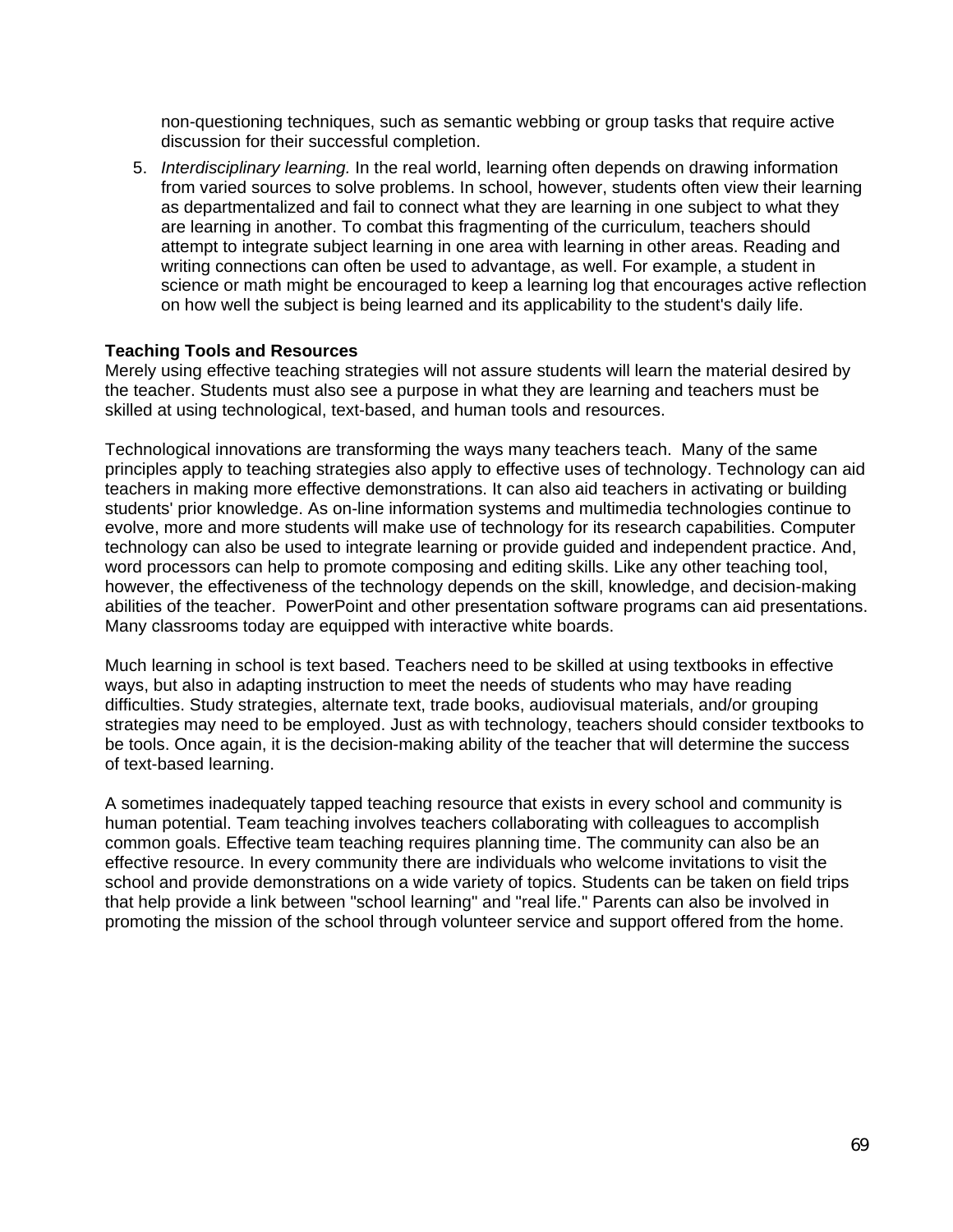# Guidelines for Cooperating Teachers

## **The Cooperating Teacher**

Students in teacher education programs study theories of learning and develop professional skills, but their education would be incomplete if those theories and skills could not be applied. Student teaching fulfills this need and offers real-life, practical experience. Whether a student teacher succeeds in student teaching depends, of course, greatly on his or her own knowledge, skills, dispositions, and initiative; but the key person in helping a student teacher succeed is the cooperating teacher. The university and the teacher-education faculty members greatly appreciate the opportunities provided to its student teachers by cooperating teachers and the public schools, and we look forward to long and mutually enriching relationships.

#### **Cooperating Teacher Qualifications**

Cooperating teachers who work with Mansfield University meet the following four criteria:

- A minimum of a baccalaureate degree and hold appropriate credentials for their position
- A minimum of three years of teaching experience
- Nomination by a school administrator
- A minimum of one year in the school district teaching the subject(s) in which the student teacher will be placed
- A positive, professional attitude

#### **Cooperating Teacher Assignments**

Each semester The Educational Field Experience Office works to place student teachers with cooperating teachers. Typically, placements are made a year in advance through the building principal and approved by the district superintendent. Although there is some fluctuation in timing, tentative requests for cooperating teachers typically go out to principals in February of the academic year preceding student teaching.

At this point, the university sends a fax to building principals with its needs for the following academic year. Principals handle the process differently from here, but the understanding is that principals speak to teachers of the desired grades requested, find an interested teacher who meets the university requirements, and then faxes the teacher's name. Once all of this information is returned, the university sends a spring tentative mailing to the identified cooperating teachers in an effort to make sure that the teacher is indeed interested in serving as a cooperating teacher during the quarter identified. Changes can be made at this point if a teacher decides not to accept the student teacher.

The university will send another correspondence to everyone involved (superintendent, principal, and cooperating teacher) 6 – 8 weeks before the actual assignment to confirm that the placement is still desired. Since no one truly knows what life holds, the university understand that changes may have to be made at this point due to life circumstances that could not have been anticipated by the cooperating teacher.

The Educational Field Experience Office values Mansfield University's cooperating teachers. Training the next generation of teachers would be impossible without the assistance of the quality teachers in the field. Cooperating teachers interested in working with student teachers should let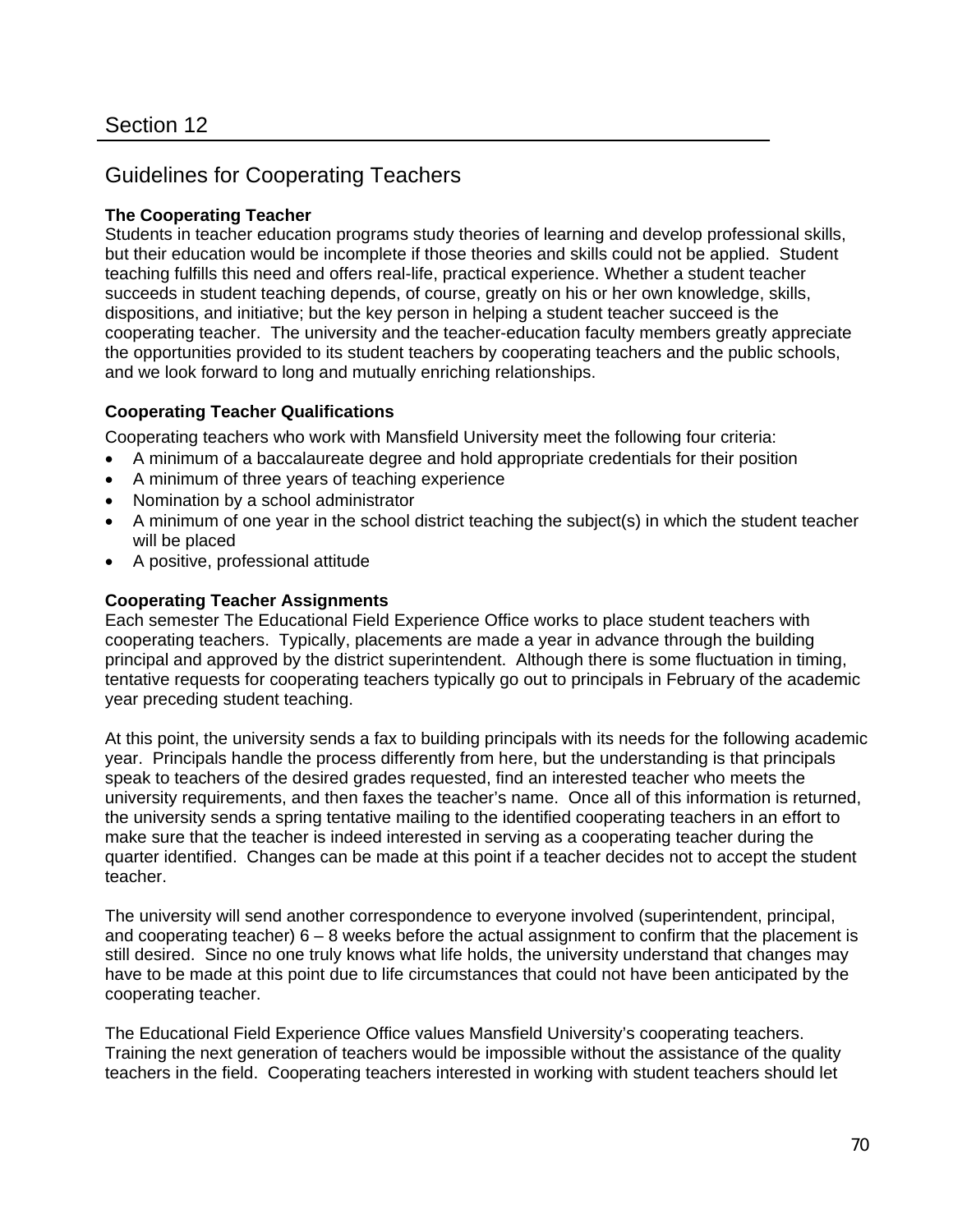their building principal know about their interest. Please feel free to contact the university with questions or concerns at any time.

#### **Gradual Induction and Full Participation in the Public School**

The ultimate goal of student teaching is for the student teacher to experience the broadest possible range of teacher activities and responsibilities. The student teaching guidelines in this handbook outline responsibilities and requirements of student teachers. The student teacher is expected to be in the cooperating teacher's classroom for the full school day unless an exception has been approved by the university supervisor.

- If possible, the student teacher should participate in the full program of professional activities in the school, including extracurricular and other non-instructional responsibilities that would normally be the responsibility of the cooperating teacher.
- When approved by the principal and the cooperating teacher, student teachers are encouraged to participate in parent-teacher meetings, teacher committee meetings, staff meetings, in-service programs, and school projects.
- The cooperating teacher may not excuse the student teacher from school or student teaching activities except in case of illness or an emergency. State law requires a certain number of days in student teaching and absences must be taken into account in the total number of days in student teaching.
- The cooperating teacher should begin by having the student teacher observe his/her teaching and management of the class for at least a week. Time should be designated to discuss with the student teacher what was observed. At this time, please share with your student teacher your classroom routines and help the student teacher develop an understanding of your expectations for the students and the student teacher. Please try to remember this is all new to the student teacher.
- The cooperating teacher should make sure the student teacher understands his/her policies in regard to classroom management and discipline and strive to be consistent with those guidelines.
- The cooperating teacher may have the student teacher begin actual teaching by tutoring or teaching a small group of students in a subject area that the student teacher knows well. Once the student teacher is able to teach well a small piece of a class, the next step would be for the student teacher to teach the entire class. After successfully managing this class for a week or so, the student teacher should be given another class to teach. Gradually, the student teacher should assume the cooperating teacher's entire load. This should be for a short time, however. Student teachers should not have the cooperating teacher's full responsibilities for more than a couple of weeks. Good teaching is a gradual process. The cooperating teacher, in consultation with the university supervisor, will determine the best time to begin full-time teaching and how long the student teacher will have full teaching responsibilities.
- The cooperating teacher should plan to stay in the classroom when the student teacher is teaching. Student teachers need feedback from the cooperating teacher, so it is important for the cooperating teacher to watch them teach. The cooperating teacher should make a daily time to visit with the student teacher. During this time, the cooperating teacher should highlight specifics from the student teacher's lessons. Praise the positives. Point out the weaknesses and offer suggestions for improvement. Help the student teacher acquire "tricks of the trade" and grow into an excellent educator. Some cooperating teachers like to handle giving feedback to the student teacher through a journal. This is often effective as well.
- Cooperating teachers should review the Student Teaching Evaluation Report with the student teacher every couple of weeks with the goal of continuous evaluation, constructive suggestions, an professional improvement.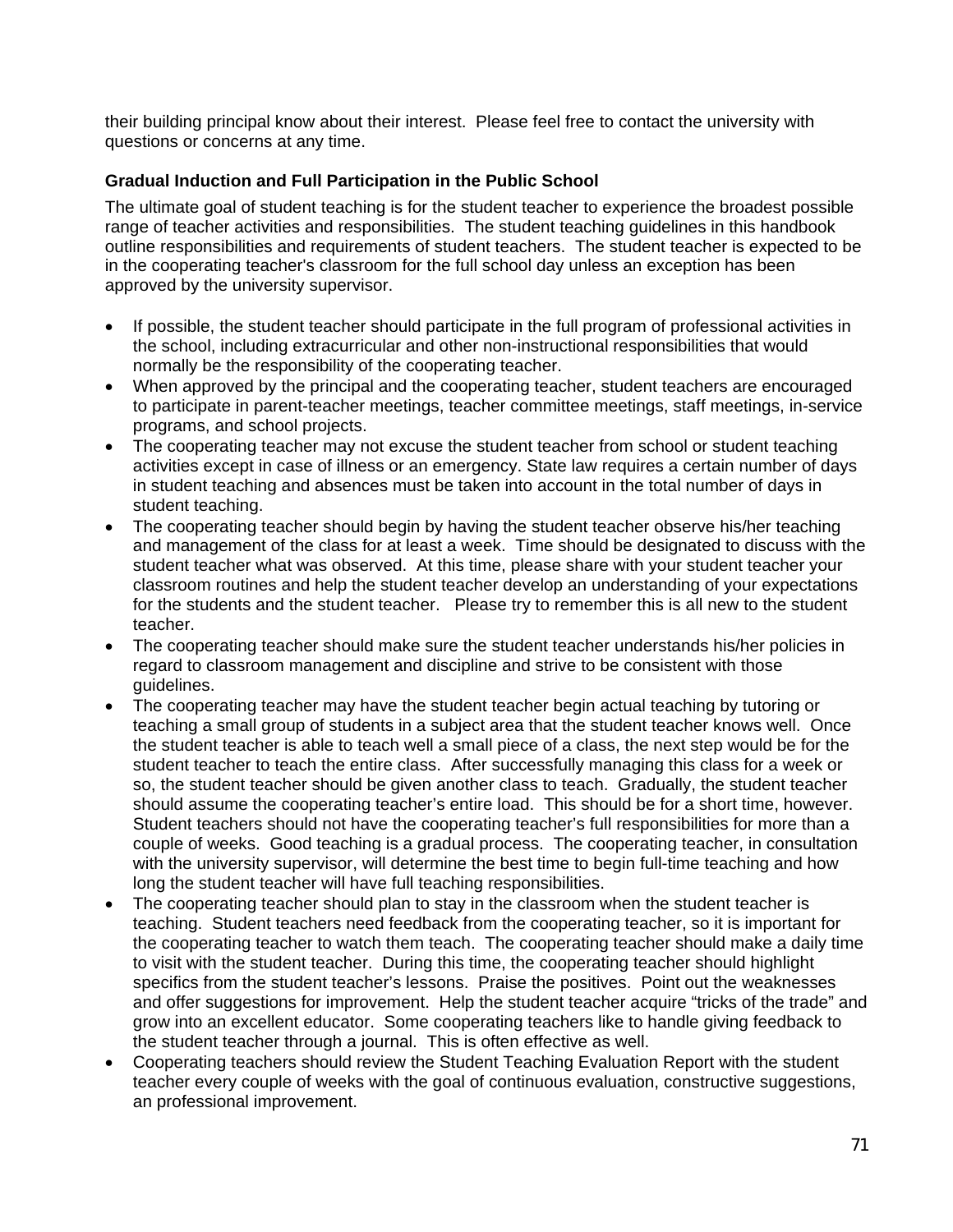- The cooperating teacher should keep the supervisor aware of the weaknesses on which he/she is working with the student teacher. Please keep detailed records on the student teachers attendance and performance. Notify the supervisor immediately if the student teacher is not fulfilling his/her professional obligations.
- The cooperating teacher should contact the Educational Field Experience Office in the event that additional support is needed.
- The cooperating teacher should write a letter of recommendation or a letter of reference for the student teacher. (Note: The "Standard Application for Teaching Positions in Pennsylvania Public Schools" requires that the applicant attach photocopies of reference or evaluations from the university supervisor and the cooperating teachers.)

# **Suggestions for Success**

Mansfield University holds in-service workshops for cooperating teachers in both the fall and spring semesters. At past workshops, cooperating teachers have offered the following suggestions for cooperating teachers when working with student teachers. If problems or concerns arise, feel free to contact the university supervisor or The Educational Field Experience Office.

# **Before the student teacher arrives . . .**

- Prepare the students for the arrival of the student teacher.
- Review the student teacher biographical data sheet that is provided by Mansfield University
- Study the Mansfield University Student Teacher Handbook on-line at http://mansfield.edu/teacher/.
- Consult with a colleague who has worked successfully with student teachers, especially if this is your first student teacher from Mansfield University.
- Obtain handbooks, policies, and other materials that will help to orient the student teacher (e.g., school handbook for teachers, discipline policy, school schedule). The student teacher is responsible for asking you for these materials.
- Make arrangements for a desk or work area for the student teacher.
- Collect copies of textbooks and curriculum guides for the student teacher.
- After studying the student teacher requirements and the *Student Teacher Evaluation Report*, plan a tentative sequence of experiences for the student teacher.
- Meet with the student teacher before the first day of student teaching.

# **After the student teacher arrives . . .**

- Make the student feel welcome and help him or her to feel like a teacher.
- Introduce the student teacher as a co-teacher to the students.
- Introduce the student teacher to school personnel.
- Tour the building with the student teacher pointing out route for fire drills, faculty room, library, etc.
- Orient the student teacher immediately to emergency procedures, critical school policies and procedures, and resources such as the faculty handbook, student handbook, and school's discipline code.
- Establish a pattern of open communication from the beginning; set a time to talk each day, plus a time for a "sit-down" formal conference each week.
- Help the student teacher learn students' names and necessary background information on pupils.
- Let the student teacher examine course guides and textbooks to understand the sequence of lessons.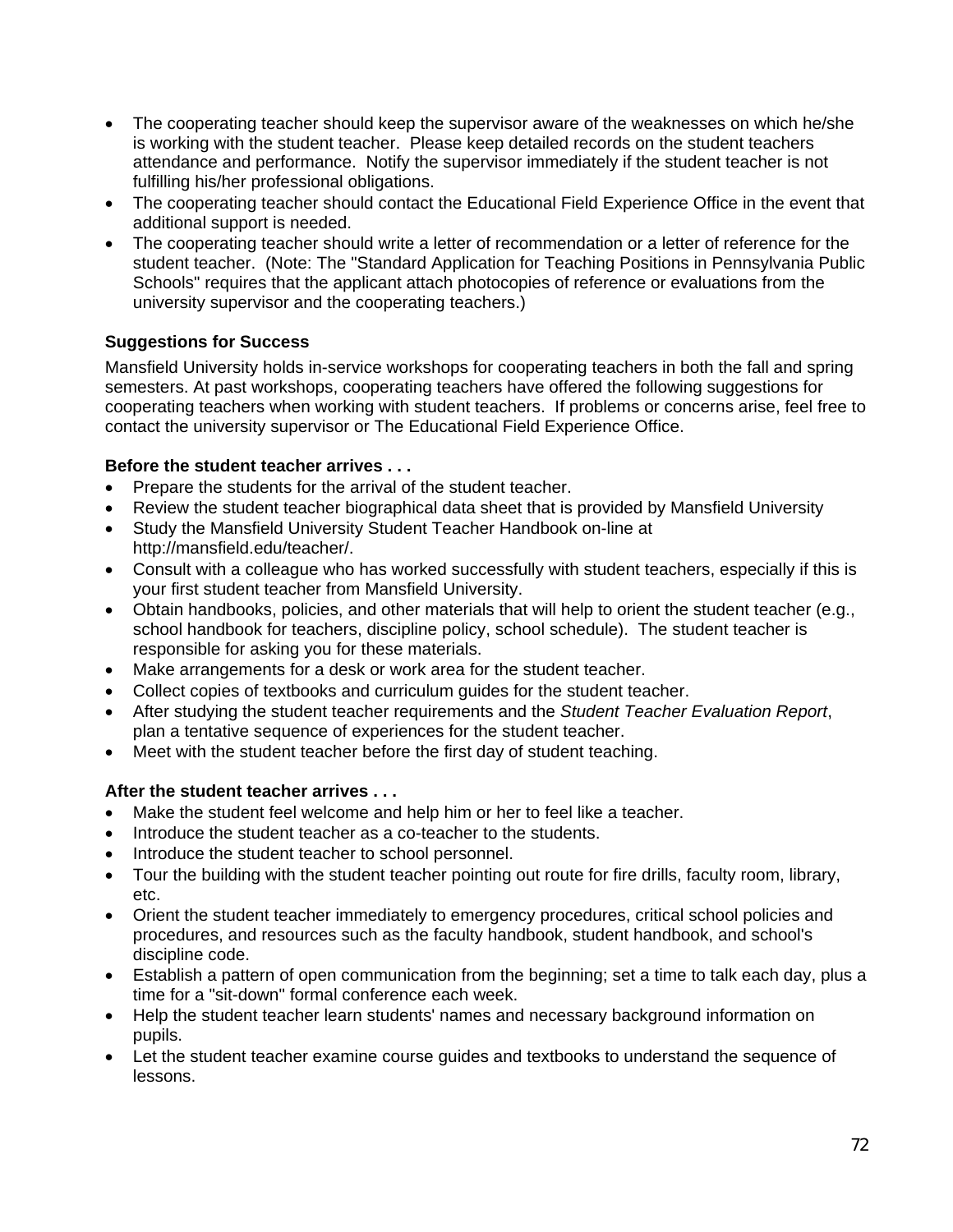- Reach an agreement on the initial responsibilities and authority of the student teacher; plan for the student teacher's gradual assumption of teaching responsibility.
- Familiarize the student teacher with your discipline policies and discuss how you might handle certain situations.
- Acquaint the student teacher with available instructional materials.
- Orient the student teacher to the community.
- Encourage the student teacher to set goals for his or her student teaching.

## **During the student teaching experience . . .**

- Assist the student teacher in realistic planning and review lesson plans far enough in advance to permit changes when necessary.
- Encourage the development of good classroom management and control.
- Promote self-evaluation of lessons by the student teacher help the student in reflecting about his or her teaching.
- Observe the student teacher in the classroom, and discuss your observation data with the student teacher.
- Hold frequent conferences with the student teacher; discuss ways you solve problems; evaluate teaching skill and growth; provide opportunities for improvement.
- Encourage a professional attitude toward teaching; discuss your feelings for the profession.
- Point out appropriate professional literature.
- Help the student teacher write a letter to parents asking permission to videotape.
- Give the student teacher an opportunity to serve on committees and participate in school affairs.
- Help the student teacher develop an understanding of his or her professional strengths and weaknesses.
- Work with the university supervisor in providing meaningful supervision.

# **End of student teaching . . .**

- Work with the student teacher and the university supervisor to determine if the student is competent to enter the profession as a novice teacher.
- Aid the student to reflect on his or her student teaching experience and to set professional goals.
- Share your ideas with the university supervisor or with the Mansfield University Office of Field Experiences for improving Mansfield University's student teaching program.
- Write a letter of recommendation or a letter of reference for the student teacher. (Note: The "Standard Application for Teaching Positions in Pennsylvania Public Schools" requires that the applicant attach photocopies of reference or evaluations from the university supervisor and the cooperating teachers.)

# **Student Teacher Confidentiality**

In rare situations, student teachers have personal issues that inhibit their ability to continue student teaching. Any number of possibilities could cause an immediate termination of a student's placement without advanced warning (health concerns, clearance problems, family issues, Praxis failure, etc.) Mansfield University works to minimize these situations; however, there are times when Mansfield must remove a student from student teaching for "personal reasons." Due to federal law (Privacy Act), MU is legally not permitted to reveal the reason for the removal. Mansfield University realizes the extreme inconvenience of a situation such as this and will work to avoid such situations. However, in the event that circumstances are such that a student teacher must be removed, MU asks for your understanding. Mansfield University is legally bound to maintaining a student's right to privacy.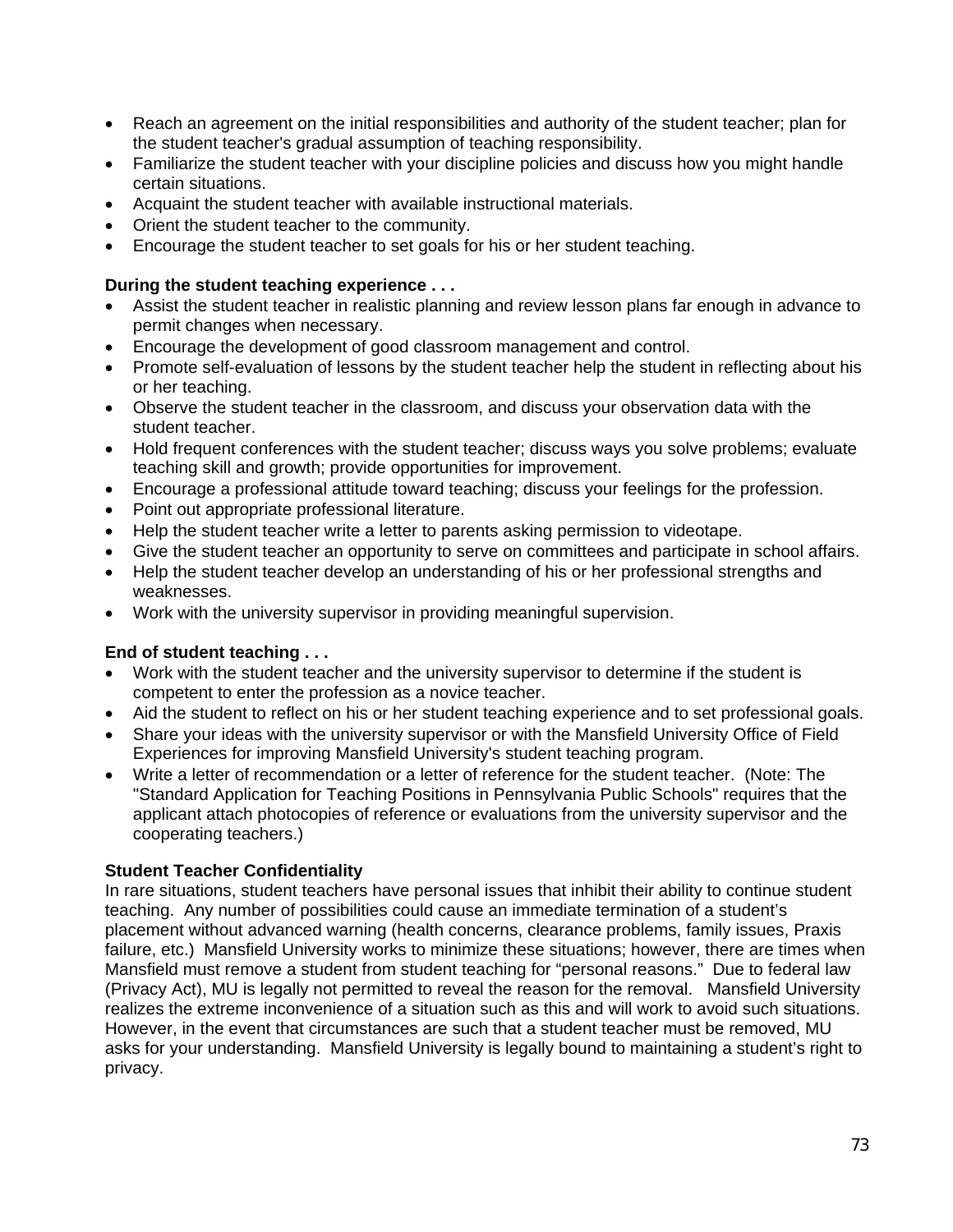# Guidelines for University Supervisors

# **The University Supervisor**

University supervisors perform many functions. They define the expectations and goals for student teaching; orient the student teachers and cooperating teachers to Mansfield University's student teaching process, act as liaison between the university and the public school, resolve problems, observe student teachers and provide constructive feedback and assessment; and support student teachers through the student teaching experience. Supervisors assist student teachers in their transition from students to teachers. University supervisors are additionally the persons responsible for assigning the student teacher's grade for the experience, aided in this process by important input from the two cooperating teachers. Although not an inclusive list, Mansfield University supervisors provide support and guidance to student teachers and cooperating teachers in the following ways.

\_\_\_\_\_\_\_\_\_\_\_\_\_\_\_\_\_\_\_\_\_\_\_\_\_\_\_\_\_\_\_\_\_\_\_\_\_\_\_\_\_\_\_\_\_\_\_\_\_\_\_\_\_\_\_\_\_\_\_\_\_\_\_\_\_\_\_\_\_\_\_\_\_\_\_\_\_\_\_\_\_\_\_\_\_\_\_\_

# **Working with Student Teachers**

- Observe the student teacher's teaching and other activities in the classroom and school; conference with the student teacher and the cooperating teacher following observations.
- Articulate expectations concerning the records and reports the student teacher to complete and establish a reporting schedule.
- Read and comment on the student teacher's journal and other writing exercises; approve the student teacher's letter to parents asking for permission to videotape students.
- Evaluate the student teacher's performance and assign grades.
- Meet **on campus** with student teachers to discuss final grades (department's request).
- Write letters of recommendation or reference.

## **Working with Cooperating Teachers**

- Explain the structure and purpose of the Mansfield University student teaching program.
- Provide specialized help, upon request, to assist with any of the activities in which the student teacher is participating.
- Assist the student teacher and cooperating teacher in establishing a good working relationship and act as a liaison between the cooperating teacher and the university.
- Identify possible alternatives for problem situations.
- Assist the university in the study and the improvement of the student teaching program in connection with Pennsylvania Department of Education and The National Council for the Accreditation of Teacher Education.
- Explain the role of the student teacher's Professional Seminar course.
- Identify new teaching centers and cooperating teachers.

## **Networking with Building Principals**

- Make the supervision task in a given building know to the principal.
- Build a relationship with the principal and staff.
- Report any concerns or suggestions to The Educational Field Experience Office.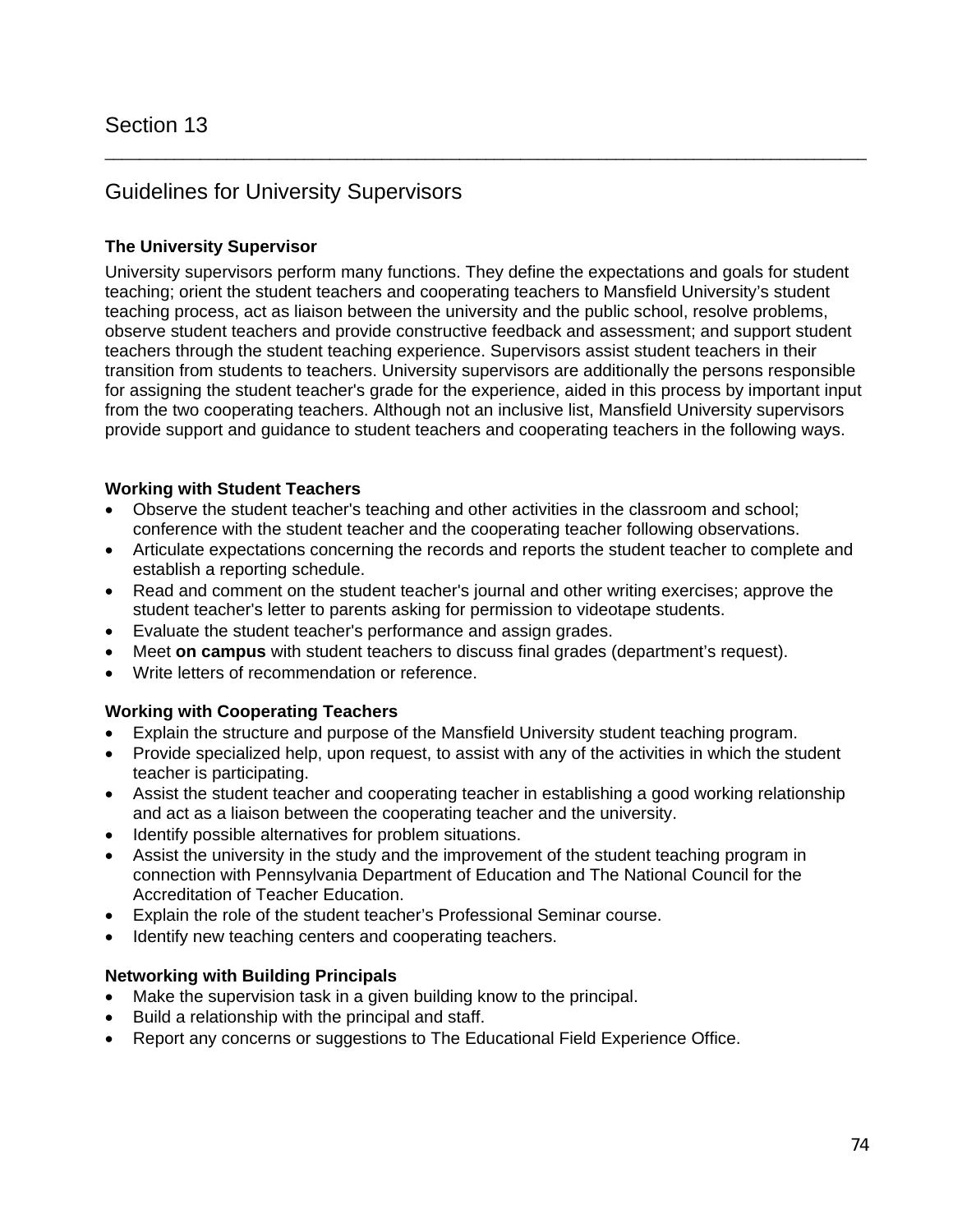## **Completing Supervision Paperwork**

- Submit monthly travel voucher requests for payment
- Submit the following paperwork at the end of the semester: Field Visitation Log, Observation Forms from each visit, Survey of Special Education Experiences, and the Survey of Multicultural **Experiences**
- Submit Student Teacher Evaluation Reports (both cooperating teachers' evaluations as well as the supervisor's final evaluation). Pay particular attention to filling out Parts II and III. Numerical scores must be entered into this document for program improvement. It is not enough to provide a final collective score for each section. Document the breakdown of points on the rubrics provided.
- Submit a formative and summative PDE 430 form. Please complete the PDE 430 providing appropriate documentation to support each grade given. Cooperating teachers may NOT complete the PDE 430. This is the responsibility of the supervisor. The supervisor may, however, conference with the cooperating teacher concerning the PDE 430.

## **Clinical Supervision**

Mansfield University recommends a three-step model of observing teachers known as Clinical Supervision. Conferences are held before and after the observation. "Clinical" refers to the face-toface conversations between the student teacher observed and the observer during the pre- and post-conferences. For most student teachers, it is a little unnerving to be observed. The clinical supervision process reduces the student teacher's anxiety because the student teacher helps plan the observation during a pre-conference and helps analyze the information collected by the observer in the post-conference. Thus, the student teacher feels more in control of the process. The primary purpose of clinical supervision is the professional development of the student teacher with the expectation that improved teaching and student learning will follow. Please note that in the discussion which follows, the term "observer" refers to either the cooperating teacher or the university supervisor.

# **Step 1-Planning Conference**

The first phase of clinical supervision is a pre-conference. This conference need take only five or ten minutes, but it is important that it is not omitted.

- Before the observation, the observer needs to understand the student teacher's lesson plan and consider what information would be helpful to collect. The observer must listen actively, ask probing questions until he or she understands clearly, and then decide how to collect data related to the student teacher's concerns.
- The observer must determine what concerns the student teacher has about the lesson (e.g., student participation, clarity of lecture, or teacher questions or feedback to students). The observer then helps the student teacher translate one or two of these concern into performance that can be observed and recorded-for example, what will students be doing when they are participating, or what behavior of the student teacher or students will show the lecture is clear, or what types of questions or responses are expected.

## **Step 2-Observation**

The second phase of clinical supervision is the actual observation of the lesson. The observer's responsibility during the observation is to record the behaviors and events seen and heard in the classroom.

 The observer should be positioned as unobtrusively as possible and avoid interrupting or interfering with the class in any way.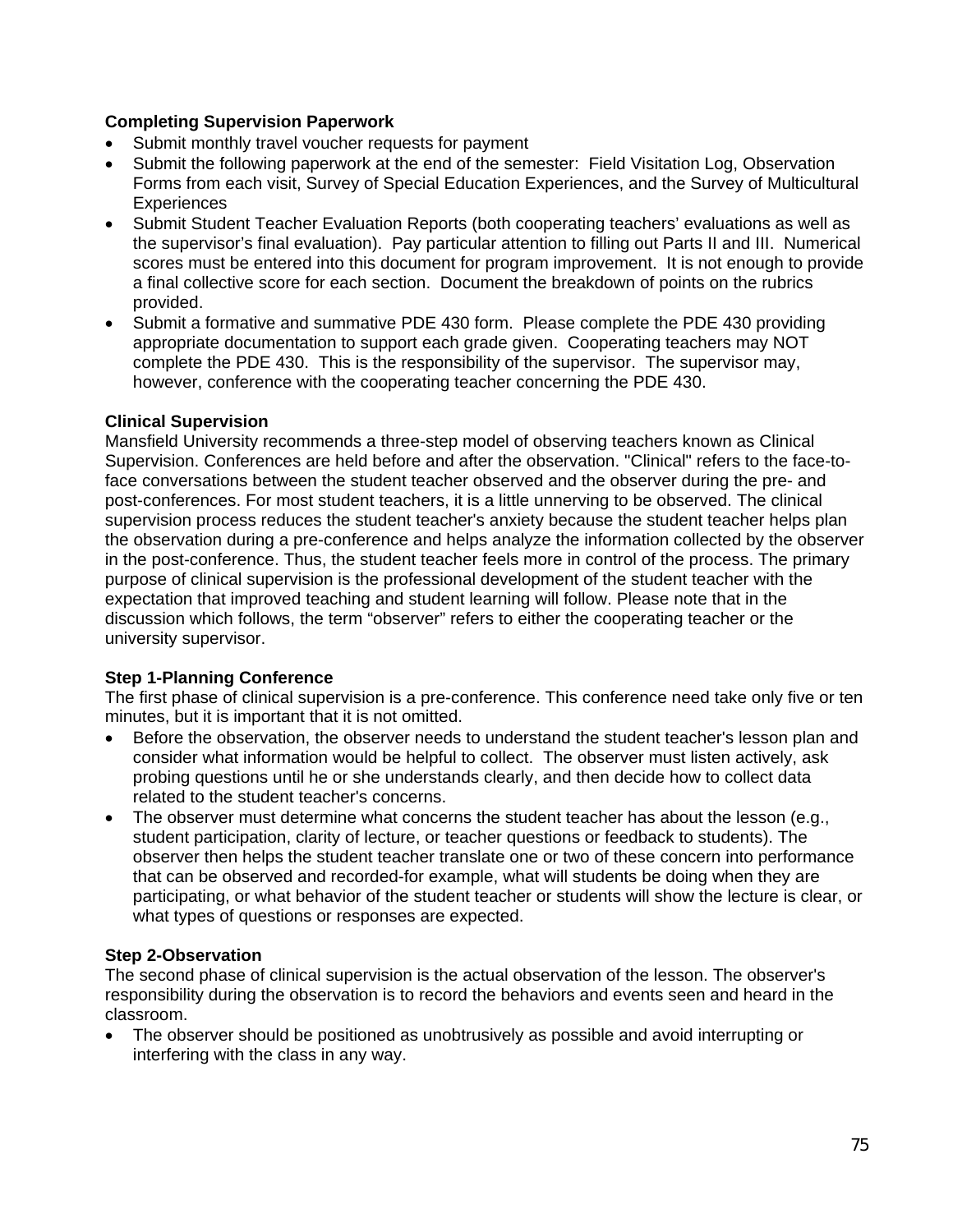- Written verbatim observation notes are preferred by some observers because a written record can be quickly analyzed, and underlining or circling sections of the observation notes can effectively highlight important patterns of teaching.
- At times it helps to occasionally make note of the time so that the sequence of events can later be established.
- Nonverbal behavior should be described as objectively as possible; The observer's feelings, and judgments can be noted marginally for later reference, but the observation data should be limited to a descriptive record of events and behaviors enacted by the student teacher and the students.

# **Step 3-Feedback Conference**

The post-observation feedback conference is an essential stage of the clinical supervision process.

- Avoid the temptation to use the feedback conference to tell the student teacher what is right or wrong, good and bad, about his or her teaching.
- The goal of the observer in the post conference is to guide the student teacher in analyzing the information collected during the observation. In the beginning of the student teaching experiences (especially in the first student teaching assignment), the observer often has to analyze observation data for the student teacher and point out data that support analyses and comments. The eventual goal, however, is for the observer to present the information collected and lead the student teacher in developing his or her own analyses.
- There are several styles which can be used in the feedback conference. In a lecture conference, the supervisor states key points and shows observation data that support these points. In discovery-type conference, involving a "consulting" or "delegating" style, the role of the observer is to present observation data and facilitate the student teacher's analysis and goal setting through indirect teaching approaches such as active listening, questioning, and summarizing.

## **Evaluation**

The evaluation instruments used in Mansfield University's student teaching programs are found in the in the back section of this handbook. The integration of Danielson's Framework into the Teacher Education Unit Conceptual Framework has resulted in revision of the student teaching evaluation instruments. These evaluation instruments contain items which are correlated with Danielson components.

Supervision focuses on the student teacher's professional development. In contrast, evaluation focuses on determining the student teacher's midpoint and final grades.

- Evaluation is an ongoing part of student teaching.
- Many university supervisors recommend that cooperating teachers and student teachers discuss criteria in the "Student Teacher Evaluation Report" on a regular basis to become more aware of the student teacher's emerging strengths and to develop strategies to promote growth in problem areas.
- Holding regular formative-evaluation conferences during the student teaching experience, in most cases using the "Student Teacher Evaluation Report," can greatly help the university supervisor in his or her final evaluation meetings with the student teacher.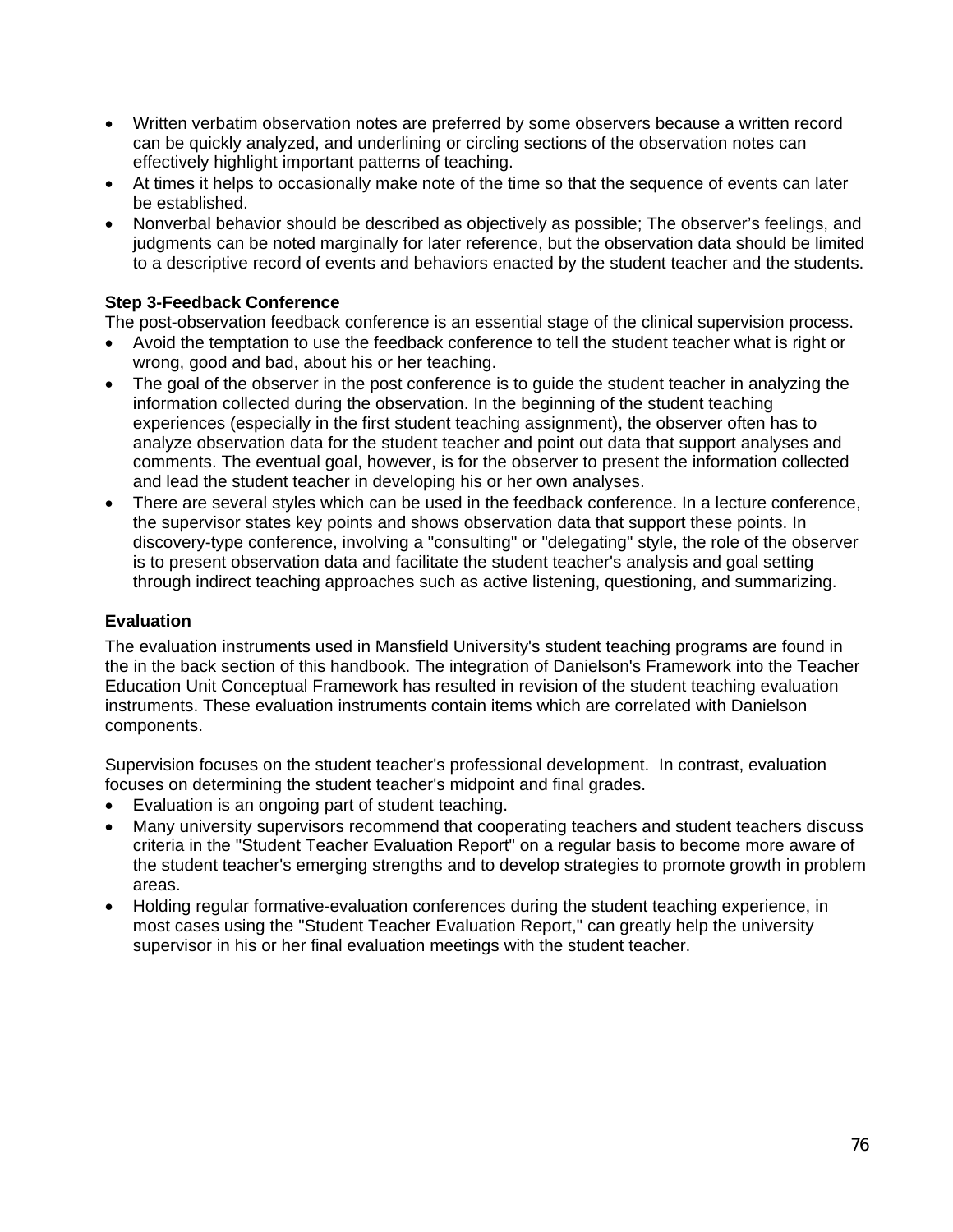While the cooperating teacher is the authority in the school and the classroom, the supervisor represents the university and is responsible for monitoring the university's requirements and rules for student teaching. The supervisor is also responsible for determining the student teacher's midterm and final grades. The following procedures are suggested to develop an evaluation of the student teacher that is valid and based on input from the cooperating teacher, the student teacher, and the university supervisor:

- University supervisors and cooperating teachers should review the evaluation report and procedures for using it at their first meeting.
- Cooperating teachers should plan to meet regularly with their student teacher and use the evaluation report as a basis to discuss the student teacher's performance, to monitor his or her progress, and to plan steps for growth.
- Prior to the final evaluation conference with the university supervisor, the cooperating teacher should complete Part 1 of the "Student Teaching Evaluation Report." University supervisors are responsible for evaluating and scoring the reflective exercises required of student teachers.
- Whenever possible, cooperating teachers should write comments on the evaluation report about the student teacher's behaviors and attributes, teaching performance, and content mastery.
- The final evaluation reports completed by the university supervisors are kept in The Educational Field Experience Office. The coordinator may refer to these reports, but in no case are the reports sent to any prospective employer. (*The Standard Application for Teaching Positions in Pennsylvania Public Schools* requires that the applicant attach photocopies of references from the university supervisor and the cooperating teachers.)
- If there is a change of university supervisors at some point in the semester, both supervisors meet at the end of the second experience to discuss the final grade. If the university supervisors disagree about the final grade, then the department chairperson will review all appropriate materials and assign the grade.

# **Working with a Student Placed in a Distant Assignment**

Working with a student teacher who has been assigned to complete the second half of student teaching in a distant placement can be a challenge. The following guidelines will help you as you prepare for this experience:

- 1. Please notify The Field Experience Office immediately if the student teacher is in jeopardy of earning anything other than a "B+" for the first half of student teaching. Arrangements need to be made to change the special placement in the event that the student is not successfully demonstrating the most positive teaching characteristics. The university desires to send only strong teaching candidates to distant placements as a result of the supervision constraints associated with a distant placement. If a student teacher is struggling in the first placement, it will be necessary to keep the student close to the university in an effort to provide more substantial help.
- 2. Work to prepare a packet to be hand carried to the distant cooperating teacher through the student teacher. Include any materials that would be handed to a local cooperating teacher along with a personal letter. In this letter, please introduce yourself to the cooperating teacher. Include information about the best way to communicate with you, and the way in which the final paper work will be handled at the end. Share expectations for the student teacher and include any due dates that might be appropriate. Please also remember to thank the cooperating teacher. Please see the sample letter below as an example.
- 3. Please maintain on-going, weekly correspondence with the student teacher and regular correspondence with the cooperating teacher throughout the experience. Student teachers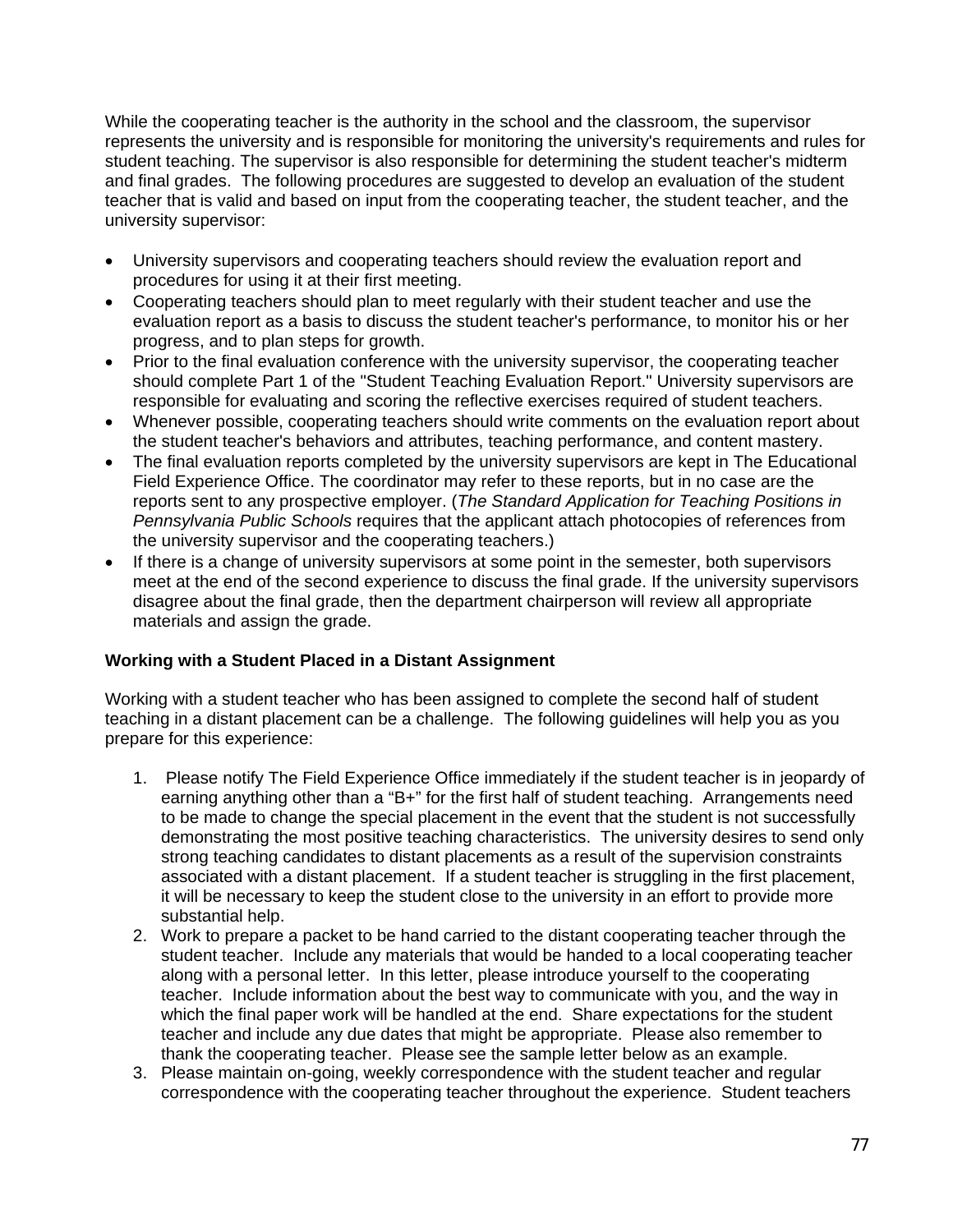who are selected for distant placements have completed an application process designed to ensure that MU sends quality students to distant placements. Since students will not have the usual supervision during the second half of the semester, they must be strong student teachers. Consider requiring a video tape or on-line streaming video from the student teacher.

- 4. The Educational Field Experience Office has purchased lap top computers and iPads equipped to handle Skype. Please feel free to check out these tools for use with supervision during this student teaching assignment. If you are not familiar with Skype, then please let us know when you are available for a short training.
- 5. If an on-site supervisor visits the student teacher, then it will be the responsibility of that supervisor to provide the regular supervisor with a written observation adequately covering the four domains. This observation will provide specific supporting evidence that can be used by the regular supervisor to document a final grade and the PDE 430.
- 6. The process for calling a cooperating teacher who lives outside of the country is as follows: - Dial \*6
	- Then enter the Field Experience Authorization Code (Call 662-4024 for this code).
	- Then # 9-011
	- Then the country code (61 is Australia)
	- Then the city code
	- Then the phone number

This information is available on page 22 of the local phone book as well.

#### **Sample Letter to Distant Cooperating Teacher**

#### Date

#### Dear Cooperating Teacher: (Provide Name if Possible)

 Greetings from Mansfield University! Thank you for inviting Student's Name to student teach in your elementary classroom. I have been supervising Ms. Teacher's student teaching in her first assignment in the United States and I am pleased to report that she has been very successful. I trust that you will find her to be a talented, knowledgeable, and conscientious teacher.

 As you work with Ms. Teacher, I want to encourage you to often talk with her about her professional development and to offer her regular feedback about her teaching (both positive reinforcement and constructive suggestions). I have found her to have a healthy disposition toward continuing professional growth.

 I know that it can be difficult to effectively monitor teaching performance from afar. To that end, Ms. Teacher will be corresponding with me weekly so that I can keep in touch with her while she is in Australia. I have attached my business card in case you have a need to get in touch with me with any questions or concerns. Ms. Teacher will be able to explain the Mansfield University student teaching evaluation report that we would like you to complete at the end of the teaching experience. Feel free to access additional information about Mansfield University's student teaching process on-line at http://mansfield.edu/teacher/. But, if it wouldn't be too much trouble, after three or four weeks in your classroom, would you also be willing to send me a very brief informal progress report via mail or e-mail, so that I can get some early sense of your satisfaction with Ms. Teacher's initiative and teaching?

 I trust that Ms. Teacher will prove to be a valuable addition to your instructional program. I want to thank you again for your willingness to welcome her to your classroom. This should be a wonderful life experience for Ms. Teacher, both personally and professionally, and I know that she is excited to take part in all that Australia has to offer. If there are ways that I can help support your work with her, please don't hesitate to contact me.

Best wishes,

Name of Professor Professor of Education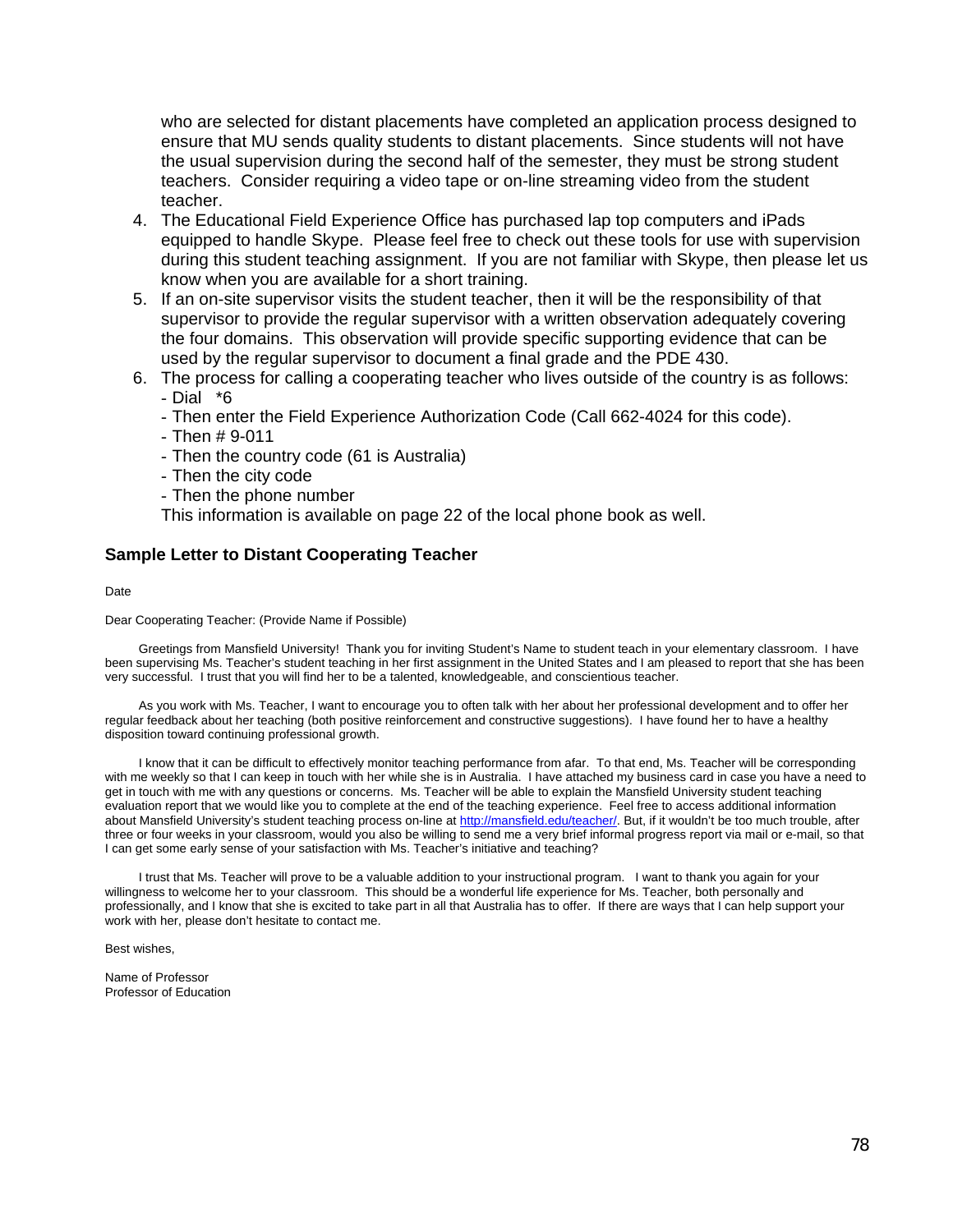# **Mansfield University**

# **Student Teaching Forms**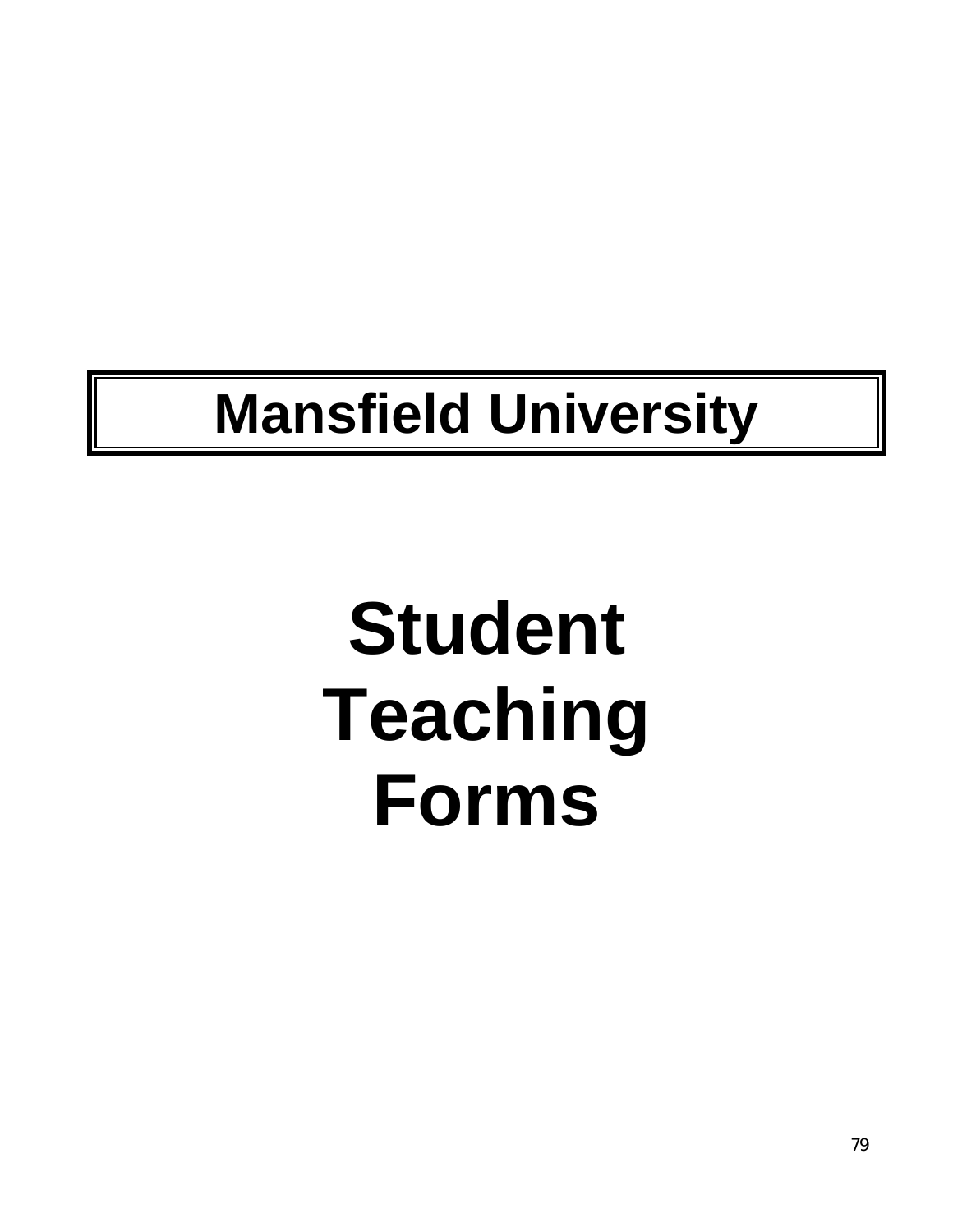# Mansfield University **Statement of Confidentiality and Professionalism**

As a student teacher in Mansfield University's Education Unit, I understand that I will have access to privileged and confidential information while student teaching. I agree to maintain confidentiality and professionalism in all circumstances relating to the people I meet in the field, the school districts with which I participate, and the information and data with which I am entrusted. This statement of confidentiality encompasses all communication venues including on-line medias such as email, Facebook, YouTube, Twitter, blogs, etc. I recognize the appropriate channels by which I can communicate concerns relating to my participation in the field. I understand that the director of Field Experiences, my department chair, or education faculty/supervisors are all appropriate professional resources and will welcome my questions and concerns. Because the consequences of breaching confidentiality are potentially very costly to the individuals involved and to the education program, I understand that failure to abide by this statement may result in removal from student teaching and the education program.

| <b>Student Teacher (Print):</b> | Date: |
|---------------------------------|-------|
|---------------------------------|-------|

| <b>Student Signature:</b> |  |  |
|---------------------------|--|--|
|---------------------------|--|--|

# **Statement of Work Understanding**

As a student teacher from Mansfield University, I understand that I must make student teaching my first priority for the semester. I understand MU recommends that student teachers should not work while student teaching; however, my situation dictates that I must work part-time during the student teaching semester. I understand that if my job affects my ability to be successful and give 100% of my efforts in student teaching, I will have to give up my job or student teach at a later date (without tuition reimbursement).

# **Please explain your reason for working, including place of work, responsibilities, and hours demanded.**

| <b>Student Teacher (Print Name):</b> |  |
|--------------------------------------|--|
|--------------------------------------|--|

| <b>Student Teacher Signature:</b> | Date: |
|-----------------------------------|-------|
|-----------------------------------|-------|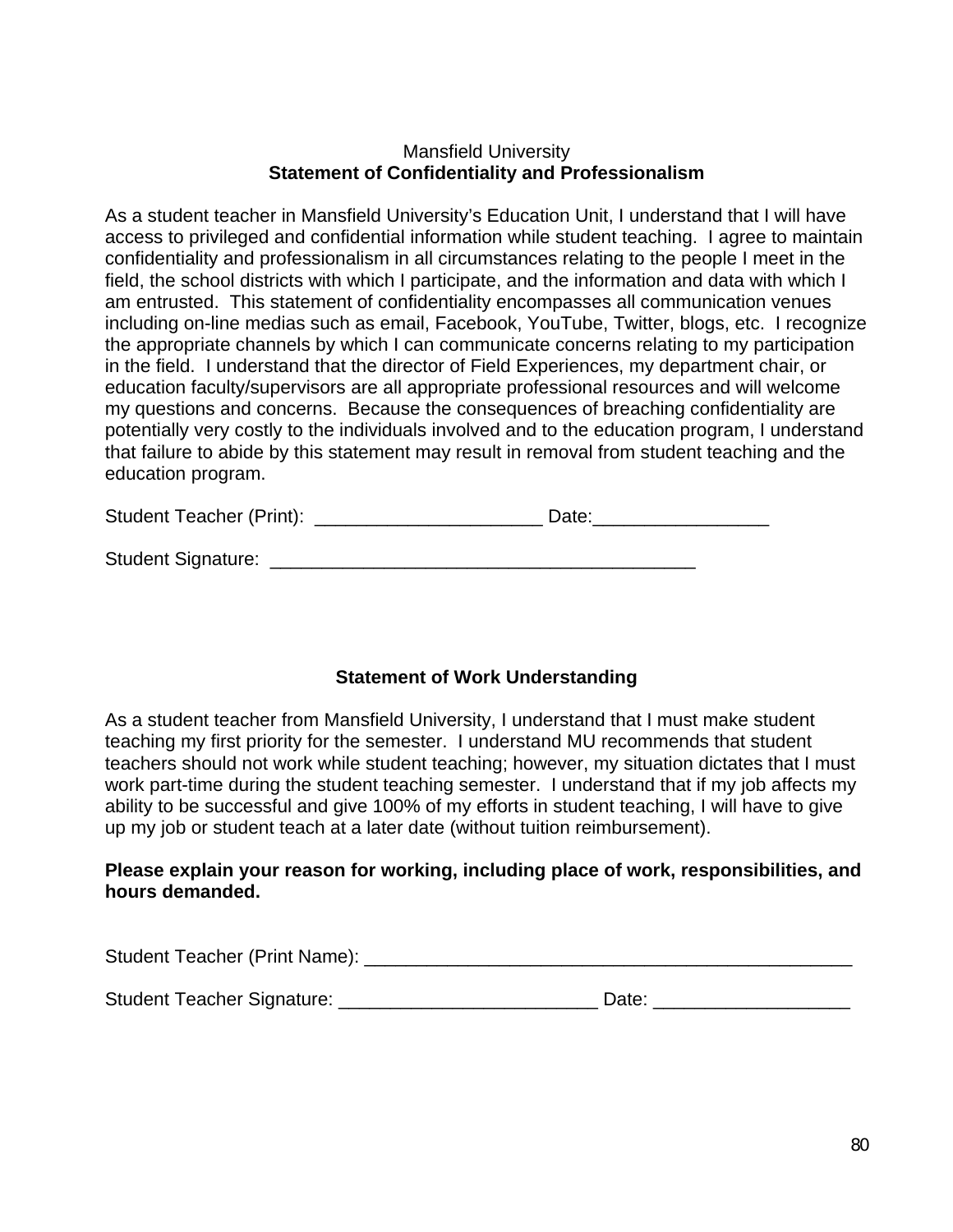Part A: to be retained by the cooperating teacher

#### **Professional Seminar Early Dismissal Form-1st Placement**

Professional Seminar is a required course in the Elementary, Secondary, and Special Education programs. The seminar is designed to enhance the student teaching experience and runs in conjunctions with students teaching. The time the class meets is set by the respective programs and varies from program to program. The course requires student teachers to return to campus to meet. The seminars are scheduled Tuesday or Wednesday afternoons. Because student teachers are placed around the region, we are unable to set a specific time at which they should leave school in order to get to class on time. Please allow a reasonable amount of time for the student to travel to Mansfield (travel time plus 30 minutes).

| <b>Student</b> |                            |
|----------------|----------------------------|
| Schoc          | - 1.4<br>i Distanc⊆<br>пек |

Is participating in the following professional seminar class during student teaching and may need to leave class early on Tuesdays or Wednesdays depending on the day of their course and their distance from Mansfield.

- o Elementary Education-Meets at 4:00-5:40 every week.
- o Secondary Education-Meets at 4:00-5:40 every week.
- o Special Education-Meets at 4:00-5:40 every week.

Cooperating Teacher Signature **Example 20** and the support of Approved dismissal time

Please fill out both top and bottom of form. The cooperating teacher and student teacher each keep one. Student teachers should turn their form into their professional seminar instructor.

Part B: to be retained by the student teacher

## **Professional Seminar Early Dismissal Form-1st Placement**

Professional Seminar is a required course in the Elementary, Secondary, and Special Education programs. The seminar is designed to enhance the student teaching experience and runs in conjunctions with students teaching. The time the class meets is set by the respective programs and varies from program to program. The course requires student teachers to return to campus to meet. The seminars are scheduled Tuesday or Wednesday afternoons. Because student teachers are placed around the region, we are unable to set a specific time at which they should leave school in order to get to class on time. Please allow a reasonable amount of time for the student to travel to Mansfield (travel time plus 30 minutes).

| Studer |                 |
|--------|-----------------|
| Schor. | Man:<br>тг<br>⋯ |

Is participating in the following professional seminar class during student teaching and may need to leave class early on Tuesday or Wednesdays depending on the day of their course and their distance from Mansfield.

- o Elementary Education-Meets at 4:00-5:40 every week.
- o Secondary Education-Meets at 4:00-5:40 every week.
- o Special Education-Meets at 4:00-5:40 every week.

|  | <b>Cooperating Teacher Signature</b> | Approved dismissal time |
|--|--------------------------------------|-------------------------|
|--|--------------------------------------|-------------------------|

Please fill out both top and bottom of form. The cooperating teacher and student teacher each keep one. Student teachers should turn their form into their professional seminar instructor.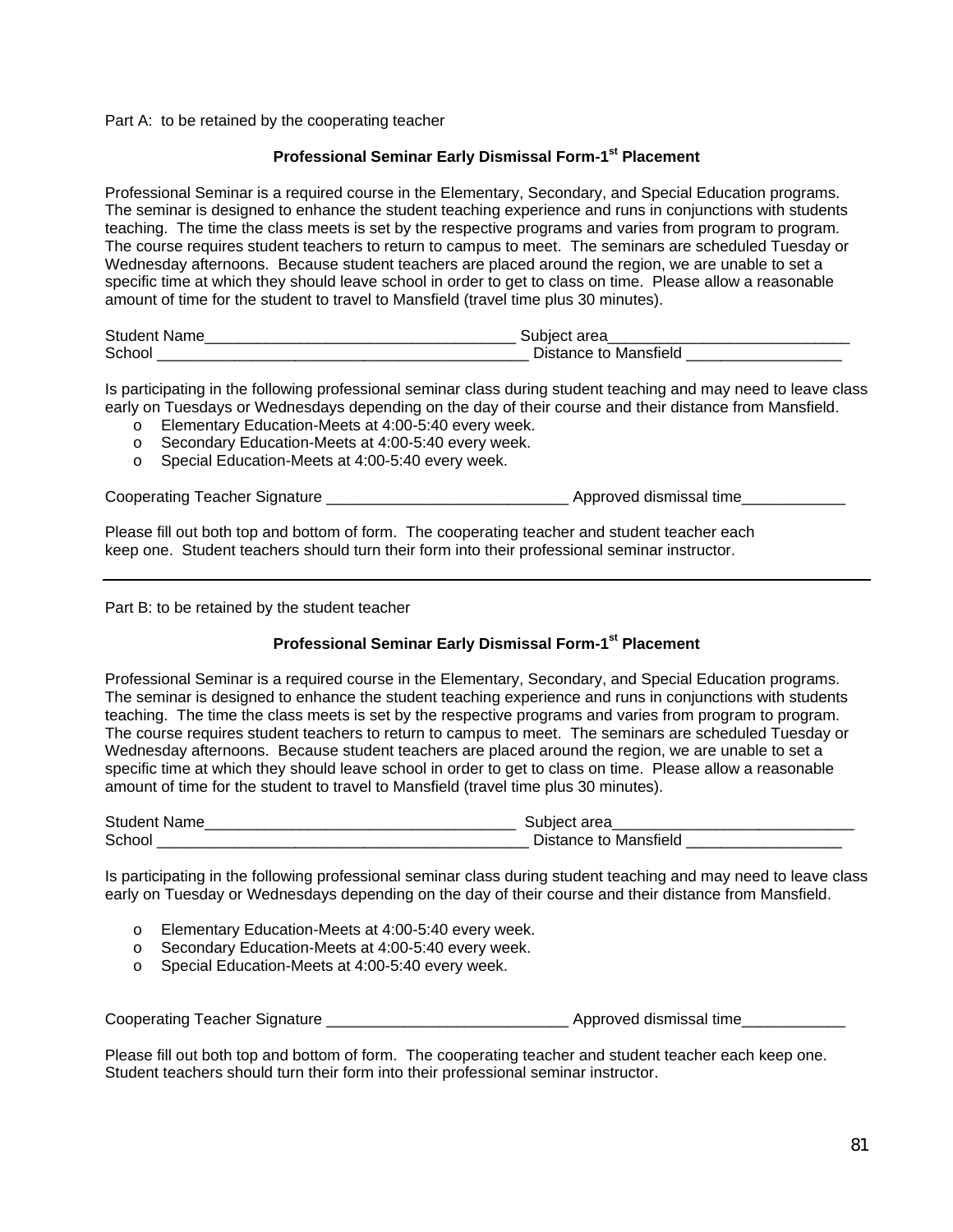Part A: to be retained by the cooperating teacher

#### **Professional Seminar Early Dismissal Form-2nd Placement**

Professional Seminar is a required course in the Elementary, Secondary, and Special Education programs. The seminar is designed to enhance the student teaching experience and runs in conjunctions with students teaching. The time the class meets is set by the respective programs and varies from program to program. The course requires student teachers to return to campus to meet. The seminars are scheduled Tuesday or Wednesday afternoons. Because student teachers are placed around the region, we are unable to set a specific time at which they should leave school in order to get to class on time. Please allow a reasonable amount of time for the student to travel to Mansfield (travel time plus 30 minutes).

| <b>Student Name</b> | Subiect area          |
|---------------------|-----------------------|
| School              | Distance to Mansfield |

The student teacher is participating in the following professional seminar class during student teaching and may need to leave class early on Tuesday or Wednesdays depending on the day of their class and their distance from Mansfield. Days and times may vary.

- o Elementary Education-Meets at 4:00-5:40 every week.
- o Secondary Education-Meets at 4:00-5:40 every week.
- o Special Education-Meets at 4:00-5:40 every week.

Cooperating Teacher Signature \_\_\_\_\_\_\_\_\_\_\_\_\_\_\_\_\_\_\_\_\_\_\_\_\_\_\_\_ Approved dismissal time\_\_\_\_\_\_\_\_\_\_\_\_

Please fill out both top and bottom of form. The cooperating teacher and student teacher each keep one. Student teachers should turn their form into their professional seminar instructor.

Part B: to be retained by the student teacher

#### **Professional Seminar Early Dismissal Form-2nd Placement**

Professional Seminar is a required course in the Elementary, Secondary, and Special Education programs. The seminar is designed to enhance the student teaching experience and runs in conjunctions with students teaching. The time the class meets is set by the respective programs and varies from program to program. The course requires student teachers to return to campus to meet. The seminars are scheduled Tuesday or Wednesday afternoons. Because student teachers are placed around the region, we are unable to set a specific time at which they should leave school in order to get to class on time. Please allow a reasonable amount of time for the student to travel to Mansfield (travel time plus 30 minutes).

| <b>Student Name</b>                                      | Subject area                                                                                                                                                                                                           |
|----------------------------------------------------------|------------------------------------------------------------------------------------------------------------------------------------------------------------------------------------------------------------------------|
| School                                                   | Distance to Mansfield                                                                                                                                                                                                  |
|                                                          | The student teacher is participating in the following professional seminar class during student teaching and<br>may need to leave class early on Tuesdays or Wednesdays depending on the day of their course and their |
| distance from Mansfield. Days and times may vary.        |                                                                                                                                                                                                                        |
| Elementary Education-Meets at 4:00-5:40 every week.<br>O |                                                                                                                                                                                                                        |
| Secondary Education-Meets at 4:00-5:40 every week.<br>O  |                                                                                                                                                                                                                        |
| Special Education-Meets at 4:00-5:40 every week.<br>O    |                                                                                                                                                                                                                        |
| <b>Cooperating Teacher Signature</b>                     | Approved dismissal time                                                                                                                                                                                                |

Please fill out both top and bottom of form. The cooperating teacher and student teacher each keep one. Student teachers should turn their form into their professional seminar instructor.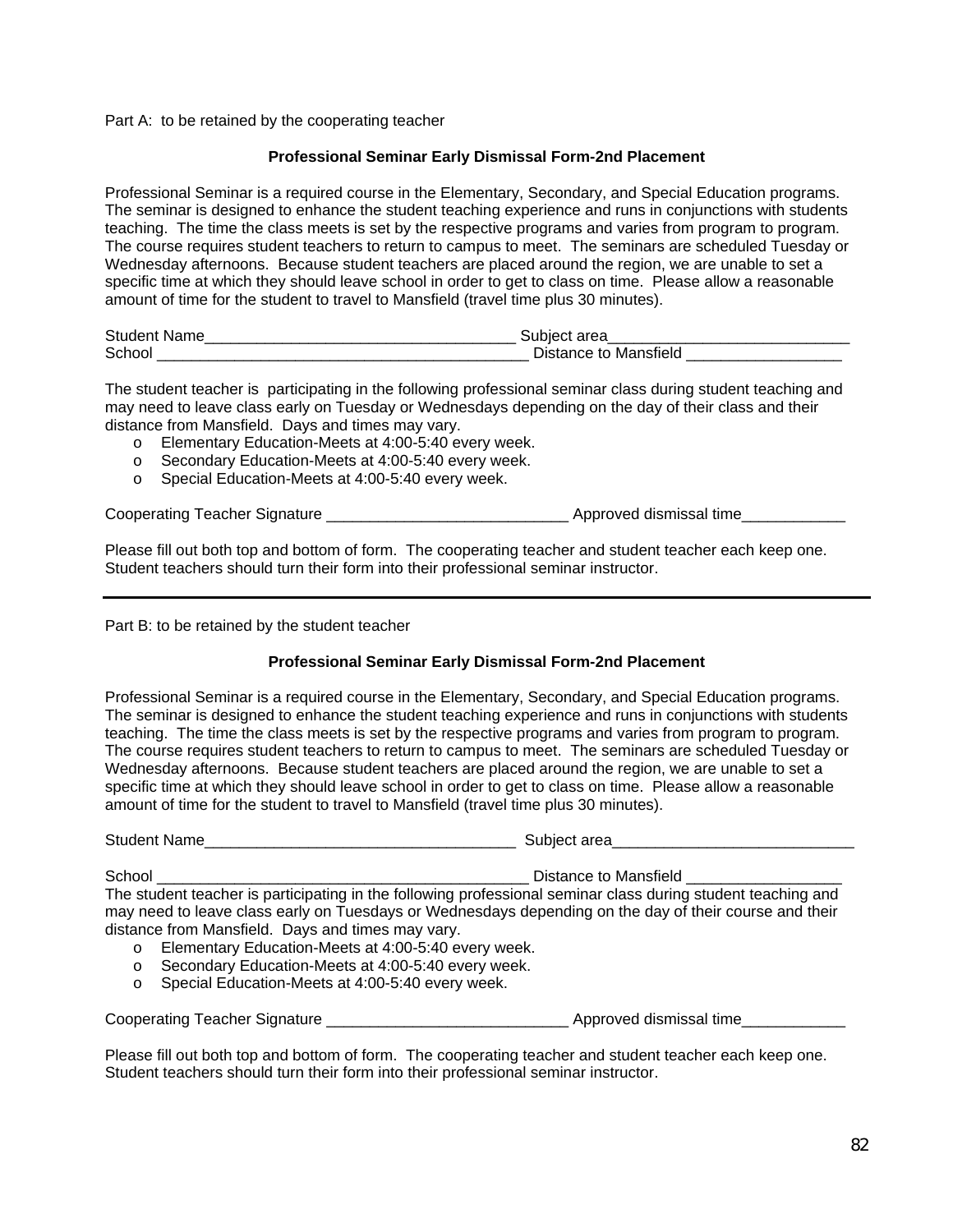# **Survey of Special Education Experiences**

## **DIRECTIONS: Please complete this survey to document the experiences you have had during student teaching related to special education. Give the completed form to your university supervisor before your final evaluation conference.**

**Special Education:** All educators should have the knowledge and skills necessary to enable them to respond to the individual differences of learners. The presence of exceptional learners in regular classrooms requires that general and special educators perceive their professional roles as less distinct and more complementary. They must increasingly view themselves as differentiated members of an instructional team to provide an appropriate education for exceptional learners. Please indicate which of the following you have experienced during you student teaching.

|             | Observation experiences in special education classrooms                                                                                                                                                                             |                                                                                            |  |  |
|-------------|-------------------------------------------------------------------------------------------------------------------------------------------------------------------------------------------------------------------------------------|--------------------------------------------------------------------------------------------|--|--|
|             |                                                                                                                                                                                                                                     | Observation experiences in general education that included students in inclusive settings. |  |  |
| inclusive   | settings.                                                                                                                                                                                                                           | Participation experiences in general education classrooms that included students in        |  |  |
|             | Participation experiences in special education classrooms                                                                                                                                                                           |                                                                                            |  |  |
|             | Experiences-faculty meetings, in-service meetings, interactions with various<br>school personnel that emphasized the total responsibility of schools and all of<br>their personnel to meet the needs of students with special needs |                                                                                            |  |  |
|             | Experiences (i.e. IST meetings, child study meetings IEP meetings, CSE meetings, etc.)<br>which dealt<br>with recognizing and referring learners for diagnosis                                                                      |                                                                                            |  |  |
|             | Experiences which contributed to the design and implementation of curricular<br>programs, instructional techniques and/or classroom management strategies to<br>accommodate needs of students with special needs                    |                                                                                            |  |  |
|             | List any others that might be appropriate                                                                                                                                                                                           |                                                                                            |  |  |
|             |                                                                                                                                                                                                                                     |                                                                                            |  |  |
|             |                                                                                                                                                                                                                                     |                                                                                            |  |  |
|             |                                                                                                                                                                                                                                     | Middle_____                                                                                |  |  |
| Department_ |                                                                                                                                                                                                                                     |                                                                                            |  |  |
|             | <b>University Supervisor</b>                                                                                                                                                                                                        | Date                                                                                       |  |  |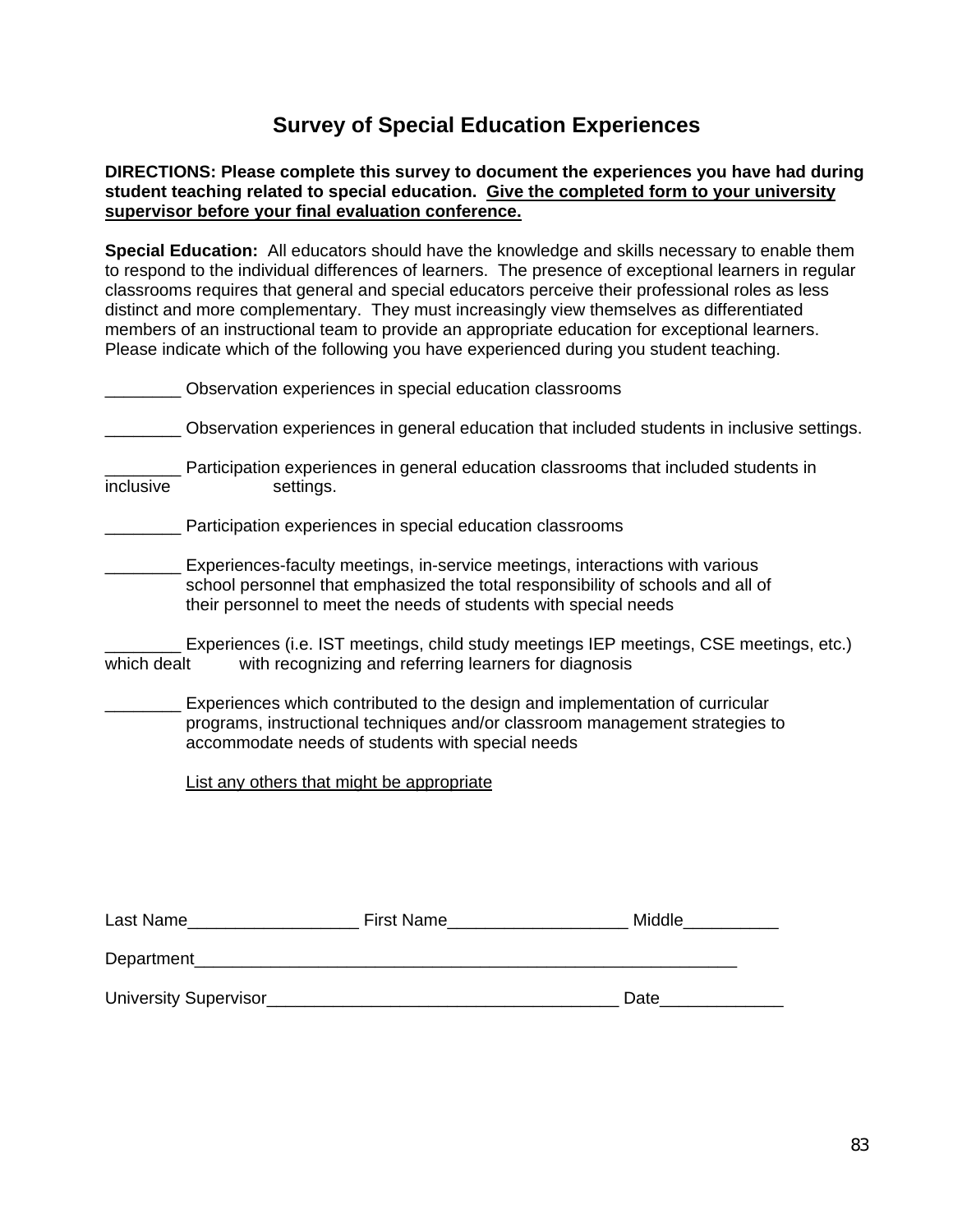# **Survey of Multicultural Experiences**

## **DIRECTIONS: Please complete this survey to document the experiences you have had during student teaching related to special education. Give the completed form to your university supervisor before your final evaluation conference.**

**Multicultural education** is preparation for the social, political, and economic realities that individuals experience in a culturally diverse and complex society (Banks). Please indicate which of the following you have experienced during your student teaching:

|               | Observation experiences in multicultural and/or diverse settings                                                                               |
|---------------|------------------------------------------------------------------------------------------------------------------------------------------------|
|               | Actively participated in experiences in multicultural and/or diverse settings                                                                  |
|               | Discuss and develop multicultural experiences that included such issues as participatory<br>democracy, racism, sexism, and the parity of power |
|               | Experiences which examined the dynamics of diverse cultures                                                                                    |
| dialects, and | Experiences which examined linguistic issues (i.e. English as a second language,<br>non-verbal communication)                                  |
|               | Experiences in developing and implementing a multicultural lesson plan                                                                         |

List any others that might be appropriate

| Last Name                    | First Name | Middle |
|------------------------------|------------|--------|
| Department                   |            |        |
| <b>University Supervisor</b> |            | Date   |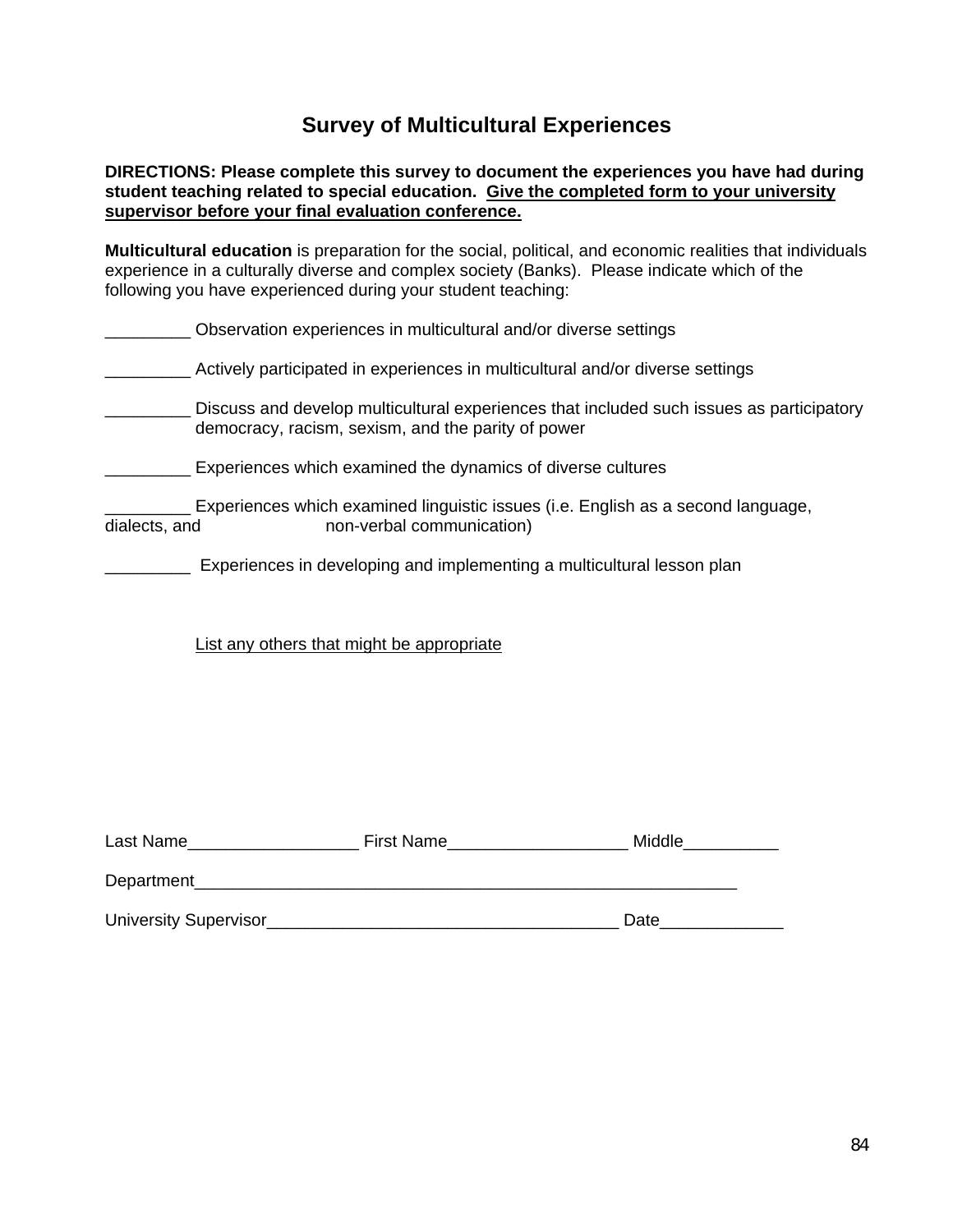# Notification Data - First 8 Week Assignment

|                | <b>Student Teacher</b> | <b>Cooperating Teacher</b> | <b>School</b> |  |
|----------------|------------------------|----------------------------|---------------|--|
| <b>Name</b>    |                        |                            |               |  |
| <b>Address</b> |                        |                            |               |  |
| <b>Phone</b>   |                        |                            |               |  |
|                |                        |                            |               |  |
|                |                        |                            |               |  |
|                |                        |                            |               |  |
|                |                        |                            |               |  |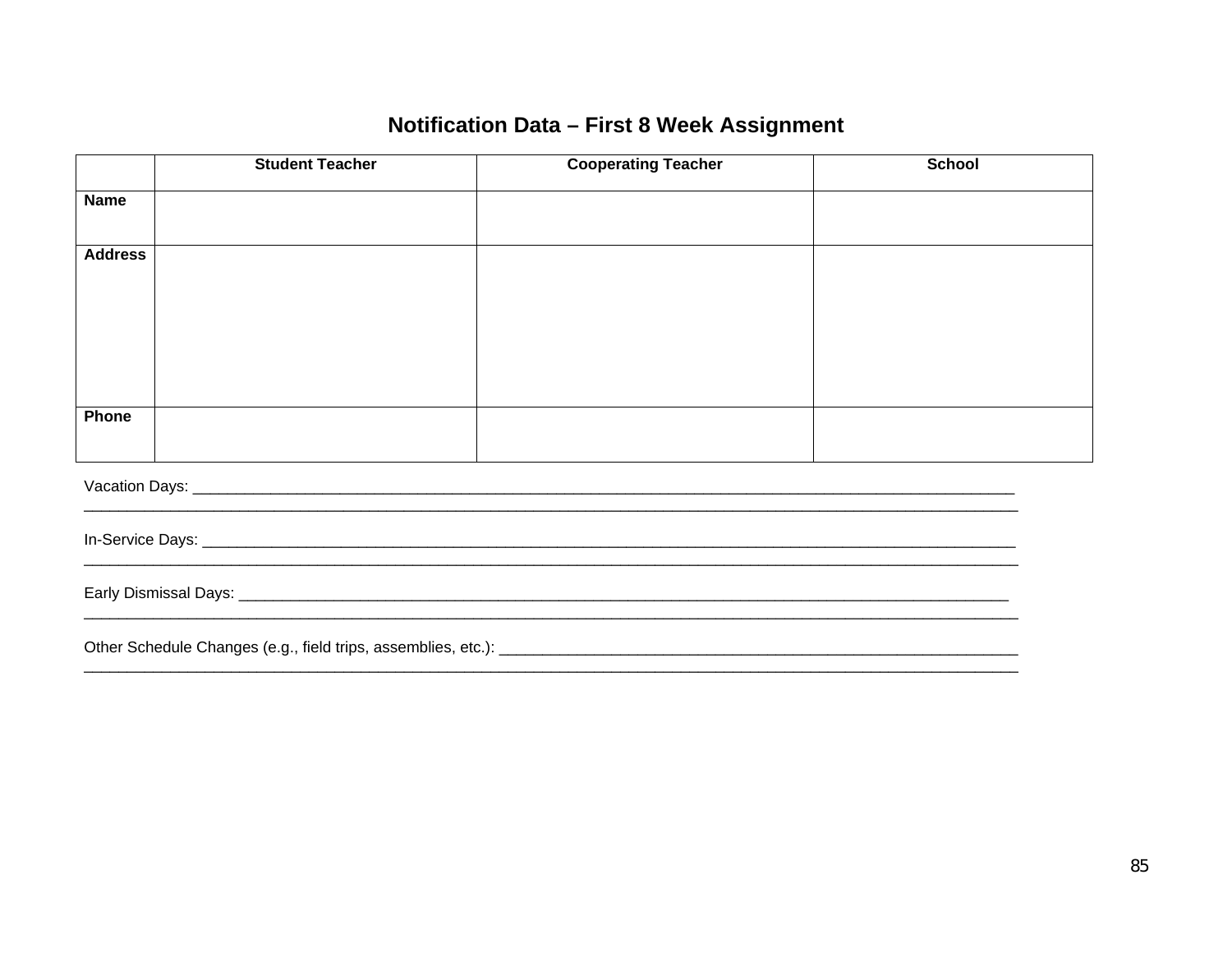# **Class Schedule – First 8 Week Assignment**

| $\sim$<br>eacher<br>Studer   | eacher<br>atinc<br>п |
|------------------------------|----------------------|
| -<br>$\sim$ $\sim$<br>™este. | `choo⊾               |

| Time/<br><b>Grade Level</b><br><b>Subjects</b> | Day 1<br><b>Monday</b> | Day 2<br>Tuesday | Day 3<br>Wednesday | Day 4<br>Thursday | Day 5<br>Friday |  |
|------------------------------------------------|------------------------|------------------|--------------------|-------------------|-----------------|--|
|                                                |                        |                  |                    |                   |                 |  |
|                                                |                        |                  |                    |                   |                 |  |
|                                                |                        |                  |                    |                   |                 |  |
|                                                |                        |                  |                    |                   |                 |  |
|                                                |                        |                  |                    |                   |                 |  |
|                                                |                        |                  |                    |                   |                 |  |
|                                                |                        |                  |                    |                   |                 |  |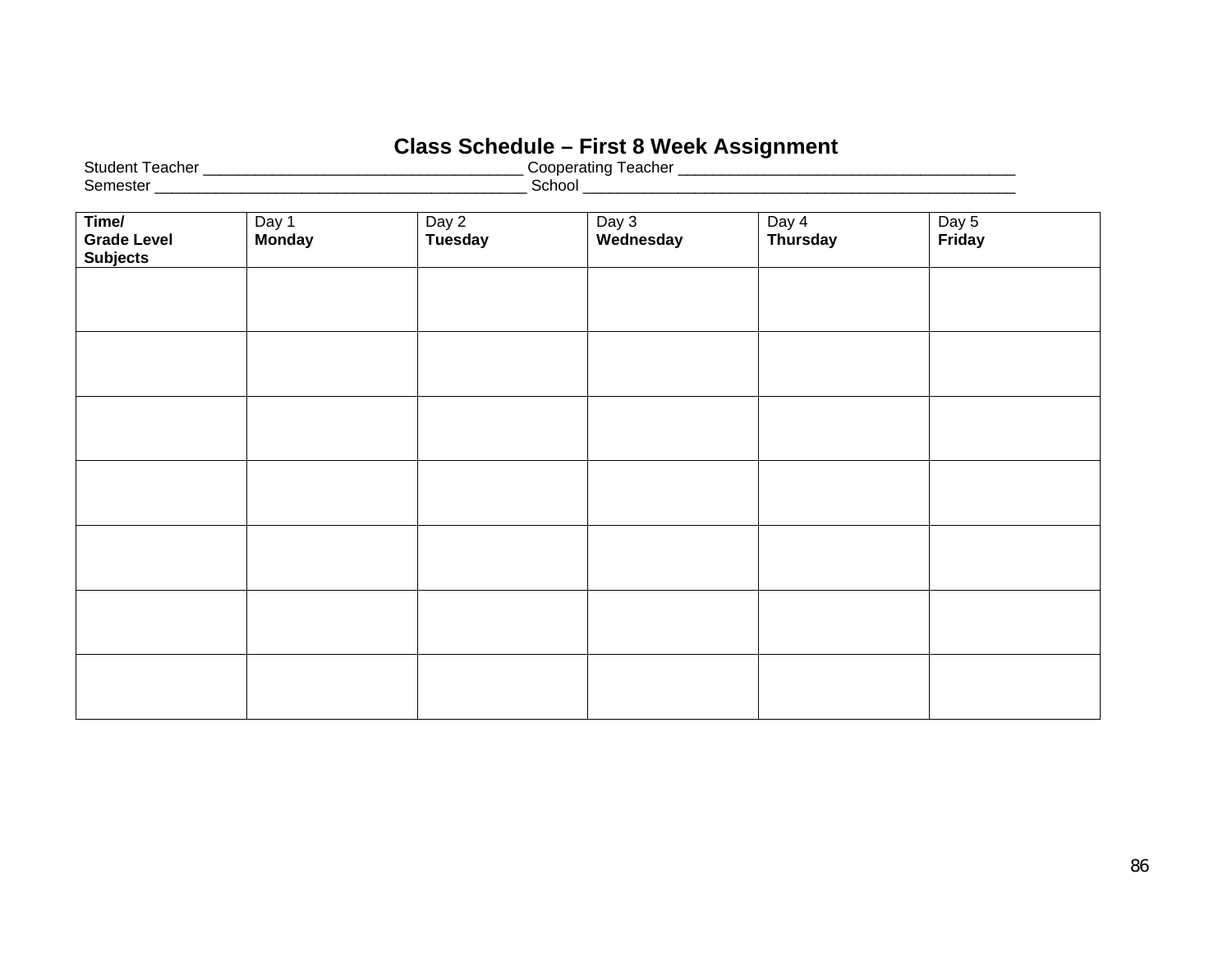# Notification Data - Second 8 Week Assignment

|                | <b>Student Teacher</b> | <b>Cooperating Teacher</b> | <b>School</b> |  |
|----------------|------------------------|----------------------------|---------------|--|
| <b>Name</b>    |                        |                            |               |  |
| <b>Address</b> |                        |                            |               |  |
|                |                        |                            |               |  |
|                |                        |                            |               |  |
|                |                        |                            |               |  |
|                |                        |                            |               |  |
| Phone          |                        |                            |               |  |
|                |                        |                            |               |  |
|                |                        |                            |               |  |
|                |                        |                            |               |  |
|                |                        |                            |               |  |
|                |                        |                            |               |  |
|                |                        |                            |               |  |
|                |                        |                            |               |  |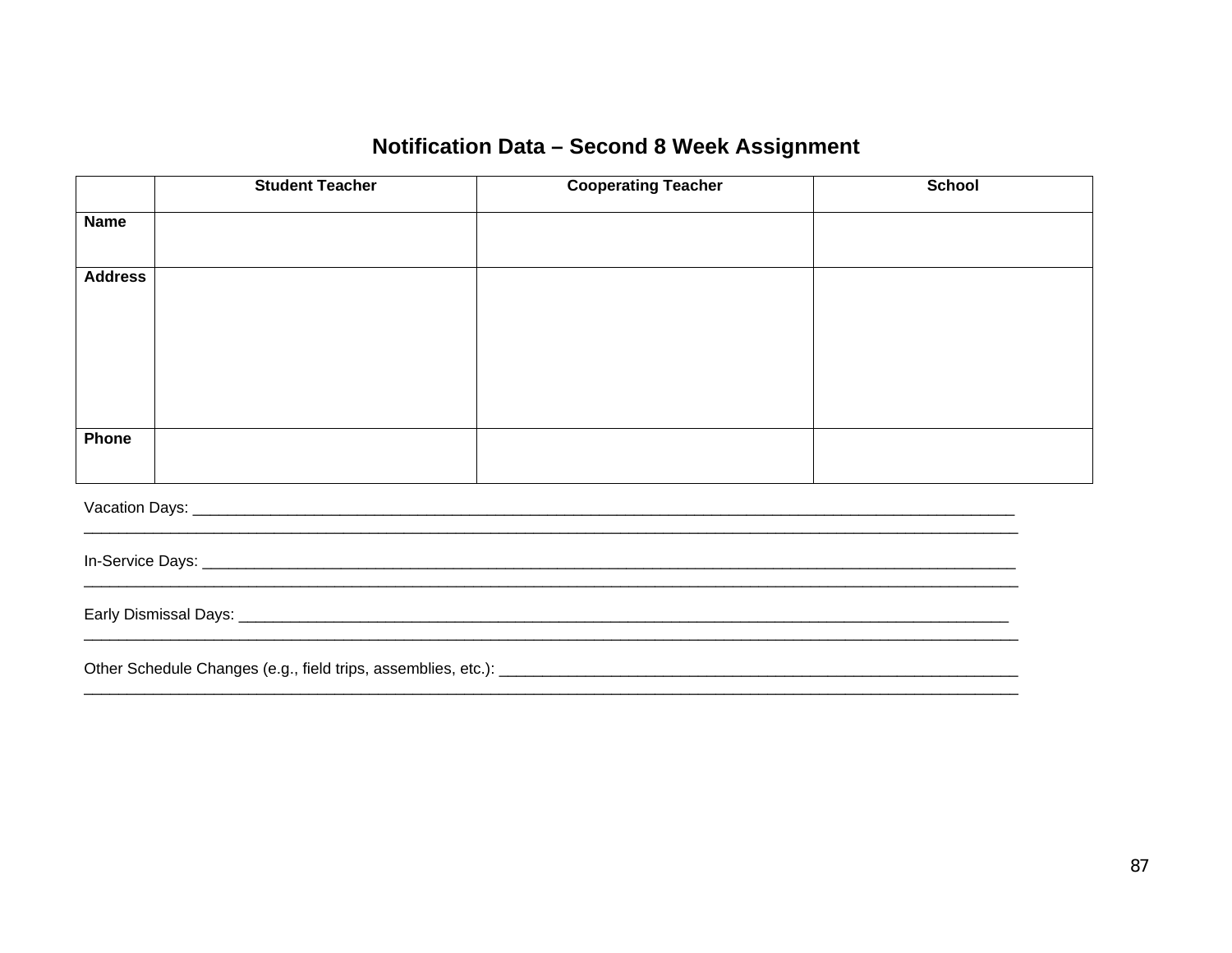# **Class Schedule – Second 8 Week Assignment**

| Time/<br><b>Grade Level</b><br><b>Subjects</b> | Day 1<br><b>Monday</b> | Day 2<br><b>Tuesday</b> | Day 3<br>Wednesday | Day 4<br><b>Thursday</b> | Day $5$<br>Friday |  |
|------------------------------------------------|------------------------|-------------------------|--------------------|--------------------------|-------------------|--|
|                                                |                        |                         |                    |                          |                   |  |
|                                                |                        |                         |                    |                          |                   |  |
|                                                |                        |                         |                    |                          |                   |  |
|                                                |                        |                         |                    |                          |                   |  |
|                                                |                        |                         |                    |                          |                   |  |
|                                                |                        |                         |                    |                          |                   |  |
|                                                |                        |                         |                    |                          |                   |  |
|                                                |                        |                         |                    |                          |                   |  |
|                                                |                        |                         |                    |                          |                   |  |
|                                                |                        |                         |                    |                          |                   |  |
|                                                |                        |                         |                    |                          |                   |  |
|                                                |                        |                         |                    |                          |                   |  |
|                                                |                        |                         |                    |                          |                   |  |
|                                                |                        |                         |                    |                          |                   |  |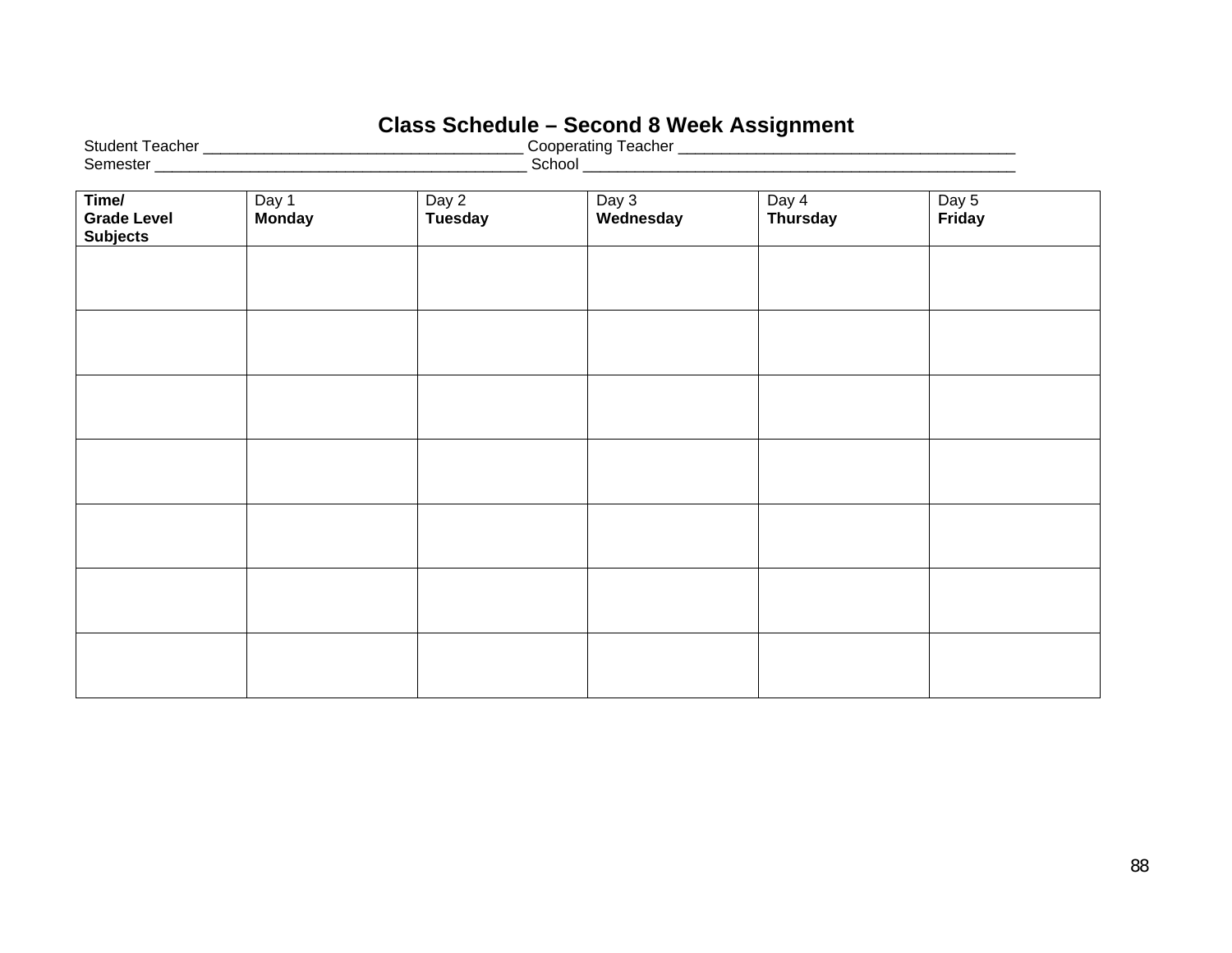## **Video Parent Permission Form**

# **Dear Parent or Guardian:**

 Mansfield University requires student teachers to videotape their teaching and submit the video along with a written reflective analysis to their university supervisor. The purpose of this videotape is for student teachers to evaluate their own teaching and reflect on what they can do to be a better teacher. The videotape could possibly include scenes with students interacting with the student teacher, so (in the event that your child is visible in the video) we need your permission to allow your child to be videotaped. Please understand that the intent of this video is NOT to video the children in the classroom. The intent is to video the student teacher; however, your child could end up in the video. The only people who will view this tape are the student teacher, the cooperating teacher, and the university supervisor.

 If you don't mind possibly having your child in the student teacher's videotape, please complete the information below and return it to school with your child. If you would prefer NOT to have your child participate in the student teacher's assignment, then please indicate this below. The student teacher will take care to make sure your child is away from the camera on the day of the taping. If you have any questions, please contact Mrs. Christina Fry, Coordinator of Educational Field Experiences at Mansfield University (570-662-4576).

**Sincerely,** 

**\_\_\_\_\_\_\_\_\_\_\_\_\_\_\_\_\_** 

**Christina Fry, Coordinator Educational Field Experiences, Mansfield University** 

**\_\_\_\_\_\_\_\_\_\_\_\_\_\_\_\_\_\_\_\_\_\_\_\_\_\_\_\_\_\_ \_\_\_\_\_\_\_\_\_\_\_\_\_\_\_\_\_\_\_\_\_\_\_\_\_\_\_\_** 

| <b>Student Teacher - Mansfield University</b>                                                   | <b>Cooperating Teacher</b>                     |
|-------------------------------------------------------------------------------------------------|------------------------------------------------|
|                                                                                                 | <b>Please Return by</b>                        |
|                                                                                                 |                                                |
| I give permission for my child,<br>part of the Manefield University student togeting experience | to be videotaped as<br><b>Lundorstand that</b> |

**part of the Mansfield University student teaching experience. I understand that the videotapes will be for the improvement of the student teacher, and I may withdraw my permission for this activity at any time.** 

**I prefer that my child, \_\_\_\_\_\_\_\_\_\_\_\_\_\_\_\_\_\_\_\_\_\_\_\_\_, not be visible in this video. I do not give my permission to have my child videotaped.** 

Signature of Parent or Guardian: \_\_\_\_\_\_\_\_\_\_\_\_\_\_\_\_\_\_\_\_\_\_\_\_\_\_\_\_\_\_\_\_ Date:

 **Parent or Guardian Signature**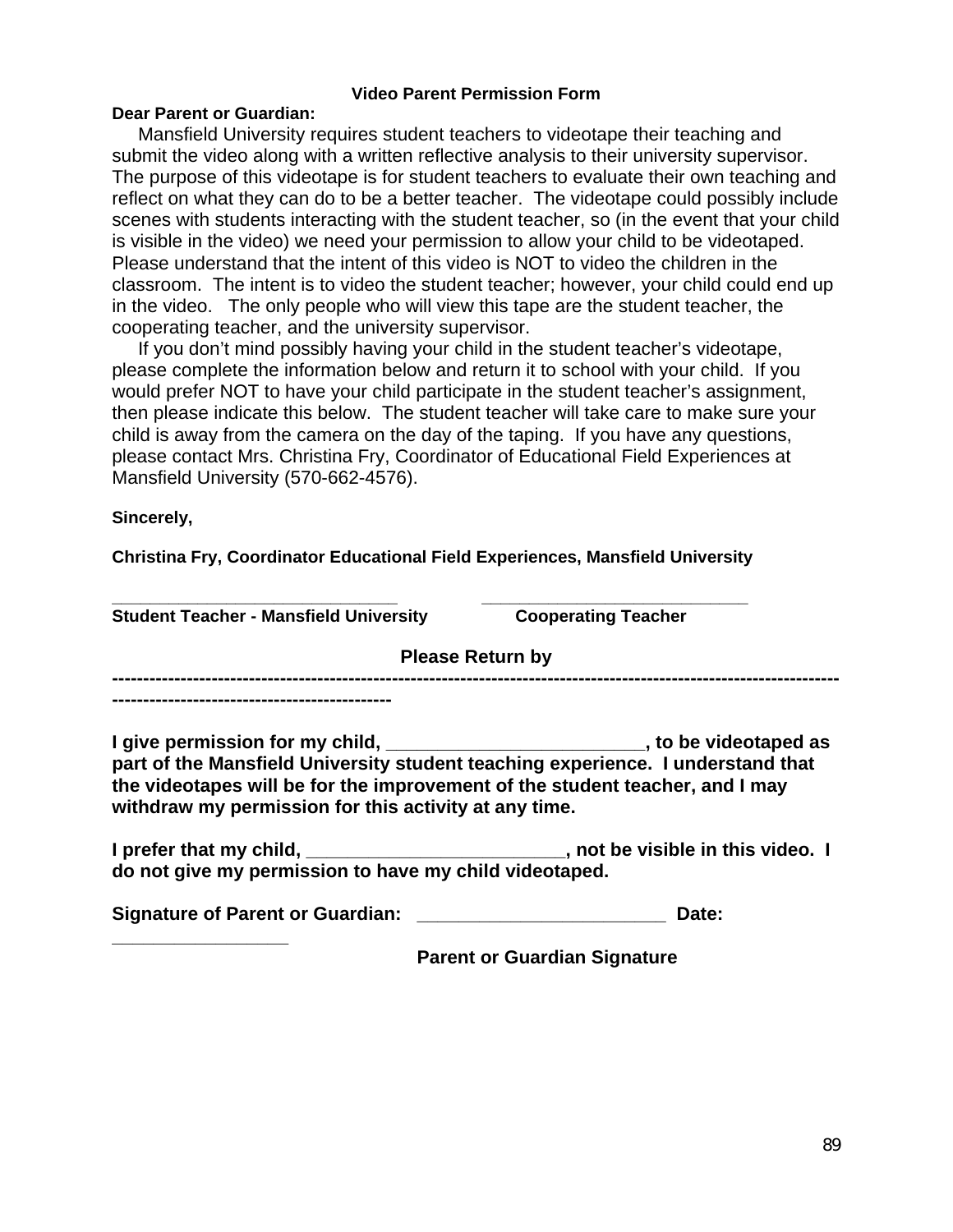# CHAPTER 235. CODE OF PROFESSIONAL PRACTICE AND CONDUCT FOR EDUCATORS

Sec.

- 235.1. Mission.
- 235.2. Introduction.
- 235.3. Purpose.
- 235.4. Practices.
- 235.5. Conduct.
- 235.6. Legal obligations.
- 235.7. Certification.
- 235.8. Civil rights.
- 235.9. Improper personal or financial gain.
- 235.10. Relationships with students.
- 235.11. Professional relationships.

# **Authority**

 The provisions of this Chapter 235 issued under section (5)(a)(10) of the act of December 12, 1973 (P. L. 397, No. 141) (24 P. S. § 12-1255(a)(10)), unless otherwise noted.

# **Source**

 The provisions of this Chapter 235 adopted June 26, 1992, effective November 1, 1992, 22 Pa. B. 3176, unless otherwise noted.

# **§ 235.1. Mission.**

 The Professional Standards and Practices Commission is committed to providing leadership for improving the quality of education in this Commonwealth by establishing high standards for preparation, certification, practice and ethical conduct in the teaching profession.

# **§ 235.2. Introduction**

 (a) Professional conduct defines interactions between the individual educator and students, the employing agencies and other professionals. Generally, the responsibility for professional conduct rests with the individual professional educator. However, in this Commonwealth, a Code of Professional Practice and Conduct (Code) for certificated educators is required by statute and violation of specified sections of the Code may constitute a basis for public or private reprimand. Violations of the Code may also be used as supporting evidence, though may not constitute an independent basis, for the suspension or revocation of a certificate. The Professional Standards and Practices Commission (PSPC) was charged by the act of December 12, 1973 (P. L. 397, No. 141) (24 P. S. § § 12-1251—12-1268), known as the Teacher Certification Law, with adopting a Code by July 1, 1991. See 24 P. S. § 12-1255(a)(10).

 (b) This chapter makes explicit the values of the education profession. When individuals become educators in this Commonwealth, they make a moral commitment to uphold these values.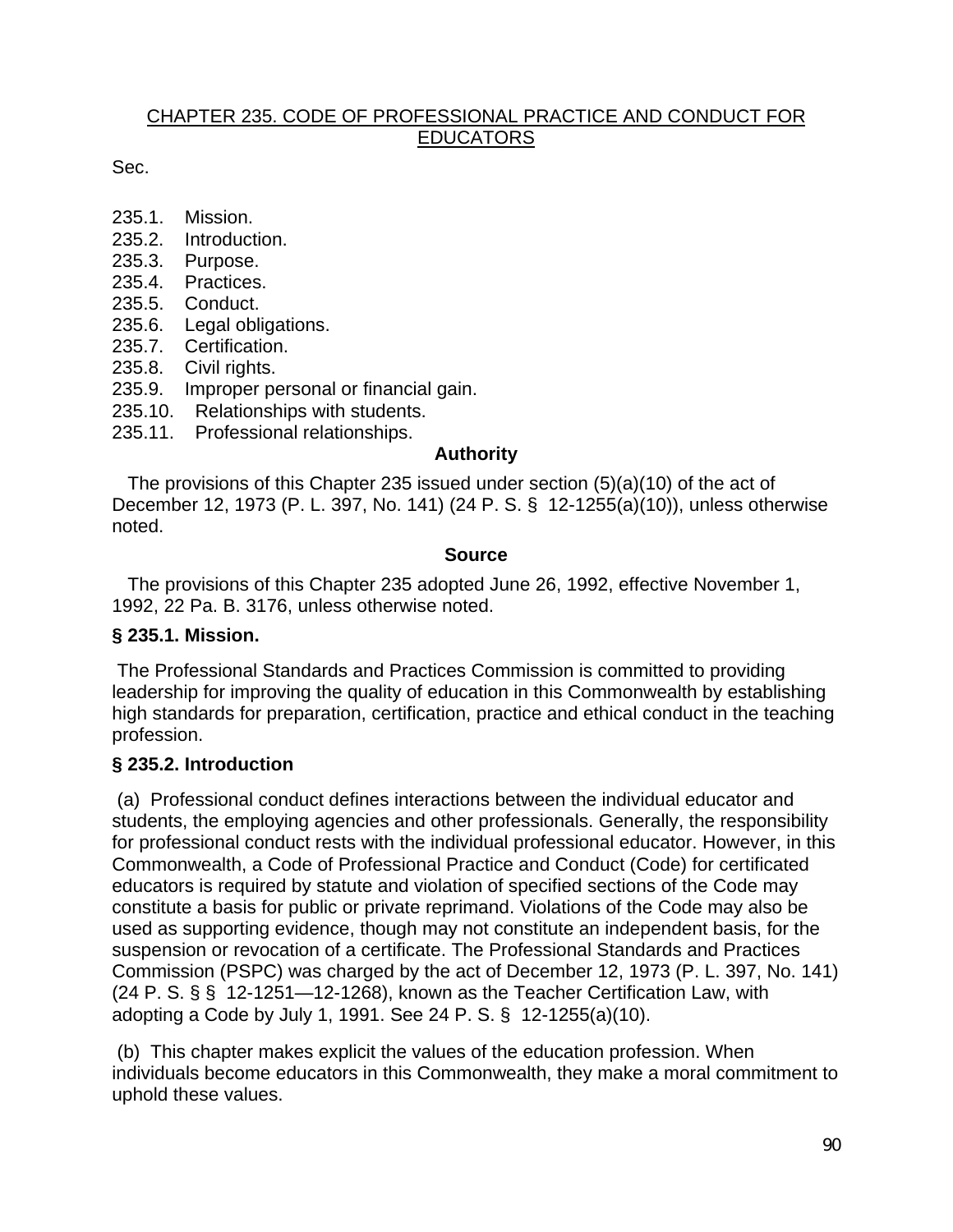# **§ 235.3. Purpose.**

 (a) Professional educators in this Commonwealth believe that the quality of their services directly influences the Nation and its citizens. Professional educators recognize their obligation to provide services and to conduct themselves in a manner which places the highest esteem on human rights and dignity. Professional educators seek to ensure that every student receives the highest quality of service and that every professional maintains a high level of competence from entry through ongoing professional development. Professional educators are responsible for the development of sound educational policy and obligated to implement that policy and its programs to the public.

 (b) Professional educators recognize their primary responsibility to the student and the development of the student's potential. Central to that development is the professional educator's valuing the worth and dignity of every person, student and colleague alike; the pursuit of truth; devotion to excellence; acquisition of knowledge; and democratic principles. To those ends, the educator engages in continuing professional development and keeps current with research and technology. Educators encourage and support the use of resources that best serve the interests and needs of students. Within the context of professional excellence, the educator and student together explore the challenge and the dignity of the human experience.

# **§ 235.4. Practices.**

 (a) Professional practices are behaviors and attitudes that are based on a set of values that the professional education community believes and accepts. These values are evidenced by the professional educator's conduct toward students and colleagues, and the educator's employer and community. When teacher candidates become professional educators in this Commonwealth, they are expected to abide by this section.

(b) Professional educators are expected to abide by the following:

 (1) Professional educators shall abide by the Public School Code of 1949 (24 P. S. § § 1-101—27-2702), other school laws of the Commonwealth, sections 1201(a)(1), (2) and (4) and (b)(1), (2) and (4) of the Public Employe Relations Act (43 P. S.  $\S$ § 1101.1201(a)(1), (2) and (4) and (b)(1), (2) and (4)) and this chapter.

 (2) Professional educators shall be prepared, and legally certified, in their areas of assignment. Educators may not be assigned or willingly accept assignments they are not certified to fulfill. Educators may be assigned to or accept assignments outside their certification area on a temporary, short-term, emergency basis. Examples: a teacher certified in English filling in a class period for a physical education teacher who has that day become ill; a substitute teacher certified in elementary education employed as a librarian for several days until the district can locate and employ a permanent substitute teacher certified in library science.

 (3) Professional educators shall maintain high levels of competence throughout their careers.

 (4) Professional educators shall exhibit consistent and equitable treatment of students, fellow educators and parents. They shall respect the civil rights of all and not discriminate on the basis of race, national or ethnic origin, culture, religion, sex or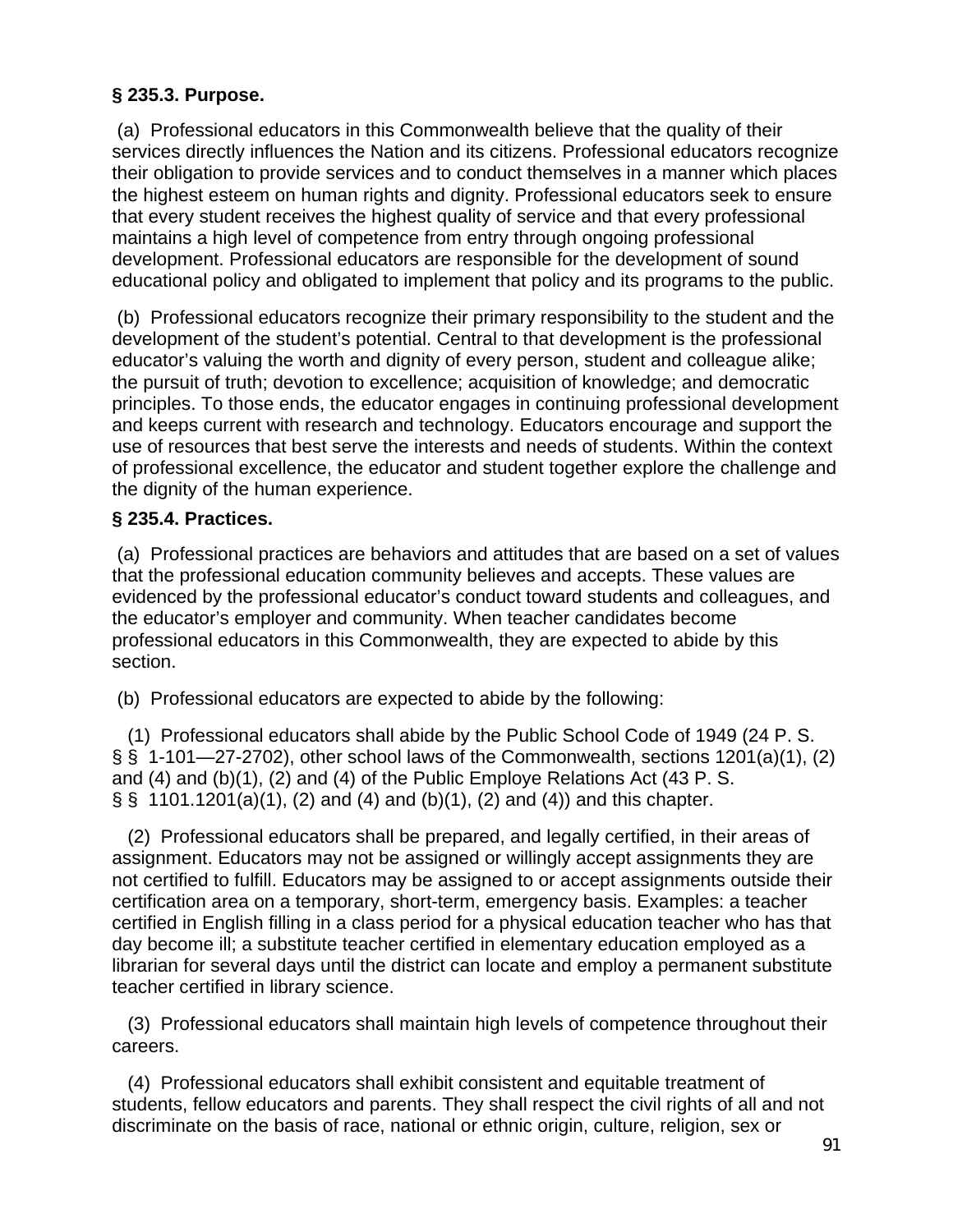sexual orientation, marital status, age, political beliefs, socioeconomic status, disabling condition or vocational interest. This list of bases or discrimination is not all-inclusive.

 (5) Professional educators shall accept the value of diversity in educational practice. Diversity requires educators to have a range of methodologies and to request the necessary tools for effective teaching and learning.

 (6) Professional educators shall impart to their students principles of good citizenship and societal responsibility.

 (7) Professional educators shall exhibit acceptable and professional language and communication skills. Their verbal and written communications with parents, students and staff shall reflect sensitivity to the fundamental human rights of dignity, privacy and respect.

 (8) Professional educators shall be open-minded, knowledgeable and use appropriate judgment and communication skills when responding to an issue within the educational environment.

 (9) Professional educators shall keep in confidence information obtained in confidence in the course of professional service unless required to be disclosed by law or by clear and compelling professional necessity as determined by the professional educator.

 (10) Professional educators shall exert reasonable effort to protect the student from conditions which interfere with learning or are harmful to the student's health and safety.

# **§ 235.5. Conduct.**

 Individual professional conduct reflects upon the practices, values, integrity and reputation of the profession. Violation of  $\S$   $\S$  235.6–235.11 may constitute an independent basis for private or public reprimand, and may be used as supporting evidence in cases of certification suspension and revocation.

# **§ 235.6. Legal obligations.**

 (a) The professional educator may not engage in conduct prohibited by the act of December 12, 1973 (P. L. 397, No. 141) (24 P. S. § § 12-1251—12-1268), known as the Teacher Certification Law.

(b) The professional educator may not engage in conduct prohibited by:

 (1) The Public School Code of 1949 (24 P. S. § § 1-101—27-2702) and other laws relating to the schools or the education of children.

 (2) The applicable laws of the Commonwealth establishing ethics of public officials and public employes, including the act of October 4, 1978 (P. L. 883, No. 170) (65 P. S. § § 401—413), known as the Public Official and Employee Ethics Law.

 (c) Violation of subsection (b) shall have been found to exist by an agency of proper jurisdiction to be considered an independent basis for discipline.

# **Cross References**

This section cited in 22 Pa. Code § 235.5 (relating to conduct).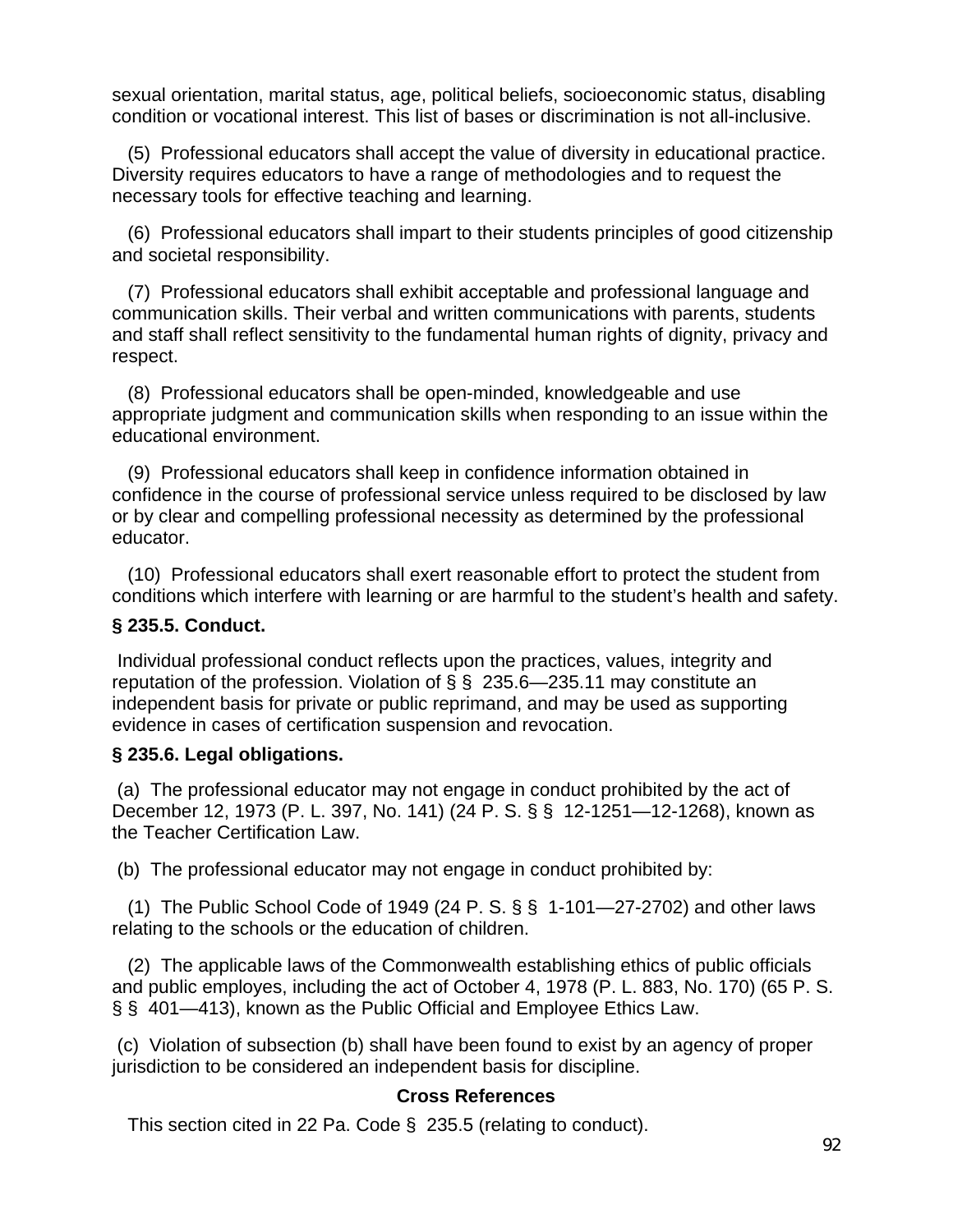# **§ 235.7. Certification.**

 The professional educator may not: (1) Accept employment, when not properly certificated, in a position for which certification is required.

 (2) Assist entry into or continuance in the education profession of an unqualified person.

 (3) Employ, or recommend for employment, a person who is not certificated appropriately for the position.

# **Cross References**

This section cited in 22 Pa. Code § 235.5 (relating to conduct).

# **§ 235.8. Civil rights.**

The professional educator may not:

 (1) Discriminate on the basis of race, National or ethnic origin, culture, religion, sex or sexual orientation, marital status, age, political beliefs, socioeconomic status; disabling condition or vocational interest against a student or fellow professional. This list of bases of discrimination is not all-inclusive. This discrimination shall be found to exist by an agency of proper jurisdiction to be considered an independent basis for discipline.

 (2) Interfere with a student's or colleague's exercise of political and civil rights and responsibilities.

# **Cross References**

This section cited in 22 Pa. Code § 235.5 (relating to conduct).

# **§ 235.9. Improper personal or financial gain.**

The professional educator may not:

 (1) Accept gratuities, gifts or favors that might impair or appear to impair professional judgment.

(2) Exploit a professional relationship for personal gain or advantage.

# **Cross References**

This section cited in 22 Pa. Code § 235.5 (relating to conduct).

# **§ 235.10. Relationships with students.**

The professional educator may not:

- (1) Knowingly and intentionally distort or misrepresent evaluations of students.
- (2) Knowingly and intentionally misrepresent subject matter or curriculum.
- (3) Sexually harass or engage in sexual relationships with students.

 (4) Knowingly and intentionally withhold evidence from the proper authorities about violations of the legal obligations as defined within this section.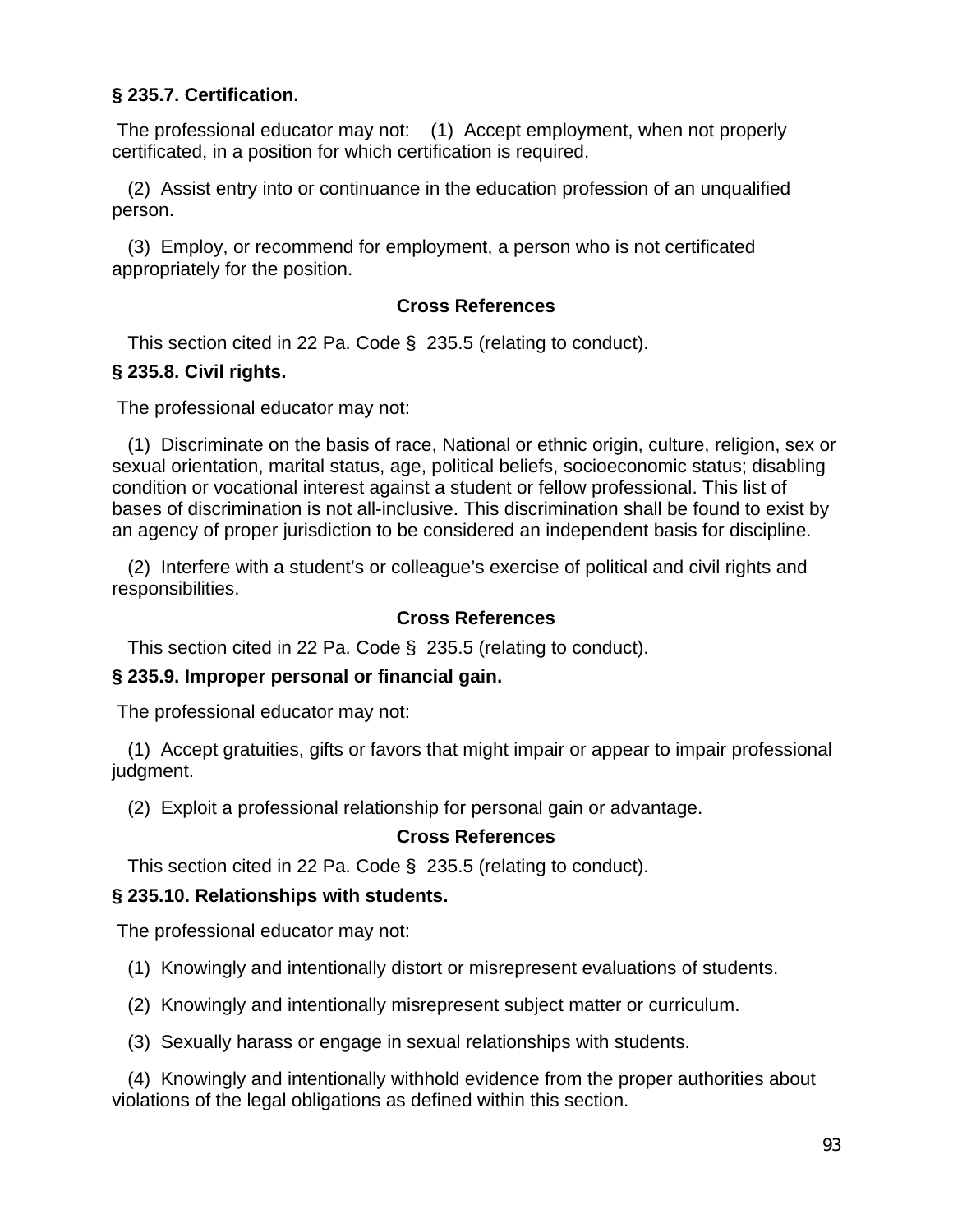# **Cross References**

This section cited in 22 Pa. Code § 235.5 (relating to conduct).

# **§ 235.11. Professional relationships.**

The professional educator may not:

 (1) Knowingly and intentionally deny or impede a colleague in the exercise or enjoyment of a professional right or privilege in being an educator.

(2) Knowingly and intentionally distort evaluations of colleagues.

(3) Sexually harass a fellow employee.

 (4) Use coercive means or promise special treatment to influence professional decisions of colleagues.

 (5) Threaten, coerce or discriminate against a colleague who in good faith reports or discloses to a governing agency actual or suspected violations of law, agency regulations or standards.

# **Cross References**

This section cited in 22 Pa. Code § 235.5 (relating to conduct).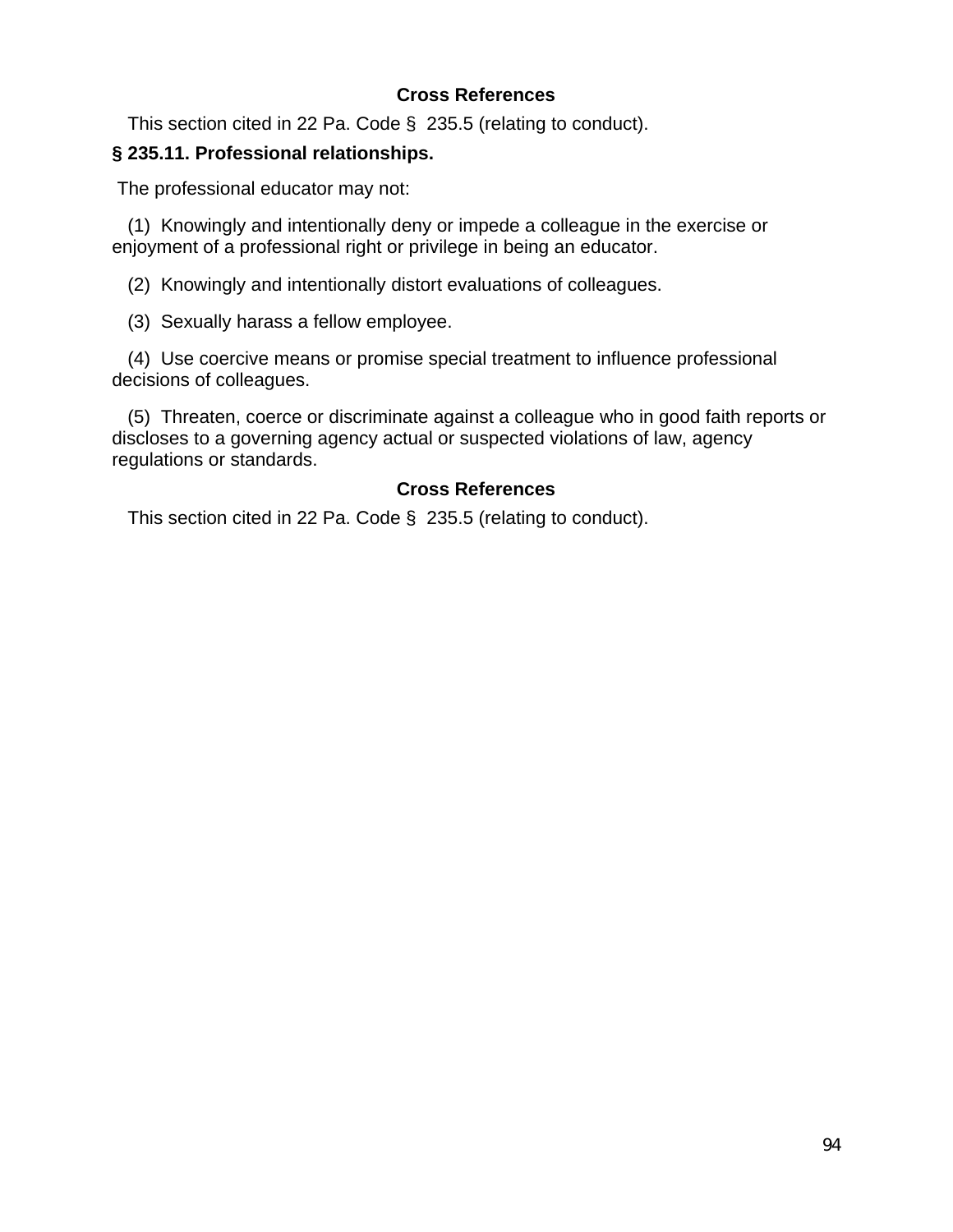# **Distant Student Teaching Placement Application Process Teacher Education Council (TEC), Ad Hoc Committee**

Student teaching is a very important part of a student's education. Mansfield University recognizes the importance of supporting students through quality supervision during this learning phase. The University's distant student teaching placements are rich, diverse educational learning experiences. Due to the distance between the University and these settings, supervision is hindered and University support limited. As a result, students interested in student teaching in a distant setting, (a placement that is outside of the University supervision guidelines - Australia, Arizona, Alaska and Philadelphia) must receive special permission from an ad hoc committee of the Teacher Education Council (TEC). This group will review each electronic application in an effort to ensure the acceptance of strong teacher candidates who are capable of succeeding in a challenging distant student teaching placement. In addition, the committee will look for individuals who are proactive and mature, have had travel experience, can adapt and excel in a diverse setting, and are willing to embrace the financial and additional time commitments a unique placement will demand. Acceptance is not guaranteed. Even after the committee has approved a candidate for a distant student teaching placement, the candidate must successfully complete the first, local student teaching assignment, maintain all gates and University requirements, and must demonstrate strong teacher dispositions. Acceptance into a distant student teaching placement is an on-going review.

# **Beginning the Process**

- 1. Meet with the director of Field Experiences one year in advance to discuss the process and to begin applying for a distant student teaching experience. Date\_\_\_\_\_\_\_\_\_\_\_\_\_\_\_\_\_\_\_\_\_\_\_\_\_\_\_\_\_\_\_\_\_\_\_\_\_\_\_
- *2.* Meet all required gates and clearances for student teaching at the time of application and throughout student teaching. *Please verify this with MU's Certification Officer*

**Applying for a Distant Placement** (Due Date: ) Please submit an electronic folder (cfry@mansfield.edu) complete with a paper and two education faculty recommendations meeting the following requirements:

- 1. Paper: Please write a paper discussing your (1) interest in teaching in a distant setting, (2) willingness to adapt to an unfamiliar setting, (3) recognition of the additional financial and time resources required of this experience, and (4) ability (disposition) to embrace the diversity of this experience.
- 2. Recommendations: Please submit two letters of recommendation from education faculty who can speak to your ability to teach as well as to your ability to be successful under the many additional challenges a distant placement will pose. Please note that after you have taken your foundational teaching course (essentially a mini-student teaching class that is typically taken the semester before student teaching), your instructor will be asked to provide the committee with his/her approval as well. Although you will not have to address this step, please note that the committee will be seeking the recommendation of this professor.